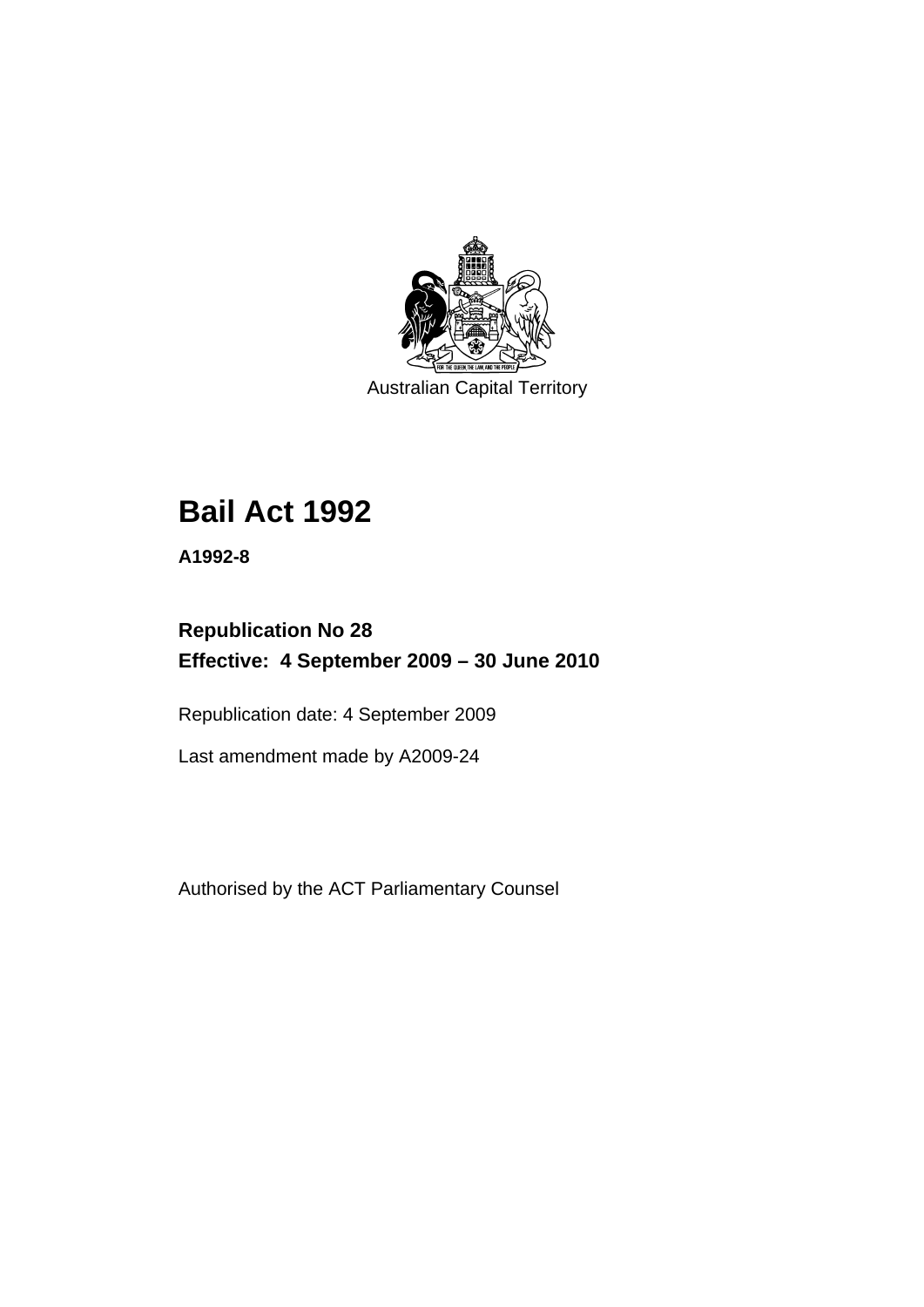## **About this republication**

#### **The republished law**

This is a republication of the *Bail Act 1992* (including any amendment made under the *Legislation Act 2001*, part 11.3 (Editorial changes)) as in force on 4 September 2009*.* It also includes any amendment, repeal or expiry affecting the republished law to 4 September 2009.

The legislation history and amendment history of the republished law are set out in endnotes 3 and 4.

#### **Kinds of republications**

The Parliamentary Counsel's Office prepares 2 kinds of republications of ACT laws (see the ACT legislation register at www.legislation.act.gov.au):

- authorised republications to which the *Legislation Act 2001* applies
- unauthorised republications.

The status of this republication appears on the bottom of each page.

#### **Editorial changes**

The *Legislation Act 2001*, part 11.3 authorises the Parliamentary Counsel to make editorial amendments and other changes of a formal nature when preparing a law for republication. Editorial changes do not change the effect of the law, but have effect as if they had been made by an Act commencing on the republication date (see *Legislation Act 2001*, s 115 and s 117). The changes are made if the Parliamentary Counsel considers they are desirable to bring the law into line, or more closely into line, with current legislative drafting practice.

This republication does not include amendments made under part 11.3 (see endnote 1).

#### **Uncommenced provisions and amendments**

If a provision of the republished law has not commenced or is affected by an uncommenced amendment, the symbol  $\mathbf{U}$  appears immediately before the provision heading. The text of the uncommenced provision or amendment appears only in the last endnote.

#### **Modifications**

If a provision of the republished law is affected by a current modification, the symbol  $\mathbf{M}$ appears immediately before the provision heading. The text of the modifying provision appears in the endnotes. For the legal status of modifications, see *Legislation Act 2001*, section 95.

#### **Penalties**

The value of a penalty unit for an offence against this republished law at the republication date is—

- (a) if the person charged is an individual—\$100; or
- (b) if the person charged is a corporation—\$500.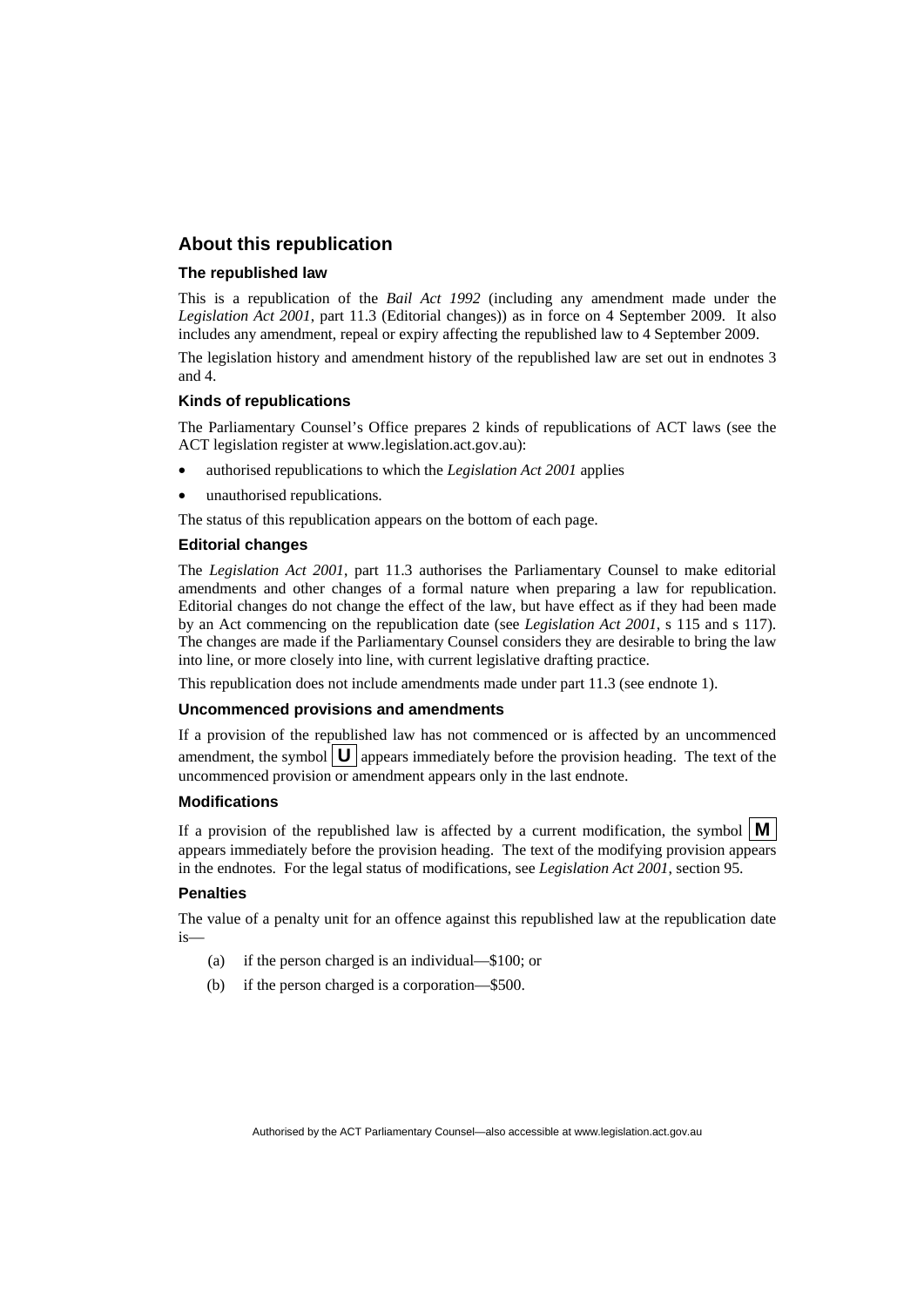

Australian Capital Territory

# **[Bail Act 1992](#page-6-0)**

# **Contents**

04/09/09

|                     |                                                       | Page           |
|---------------------|-------------------------------------------------------|----------------|
| Part 1              | <b>Preliminary</b>                                    |                |
| 1                   | Name of Act                                           | 2              |
| 2                   | Dictionary                                            | $\overline{2}$ |
| 3                   | <b>Notes</b>                                          | 2              |
| 3A                  | Offences against Act-application of Criminal Code etc | 3              |
| 4                   | Act applies to children                               | 3              |
| Part 2              | <b>Availability of bail</b>                           |                |
| <b>Division 2.1</b> | When bail may be granted and rights following         |                |
| 5                   | When may bail be granted?                             | 4              |
| 6                   | Rights following grant of bail                        | 4              |
| <b>Division 2.2</b> | <b>Presumption for bail</b>                           |                |
| 7                   | Div 2.2 subject to div 2.3 and div 2.4                | 5              |
| R <sub>28</sub>     | Bail Act 1992                                         | contents 1     |

Authorised by the ACT Parliamentary Counsel—also accessible at www.legislation.act.gov.au

Effective: 04/09/09-30/06/10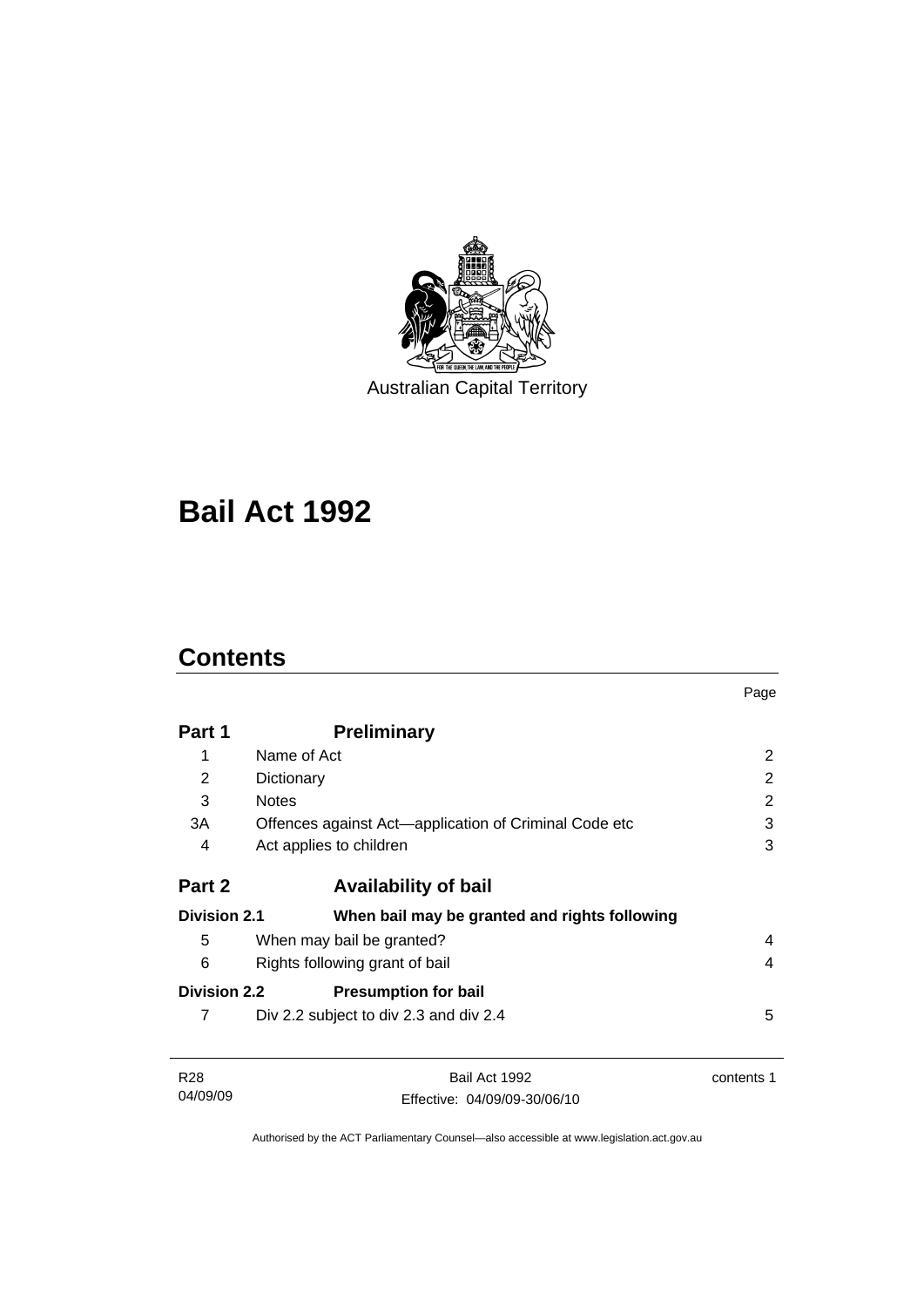|                     |                                                                                       | Page            |
|---------------------|---------------------------------------------------------------------------------------|-----------------|
| 8                   | Entitlement to bail-certain minor offences etc                                        | 5.              |
| 8A                  | Entitlement to bail-breach of sentence obligations                                    | 6               |
| 8B                  | Entitlement to bail-custody relating to sentence administration board<br>hearings     | 7               |
| 9                   | Limitations on entitlement to bail                                                    | 7               |
| 9A                  | Entitlement to bail-offences other than minor offences                                | 8               |
| <b>Division 2.3</b> | No presumption for bail                                                               |                 |
| 9Β                  | Div 2.2 not to apply to certain offences                                              | 8               |
| <b>Division 2.4</b> | <b>Presumption against bail</b>                                                       |                 |
| 9C                  | Bail for murder and certain serious drug offences                                     | 9               |
| 9D                  | Bail for serious offence committed while charge for another pending or<br>outstanding | 10              |
| 9E                  | Bail for person sentenced to imprisonment                                             | 13              |
| 9F                  | Domestic violence offence-bail by authorised officer                                  | 13              |
| 9G                  | Special or exceptional circumstances                                                  | 15              |
| Part 3              | <b>Dispensing with bail</b>                                                           |                 |
| 10                  | Dispensing with bail                                                                  | 17              |
| 11                  | Effect of dispensing with bail                                                        | 17              |
| 12                  | Decision to dispense with bail                                                        | 18              |
| Part 4              | <b>Grant of bail</b>                                                                  |                 |
| 13                  | Deciding bail after charge laid                                                       | 19              |
| 14                  | Grant of bail by authorised officers                                                  | 21              |
| 15                  | Deciding of questions of bail by authorised officers                                  | 21              |
| 16                  | Notification of decision of authorised officer                                        | 22              |
| 17                  | Charged people in custody to be brought before court                                  | 24              |
| 18                  | Facilities to be provided to accused people                                           | 24              |
| 19                  | General provisions relating to court bail                                             | 25              |
| 20                  | Limitations on power of magistrate                                                    | 26              |
| 21                  | Bail in relation to several offences                                                  | 27              |
| 22                  | Criteria for granting bail to adults                                                  | 27              |
| 23                  | Criteria for granting bail to children                                                | 29              |
| 23A                 | Victim's concern about need for protection                                            | 29              |
|                     |                                                                                       |                 |
| contents 2          | Bail Act 1992                                                                         | R <sub>28</sub> |

Effective: 04/09/09-30/06/10

R28 04/09/09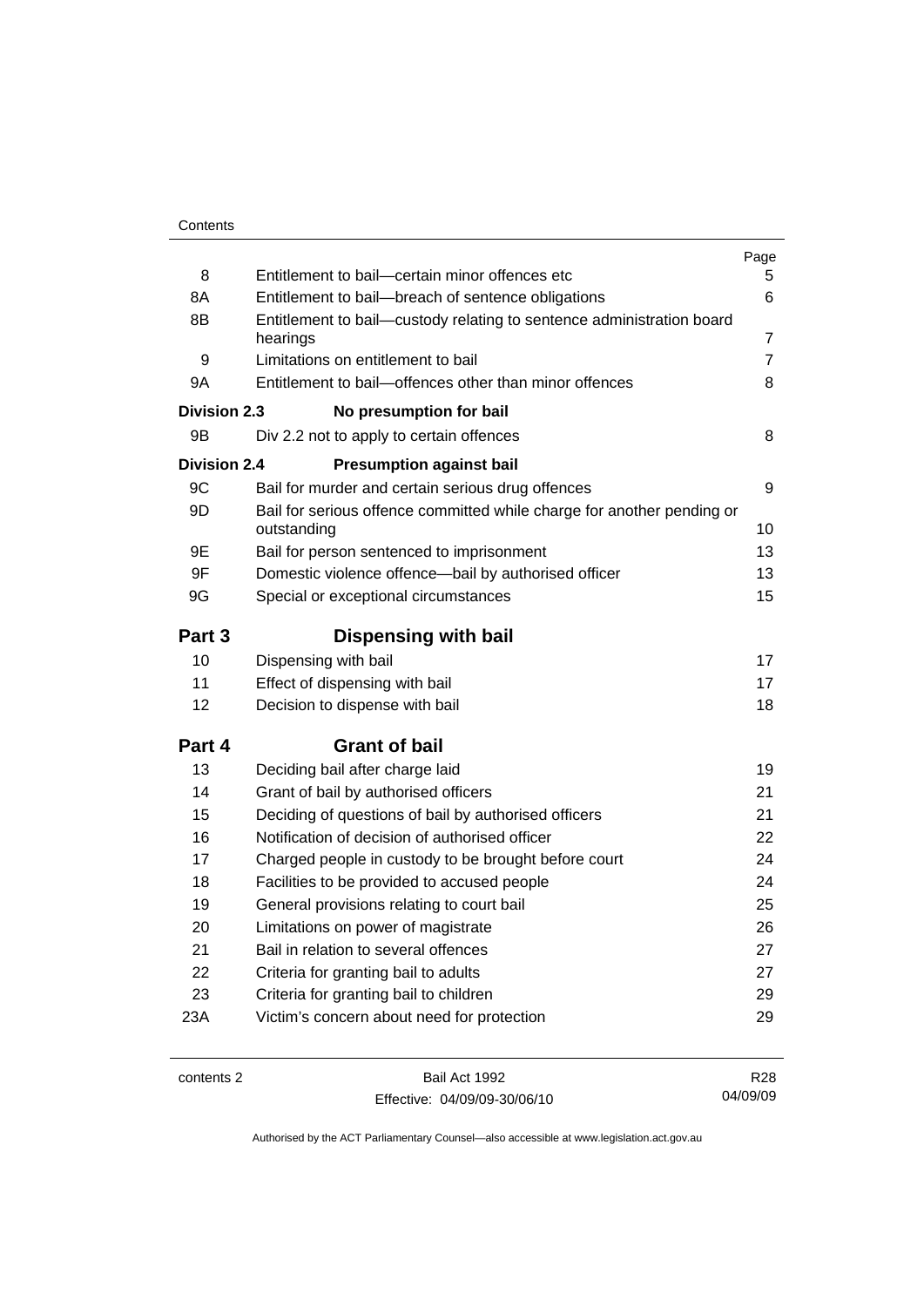| Contents |
|----------|
|----------|

|                     |                                                              | Page       |
|---------------------|--------------------------------------------------------------|------------|
| Part 5              | Bail conditions and undertakings to appear                   |            |
| 24                  | Conditions of bail                                           | 31         |
| 25                  | Conditions on which bail may be granted to adults            | 31         |
| 25A                 | Supervision condition when offence committed as young person | 35         |
| 26                  | Conditions on which bail may be granted to children          | 36         |
| 27                  | Recording of certain bail decisions                          | 38         |
| 28                  | Undertakings to appear                                       | 38         |
| 30                  | Accused person may be excused from attendance before court   | 39         |
| 31                  | Bail requirements                                            | 40         |
| 32                  | Acceptable people and security for bail                      | 41         |
| 33                  | Continuation of bail and undertakings                        | 42         |
| 34                  | Written notice of conditions of bail                         | 43         |
| 36                  | Discharge of surety                                          | 45         |
| 37                  | Payment of amounts to Territory                              | 46         |
| Part 6              | <b>Review of bail decisions</b>                              |            |
| <b>Division 6.1</b> | Review of decisions by authorised officers                   |            |
| 38                  | Review by authorised officers                                | 47         |
| 39                  | Exercise of power to review                                  | 47         |
| 40                  | Limitation on power of authorised officer to review          | 48         |
| <b>Division 6.2</b> | <b>Review of decisions by courts</b>                         |            |
| 41                  | Right of review of bail decisions                            | 48         |
| 41A                 | Court may review on its own initiative                       | 49         |
| 42                  | Power of Magistrates Court to review                         | 49         |
| 43                  | Power of Supreme Court to review                             | 49         |
| 45                  | Exercise of power to review                                  | 50         |
| 46                  | Review limited to bail conditions                            | 51         |
| Part 7              | <b>Miscellaneous</b>                                         |            |
| 47                  | Giving information relating to bail                          | 53         |
| 47A                 | Notice to victim of bail decisions                           | 53         |
| 48                  | Notification to court that bail condition not satisfied      | 54         |
| 49                  | Failure to answer bail                                       | 54         |
| 51                  | Indemnification of sureties                                  | 55         |
| R28                 | Bail Act 1992                                                | contents 3 |
| 04/09/09            | Effective: 04/09/09-30/06/10                                 |            |

Effective: 04/09/09-30/06/10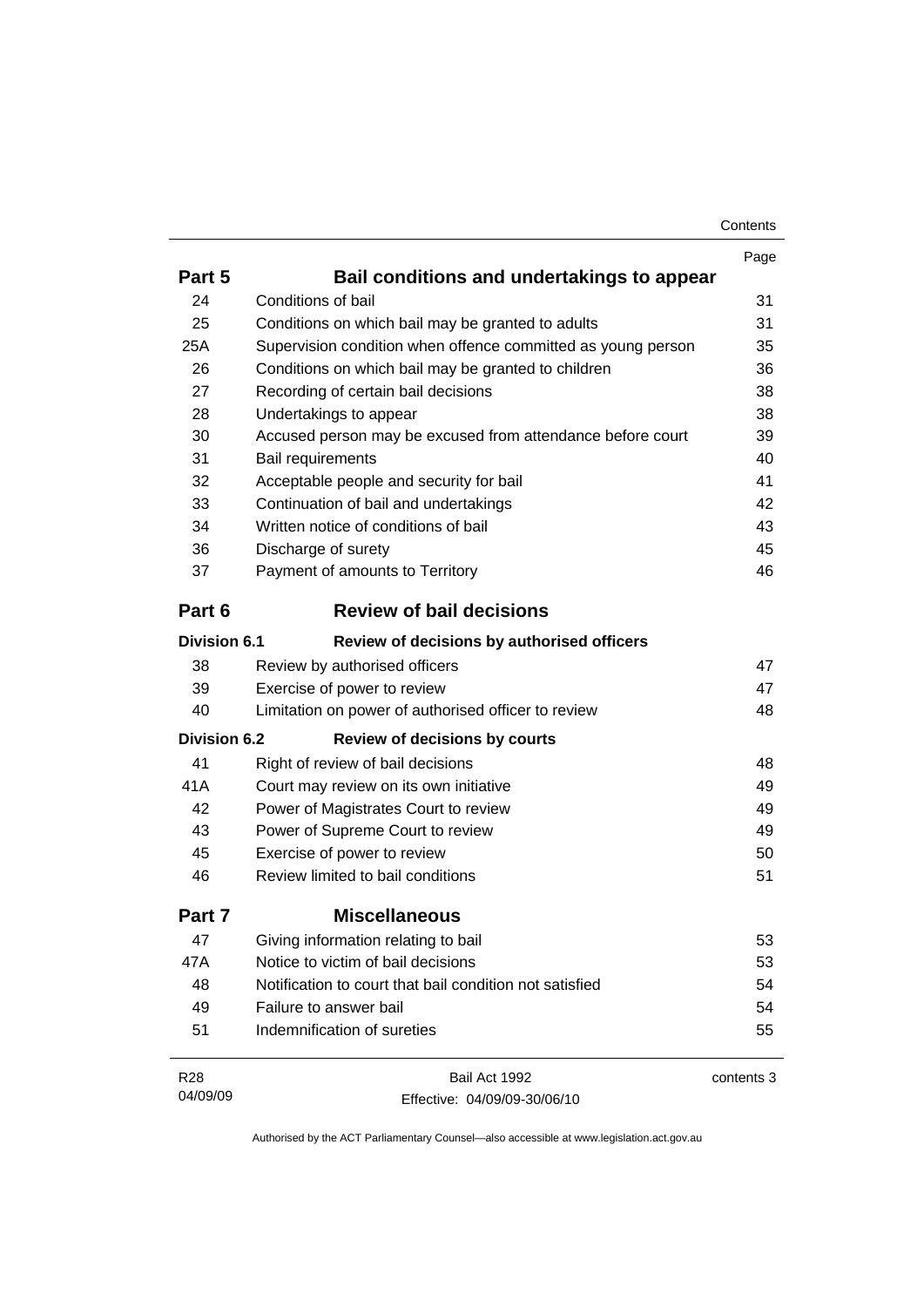|      |                                                       | Page |
|------|-------------------------------------------------------|------|
| 52   | Contravention of Act by police officers               | 55   |
| 55   | Civil standard of proof to apply for certain purposes | 56   |
| 56   | No right of surety to arrest                          | 56   |
| 56A  | Arrest without warrant of person on bail              | 56   |
| 56B  | Arrest for breach of condition by person outside ACT  | 57   |
| 57   | Act to prevail                                        | 58   |
| 57AA | Abolition of inherent power of bail                   | 58   |
| 58   | Approved forms                                        | 58   |
| 59   | Regulation-making power                               | 58   |
|      |                                                       |      |

| <b>Schedule 1</b> | Offences to which presumption of bail does<br>not apply                      | 60 |
|-------------------|------------------------------------------------------------------------------|----|
| <b>Part 1.1</b>   | <b>Offences against Crimes Act 1900</b>                                      | 60 |
| <b>Part 1.2</b>   | <b>Offences against Criminal Code</b>                                        | 61 |
| <b>Part 1.3</b>   | <b>Offence against Drugs of Dependence Act 1989</b>                          | 63 |
| <b>Part 1.4</b>   | <b>Offences against Medicines, Poisons and Therapeutic</b><br>Goods Act 2008 | 63 |
| <b>Part 1.5</b>   | <b>Offences against Customs Act 1901 (Cwith)</b>                             | 63 |
|                   |                                                                              |    |

# **Dictionary** [64](#page-69-0)

Contents

| <b>Endnotes</b> |                        |    |
|-----------------|------------------------|----|
|                 | About the endnotes     | 68 |
| 2               | Abbreviation key       | 68 |
| 3               | Legislation history    | 69 |
| 4               | Amendment history      | 74 |
| 5               | Earlier republications | 82 |

contents 4 Bail Act 1992 Effective: 04/09/09-30/06/10

R28 04/09/09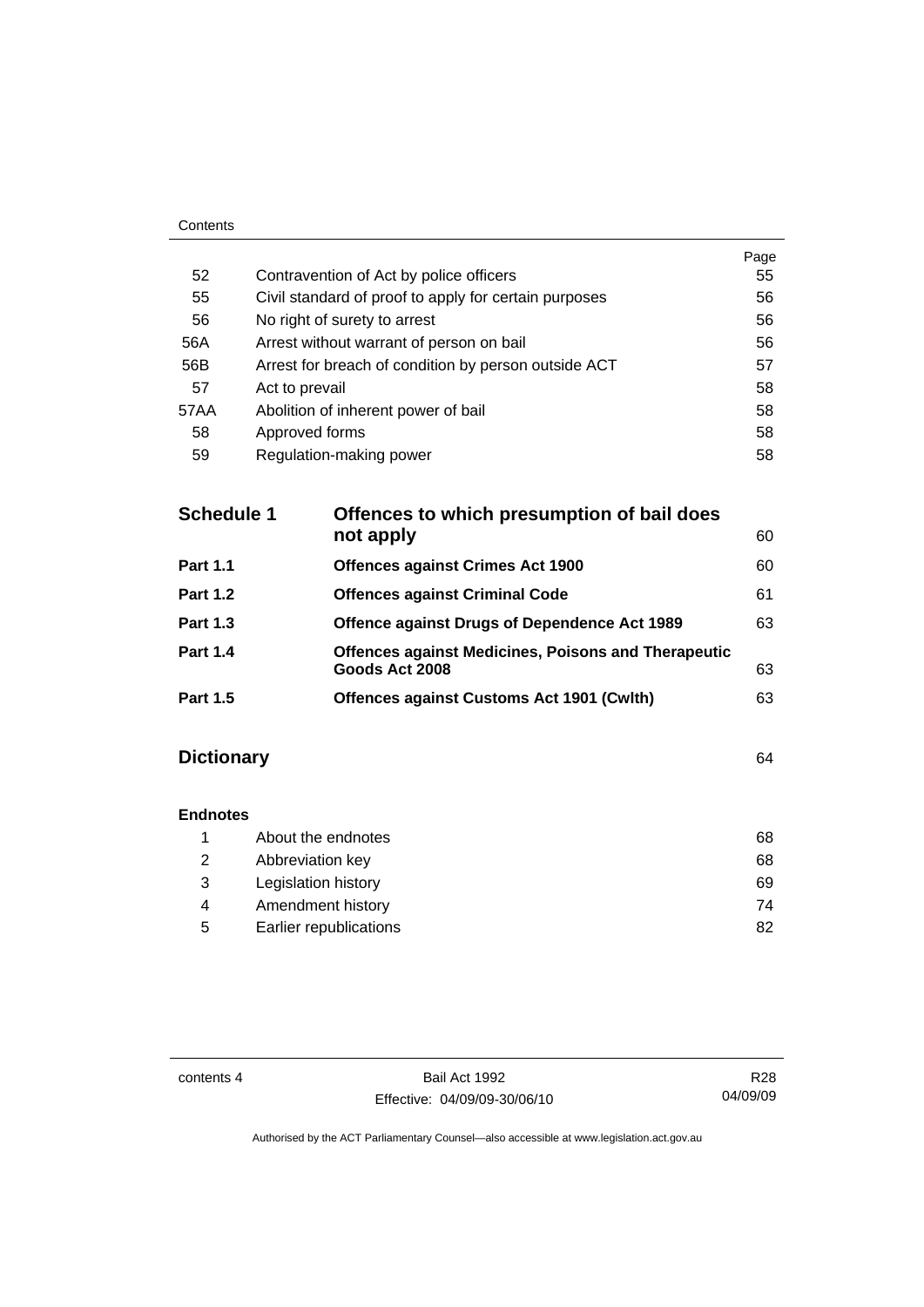<span id="page-6-0"></span>

# **Bail Act 1992**

An Act relating to bail for accused people in connection with criminal proceedings

R28 04/09/09

l

page 1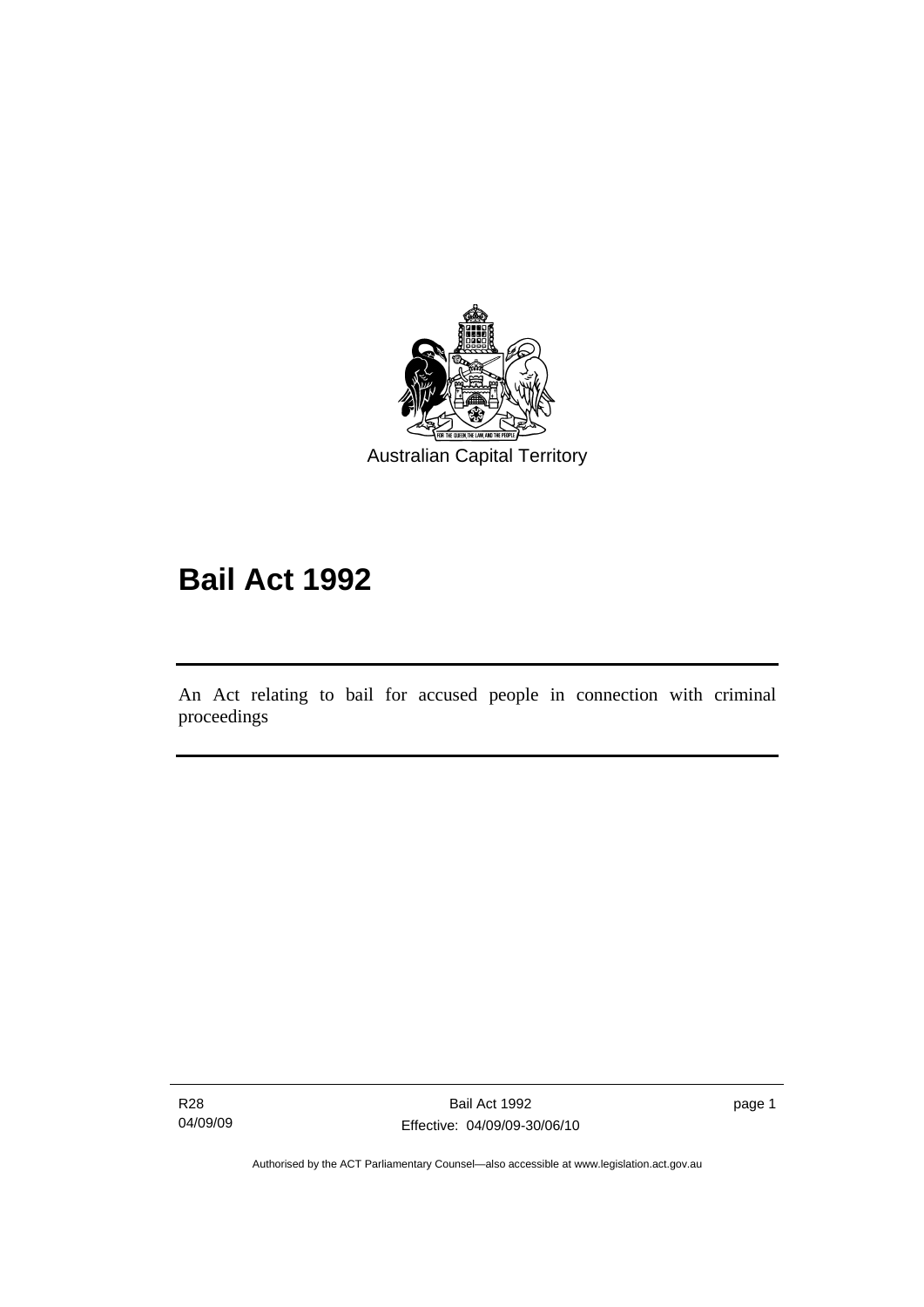#### <span id="page-7-0"></span>Part 1 **Preliminary**

Section 1

# **Part 1** Preliminary

#### **1 Name of Act**

This Act is the *Bail Act 1992*.

## **2 Dictionary**

The dictionary at the end of this Act is part of this Act.

*Note 1* The dictionary at the end of this Act defines certain terms used in this Act, and includes references (*signpost definitions*) to other terms defined elsewhere.

> For example, the signpost definition '*mental dysfunction*—see the *Mental Health (Treatment and Care) Act 1994*, dictionary.' means that the term 'mental dysfunction' is defined in that dictionary and the definition applies to this Act.

*Note* 2 A definition in the dictionary (including a signpost definition) applies to the entire Act unless the definition, or another provision of the Act, provides otherwise or the contrary intention otherwise appears (see Legislation Act, s  $155$  and s  $156$  (1)).

#### **3 Notes**

A note included in this Act is explanatory and is not part of this Act.

*Note* See the Legislation Act, s 127 (1), (4) and (5) for the legal status of notes.

R28 04/09/09

Authorised by the ACT Parliamentary Counsel—also accessible at www.legislation.act.gov.au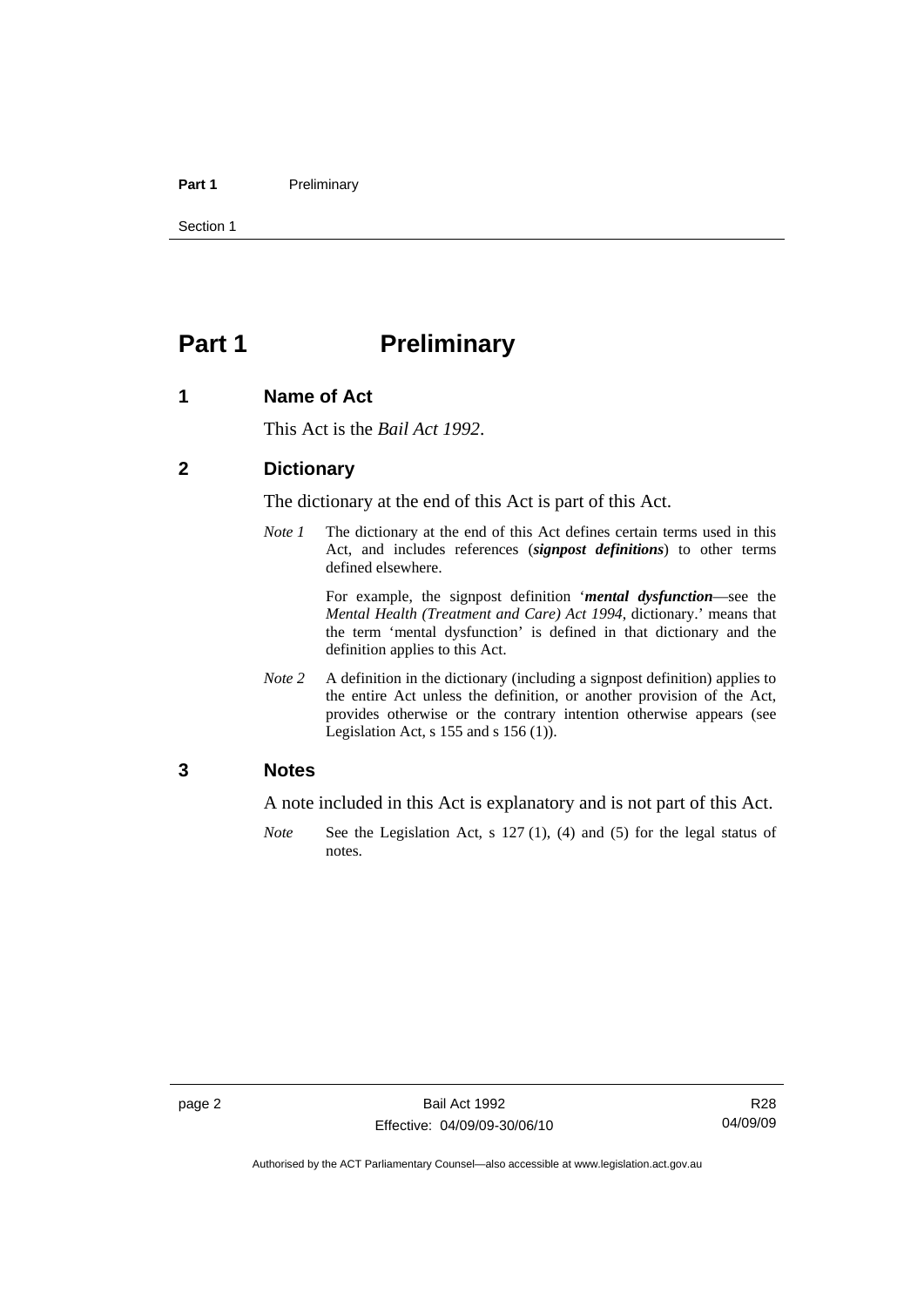# <span id="page-8-0"></span>**3A Offences against Act—application of Criminal Code etc**

Other legislation applies in relation to offences against this Act.

*Note 1 Criminal Code*

The Criminal Code, ch 2 applies to all offences against this Act (see Code, pt 2.1).

The chapter sets out the general principles of criminal responsibility (including burdens of proof and general defences), and defines terms used for offences to which the Code applies (eg *conduct*, *intention*, *recklessness* and *strict liability*).

*Note 2 Penalty units* 

The Legislation Act, s 133 deals with the meaning of offence penalties that are expressed in penalty units.

# **4 Act applies to children**

This Act applies to a person whether or not the person is an adult.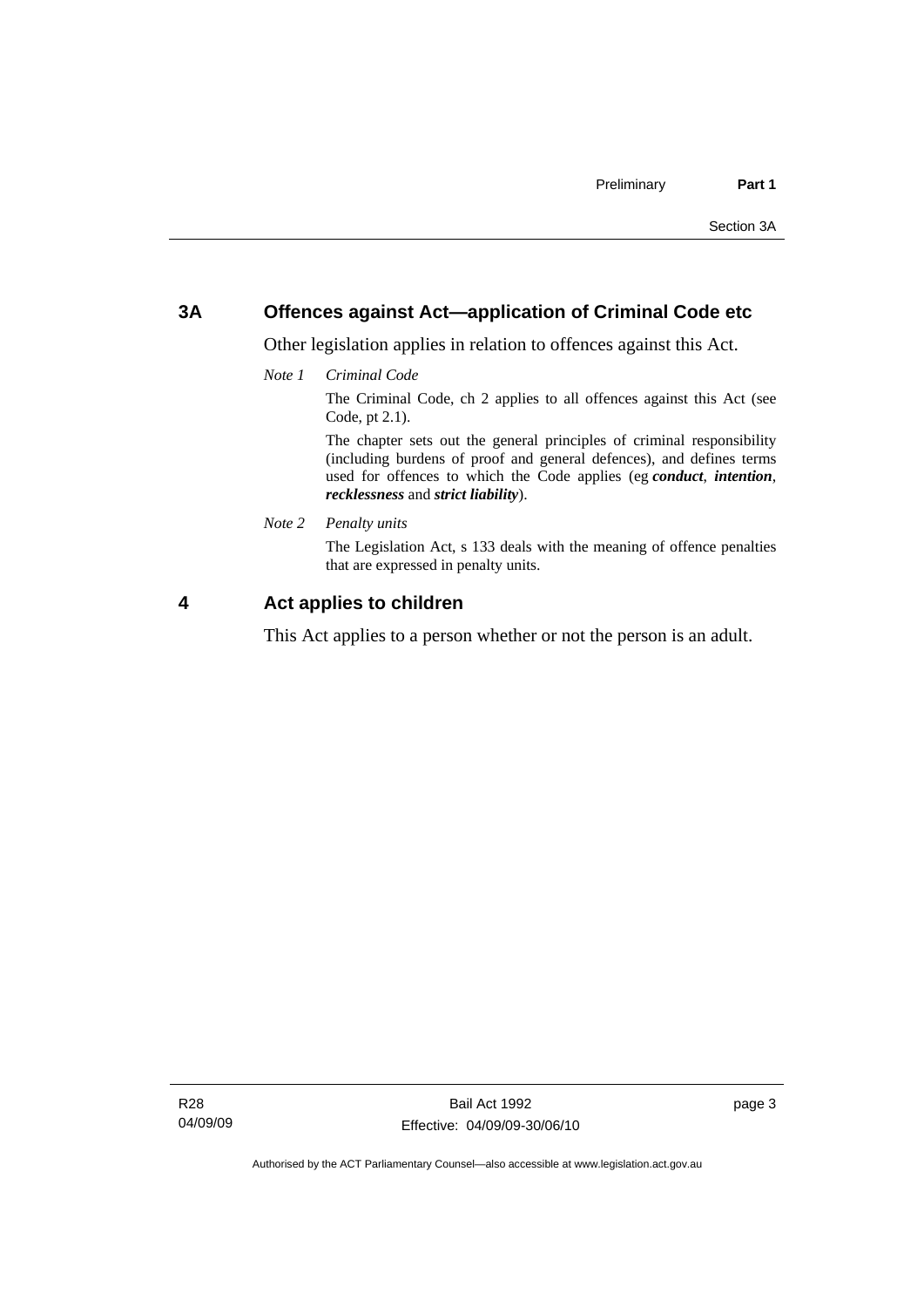# <span id="page-9-0"></span>**Part 2 Availability of bail**

# **Division 2.1 When bail may be granted and rights following**

# **5 When may bail be granted?**

- (1) An accused person may be granted bail in relation to any period when the person is not required to attend court in relation to the offence with which the person has been charged.
- (2) However, an accused person who is in custody in relation to an offence must not be granted bail in relation to any period when—
	- (a) the person is in custody for another offence or reason in relation to which the person is not entitled to be granted bail; or
	- (b) the person is serving a sentence of imprisonment.

# **6 Rights following grant of bail**

- (1) This section applies if—
	- (a) bail is granted to an accused person in relation to an offence; and
	- (b) the person gives an undertaking to appear; and
	- (c) if a bail condition mentioned in section  $25(1)$  (b) (ii) or (c) is imposed—the security is given or the deposit made.
- (2) The person is entitled—
	- (a) if the person is in custody—to be released from custody; and
	- (b) to remain at liberty in relation to the offence until required to appear before a court in accordance with the undertaking.
- (3) This section is subject to section 56A (Arrest without warrant of person on bail).

R28 04/09/09

Authorised by the ACT Parliamentary Counsel—also accessible at www.legislation.act.gov.au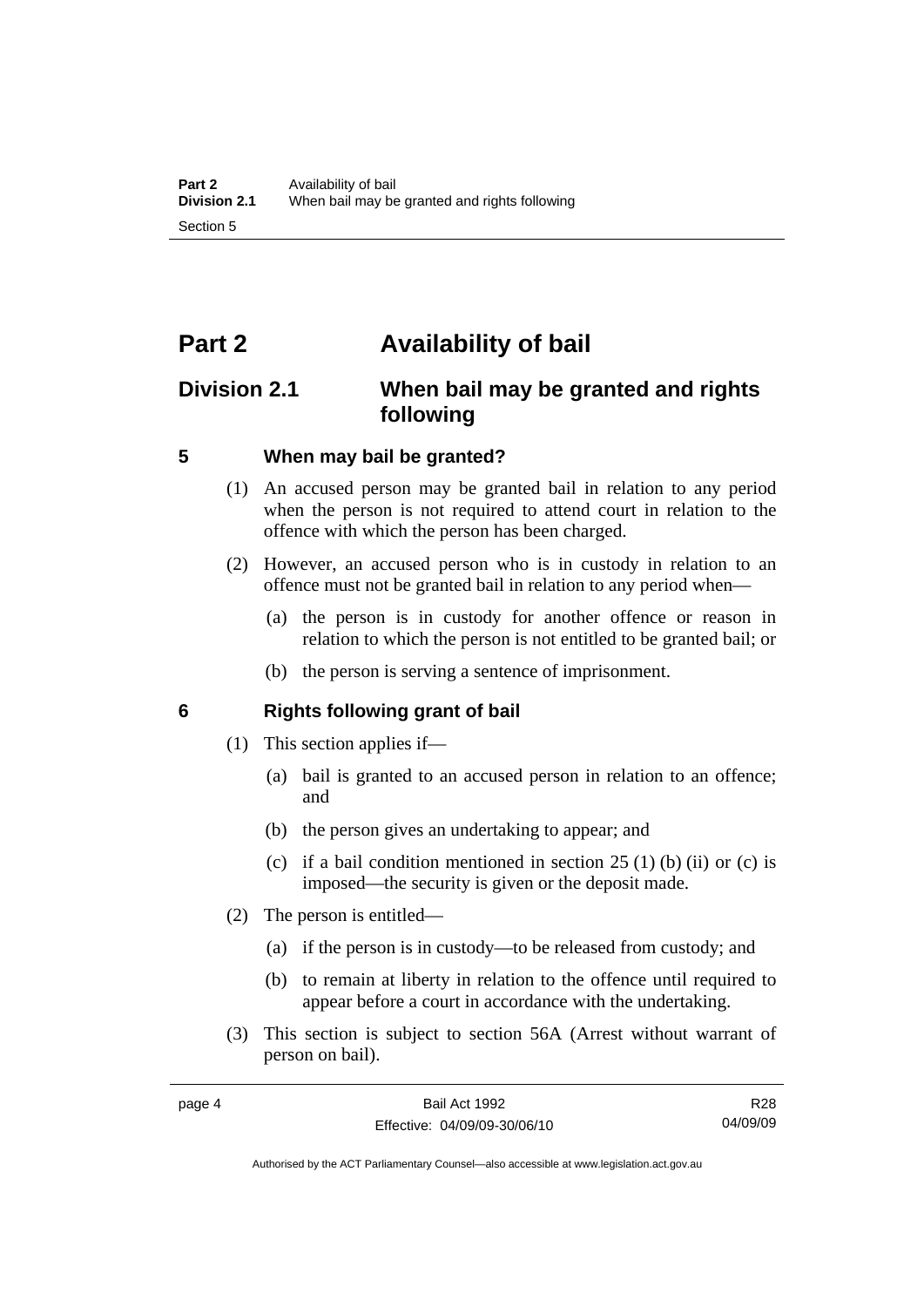# <span id="page-10-0"></span>**Division 2.2 Presumption for bail**

# **7 Div 2.2 subject to div 2.3 and div 2.4**

This division is subject to division 2.3 (No presumption for bail) and division 2.4 (Presumption against bail).

# **8 Entitlement to bail—certain minor offences etc**

- (1) This section applies to—
	- (a) a person charged with an offence not punishable by imprisonment (except in default of payment of a fine); and
	- (b) a person charged with an offence punishable by imprisonment for not longer than 6 months; and
	- (c) a person arrested for a breach of the peace or apprehended breach of the peace; and
	- (d) a person arrested under a warrant because of failure to comply with a summons or subpoena; and
	- (e) a person brought up to attend a trial or hearing following the issue of a habeas corpus order.
- (2) The person is entitled—
	- (a) to be granted bail; and
	- (b) if the person is in custody—to be released from custody as soon as the person gives an undertaking to appear.
- (3) However, if no further appearance is required for a person arrested for a breach of the peace or an apprehended breach of the peace, the person may be released from custody without giving an undertaking to appear.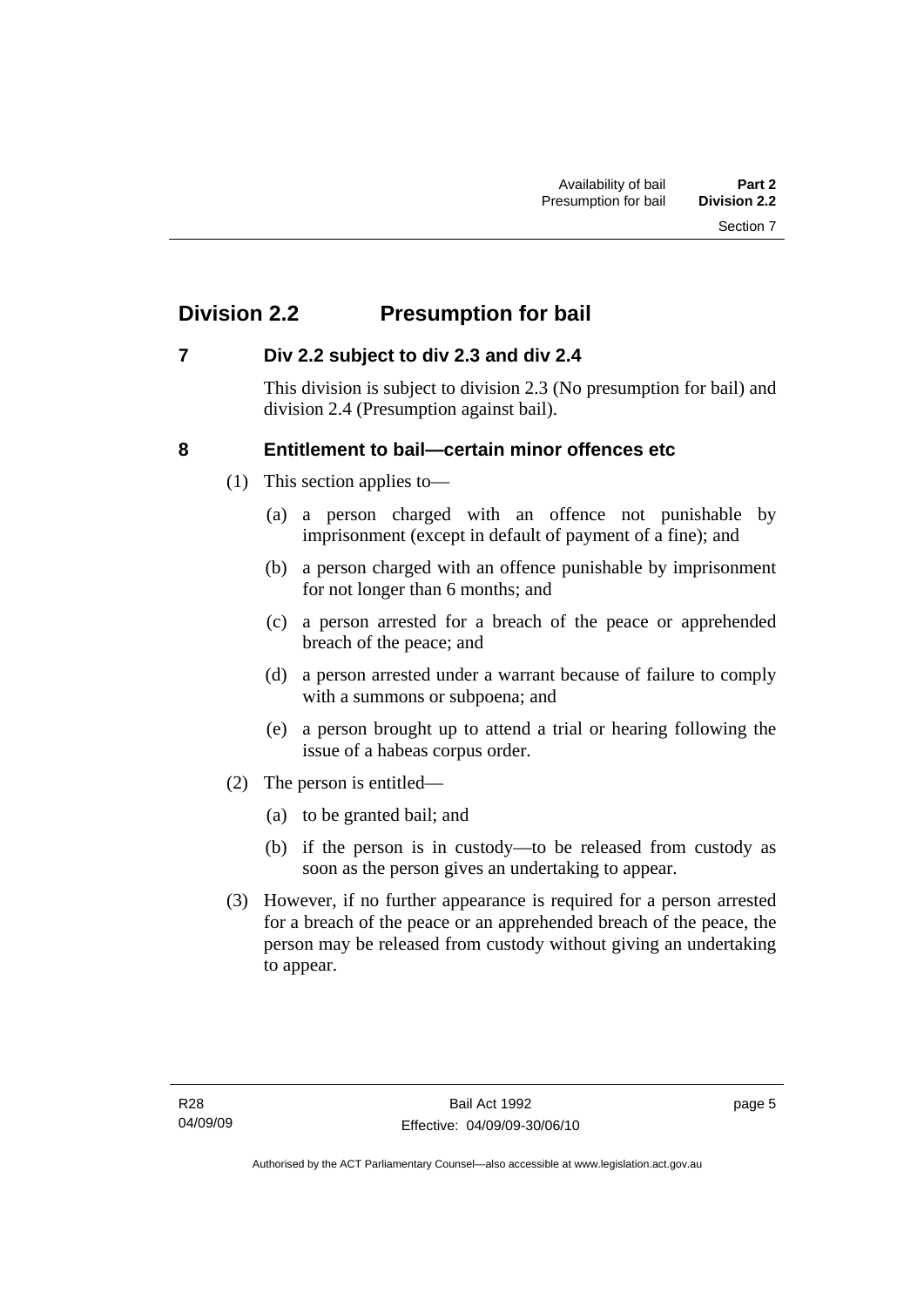- <span id="page-11-0"></span> (4) A condition to keep the peace may be imposed on a grant of bail to a person arrested for a breach of the peace or an apprehended breach of the peace.
	- *Note* For other conditions that may be imposed on a grant of bail, see s 25 and s 26.

#### **8A Entitlement to bail—breach of sentence obligations**

- (1) This section applies to a person arrested, or otherwise brought before the court or a magistrate, in relation to a breach, or anticipated breach, of—
	- (a) a deferred sentence obligation under the *Crimes (Sentencing) Act 2005*; or
	- (b) any of the following obligations under the *Crimes (Sentence Administration) Act 2005*:
		- (i) a periodic detention obligation;
		- (ii) a good behaviour obligation;
		- (iii) a parole obligation;
		- (iv) a release on licence obligation.
- (2) The person has the same entitlement to bail in relation to the breach, or anticipated breach, of the obligation as the person has under this part in relation to the offence to which the obligation relates.

#### **Examples**

1 Martin has been found guilty of armed robbery and sentenced to periodic detention. He has breached his periodic detention obligations and is arrested and brought before a magistrate under the *Crimes (Sentence Administration) Act 2005*, section 65 (Arrest warrant—breach of periodic detention obligations). There is no presumption in relation to bail because the offence of armed robbery is an offence to which division 2.2 (Presumption for bail) does not apply.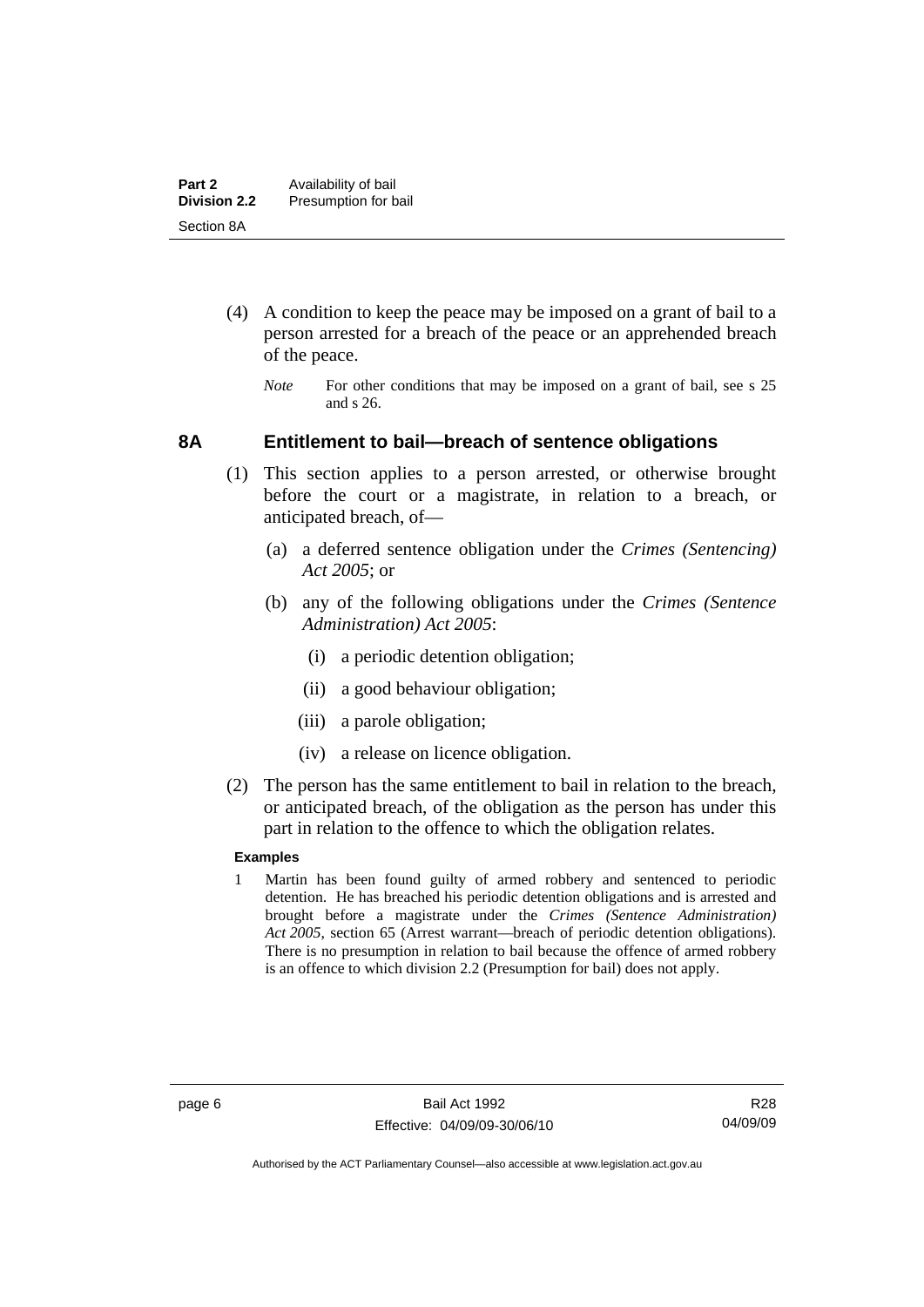- <span id="page-12-0"></span>2 Joe has been found guilty of threatening to kill. Joe had, 3 years before, been found guilty of an offence involving violence. A suspended sentence order under the *Crimes (Sentencing) Act 2005* is made as part of the sentence for the offence of threatening to kill and Joe is released under the order on signing an undertaking under a good behaviour order. However, Joe breaches the good behaviour order and is before the court on an application to cancel the order. There is no presumption in relation to bail because section 9B (b) applies to make the offence of threatening to kill an offence to which division 2.2 (Presumption for bail) does not apply.
	- *Note* An example is part of the Act, is not exhaustive and may extend, but does not limit, the meaning of the provision in which it appears (see Legislation Act, s 126 and s 132).

# **8B Entitlement to bail—custody relating to sentence administration board hearings**

- (1) This section applies if—
	- (a) a person is arrested under the *Crimes (Sentence Administration) Act 2005*, section 206 (Arrest of offender for board hearing) and brought before a magistrate; or
	- (b) a person is remanded in custody under the *Crimes (Sentence Administration) Act 2005*, section 210 (Custody of offender during board hearing adjournment) and an application for bail for the person is made to a court or magistrate.
- (2) The person has the same entitlement to bail as the person had for the offence to which the board hearing relates.

# **9 Limitations on entitlement to bail**

- (1) A person charged with an offence mentioned in section 8 (1) (a) or (b) is not entitled to be granted bail if—
	- (a) the person has previously failed to comply with an undertaking to appear, or a bail condition imposed, in relation to the same or a similar offence; or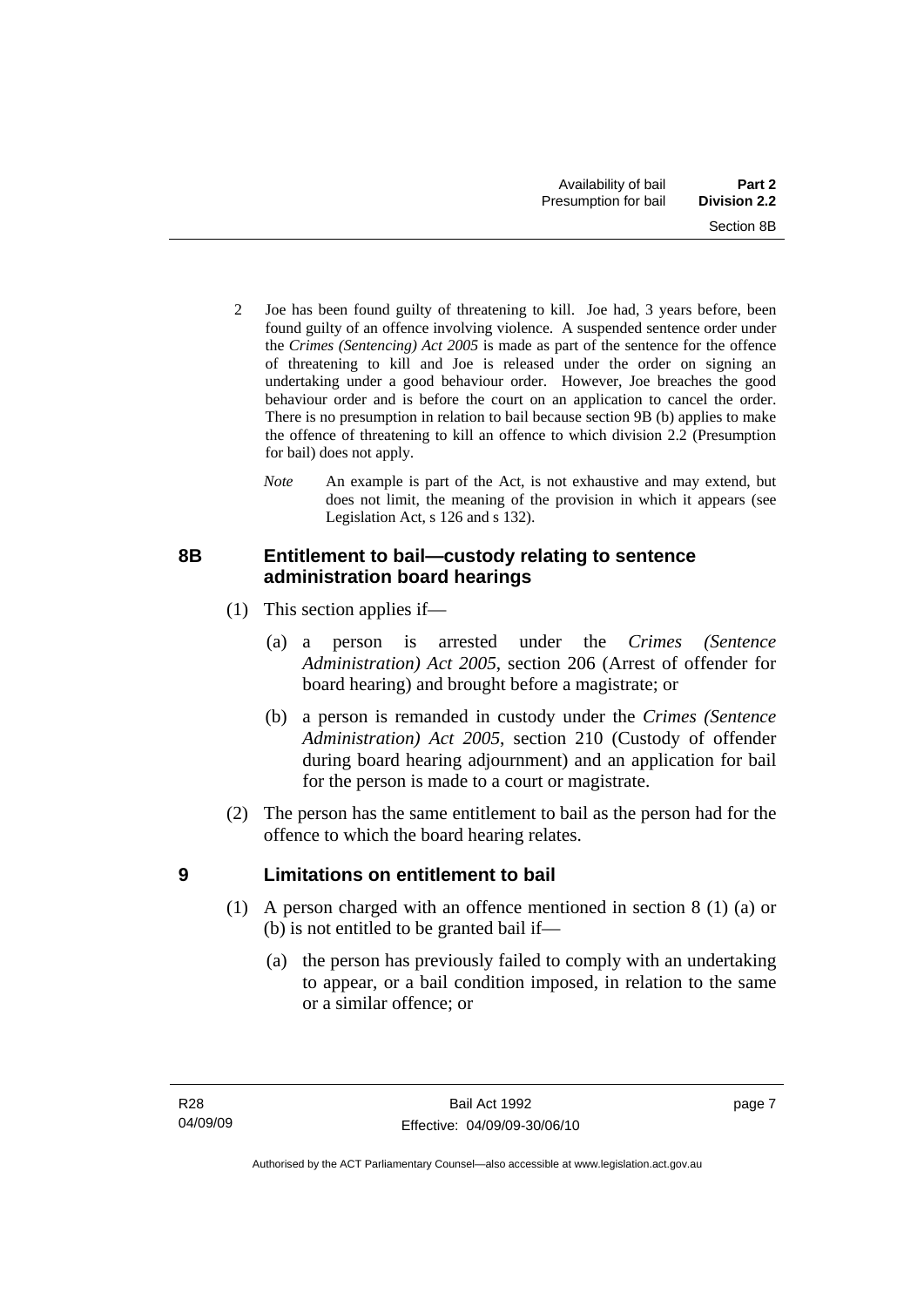- <span id="page-13-0"></span> (b) in the opinion of the court or authorised officer, the person is incapacitated by intoxication, injury or use of drugs or is otherwise in danger of physical injury or in need of physical protection.
- (2) A person arrested for a breach of the peace or apprehended breach of the peace is not entitled to be granted bail if the person has previously, without reasonable excuse, failed to comply with an undertaking to appear, or a bail condition imposed, in relation to a breach of the peace or apprehended breach of the peace.

# **9A Entitlement to bail—offences other than minor offences**

- (1) This section applies to—
	- (a) a person in relation to an offence other than an offence mentioned in section 8 (1) (a) or (b) (Entitlement to bail certain minor offences etc); and
	- (b) a person who is not entitled to bail under section 8 (2) because of section  $9(1)$  or  $(2)$ .
- (2) The person is entitled to be granted bail unless the court or authorised officer is satisfied that refusal is justified after considering—
	- (a) for an adult—the matters mentioned in section 22 (Criteria for granting bail to adults); or
	- (b) for a child—the matters mentioned in section 23 (Criteria for granting bail to children).

# **Division 2.3 No presumption for bail**

# **9B Div 2.2 not to apply to certain offences**

Division 2.2 (Presumption for bail) does not apply to the grant of bail—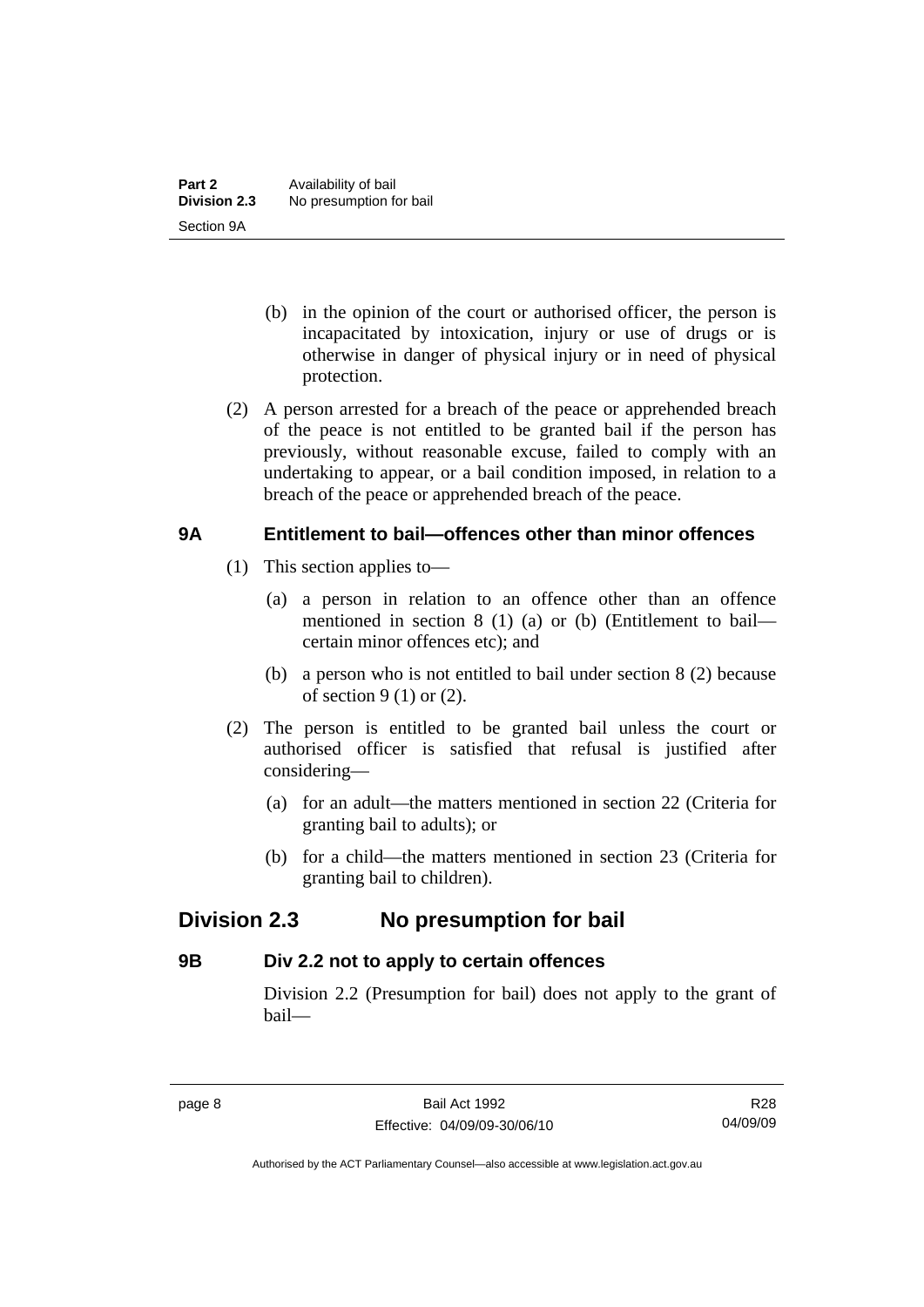- <span id="page-14-0"></span> (a) to a person accused of an offence mentioned in schedule 1 (Offences to which presumption for bail does not apply); or
- (b) to a person accused of any of the following offences, if the person has in the previous 10 years been found guilty of an offence involving violence or the threat of violence:
	- (i) an offence against the *Crimes Act 1900*, section 30 (Threat to kill);
	- (ii) an offence against the *Crimes Act 1900*, section 31 (Threat to inflict grievous bodily harm);
	- (iii) an offence against the *Crimes Act 1900*, section 35 (Stalking);
	- (iv) an offence against the *Domestic Violence and Protection Orders Act 2008*, section 90 (Offence for contravention of protection order); or
- (c) to a person accused of an offence against the *Criminal Code Act 1995* (Cwlth), section 80.1 (Treason); or
- (d) to a person convicted of an indictable offence but not sentenced.

# **Division 2.4 Presumption against bail**

# **9C Bail for murder and certain serious drug offences**

- (1) This section applies to a person accused of—
	- (a) murder; or
	- (b) an offence against any of the following provisions of the Criminal Code, chapter 6 (Serious drug offences):
		- (i) section 603 (1) (which is about trafficking in a large commercial quantity of a controlled drug);

page 9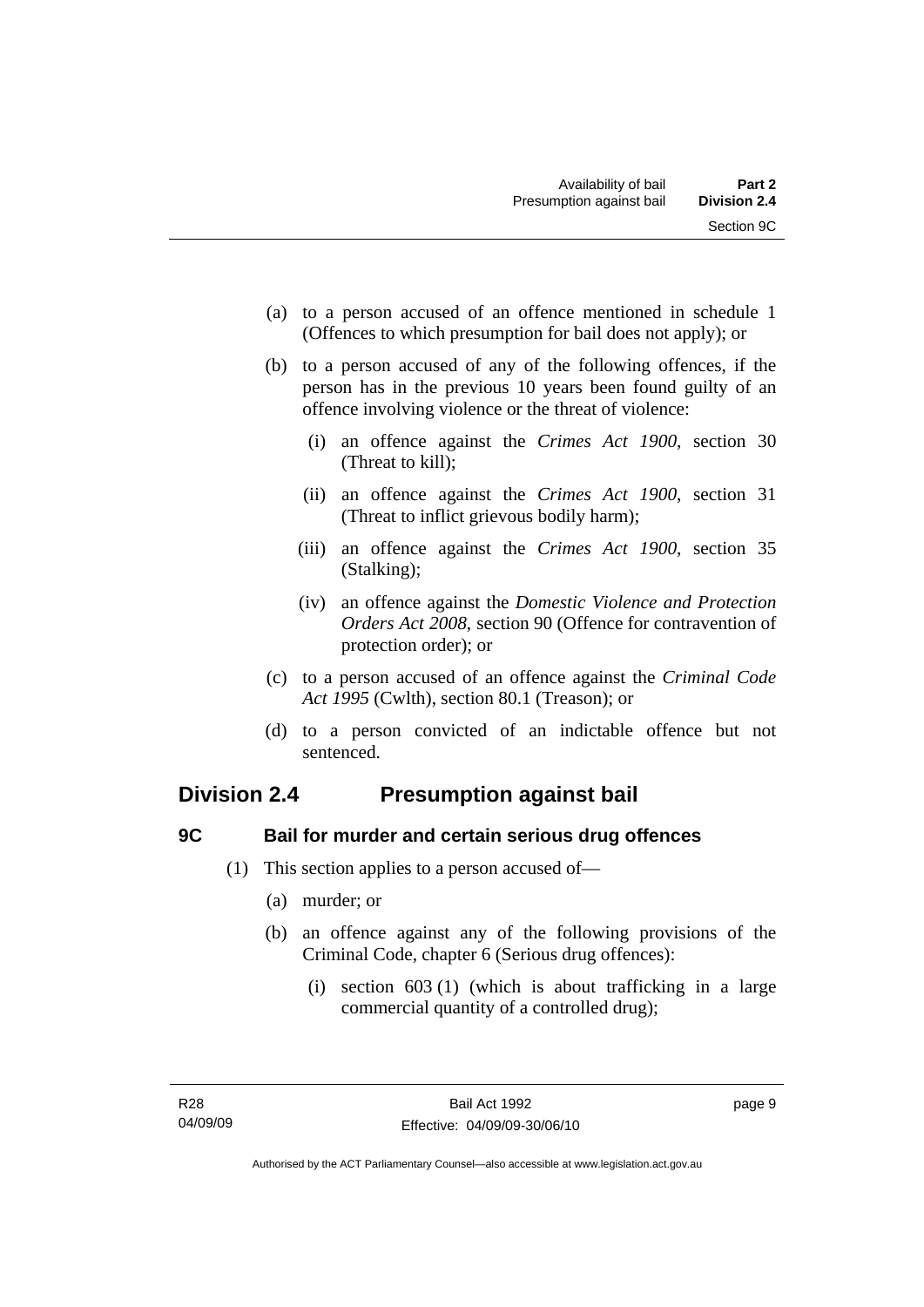- <span id="page-15-0"></span> (ii) section 607 (1) (which is about manufacturing a large commercial quantity of a controlled drug for selling);
- (iii) section 616 (1) (which is about cultivating a large commercial quantity of a controlled plant for selling);
- (iv) section 619 (1) (which is about selling a large commercial quantity of a controlled plant);
- (v) section  $622(1)$  (which is about supplying etc a commercial quantity of a controlled drug to a child for selling);
- (vi) section 624 (1) (which is about procuring a child to traffic in a commercial quantity of a controlled drug).
- *Note* A reference to an offence against a territory law includes a reference to a related ancillary offence, eg attempt (see Legislation Act, s 189).
- (2) A court or authorised officer must not grant bail to the person unless satisfied that special or exceptional circumstances exist favouring the grant of bail.
- (3) However, even if special or exceptional circumstances are established, the court or officer must refuse bail if satisfied that refusal is justified after considering—
	- (a) for an adult—the matters mentioned in section 22 (Criteria for granting bail to adults); or
	- (b) for a child—the matters mentioned in section 23 (Criteria for granting bail to children).

# **9D Bail for serious offence committed while charge for another pending or outstanding**

- (1) This section applies if—
	- (a) a person is accused of a serious offence; and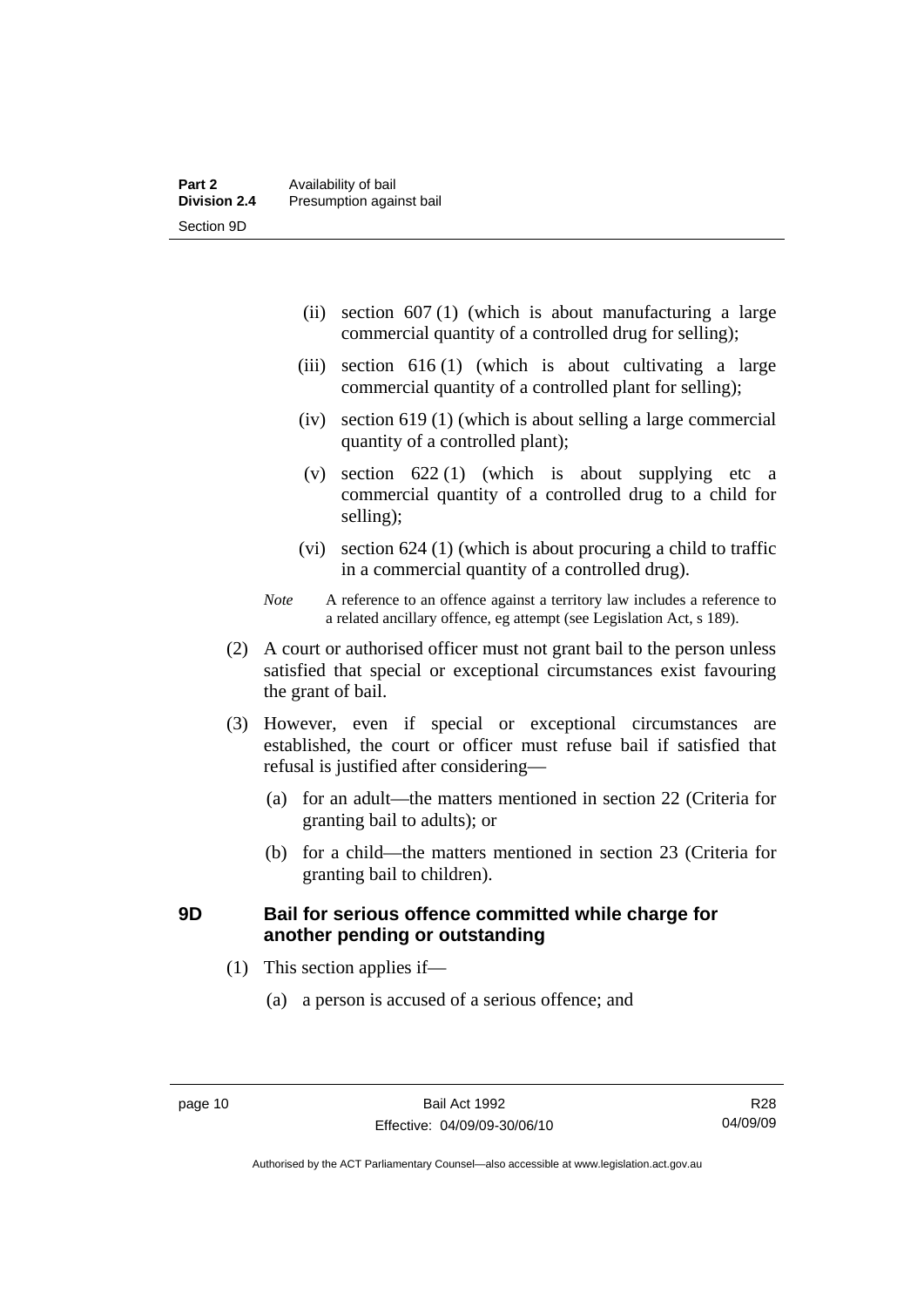(b) the person is alleged to have committed the offence while a charge against the person for another serious offence is pending or outstanding.

#### **Example**

Claude is served with a summons to attend the Magistrates Court to answer a charge that he has committed the offence of taking a motor vehicle without consent (punishable by 5 years imprisonment under the Criminal Code, section 318 (1), and so a serious offence for this section). Before the court date, Claude is arrested and charged with having committed an aggravated robbery the day after being served with the summons (punishable by 25 years imprisonment under the Criminal Code, section 310, and so also a serious offence for this section). At the time of the alleged aggravated robbery, the charge of taking a motor vehicle without consent was still pending. This section will apply to any decision about the grant of bail to Claude in relation to the aggravated robbery charge.

- *Note* An example is part of the Act, is not exhaustive and may extend, but does not limit, the meaning of the provision in which it appears (see Legislation Act, s 126 and s 132).
- (2) A court or an authorised officer must not grant bail to the accused person unless satisfied that special or exceptional circumstances exist favouring the grant of bail.
- (3) However, even if special or exceptional circumstances are established, the court or officer must refuse bail if satisfied that refusal is justified after considering—
	- (a) for an adult—the matters mentioned in section 22 (Criteria for granting bail to adults); or
	- (b) for a child—the matters mentioned in section 23 (Criteria for granting bail to children).
- (4) Also, if the serious offence mentioned in subsection (1) (a) or (b) is a domestic violence offence, an authorised person must not grant bail to the accused person if satisfied that refusal of bail is required under section 9F (Domestic violence offence—bail by authorised officer).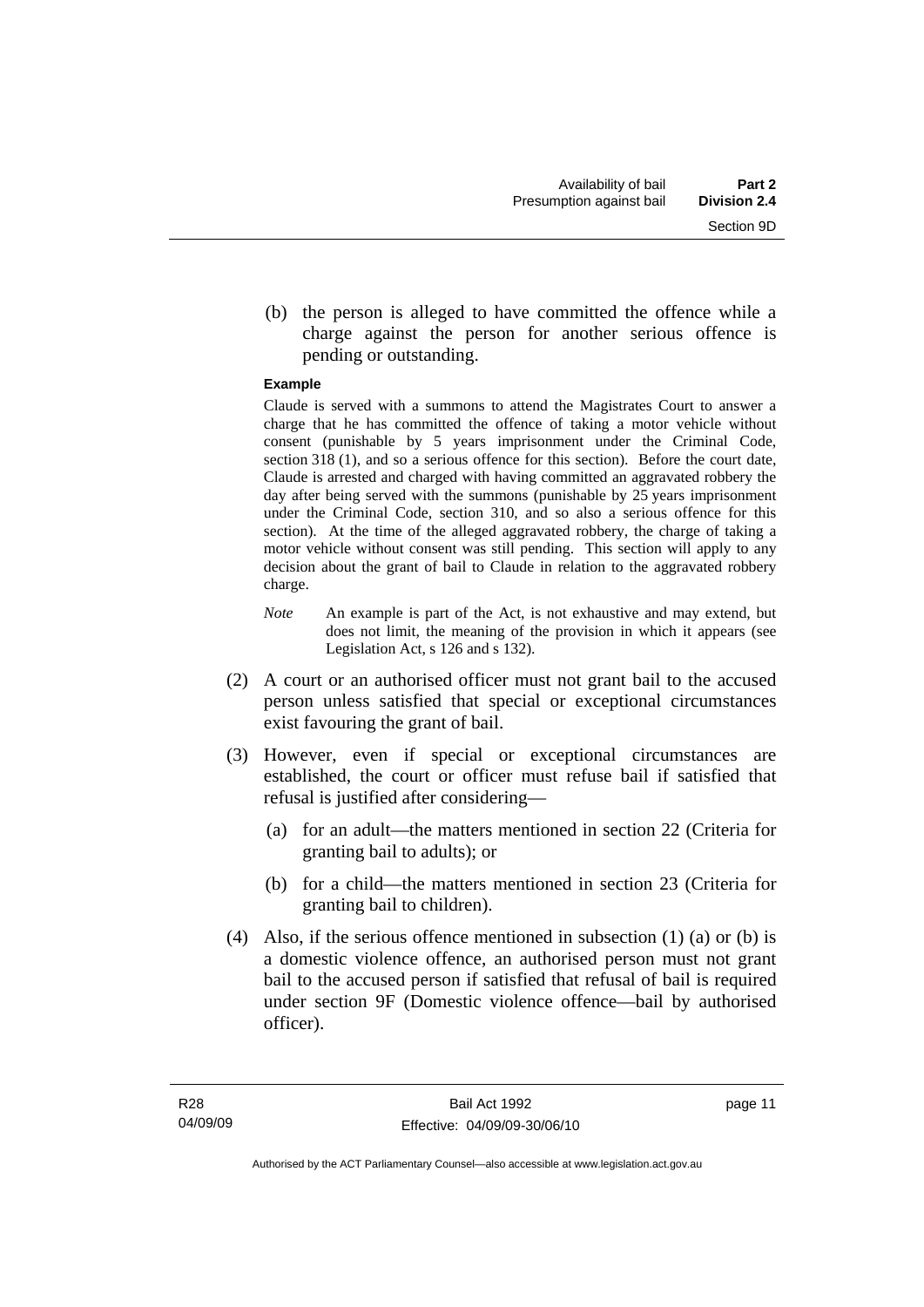- (5) This section does not affect the application of section 9F (4) and (5) to the accused person if—
	- (a) the serious offence mentioned in subsection (1) (a) or (b) is a domestic violence offence; and
	- (b) an authorised person grants bail to the accused person.
- (6) In this section:

*outstanding*—a charge against a person for an offence is *outstanding*—

- (a) until the charge is finally dealt with in any of the following ways:
	- (i) the charge is withdrawn;
	- (ii) the charge is dismissed by a court;
	- (iii) the person is discharged by the Magistrates Court following a committal hearing;
	- (iv) the person is acquitted or found guilty by a court of the offence; and
- (b) if the person is acquitted or found guilty by a court of the offence charged, but a new trial on the charge (or a charge based on the same facts) is later ordered on appeal—from the date the new trial is ordered until the earliest of the following happens—
	- (i) the charge (or a charge based on the same facts) is finally dealt with as mentioned in paragraph (a)  $(i)$ ,  $(ii)$  or  $(iv)$ ;
	- (ii) the order for the new trial is reversed on a further appeal.

*Note Found guilty*, of an offence, includes—

• having an order made for the offence under the *Crimes (Sentencing) Act 2005*, s 17 (Non-conviction orders—general)

R28 04/09/09

Authorised by the ACT Parliamentary Counsel—also accessible at www.legislation.act.gov.au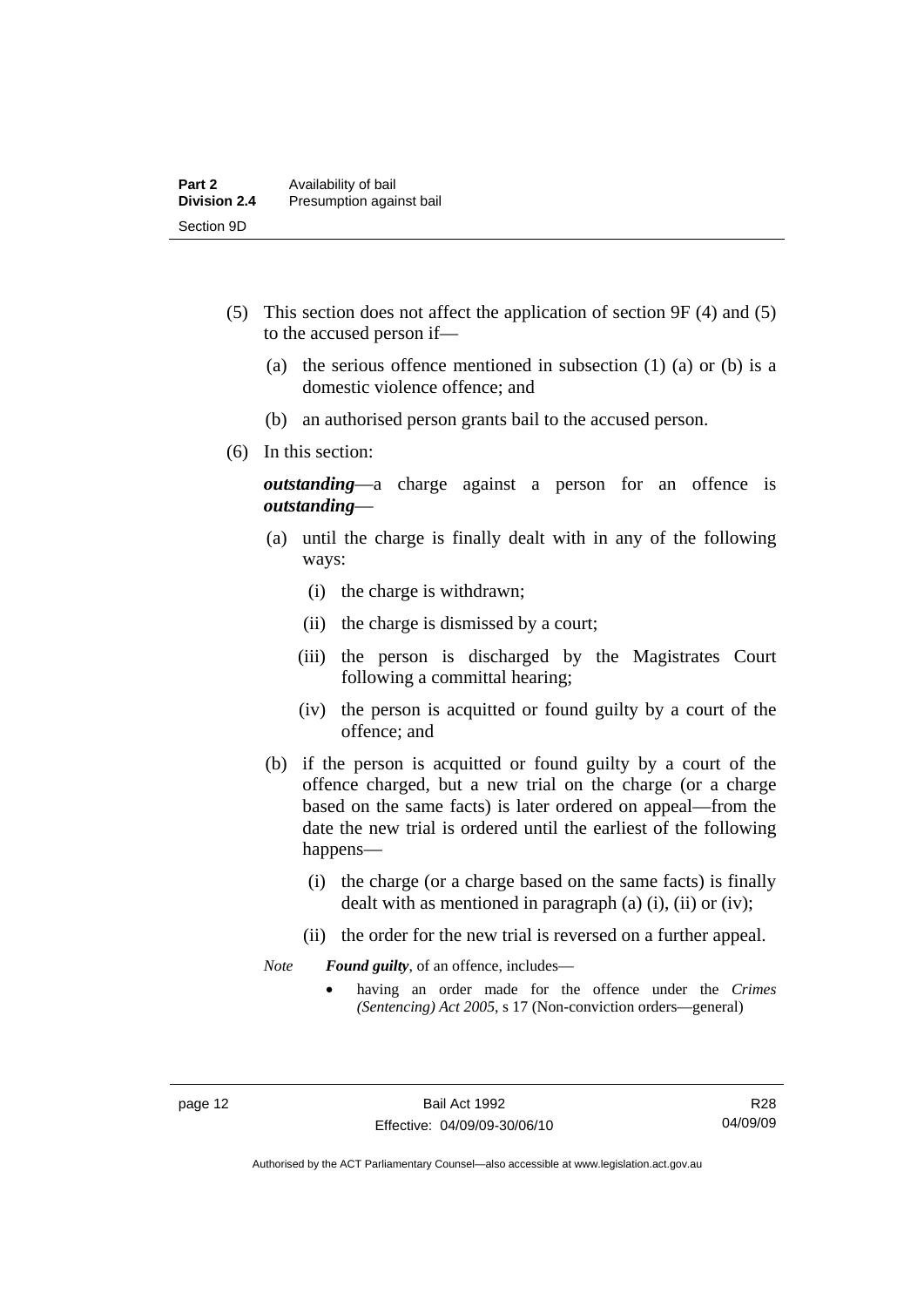<span id="page-18-0"></span>having the offence taken into account under the *Crimes (Sentencing) Act 2005*, s 57 (Outstanding additional offences taken into account in sentencing)

(see Legislation Act, dict, pt 1).

*pending*—a charge against a person for an serious offence is *pending* if the person has not yet been charged with the offence, but the person has—

- (a) been arrested for the offence (unless the person is later released without being charged with a serious offence); or
- (b) been served with a summons to appear before a court to answer a charge for the offence; or
- (c) at the invitation of a police officer, signed an agreement to attend court to answer a charge for the offence.

*serious offence* means an offence punishable by imprisonment for 5 years or longer.

# **9E Bail for person sentenced to imprisonment**

- (1) This section applies if—
	- (a) a person has been convicted of an offence by a court and sentenced to a period of imprisonment for the offence; and
	- (b) an appeal is pending in relation to the conviction or sentence.
- (2) A court must not grant bail to the person unless satisfied that special or exceptional circumstances exist favouring the grant of bail.
- (3) In this section:

*appeal* includes an appeal against a decision on appeal.

# **9F Domestic violence offence—bail by authorised officer**

 (1) This section applies to a person accused of a domestic violence offence.

page 13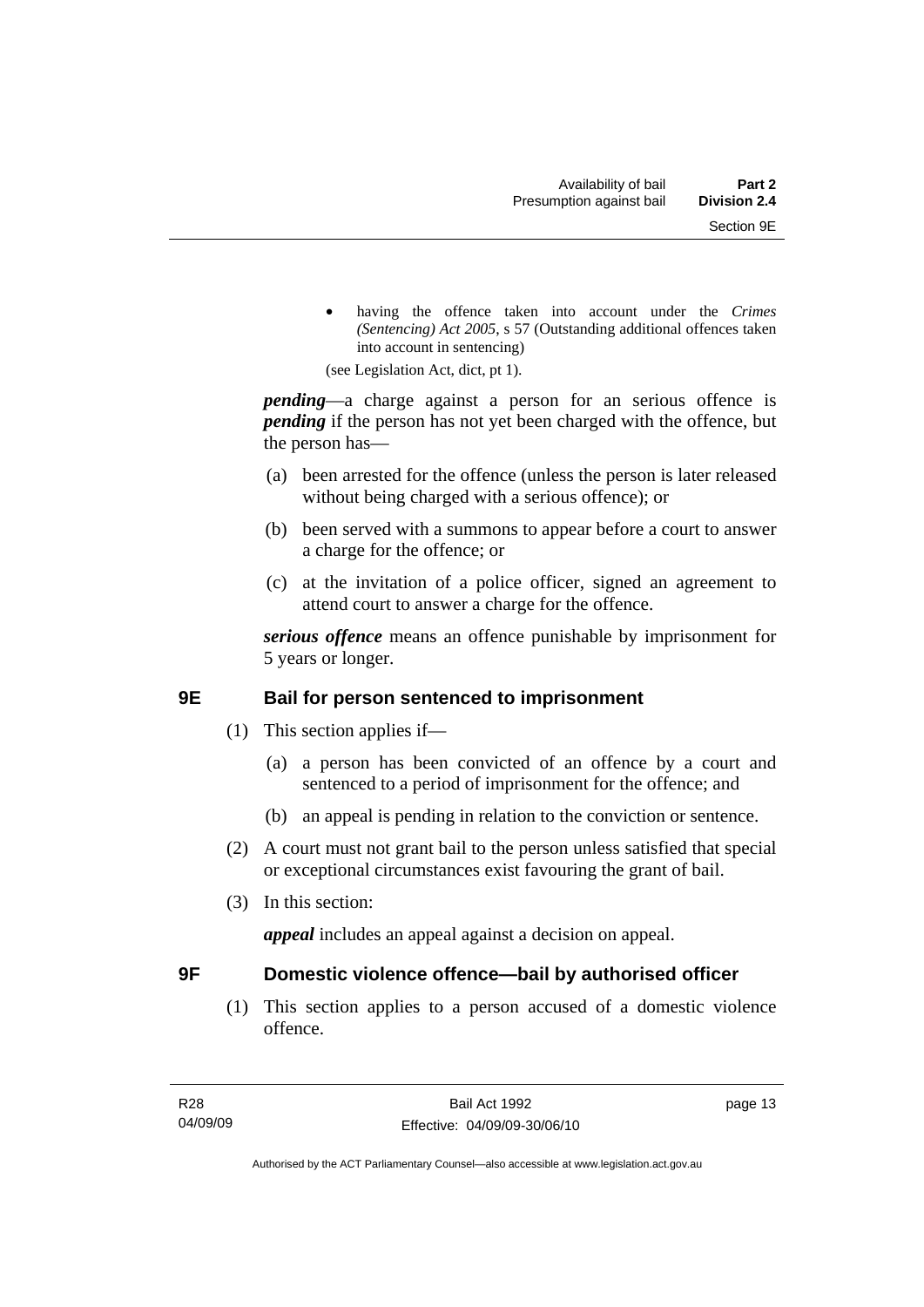- (2) An authorised officer must not grant bail to the person unless satisfied that the person poses no danger to a protected person while released on bail.
- (3) However, even if the authorised officer is satisfied under subsection (2), the officer must refuse bail if satisfied that the refusal is justified after considering—
	- (a) for an adult—the matters mentioned in section 22 (Criteria for granting bail to adults); or
	- (b) for a child—the matters mentioned in section 23 (Criteria for granting bail to children).
- (4) Also, the person must not be released on bail under this section unless the person gives an undertaking to appear within 48 hours of being released.
- (5) If the authorised officer grants bail to the person under this section, the officer must, in the record made under section 27 (Recording of certain bail decisions), state why the officer is satisfied that the person poses no danger to any protected person.
- (6) In this section:

*protected person*, in relation to a person accused of a domestic violence offence—

- (a) means a person against whom the alleged conduct making up the offence was directed; and
- (b) includes any other relevant person in relation to the accused person.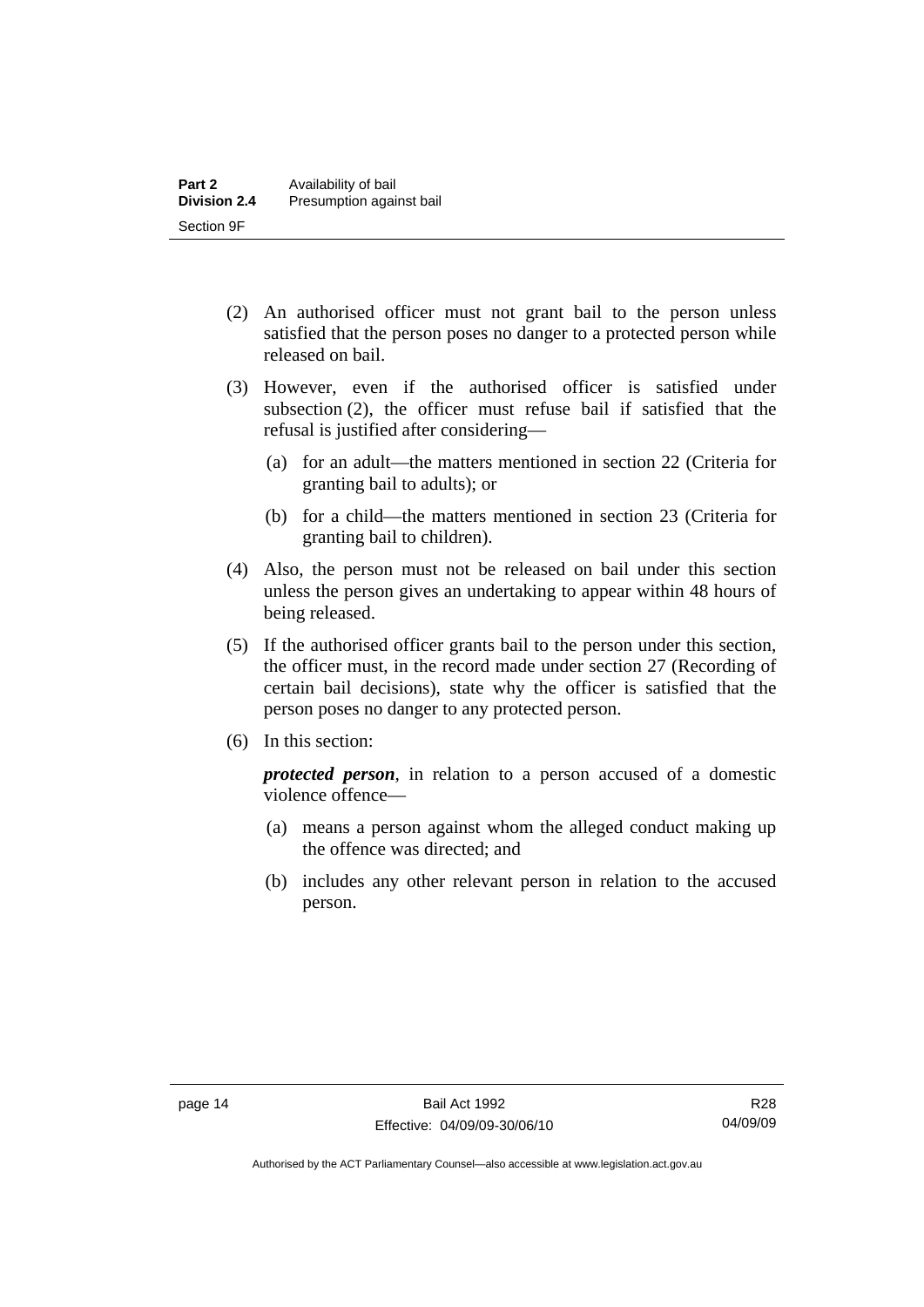<span id="page-20-0"></span>*relevant person*—see the *Domestic Violence and Protection Orders Act 2008*, dictionary.

- *Note* The *Domestic Violence and Protection Orders Act 2008*, s 15 (1) defines a *relevant person* in relation to a person (the *original person*) as any of the following people:
	- a domestic partner or former domestic partner of the original person (*domestic partner* is defined in the Legislation Act, s 169 (1))
	- a relative of the original person (*relative* is defined in the *Domestic Violence and Protection Orders Act 2008*, s 15A)
	- a child of a domestic partner or former domestic partner of the original person
	- a parent of a child of the original person
	- someone who is or has been in a relevant relationship with the original person (*relevant relationship* is defined in the *Domestic Violence and Protection Orders Act 2008*, s 15).

# **9G Special or exceptional circumstances**

- (1) This section applies if a court or authorised officer is required under this part to be satisfied of the existence of special or exceptional circumstances favouring the grant of bail to a person.
- (2) A circumstance that would be an applicable bail criteria for the person is not a special or exceptional circumstance only because it is an applicable bail criteria.
- (3) Also, the court or authorised officer must consider the applicable bail criteria for the person only after the court or authorised officer is satisfied of the existence of the special or exceptional circumstances.

#### **Examples for s (3)**

1 Damien is before the court charged with having committed an aggravated robbery. He has earlier been charged with having committed aggravated robbery. Section 9D applies and there is a presumption against bail unless there are special or exceptional circumstances. Damien argues that there are special circumstances as he needs to support his child, he may lose his job and he may lose an opportunity to take up public housing. The court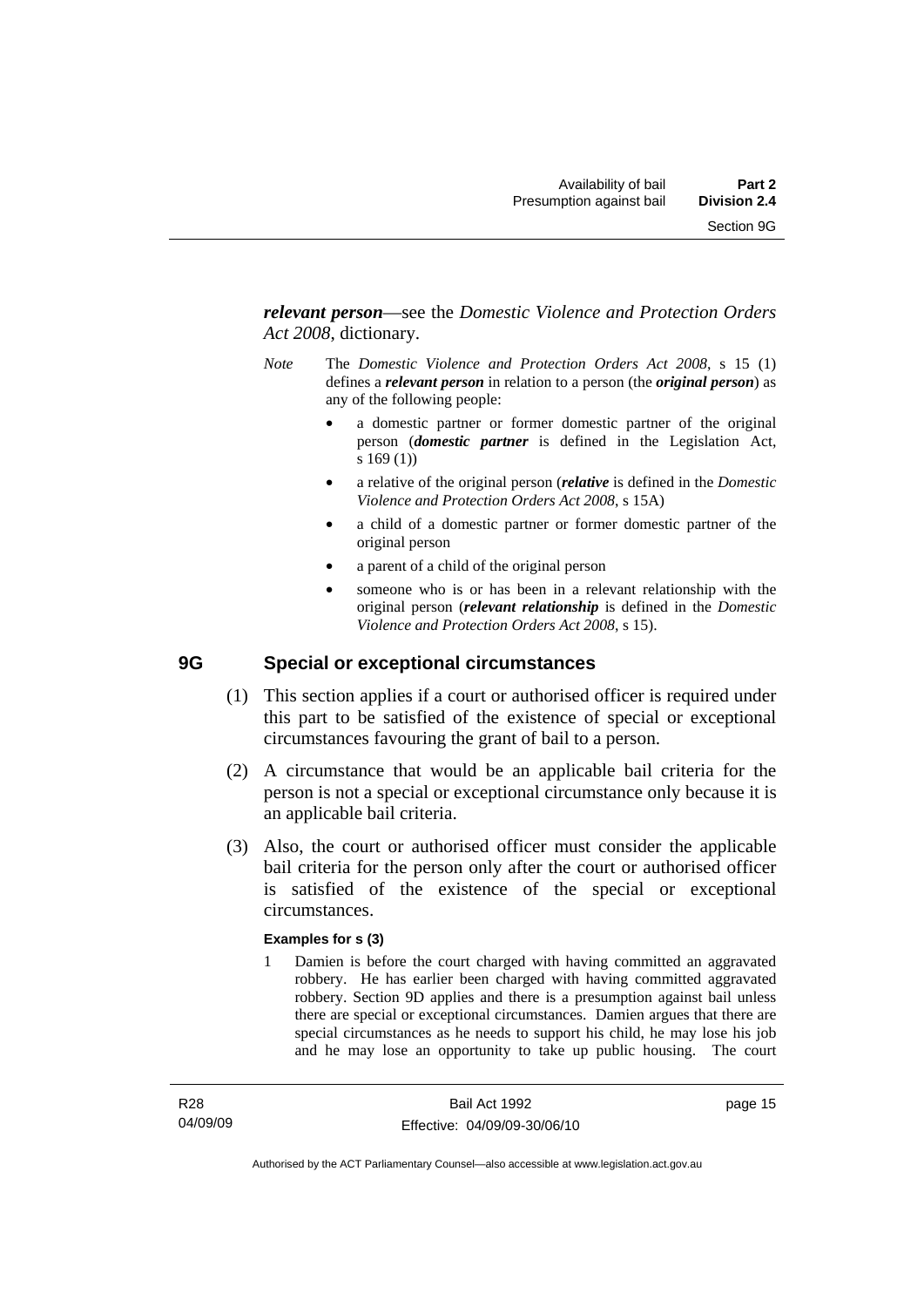considers that the circumstances are not special or exceptional. Bail is not granted and the criteria in section 22 are not considered.

- 2 Jason is facing similar charges. Jason has had a car accident before his arrest for the second offence. His kidneys are damaged requiring dialysis every 3 days. Jason argues that his need for regular treatment and his reduced mobility mean that he is highly unlikely to abscond. The court considers these circumstances are special or exceptional. The court then considers the criteria in section 22 in deciding whether to grant bail.
- *Note* An example is part of the Act, is not exhaustive and may extend, but does not limit, the meaning of the provision in which it appears (see Legislation Act, s 126 and s 132).

page 16 Bail Act 1992 Effective: 04/09/09-30/06/10

R28 04/09/09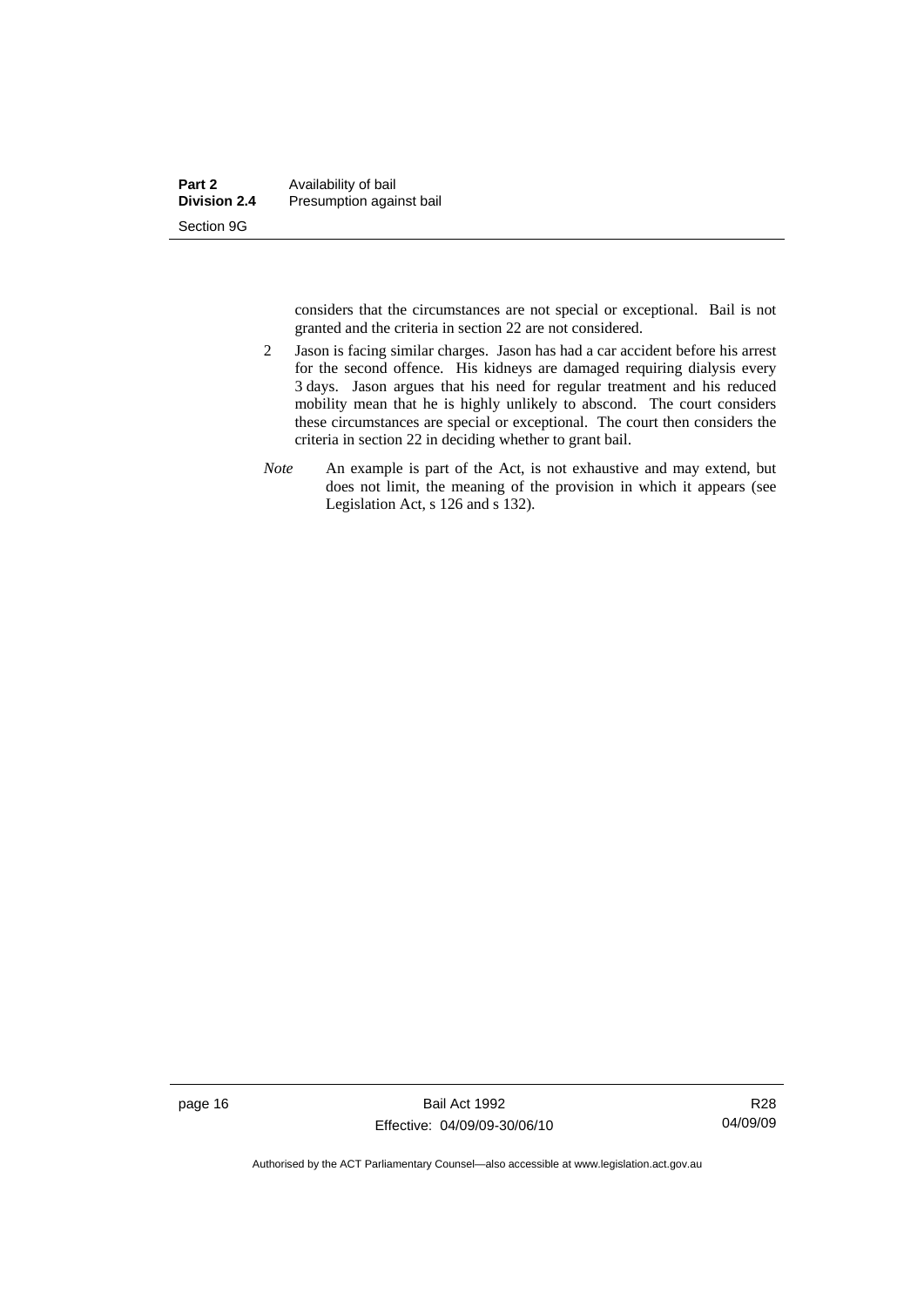# <span id="page-22-0"></span>**Part 3 Dispensing with bail**

# **10 Dispensing with bail**

- (1) A court that may grant bail to an accused person may instead dispense with the requirement for bail.
- (2) In deciding whether to release an accused person from custody without requiring bail, a court may have regard to any information that appears to the court to be relevant and reliable.
- (3) If, during an appearance by an accused person before a court, no specific order or direction is made by the court in relation to bail, the court is taken to have dispensed with the requirement for bail.
- (4) Subsection (2) does not apply if, under section 33 (3), the court is taken to have continued bail.
- (5) A court must not dispense with the requirement for bail for an accused person to whom either of the following sections apply unless satisfied that special or exceptional circumstances exist justifying dispensing with the requirement:
	- (a) section 9D (Bail for serious offence committed while charge for another pending or outstanding);
	- (b) section 9E (Bail for person sentenced to imprisonment).

# **11 Effect of dispensing with bail**

 (1) While the requirement for bail is dispensed with under this Act in relation to a person accused of an offence, the person is entitled to be and to remain at liberty in relation to the offence until the person is required to appear before a court in relation to the offence.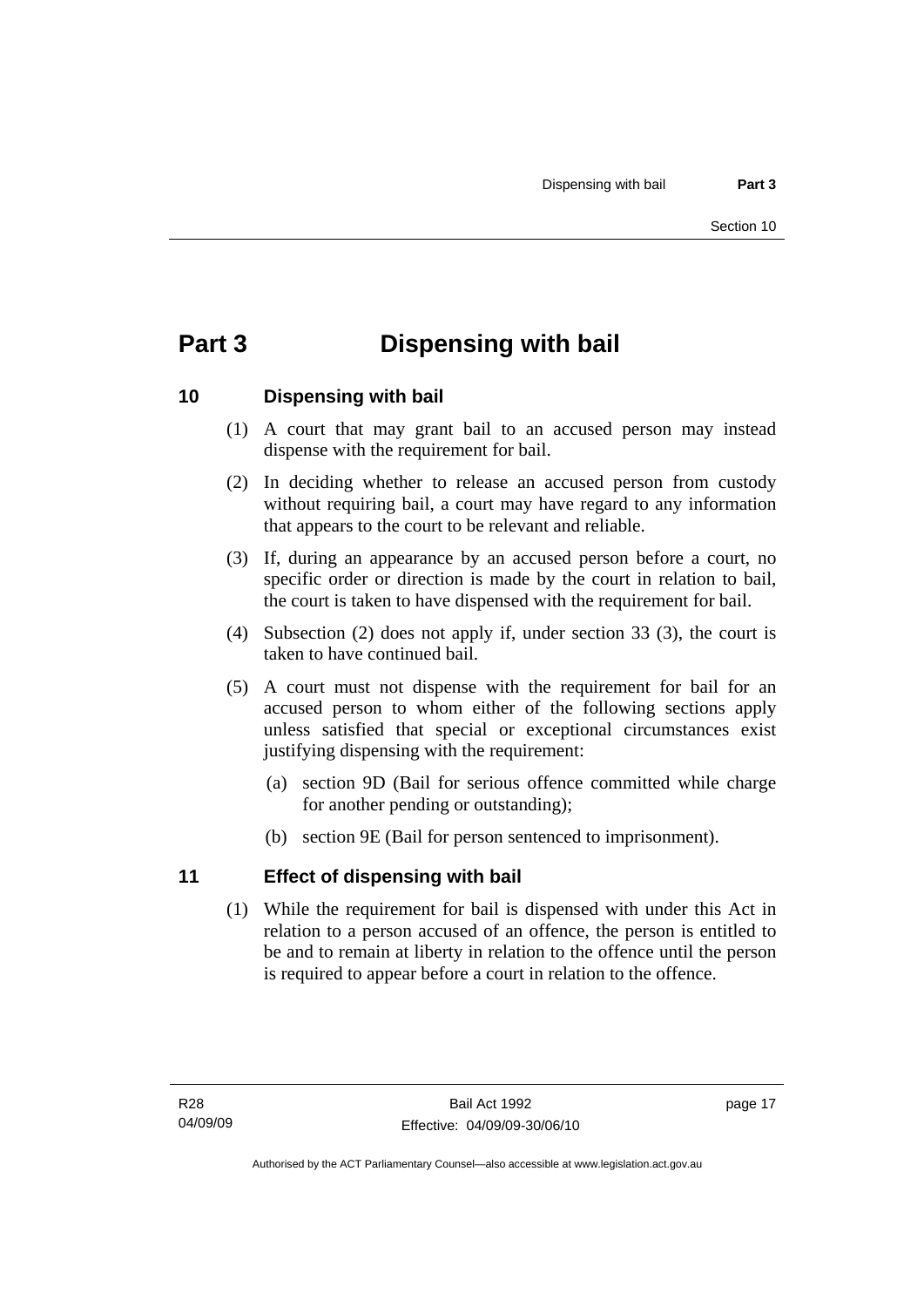#### <span id="page-23-0"></span>**Part 3 Dispensing with bail**

#### Section 12

 (2) Subsection (1) does not apply to an accused person while the person is in custody for another offence or reason in relation to which the person is not entitled to be at liberty, whether under this Act or otherwise.

#### **12 Decision to dispense with bail**

For part 6, if a court dispenses with the requirement for bail, the court is taken to have made a decision in relation to bail.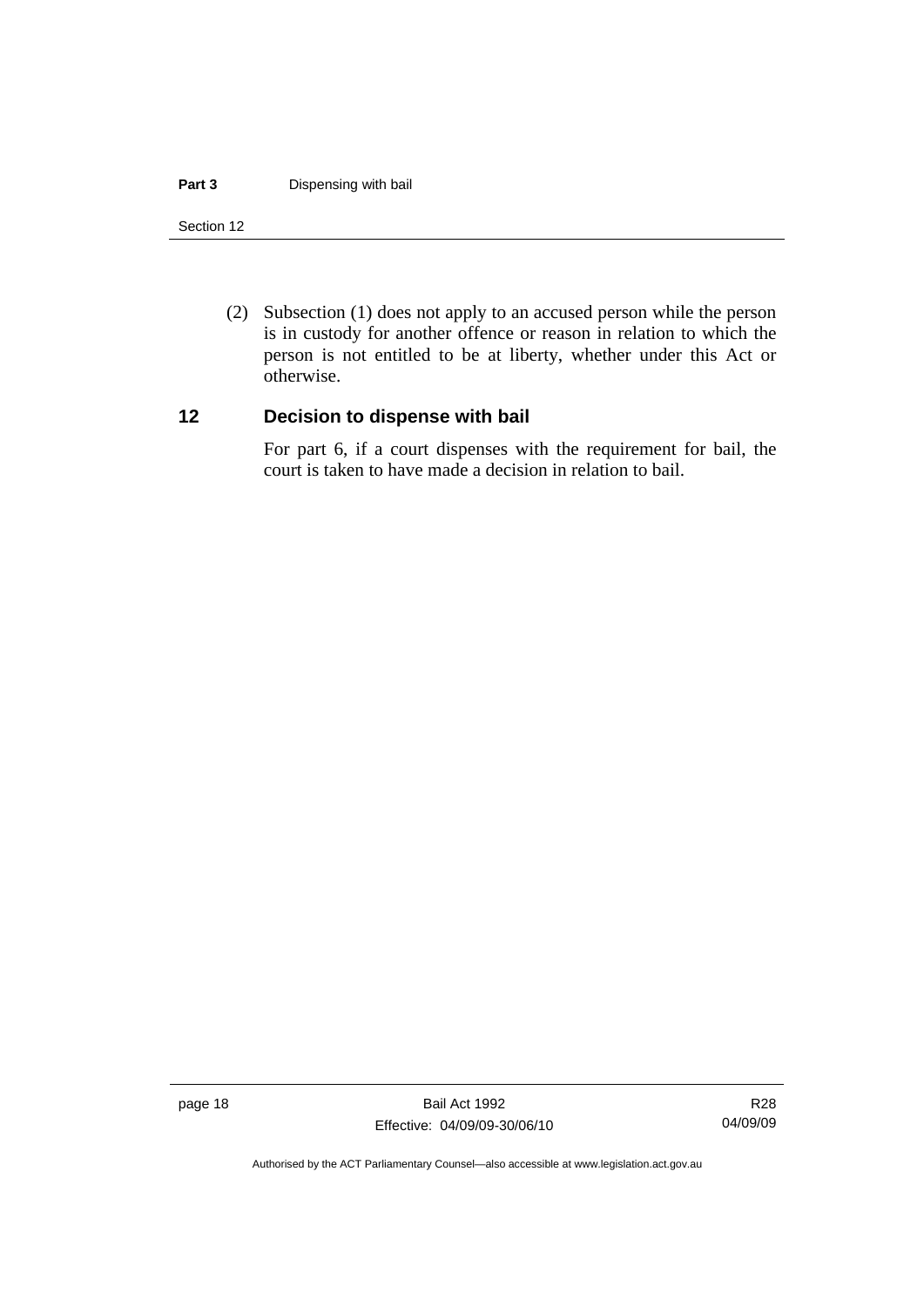# <span id="page-24-0"></span>**Part 4 Grant of bail**

# **13 Deciding bail after charge laid**

- $(1)$  If—
	- (a) a person who has been taken into custody by a police officer is charged with an offence but is not to be brought before a court forthwith after being so charged; or
	- (b) it is not practicable to bring before a court forthwith a person arrested under a warrant (being a warrant which does not expressly preclude the granting of bail) issued under the *Magistrates Court Act 1930*, section 42 (2) (Issue of warrant and summons) in relation to an offence punishable by a fine or by imprisonment for a period not exceeding 2 years;

the police officer who charges or arrests the person—

- (c) shall inform the person, or cause the person to be informed, that the person may—
	- (i) apply for bail; and
	- (ii) communicate with a lawyer of his or her choice in relation to the making of an application for bail; and
	- (iii) if the person cannot speak or understand the English language—have recourse to the services of a competent interpreter; and
	- (iv) communicate with any other person of his or her choice, being a person who may reasonably be expected to assist him or her in relation to the provision of bail; and

page 19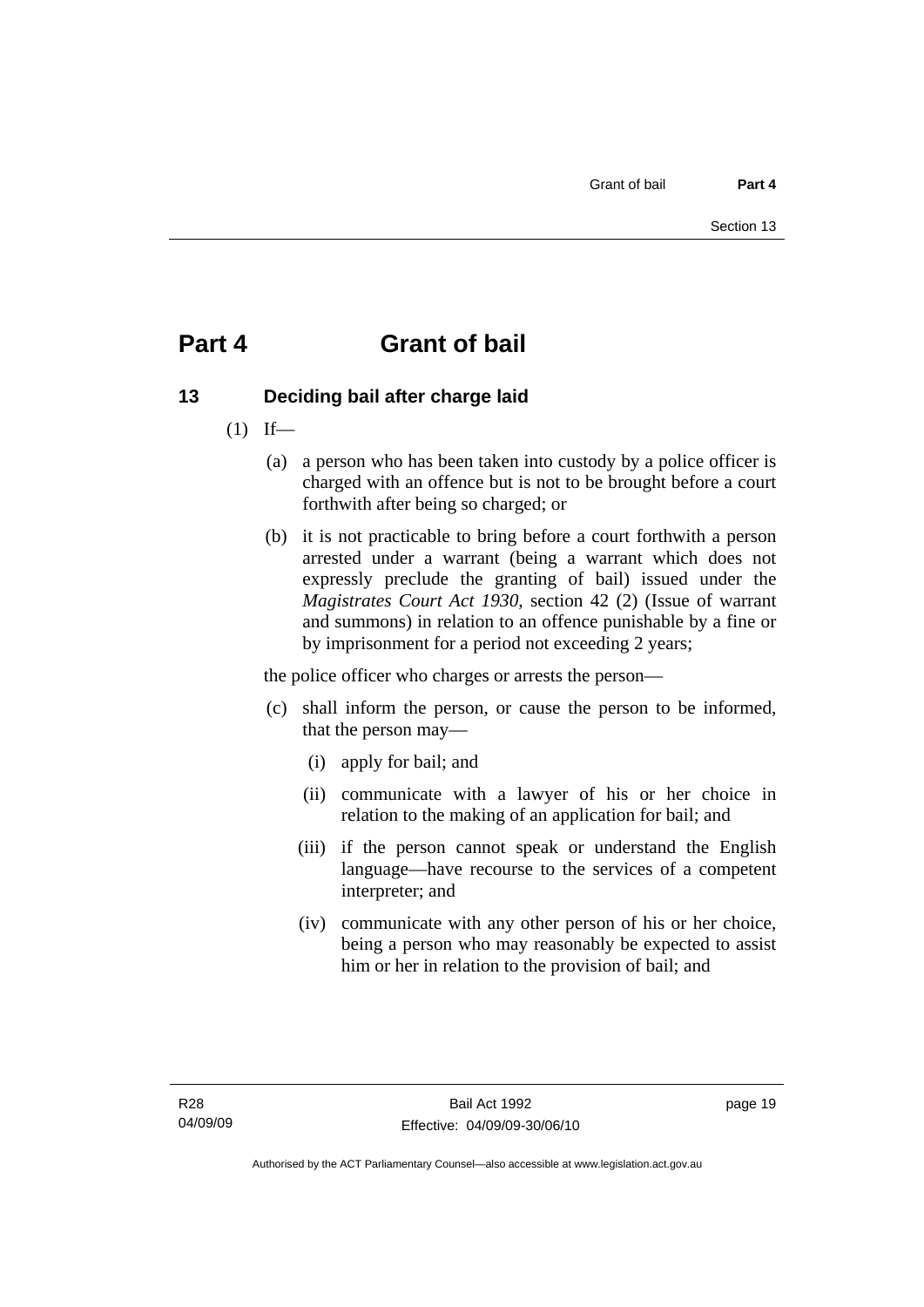#### **Part 4** Grant of bail

and, if the person asks for facilities to do so, shall provide the person with reasonable facilities to enable the person to communicate with a lawyer, such an interpreter or such other person; and

- (d) shall inform the person, or cause the person to be informed of—
	- (i) the applicable bail criteria; and
	- (ii) the conditions subject to which the person may be released on bail; and
- (e) if the person applies for bail—
	- (i) if the police officer is authorised to grant bail to the person—shall consider whether the person should be granted bail; or
	- (ii) in any other case—shall bring the person before an authorised officer.
- (2) If a person is brought before an authorised officer under subsection  $(1)$  (e)  $(ii)$ , the authorised officer shall consider whether the person should be granted bail.
- (3) If, before subsection (1) has been fully complied with in relation to an accused person, an authorised officer is satisfied that it is appropriate to release the person on bail subject only to the person giving an undertaking to appear, the authorised officer may so release the person.
- (4) A police officer who charges or arrests a person may refrain from complying with subsection  $(1)$   $(c)$   $(ii)$ ,  $(iii)$  or  $(iv)$  if the police officer believes on reasonable grounds that it is necessary to do so to prevent—
	- (a) the escape of an accomplice of the accused person; or
	- (b) the loss, destruction or falsification of evidence relating to the offence.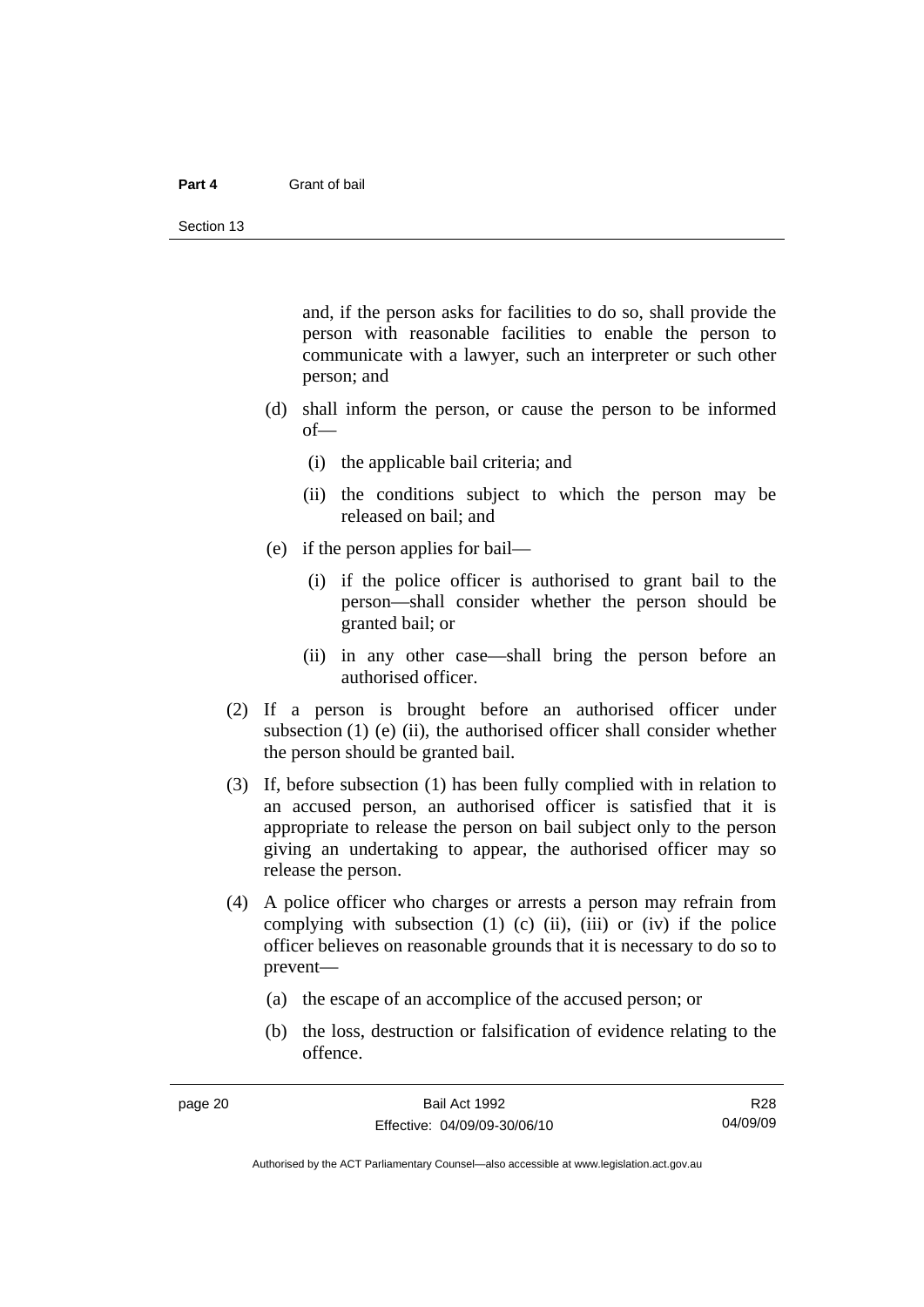<span id="page-26-0"></span> (5) If a police officer who charges or arrests a person refrains from complying with subsection  $(1)$   $(c)$   $(ii)$ ,  $(iii)$  or  $(iv)$  for a reason specified in subsection (4), the police officer shall record, or cause to be recorded, his or her reasons for not so complying.

# **14 Grant of bail by authorised officers**

- (1) Subject to subsection (2), an authorised officer may grant bail in accordance with this Act to an accused person who is present at a police station.
- (2) An authorised officer must not grant bail to a person accused of an offence if—
	- (a) a decision about bail in relation to the offence has been made by a court; or
	- (b) the offence is a domestic violence offence of murder.
	- *Note* A reference to an offence against a territory law includes a reference to a related ancillary offence, eg attempt (see Legislation Act, s 189).

# **15 Deciding of questions of bail by authorised officers**

- (1) An authorised officer who is required to consider whether to grant bail to an accused person shall as soon as reasonably practicable—
	- (a) give—
		- (i) the accused person or a lawyer representing the accused person; and
		- (ii) any police officer involved in the investigation of the offence with which the accused person is charged;

an opportunity to make submissions to the authorised officer about the conditions to which any grant of bail to the accused person should be made subject; and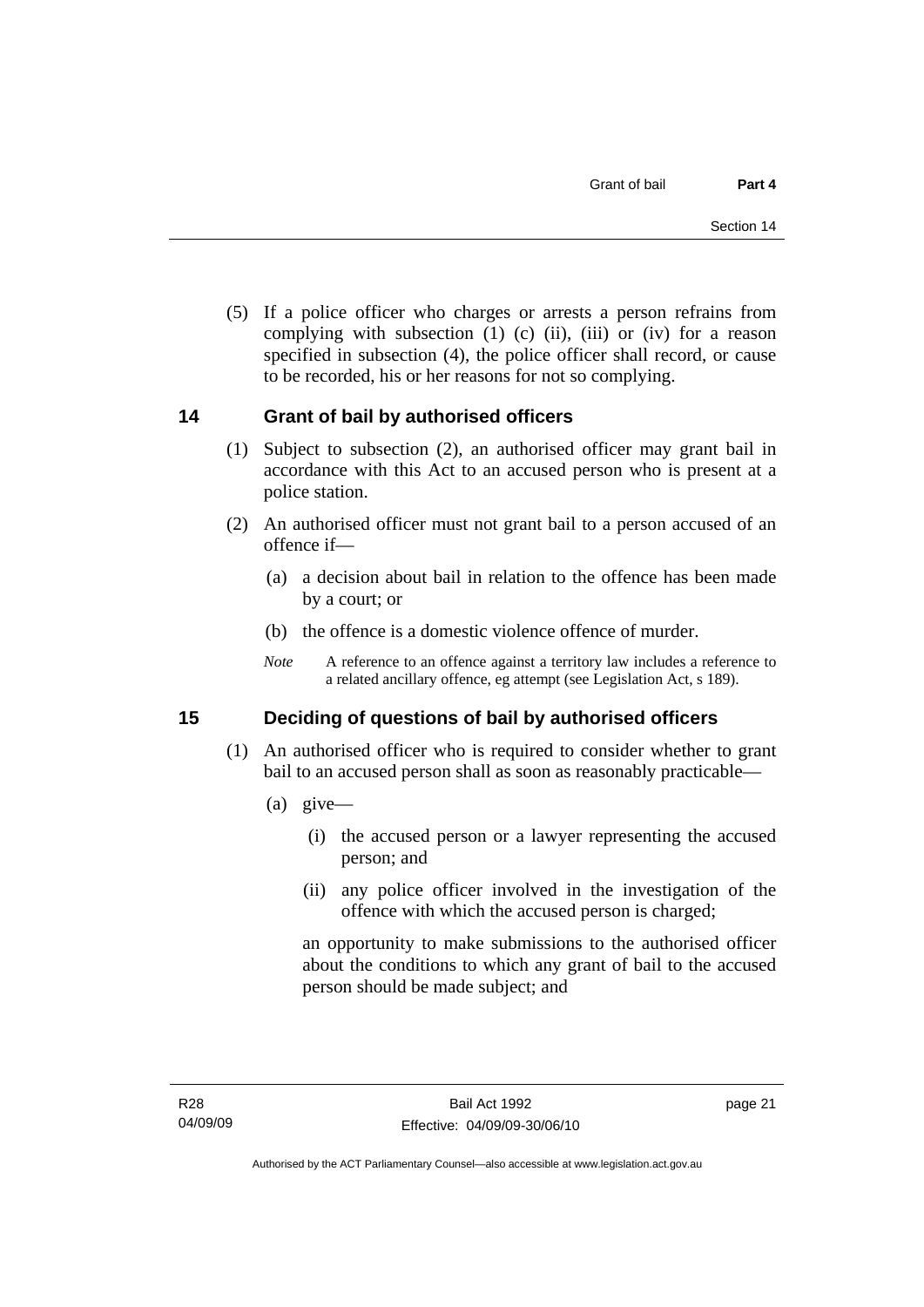- <span id="page-27-0"></span> (b) having regard to those submissions, to the applicable bail criteria and to any other available information that the authorised officer considers relevant and reliable, decide whether the person should be granted bail.
- (2) If the authorised officer is satisfied, having regard to the applicable bail criteria, that—
	- (a) it is appropriate to release the person on the person giving an undertaking to appear; and
	- (b) it is not necessary to impose a bail condition;

the authorised officer shall release the person on the person giving that undertaking.

- (3) If the authorised officer is satisfied, having regard to the applicable bail criteria, that it is not appropriate to grant bail to the accused person without imposing a condition, the authorised officer shall, having regard to—
	- (a) the conditions that may be imposed in granting bail to a person; and
	- (b) the extent to which the imposition of 1 or more bail conditions would be appropriate having regard to the matters mentioned in whichever of section 9F (2), section 22 or section 23 applies to the making of a decision regarding the granting of bail to the accused person;

decide whether to grant bail to the accused person.

# **16 Notification of decision of authorised officer**

- (1) If an authorised officer decides—
	- (a) to refuse to grant bail to an accused person; or
	- (b) to grant bail to an accused person subject to 1 or more bail conditions;

R28 04/09/09

Authorised by the ACT Parliamentary Counsel—also accessible at www.legislation.act.gov.au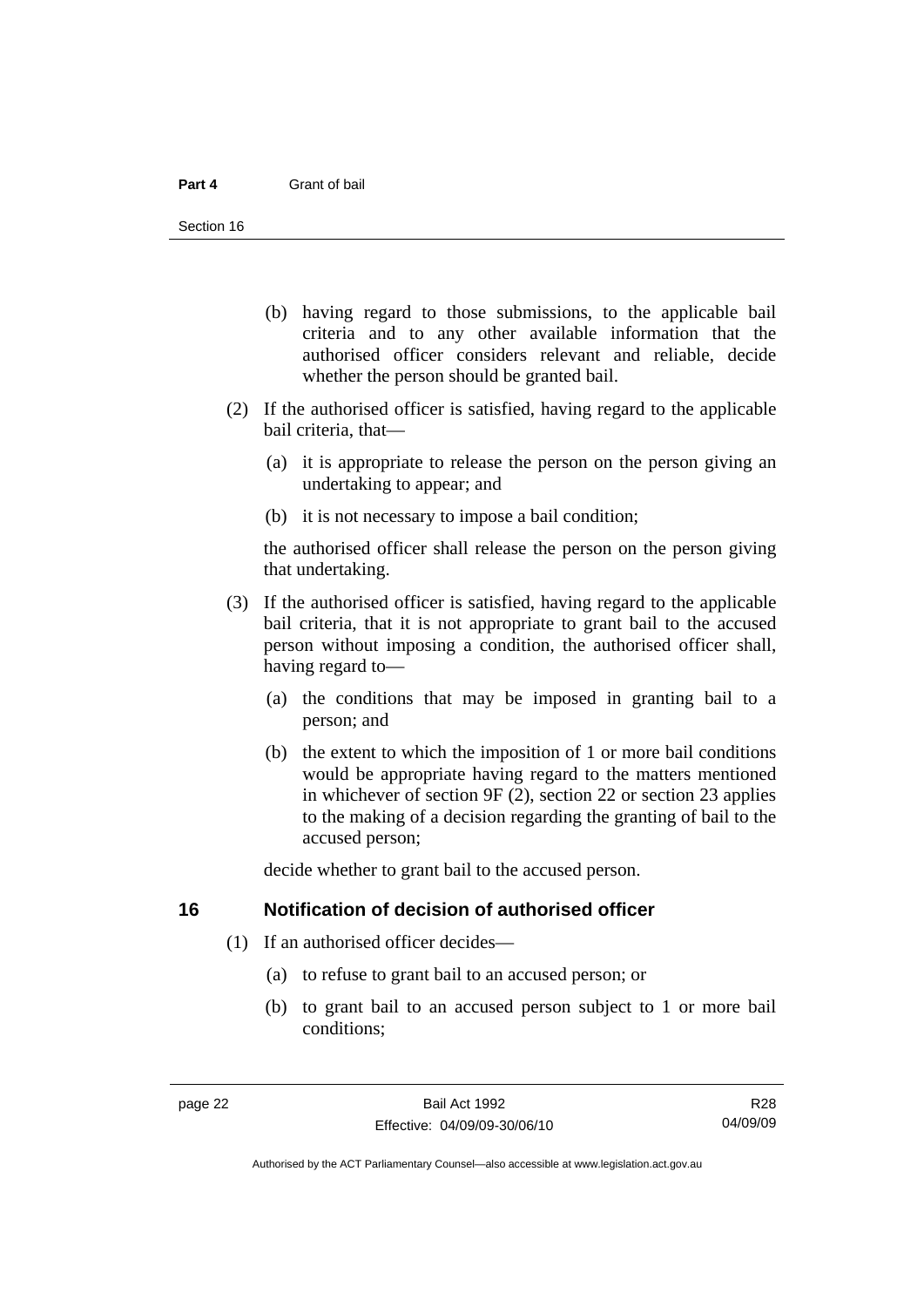the authorised officer shall inform the accused person—

- (c) of his or her decision; and
- (d) the right of the accused person to request a review of the decision under section 38; and
- (e) if bail is refused—that the person is entitled to communicate with a lawyer; and
- (f) if the person would be granted bail subject to 1 or more bail conditions and that bail condition, or those bail conditions, are such that the person is unable or unwilling to comply, or to arrange for compliance, with them—that the person is entitled to communicate with a lawyer.
- (2) An authorised officer shall, on being requested to do so by an accused person in relation to whom the authorised officer has made a decision of the kind referred to in subsection (1) (a) or (b), provide the person with reasonable facilities to communicate with a lawyer.
- (3) An authorised officer who refuses to grant bail to an accused person may refrain from complying with subsection (1) (e) or (f) and subsection (2) if the authorised officer believes on reasonable grounds that it is necessary to do so to prevent—
	- (a) the escape of an accomplice of the accused person; or
	- (b) the loss, destruction or falsification of evidence relating to the offence.
- (4) If an authorised officer refrains from complying with subsection  $(1)$  (e) or  $(f)$  and subsection  $(2)$  for a reason mentioned in subsection (3), the authorised officer shall record, or cause to be recorded, his or her reasons for not complying.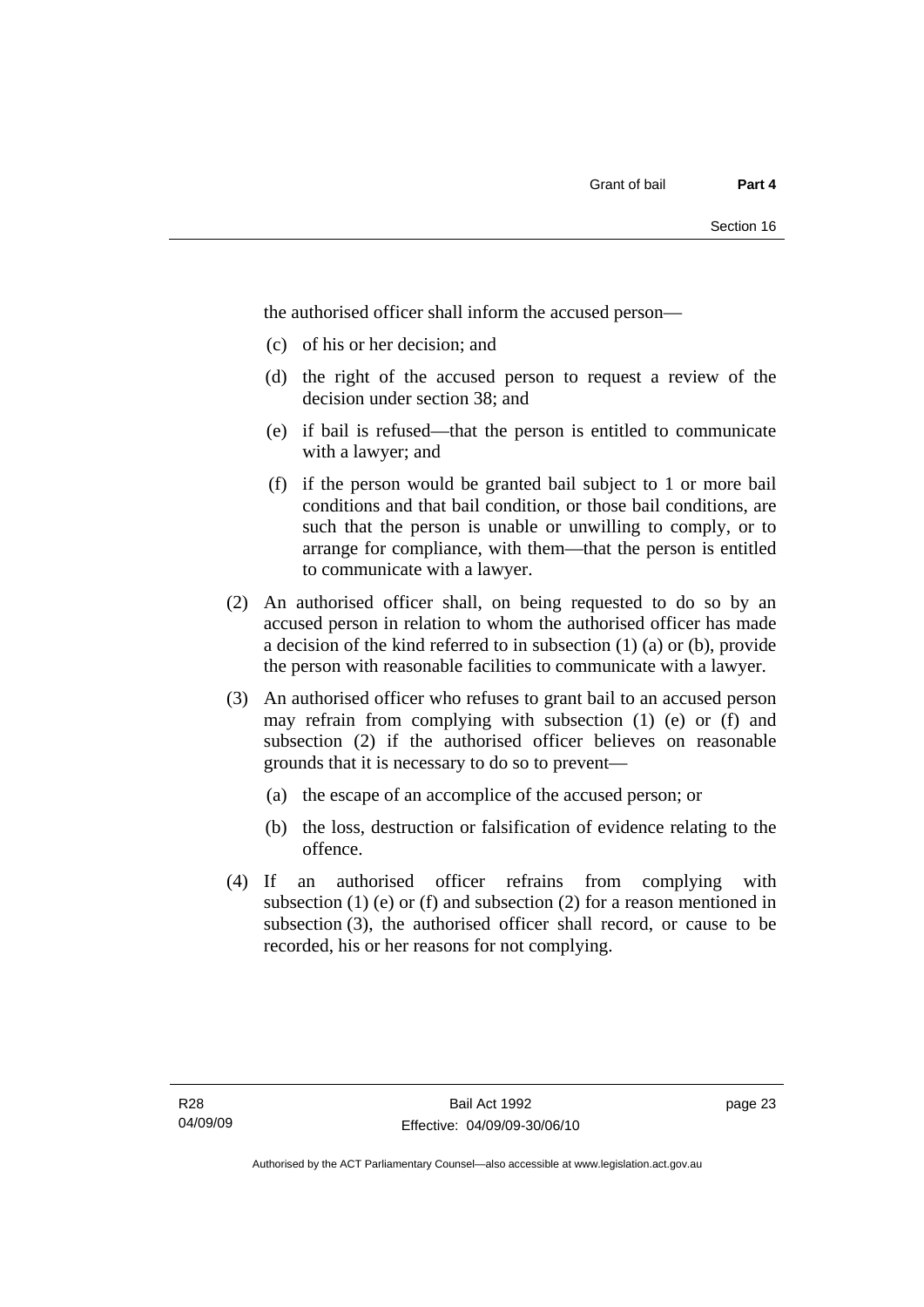<span id="page-29-0"></span>Section 17

- (5) If an authorised officer decides to grant bail to an accused person in relation to a domestic violence offence, the officer must take reasonable steps to tell each protected person, as soon as practicable, about the decision and, if the accused person is granted bail subject to a bail condition, about the condition.
- (6) If an authorised officer decides not to grant bail to an accused person in relation to a domestic violence offence, the officer must tell each protected person about the decision.
- (7) In this section:

*protected person*, in relation to a domestic violence offence, means—

- (a) if the conduct making up the offence was directed at a child—a person with parental responsibility for the child; or
- (b) if the conduct making up the offence was directed at someone else—the person at whom the conduct was directed.

# **17 Charged people in custody to be brought before court**

An accused person who—

- (a) has been taken into custody and charged with an offence; and
- (b) is refused bail by an authorised officer or is not released on bail granted by an authorised officer;

shall be brought before a court as soon as practicable after the person has been taken into custody and, in any case, within 48 hours after having been taken into custody.

# **18 Facilities to be provided to accused people**

 (1) If an accused person in police custody is to be brought, for the first time in relation to the offence, before a court more than 4 hours after the person came into custody—

Authorised by the ACT Parliamentary Counsel—also accessible at www.legislation.act.gov.au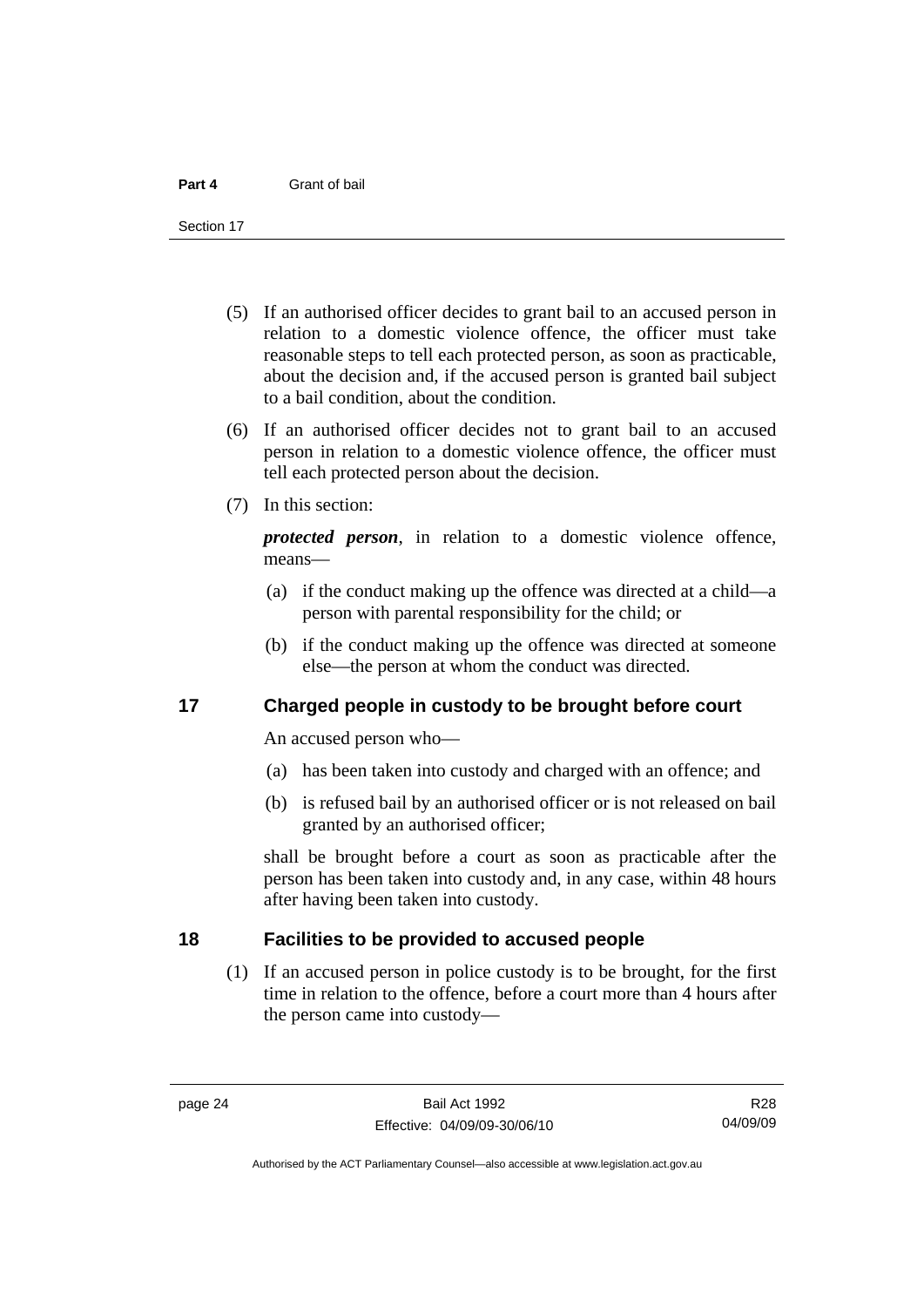- <span id="page-30-0"></span> (a) the police officer for the time being in charge of the police station where the person is in custody; or
- (b) if the person is not in custody at a police station—the police officer who has custody of the person;

shall, if it is reasonably practicable to do so, cause the person to be provided with, and allowed to use—

- (c) facilities to enable the accused person to wash, shower or bathe and (if appropriate) to shave; and
- (d) facilities to enable the accused person to change his or her clothing.
- (2) Nothing in subsection (1) requires a police officer, the Territory or the Commonwealth to provide clothing for the accused person unless the clothing is brought to the police station or other place where the accused person is in custody by a member of the accused person's family or some other person.

# **19 General provisions relating to court bail**

- (1) Subject to section 20, a court may—
	- (a) grant bail to an accused person who is being held in custody in relation to the offence with which the person has been charged; or
	- (b) enlarge, vary or revoke bail granted to an accused person.
- (2) There is no limit to the number of applications in relation to bail that may be made to a court by a person accused of an offence.
- (3) All applications to a court in relation to bail shall be dealt with as soon as is reasonably practicable.
- (4) Notwithstanding the provisions of subsections (2) and (3), a court may refuse to entertain an application in relation to bail if it is satisfied that the application is frivolous or vexatious.

page 25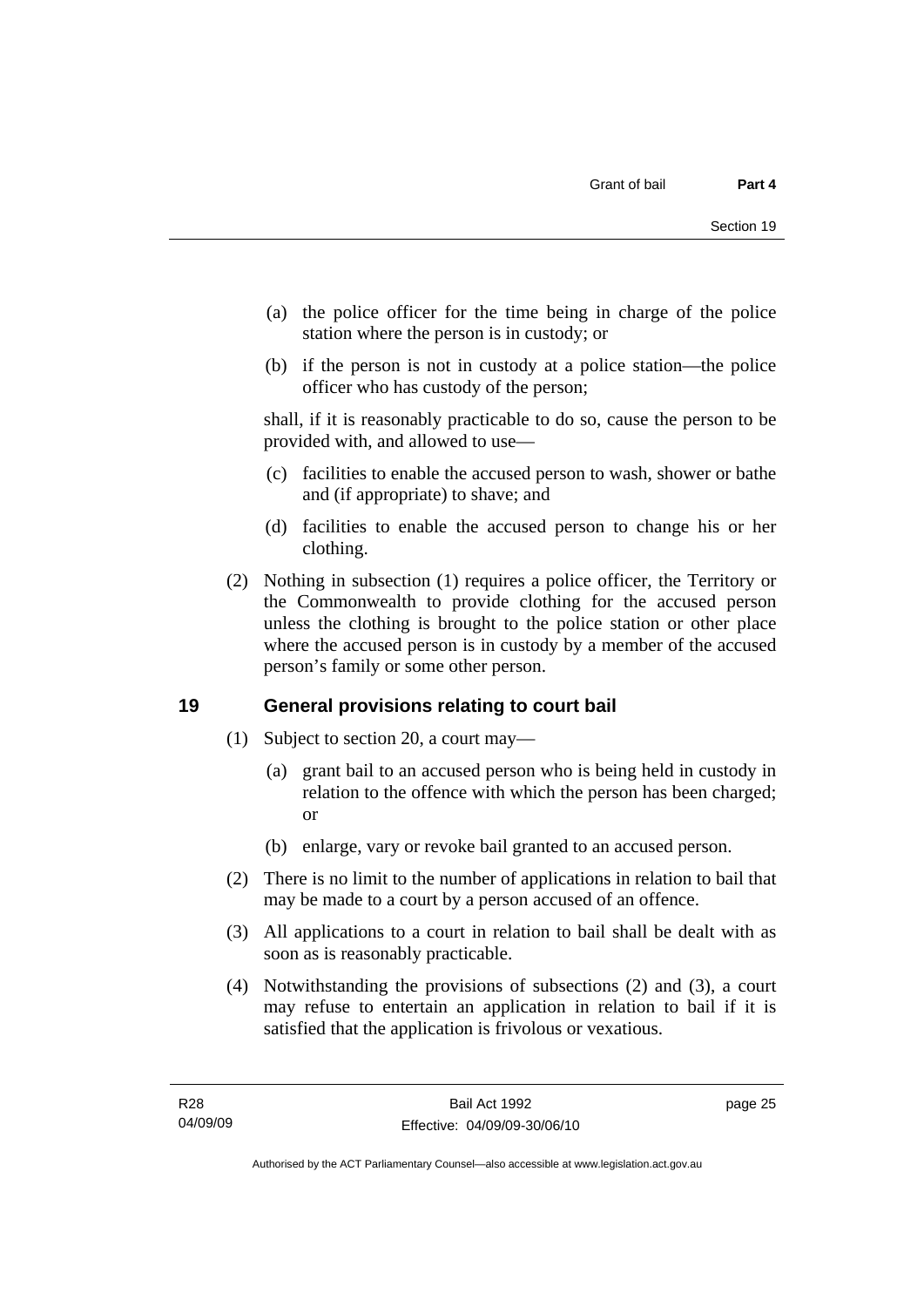<span id="page-31-0"></span>Section 20

- (5) If a court has made a decision in relation to an application for bail by an accused person, a court may only consider a further application for bail by the accused person if—
	- (a) the accused person was not represented by a lawyer at the hearing of his or her first application to a court for bail in relation to the offence with which the person is charged; or
	- (b) the accused person can show—
		- (i) that since the most recent application to a court for bail there has been a significant change in circumstances relevant to the granting of bail; or
		- (ii) that there is fresh evidence or information of material significance to the granting of bail to the person that was unavailable on the most recent application to a court for bail.
- (6) In deciding whether to grant bail to an accused person, a court may have regard to any information it considers relevant and reliable.

# **20 Limitations on power of magistrate**

- (1) A magistrate must not grant bail to a person under section 19 in relation to an offence if the person has appeared before the Supreme Court—
	- (a) after the person's committal for trial or sentence for the offence; or
	- (b) on appeal against a conviction, order or sentence imposed on the person for the offence.
- (2) A magistrate must not enlarge, vary or revoke bail granted to an accused person following the person's committal for trial.

R28 04/09/09

Authorised by the ACT Parliamentary Counsel—also accessible at www.legislation.act.gov.au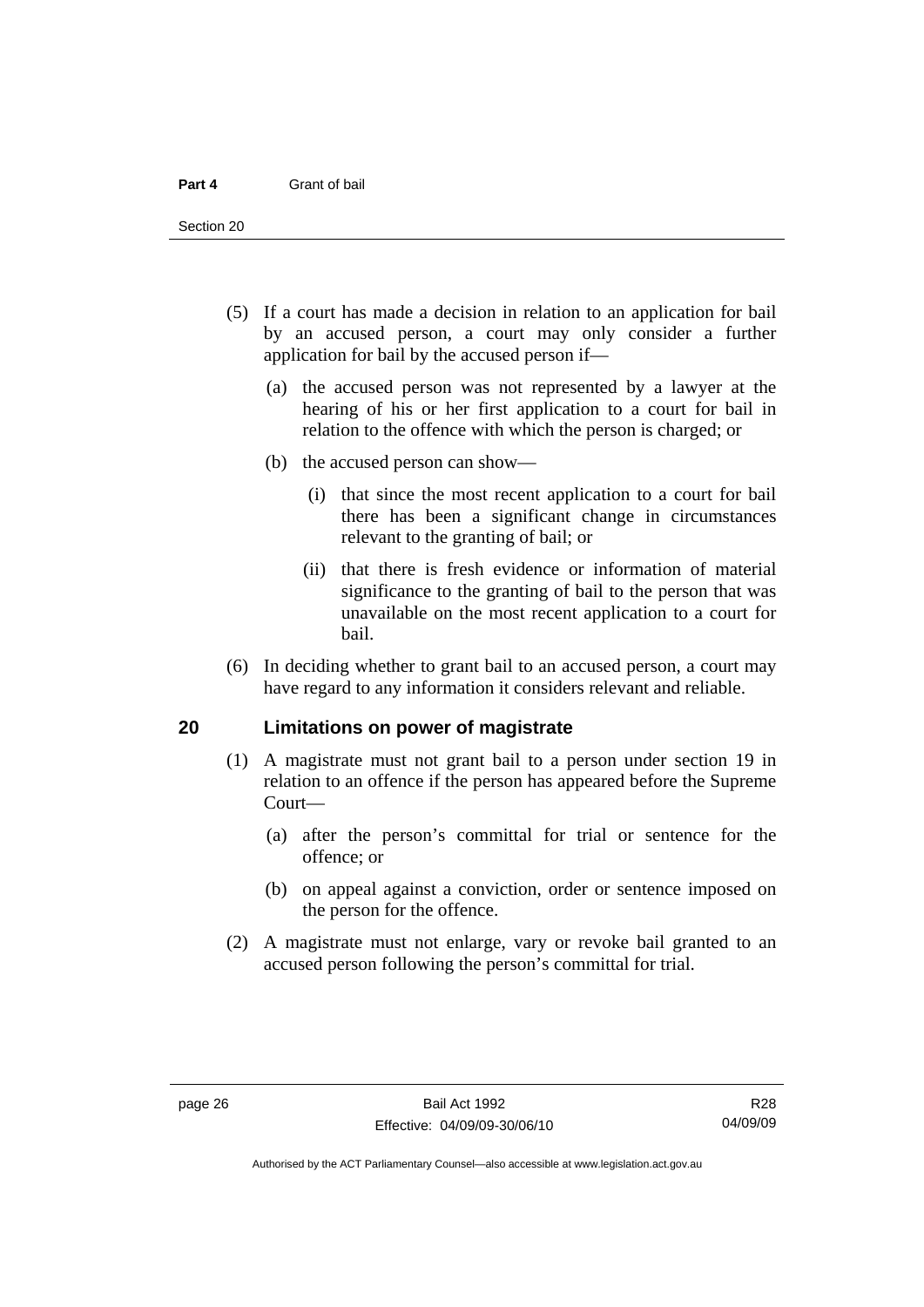## <span id="page-32-0"></span>**21 Bail in relation to several offences**

If an accused person has been charged with 2 or more offences for which bail may be granted and is being held in custody in relation to those offences—

- (a) a court or an authorised officer shall, in considering whether to grant bail to the accused person, have regard to all the offences with which the person stands charged; and
- (b) if the court or authorised officer decides that the accused person should be granted bail—
	- (i) the accused person shall be granted bail in relation to all the offences with which the person has been charged for which bail may be granted; and
	- (ii) the accused person need give only 1 undertaking to appear in relation to all the offences with which the person has been charged for which bail may be granted; and
	- (iii) if the accused person is granted bail subject to conditions—the conditions shall apply in relation to each offence with which the accused person is charged for which bail may be granted.

# **22 Criteria for granting bail to adults**

- (1) In making a decision about the grant of bail to an adult in relation to an offence, a court or authorised officer must consider—
	- (a) the likelihood of the person appearing in court in relation to the offence; and
	- (b) the likelihood of the person, while released on bail—
		- (i) committing an offence; or
		- (ii) harassing or endangering the safety or welfare of anyone; or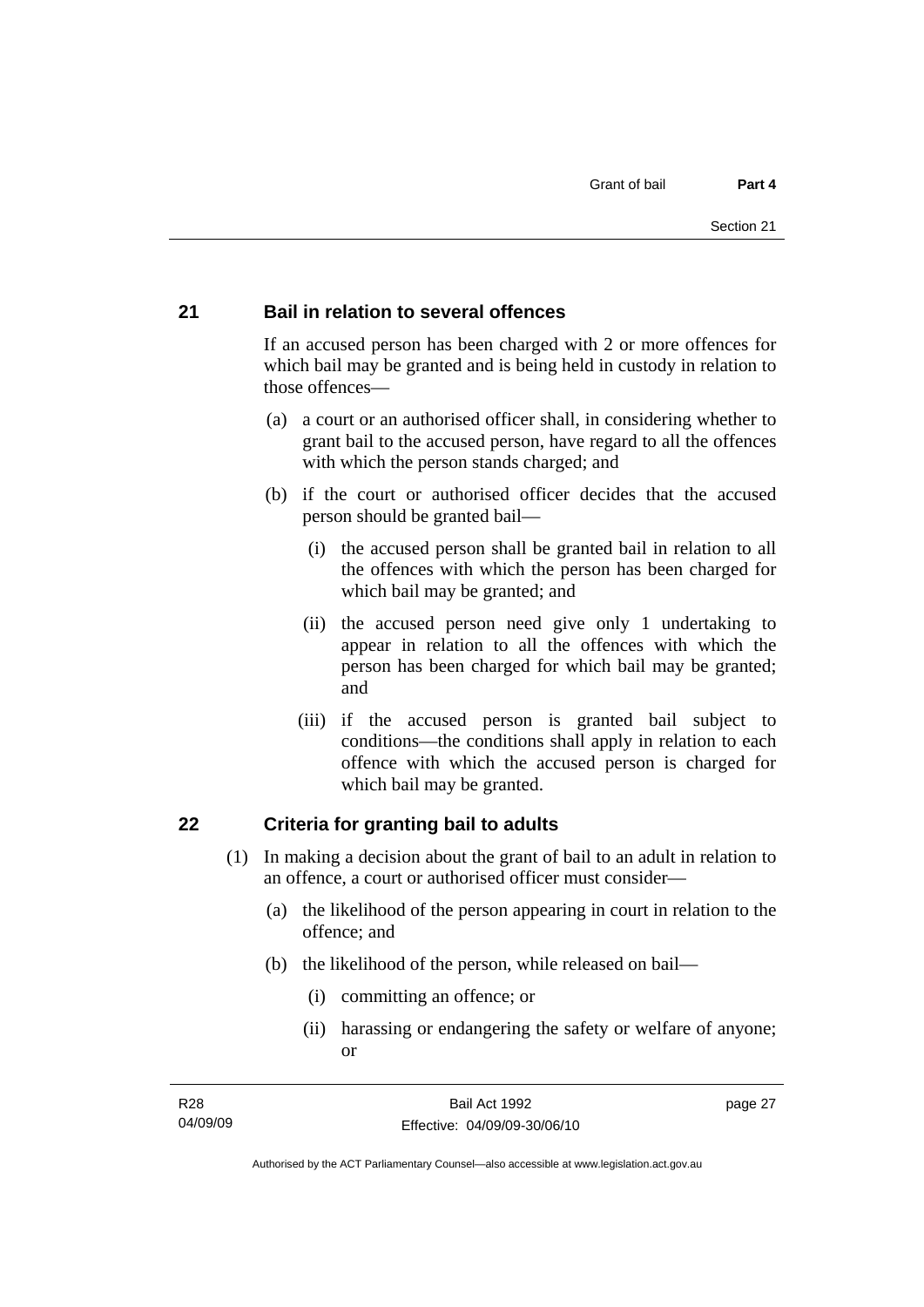Section 22

- (iii) interfering with evidence, intimidating a witness, or otherwise obstructing the course of justice, in relation to the person or anyone else; and
- (c) the interests of the person.

#### **Examples for par (c)**

- 1 the need of the person for physical protection
- 2 the period that the person may be held in custody if bail is refused and the conditions under which the person would be held
- *Note* An example is part of the Act, is not exhaustive and may extend, but does not limit, the meaning of the provision in which it appears (see Legislation Act, s 126 and s 132).
- (2) Also, if the person is convicted of an indictable offence, or the elements of an indictable offence are proven in relation to the person, but the person has not been sentenced, a court must consider the likelihood of the person being given a sentence of imprisonment.
- (3) In considering the matters mentioned in subsection (1) or (2), the court or authorised officer may have regard to any relevant matter, including—
	- (a) the nature and seriousness of the offence; or
	- (b) the person's character, background and community ties; or
	- (c) the likely effect of a refusal of bail on the person's family or dependants; or
	- (d) any previous grants of bail to the person; or
	- (e) the strength of the evidence against the person.

#### **Example**

In considering under subsection (1) the likelihood of the person appearing in court in relation to the offence, the court or authorised officer may have regard to whether the person failed to comply with a bail condition previously.

R28 04/09/09

Authorised by the ACT Parliamentary Counsel—also accessible at www.legislation.act.gov.au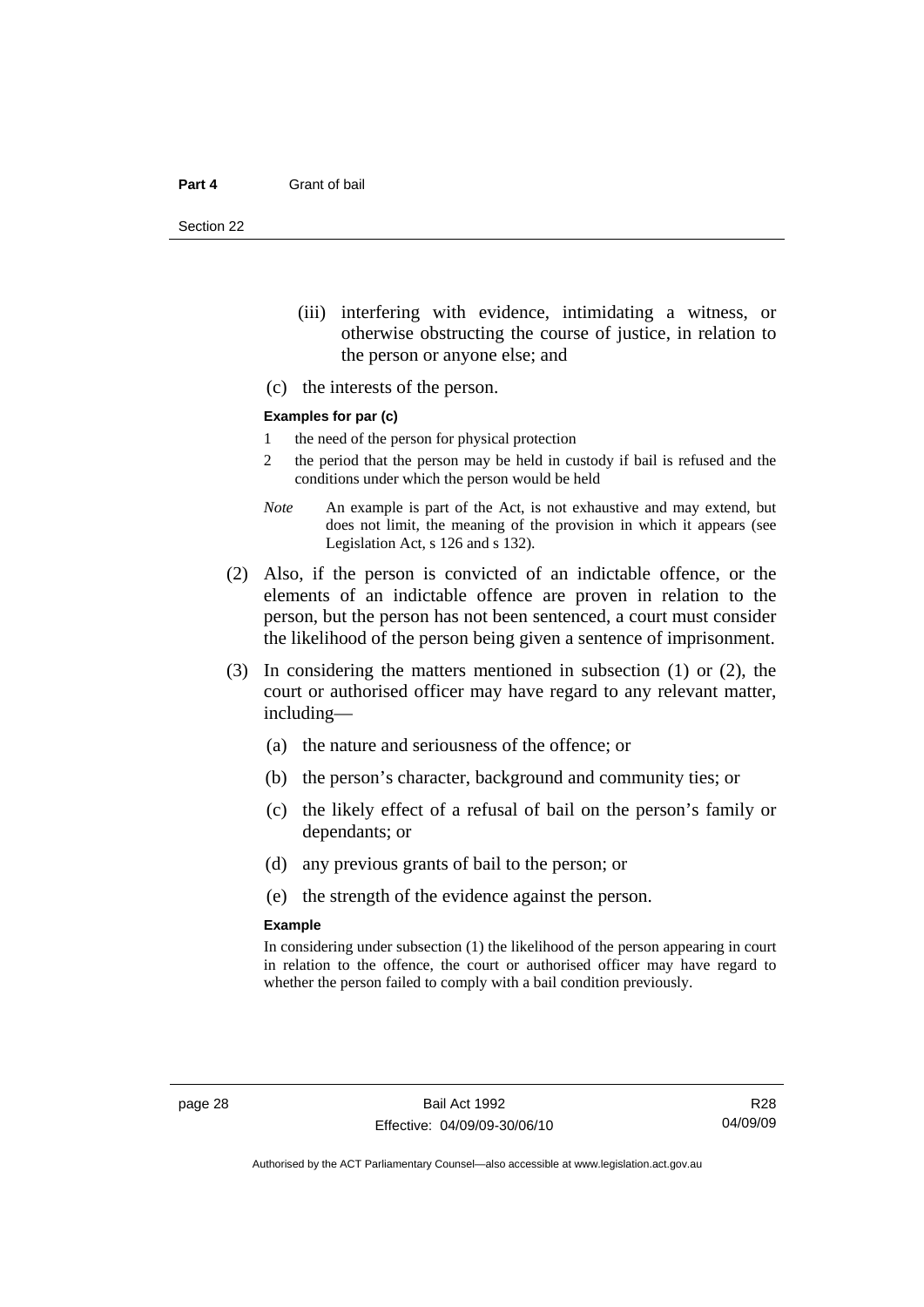<span id="page-34-0"></span> (4) The reference in subsection (1) (b) (i) to an *offence* includes a reference to an offence against a law of the Commonwealth, a State or another Territory (including an external territory).

# **23 Criteria for granting bail to children**

- (1) In making a decision about the grant of bail to a child in relation to an offence, a court or authorised officer must consider—
	- (a) the matters mentioned in section 22 (1) (a) and (b), (2) and (3); and
	- (b) the principles in the *Children and Young People Act 2008*, section 94 (Youth justice principles); and
	- (c) if the decision is being made by a court and a report has been given to the court under the *Court Procedures Act 2004*, section 74D (Court may order report about young person) in relation to the child—the report.
- (2) In addition, the court or authorised officer must consider, as a primary consideration, the best interests of the child.

# **23A Victim's concern about need for protection**

- (1) If a court is making a decision about the grant of bail to an accused person—
	- (a) the prosecutor must tell the court about any concern of which the prosecutor is aware expressed by a victim about the need for protection from violence or harassment by the accused person; and
	- (b) the court must receive any submission in relation to the concern and consider it in the context of the matter mentioned in section 22 (1) (b).
- (2) If an authorised officer who is making a decision about the grant of bail to an accused person is aware that a victim has expressed concern about the need for protection from violence or harassment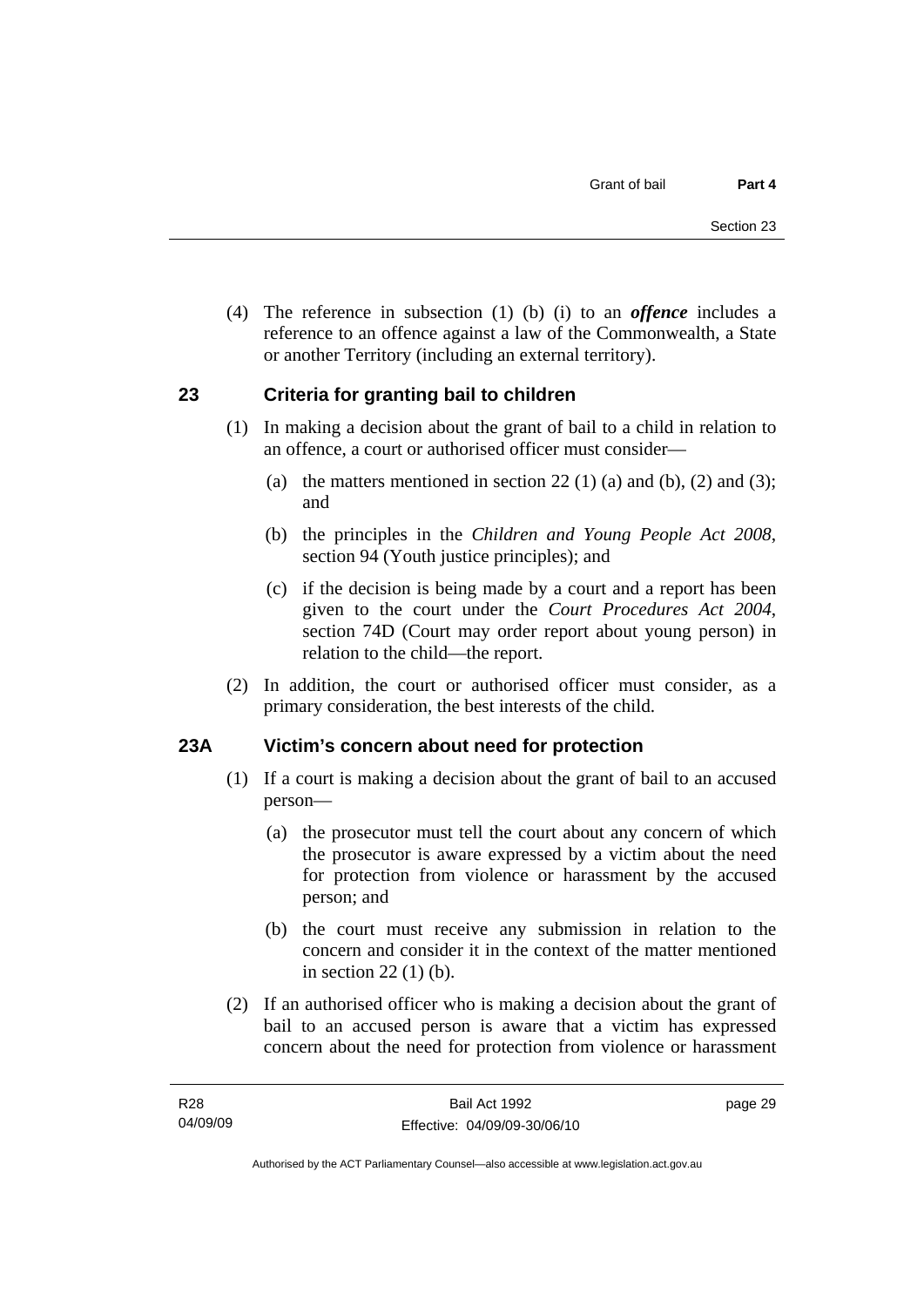#### **Part 4** Grant of bail

Section 23A

by the accused person, the authorised officer must consider that concern in the context of the matters mentioned in section 9F (Domestic violence offence—bail by authorised officer) and section 22 (1) (b).

page 30 Bail Act 1992 Effective: 04/09/09-30/06/10

R28 04/09/09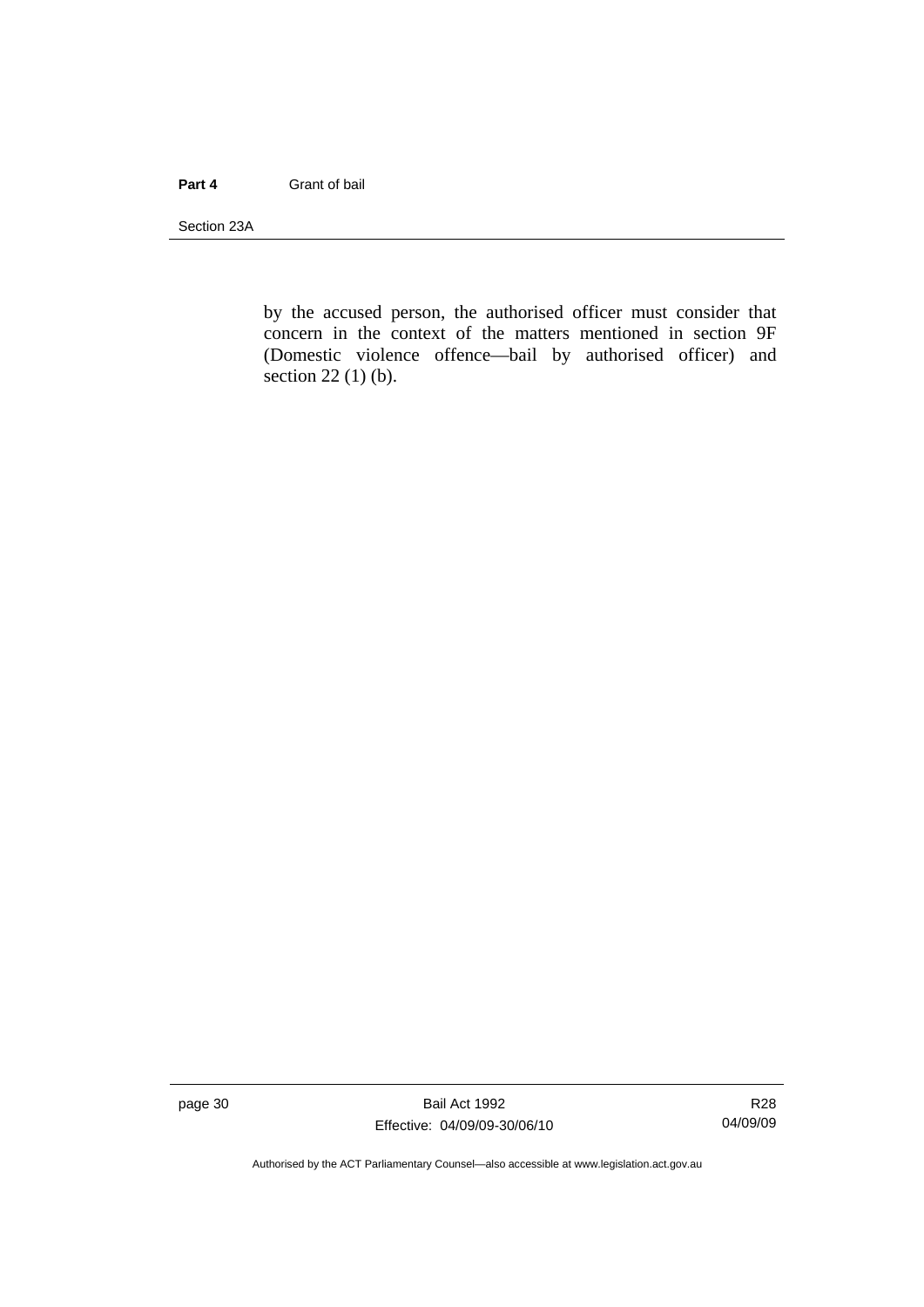# **Part 5 Bail conditions and undertakings to appear**

### **24 Conditions of bail**

A court or an authorised officer may grant bail without imposing conditions or subject to bail conditions imposed—

- (a) for a court—by order; or
- (b) for an authorised officer—in writing.

### **25 Conditions on which bail may be granted to adults**

- (1) The following conditions may be imposed on a grant of bail to an adult:
	- (a) conditions about the person's conduct while released on bail;
	- (b) a condition that the person, an acceptable person or each of a number of acceptable people—
		- (i) pays to the Territory a stated amount if the person fails to appear in court in accordance with his or her undertaking; or
		- (ii) gives acceptable security for the payment to the Territory of a stated amount if the person fails to appear in court in accordance with his or her undertaking;
		- *Note* For acceptable people and acceptable security, see s 32.
	- (c) a condition that the person, an acceptable person or each of a number of acceptable people—
		- (i) deposits a stated amount with a court or authorised officer; and

page 31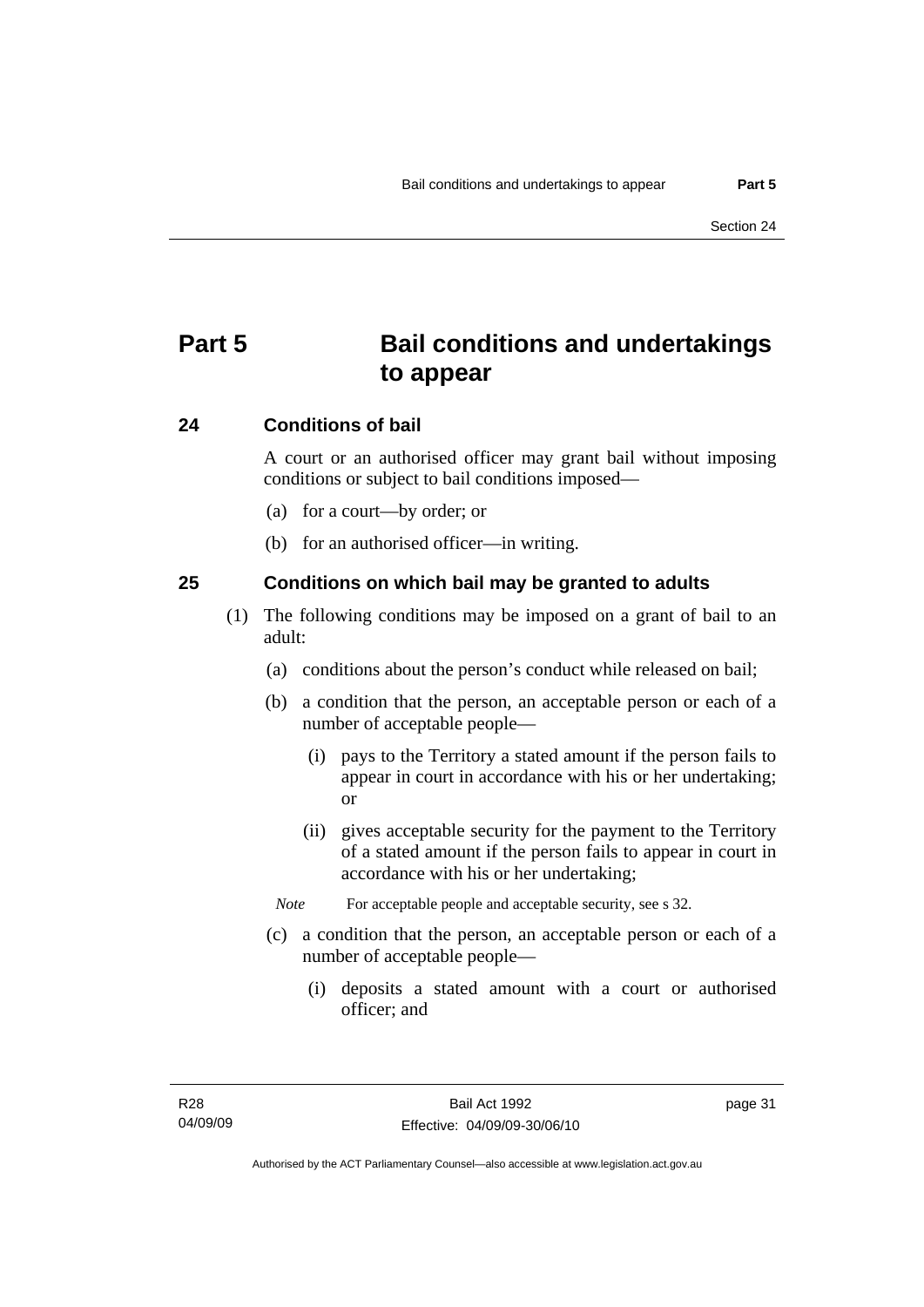Section 25

- (ii) forfeits the amount if the person fails to appear in court in accordance with his or her undertaking.
- (2) With the consent of a person who makes a deposit or gives security under subsection  $(1)$  (b)  $(ii)$  or  $(c)$ , it may be a condition of bail that the deposit or security continues to apply if bail is continued.
- (3) It must not be a condition of bail that a person gives consent under subsection (2).
- (4) Without limiting subsection (1) (a), the requirements that an accused person may be required to observe relating to his or her conduct while released on bail include—
	- (a) a requirement that the accused person report periodically, or at specified times, at a stated place; and
	- (b) a requirement that the accused person reside at a stated place; and
	- (c) a requirement that the person undergo psychiatric treatment or other medical treatment; and
	- (d) a requirement that the accused person participate in a program of personal development, training or rehabilitation; and
	- (e) a requirement that the person—
		- (i) accept supervision by the chief executive; and
		- (ii) comply with any reasonable direction of the chief executive; and

#### **Examples of directions**

- 1 a direction to attend a program
- 2 a direction to comply with a mental health assessment or treatment order made by the ACAT
- 3 a direction to attend drug or alcohol counselling
- *Note* An example is part of the Act, is not exhaustive and may extend, but does not limit, the meaning of the provision in which it appears (see Legislation Act, s 126 and s 132).

R28 04/09/09

Authorised by the ACT Parliamentary Counsel—also accessible at www.legislation.act.gov.au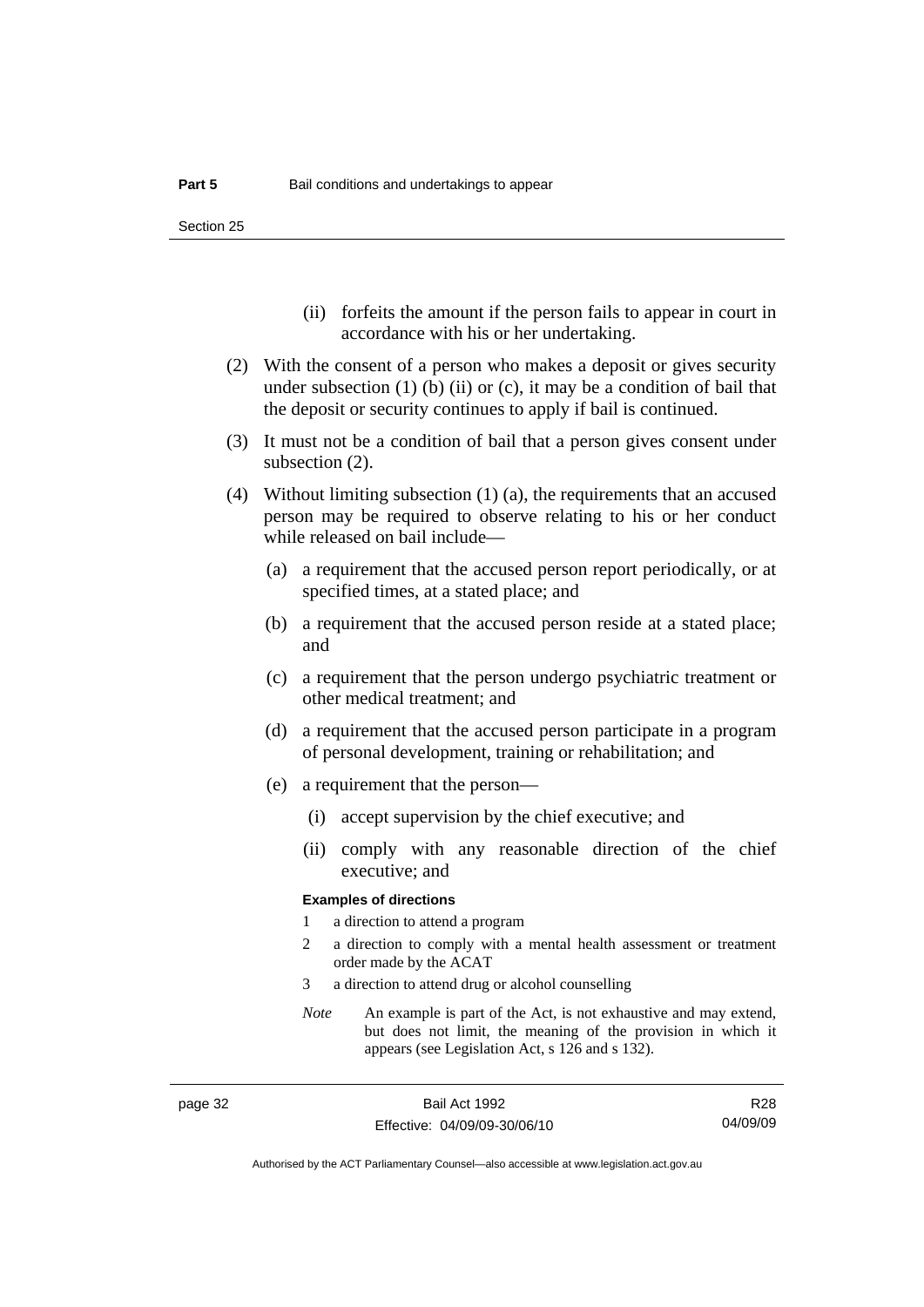- (f) for a person (the *accused person*) charged with a domestic violence offence—
	- (i) a requirement that the accused person not contact, harass, threaten or intimidate, or cause someone else to contact, harass, threaten or intimidate, a stated person; or
	- (ii) a requirement that the accused person not be on premises where a stated person lives or works; or
	- (iii) a requirement that the accused person not be on or near premises where a stated person is likely to be; or
	- (iv) a requirement that the accused person not be in a stated place; or
	- (v) a requirement that the accused person not be within a stated distance of a stated person; or
	- (vi) if the accused person lives with someone—a requirement that the accused person not enter or remain at the home if the accused person is under the influence of alcohol or another drug.
- (5) A court or an authorised officer shall, in considering conditions for the release on bail of an accused person who is an adult, consider the conditions for the release of that person in the sequence in which they appear in subsection (1).
- (6) A court or an authorised officer, in granting bail to an accused person who is an adult—
	- (a) shall not impose a condition mentioned in subsection (1) unless the court or authorised officer is of the opinion that the imposition of the condition is necessary to secure 1 or more of the following purposes:
		- (i) the attendance of the person before a court from time to time as required in relation to the offence in relation to which bail is being granted;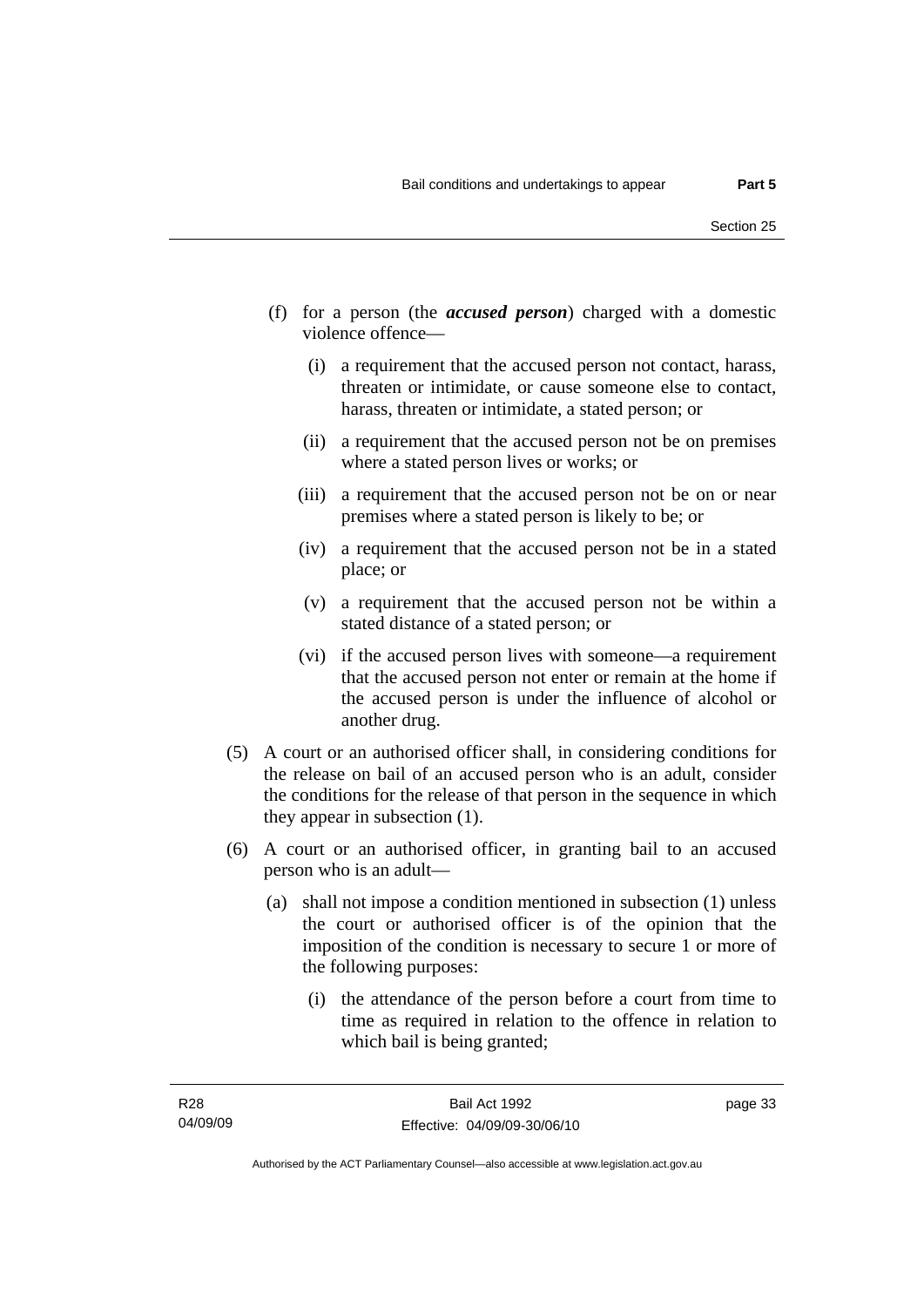- (ii) the protection from harm of the accused person or any other person;
- (iii) the prevention of the accused person from committing an offence while at liberty on bail;
- (iv) the prevention of the accused person from interfering with evidence, intimidating witnesses or otherwise obstructing the course of justice whether in relation to himself or herself or anyone else; and
- (b) shall not, except at the request of the accused person, impose a condition, or a combination of conditions, that impose obligations that are more onerous than necessary to secure the purposes referred to in paragraph (a) for which the condition or combination of conditions is imposed.
- (7) A court or an authorised officer, in granting bail to an accused person on a condition referred to in subsection (1) (b) or (c) shall not require the accused person to give an acceptable security for a stated sum, or to deposit a stated sum with the court or authorised officer, if the court or authorised officer has reasonable grounds for believing that the accused person does not have the means to provide such a security or make the deposit, as the case may be.
- (8) If a court or an authorised officer grants bail to an accused person on a condition mentioned in subsection (1) and the accused person satisfies the court or authorised officer that the person is unable to comply with that condition, the court or authorised officer shall—
	- (a) refuse bail; or
	- (b) grant the accused person bail subject to such other condition mentioned in subsection (1) as the authorised officer or the court believes the accused person will be able to comply with and will secure the purposes mentioned in subsection (6) (a).
- (9) In this section:

*chief executive* means—

Authorised by the ACT Parliamentary Counsel—also accessible at www.legislation.act.gov.au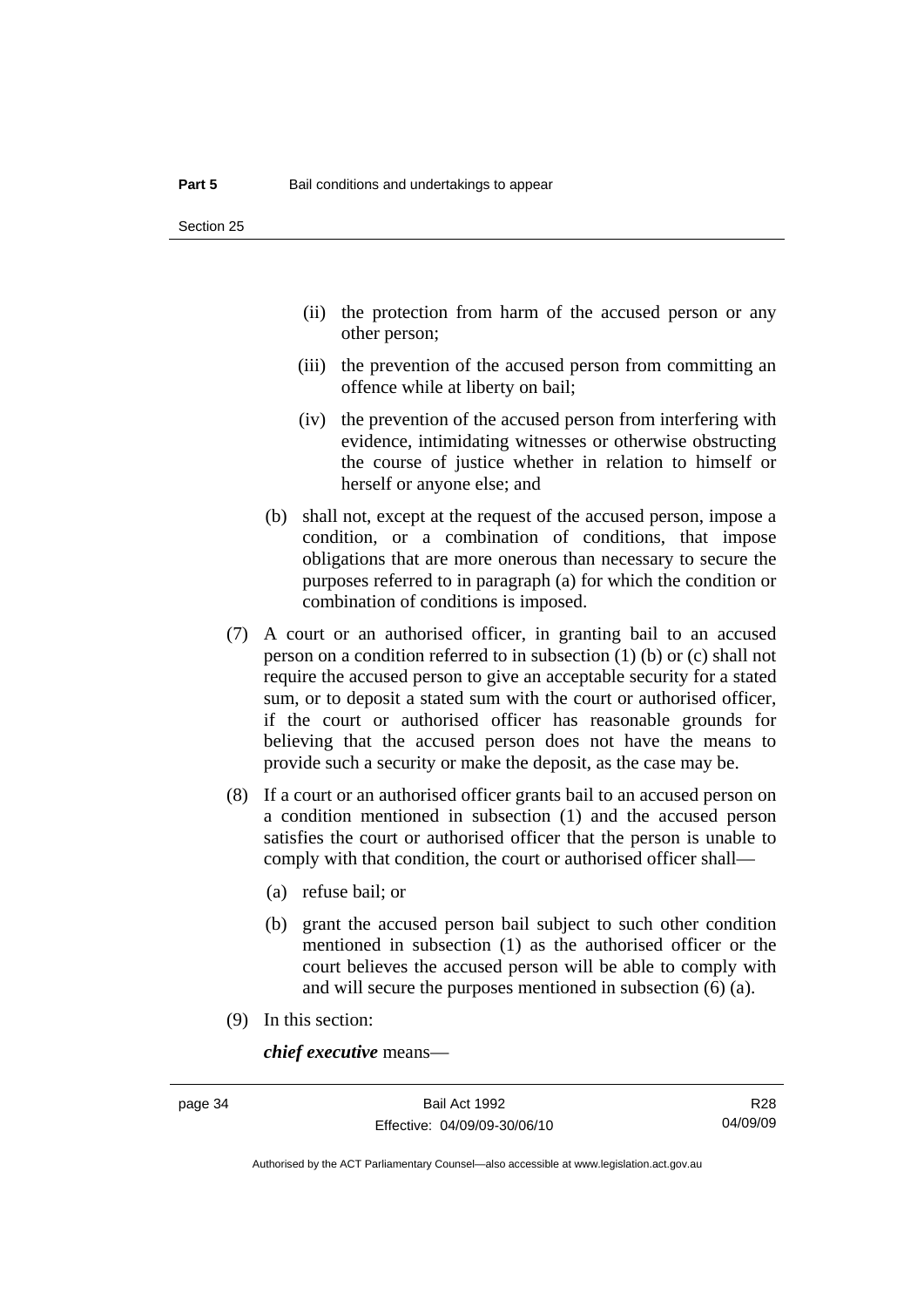- (a) if section 25A applies in relation to the accused person—the responsible chief executive decided under that section; or
- (b) in any other case—the chief executive responsible for this Act.

*premises* includes—

- (a) any land; and
- (b) any structure, building, vehicle, vessel or place (whether built on or not); and
- (c) any part of such a structure, building, vehicle, vessel or place.

### **25A Supervision condition when offence committed as young person**

- (1) This section applies if—
	- (a) a condition is imposed on the grant of bail to an accused person under section 25 (4) (e); and
	- (b) the accused person is at least 18 years old but less than 21 years old; and
	- (c) the accused person was under 18 years old when the offence to which the grant of bail relates was committed.
- (2) The chief executive responsible for this Act and the chief executive responsible for the *Children and Young People Act 2008* must decide which of them is to be the responsible chief executive for matters relating to the supervision of the accused person.
- (3) If the responsible chief executive for matters relating to the supervision of an accused person is the chief executive responsible for the *Children and Young People Act 2008*, the accused person must be supervised as a person under 18 years old.
- (4) If the responsible chief executive for matters relating to the supervision of an accused person is the chief executive responsible for this Act, the accused person must be supervised as an adult.

page 35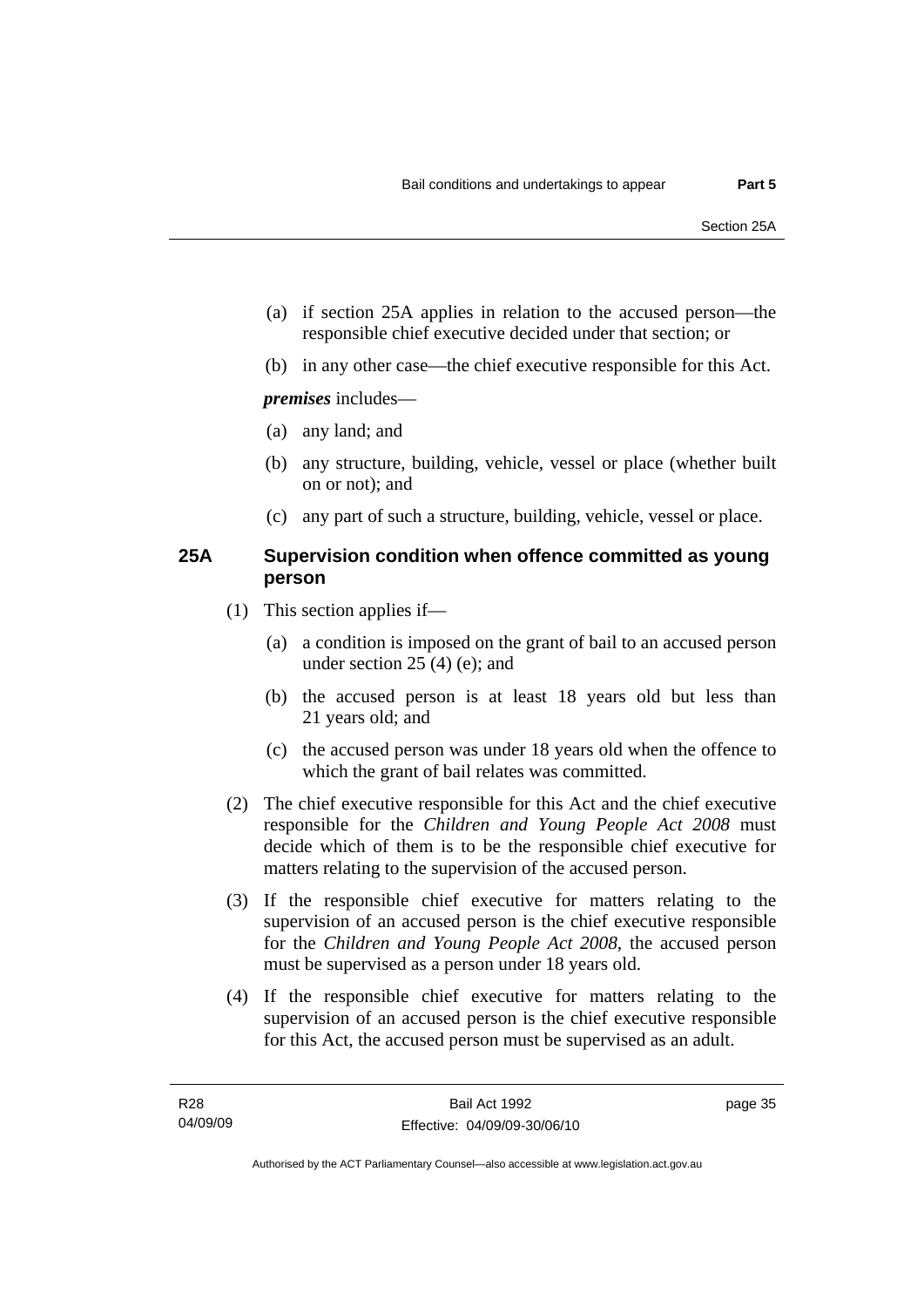Section 26

#### **26 Conditions on which bail may be granted to children**

- (1) The following conditions may be imposed on the grant of bail to a child—
	- (a) the conditions mentioned in section 25 (1) (other than a requirement mentioned in section 25 (4) (e)); and
	- (b) any other conditions that the court or authorised officer considers appropriate—
		- (i) having regard to the principles in the *Children and Young People Act 2008*, section 94; and
		- (ii) considering, as a primary consideration, the best interests of the child.
- (2) Without limiting section 25 (1), the requirements that a child may be required to comply with about his or her conduct while released on bail include a requirement that the child—
	- (a) accept supervision by the chief executive under the *Children and Young People Act 2008*; and
	- (b) comply with any reasonable direction of the chief executive.

#### **Examples of directions**

- 1 a direction to attend a program
- 2 a direction to comply with a mental health assessment or treatment order made by the ACAT
- 3 a direction to attend drug or alcohol counselling.
- *Note* An example is part of the Act, is not exhaustive and may extend, but does not limit, the meaning of the provision in which it appears (see Legislation Act, s 126 and s 132).
- (3) A court or an authorised officer shall, in considering the release on bail of an accused person who is a child, consider the conditions for the release of the person that are mentioned in section 25 (1) in the sequence in which they are mentioned in that subsection.

R28 04/09/09

Authorised by the ACT Parliamentary Counsel—also accessible at www.legislation.act.gov.au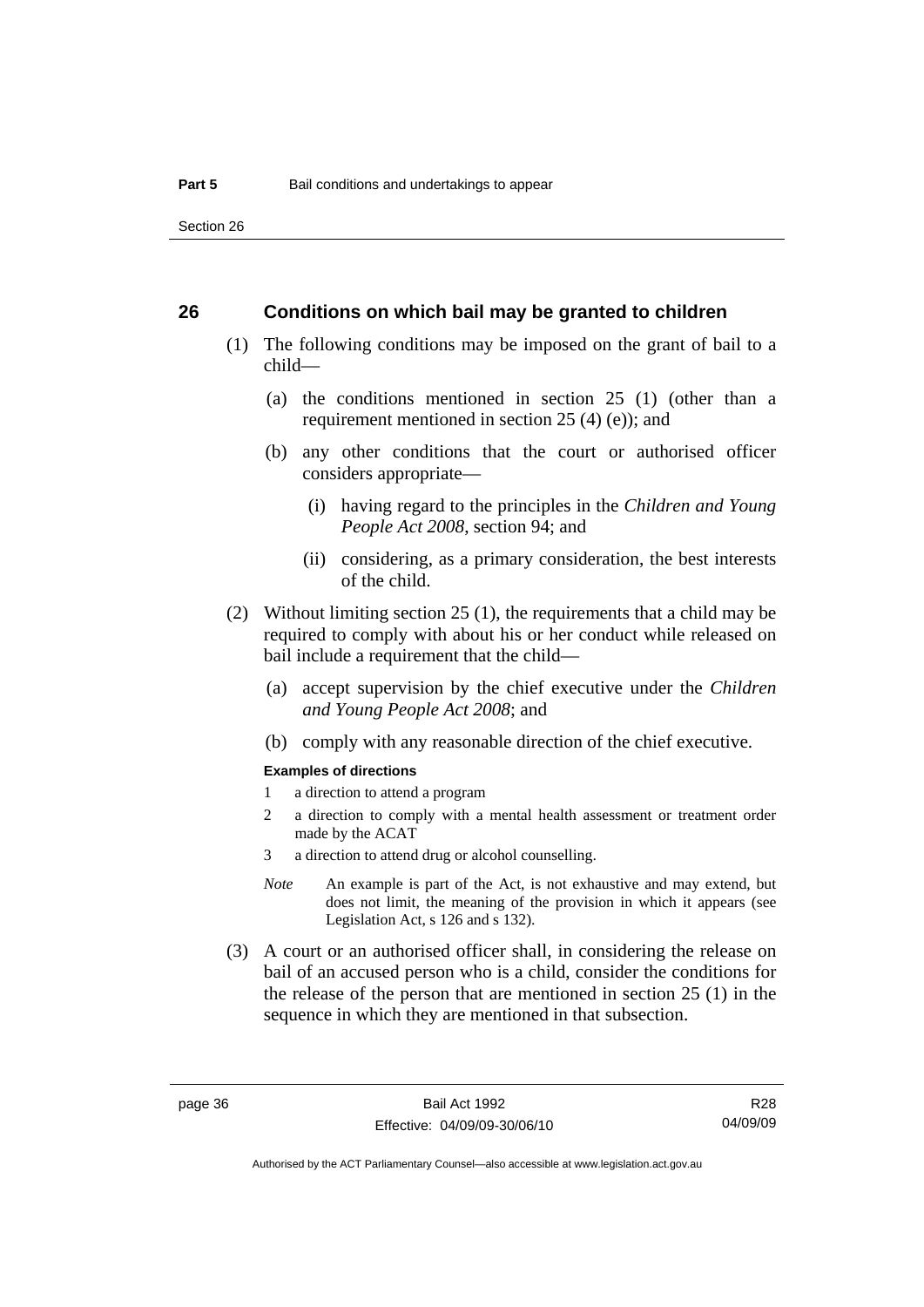- (4) A court or an authorised officer, in granting bail to an accused person who is a child—
	- (a) may not impose a condition referred to in section 25 (1) unless the court or the authorised officer is of the opinion that the imposition of the condition is—
		- (i) necessary to secure 1 or more of the purposes mentioned in section 25 (6) (a) (i), (ii), (iii) and (iv) (the *relevant purposes*); or
		- (ii) in accordance with the principles under the *Children and Young People Act 2008*, section 94 (Youth justice principles); and
	- (b) may not, except at the request of the accused person, impose a condition, or a combination of conditions, that puts a greater obligation on the accused than is—
		- (i) necessary to secure the relevant purposes; or
		- (ii) in accordance with the relevant principles.
- (5) Section 25 (7) applies in relation to a grant of bail under this section.
- (6) If a court or an authorised officer grants bail to an accused person who is a child on a condition referred to in section 25 (1) and the accused person satisfies the court or authorised officer that the person is unable to comply with that condition, the court or authorised officer shall—
	- (a) refuse bail; or
	- (b) grant the accused person bail subject to the other conditions referred to in subsection (1) that the court or authorised officer believes the accused person will be able to comply with and will secure the purposes mentioned in subsection (4) (a) (i) and (ii).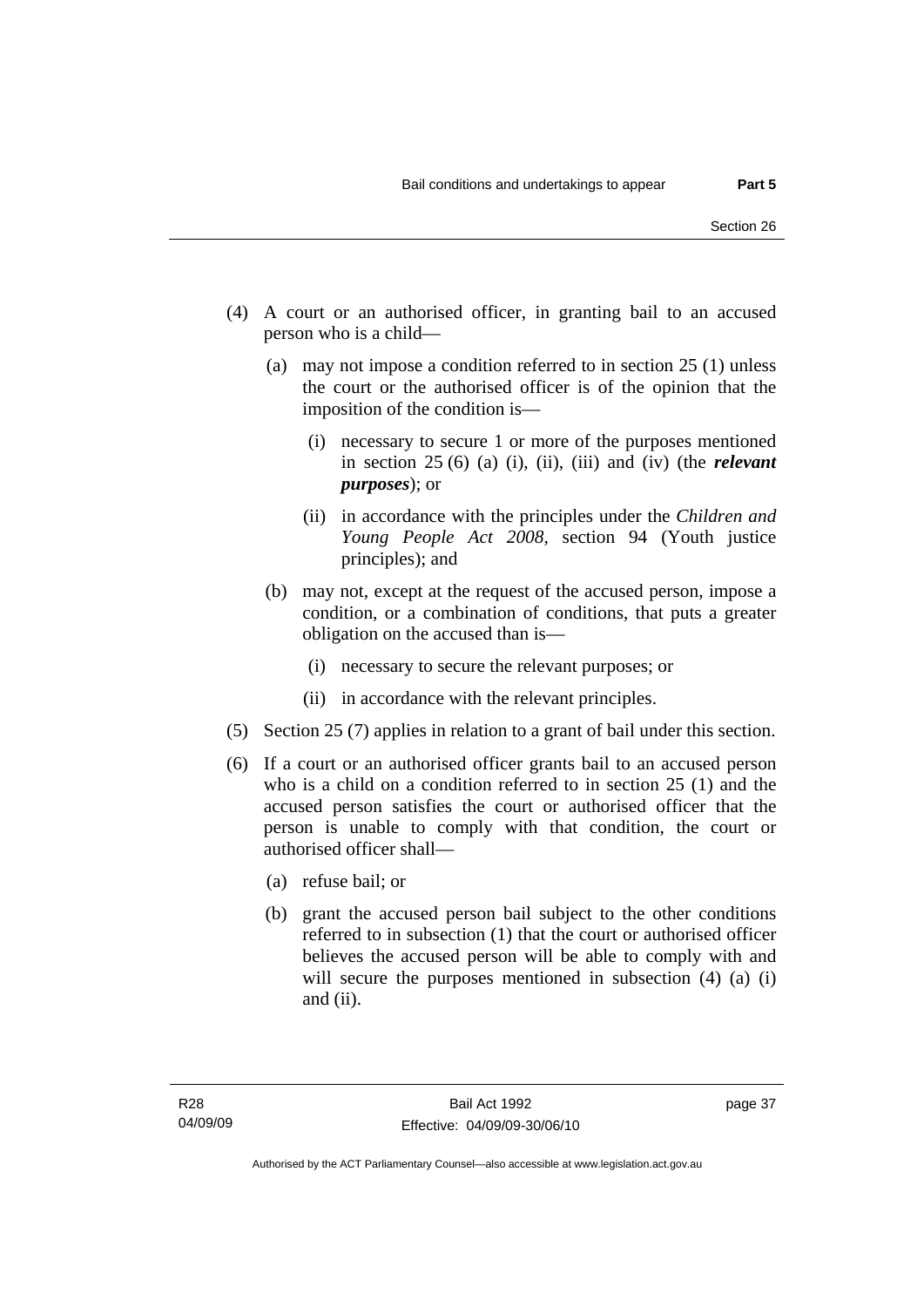Section 27

### **27 Recording of certain bail decisions**

- $(1)$  If—
	- (a) a judge or magistrate hears an application by an accused person for bail, or release from custody without bail; or
	- (b) an authorised officer is required to consider whether to grant bail to an accused person, or to release an accused person from custody without bail;

he or she shall record, or cause to be recorded, his or her reasons for the decision.

- (2) If a judge, a magistrate or an authorised officer decides to grant bail to an accused person subject to a condition mentioned in section 25 (1) otherwise than in accordance with a request of an accused person that bail be granted on that condition, or on conditions that include that condition, the judge, magistrate or authorised officer shall record, or cause to be recorded, his or her reasons for deciding—
	- (a) that the imposition of a condition mentioned in that subsection was necessary to secure the purposes of whichever of section 25 (6) (a) and section 26 (4) (a) applies to the accused person; and
	- (b) if the condition is a condition referred to in section 25 (1) (other than a condition mentioned in section  $25(1)(a)$ )—that the imposition of a condition under the earlier paragraph or paragraphs of that subsection would be unlikely to secure the purposes of whichever of section 25 (6) (a) and section 26 (4) (a) applies to the accused person.

### **28 Undertakings to appear**

- (1) A person may be released on bail only if the person gives a written undertaking—
	- (a) to appear before a stated court at the place, date and time—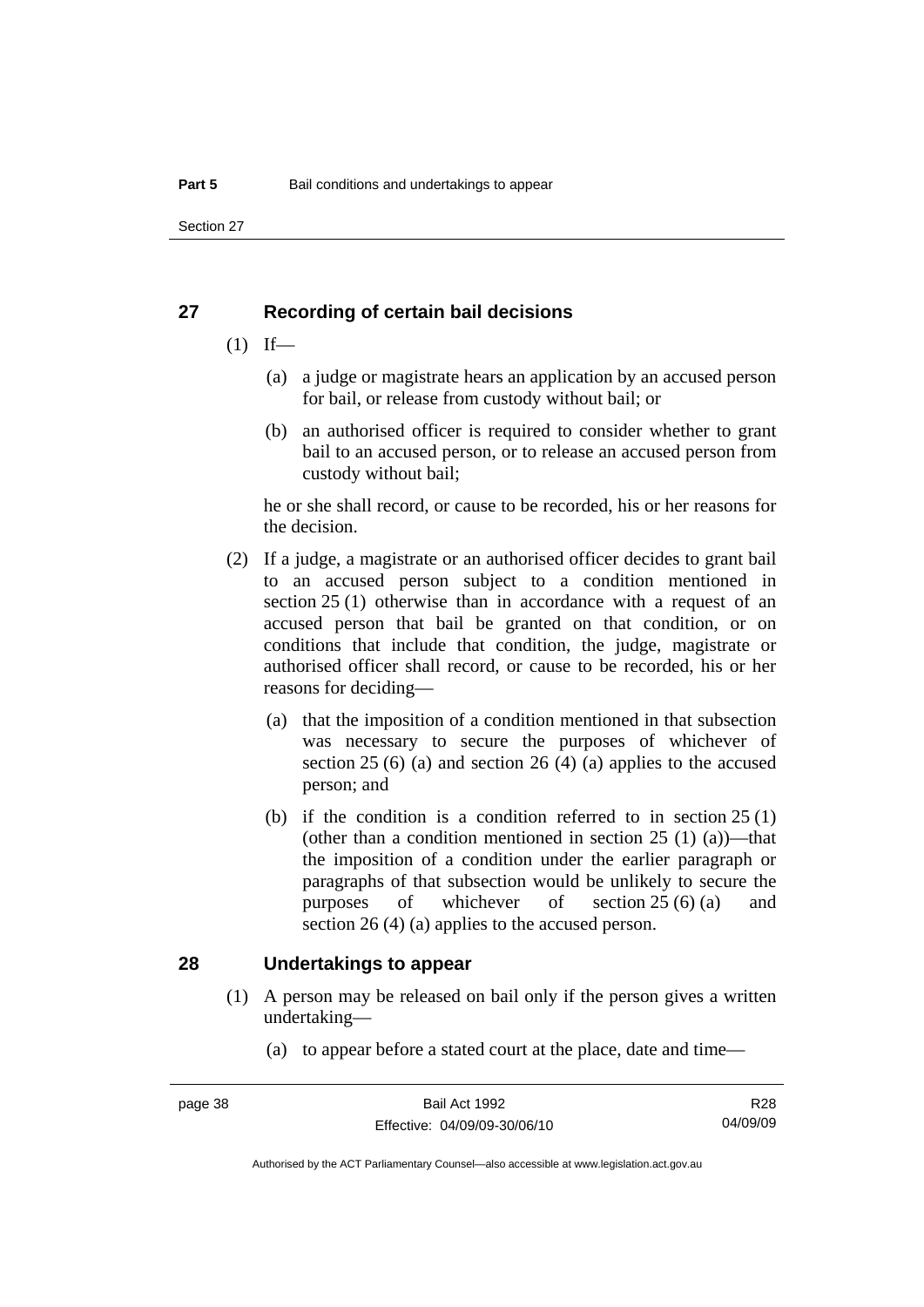- (i) stated in the undertaking; or
- (ii) notified to the person by a police officer; and
- (b) to comply with the bail conditions (if any).
- *Note* If a form is approved under s 58 for an undertaking, the form must be used.
- (2) For a continuation of bail, the person may undertake to appear at any time when, and at any place where, proceedings in relation to the offence with which the person has been charged may be continued.
- (3) An undertaking may be given in relation to more than 1 offence.
- (4) A court must accept an undertaking given under this section as proof of the matters stated in it if there is no evidence to the contrary.
- (5) Subsection (1) (a) does not apply to a person in relation to a breach of the peace or apprehended breach of the peace if no further appearance is required.

## **30 Accused person may be excused from attendance before court**

- (1) If a person has given an undertaking to appear before a court under section 28 (1), the court may, on application made by or on behalf of that person, by order excuse the person from attendance before the court to answer the charge in relation to which bail has been granted or for any other purpose in relation to the proceedings relating to the charge.
- (2) An order under subsection (1) may be made—
	- (a) whether or not any evidence has been given in the proceedings; and
	- (b) whether or not the applicant for the order is before the court or has attended before the court in relation to the proceedings.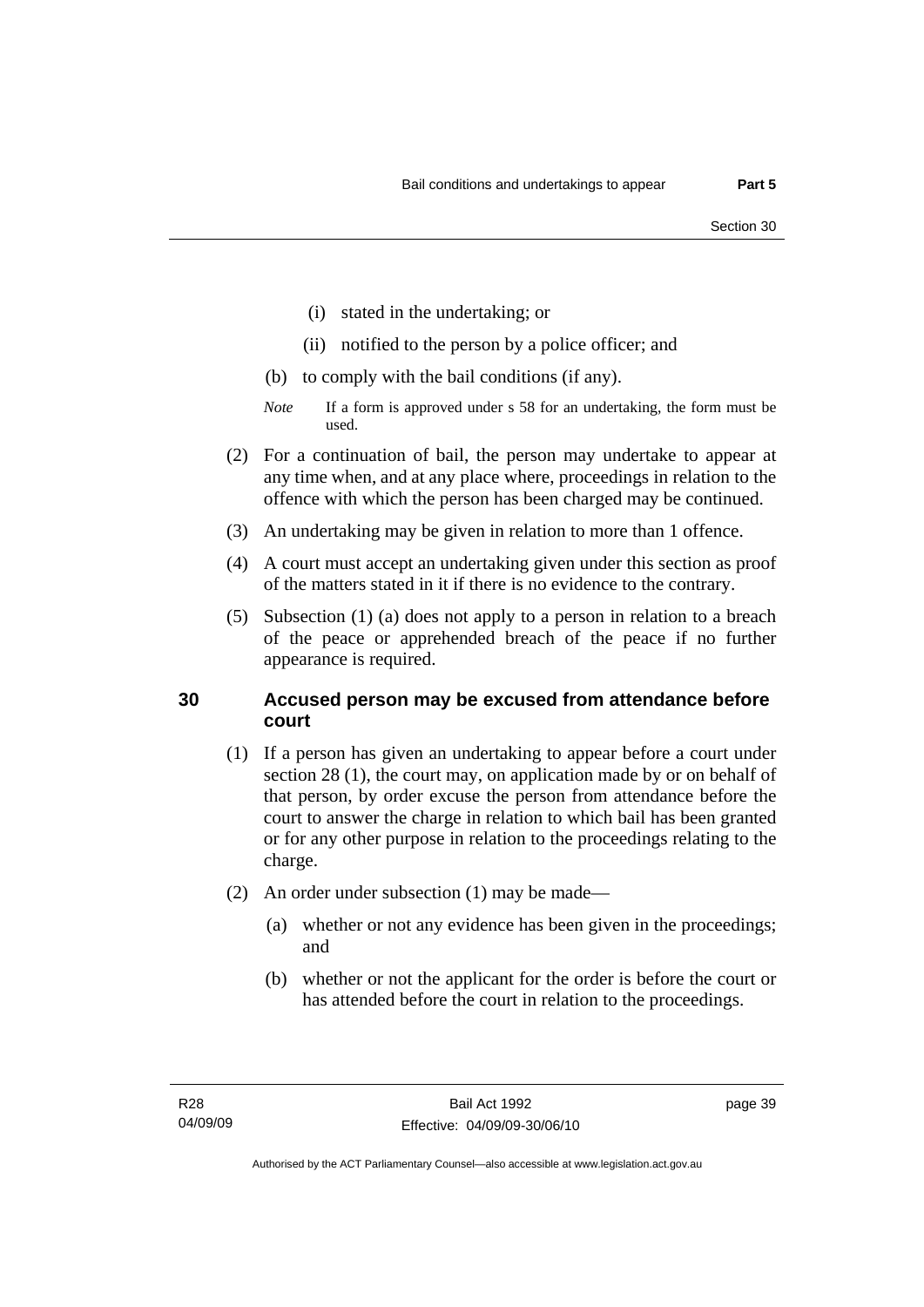Section 31

- (3) A court shall not make an order under subsection (1) unless it has been informed, by or on behalf of the applicant, that the applicant is represented by a lawyer for the purposes of the proceedings.
- (4) A court may, at any time during proceedings in relation to which an order has been made in relation to a person under subsection (1), direct the informant or the registrar of the court to serve the person in relation to whom the order has been made with a written notice requiring him or her to attend before the court, for the purposes of those proceedings, on a day and at a time and place stated by the court.

*Note 1* For how documents may be served, see the Legislation Act, pt 19.5.

*Note* 2 If a form is approved under s 58 for a notice, the form must be used.

- (5) If a person on whom a notice under subsection (4) has been served does not attend before the court in accordance with the requirements of the notice, the court may issue a warrant for the arrest of the person and for bringing the person before the court at the time and place specified in the warrant.
- $(6)$  If—
	- (a) a person has been discharged from custody on bail; and
	- (b) an order is made under subsection (1) excusing the person from attendance before the court in accordance with his or her undertaking to appear; and
	- (c) the person does not appear before the court at the place, date and time required under that undertaking;

the person shall not be taken to have failed to comply with a condition of his or her bail only because the person did not so attend before the court and bail continues subject to any condition other than a condition requiring the person to attend before the court.

### **31 Bail requirements**

(1) An undertaking to appear may be given to—

R28 04/09/09

Authorised by the ACT Parliamentary Counsel—also accessible at www.legislation.act.gov.au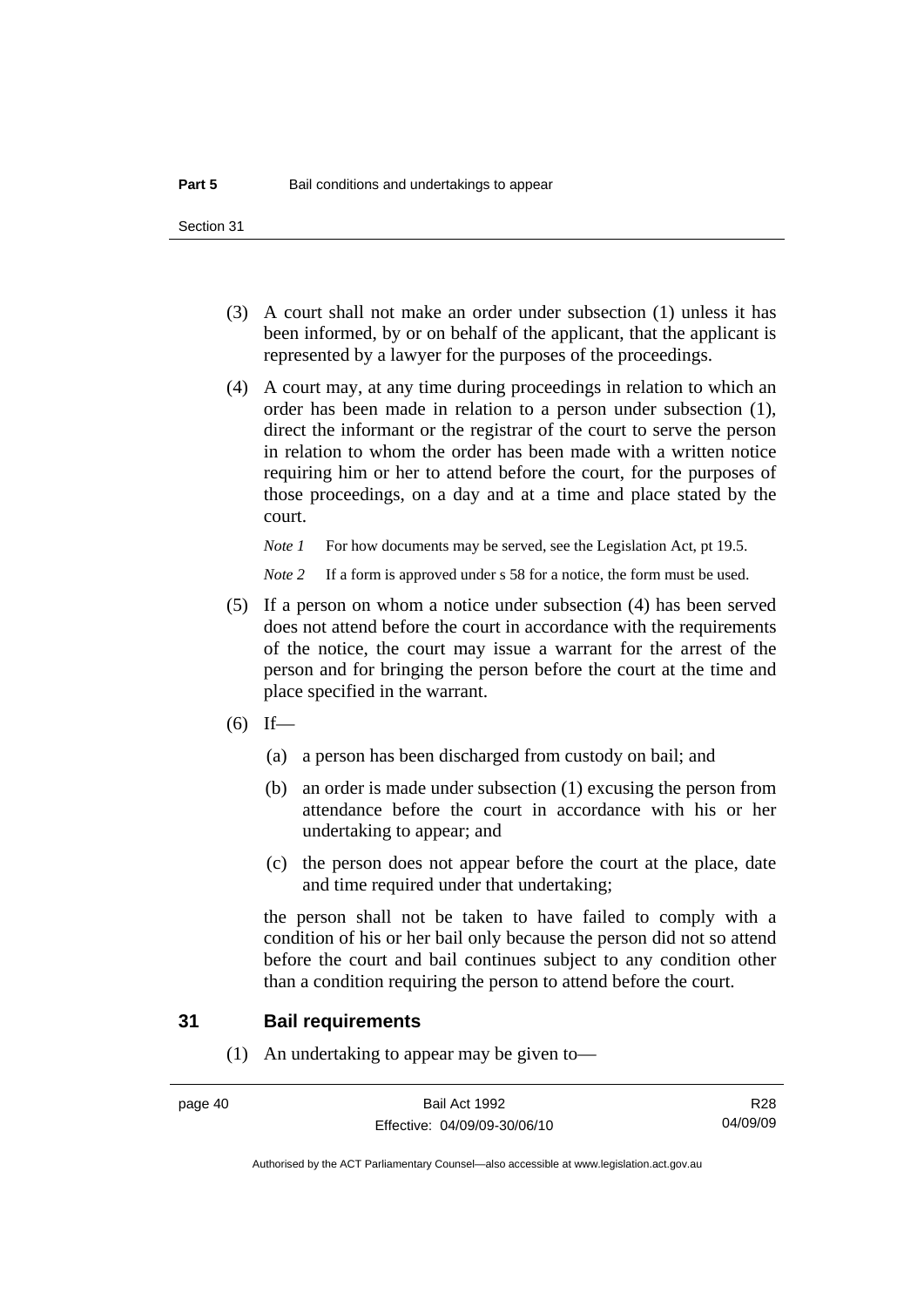- (a) a court; or
- (b) a registrar or deputy registrar; or
- (c) an authorised officer; or
- (d) for an accused person who is at a correctional centre or a NSW correctional centre—the person in charge of the centre.
- (2) An amount may be deposited, or security given, in accordance with a bail condition, to—
	- (a) a court; or
	- (b) registrar or deputy registrar; or
	- (c) an authorised officer.
- (3) In this section:

*deposit* includes a payment by cash or electronic funds transaction.

*security* includes security given by way of bond or bank guarantee.

### **32 Acceptable people and security for bail**

- (1) A court or authorised officer imposing a condition on bail may decide—
	- (a) the person, people or class of people who are acceptable people for a condition mentioned in section 25 (1) (b) or (c); and
	- (b) the number of people required for the condition; and
	- (c) the security acceptable for a condition mentioned in section 25 (1) (b) (ii).
- (2) If a decision has not been made when the undertaking to appear is given, the court or person to whom the undertaking to appear is given may decide.

page 41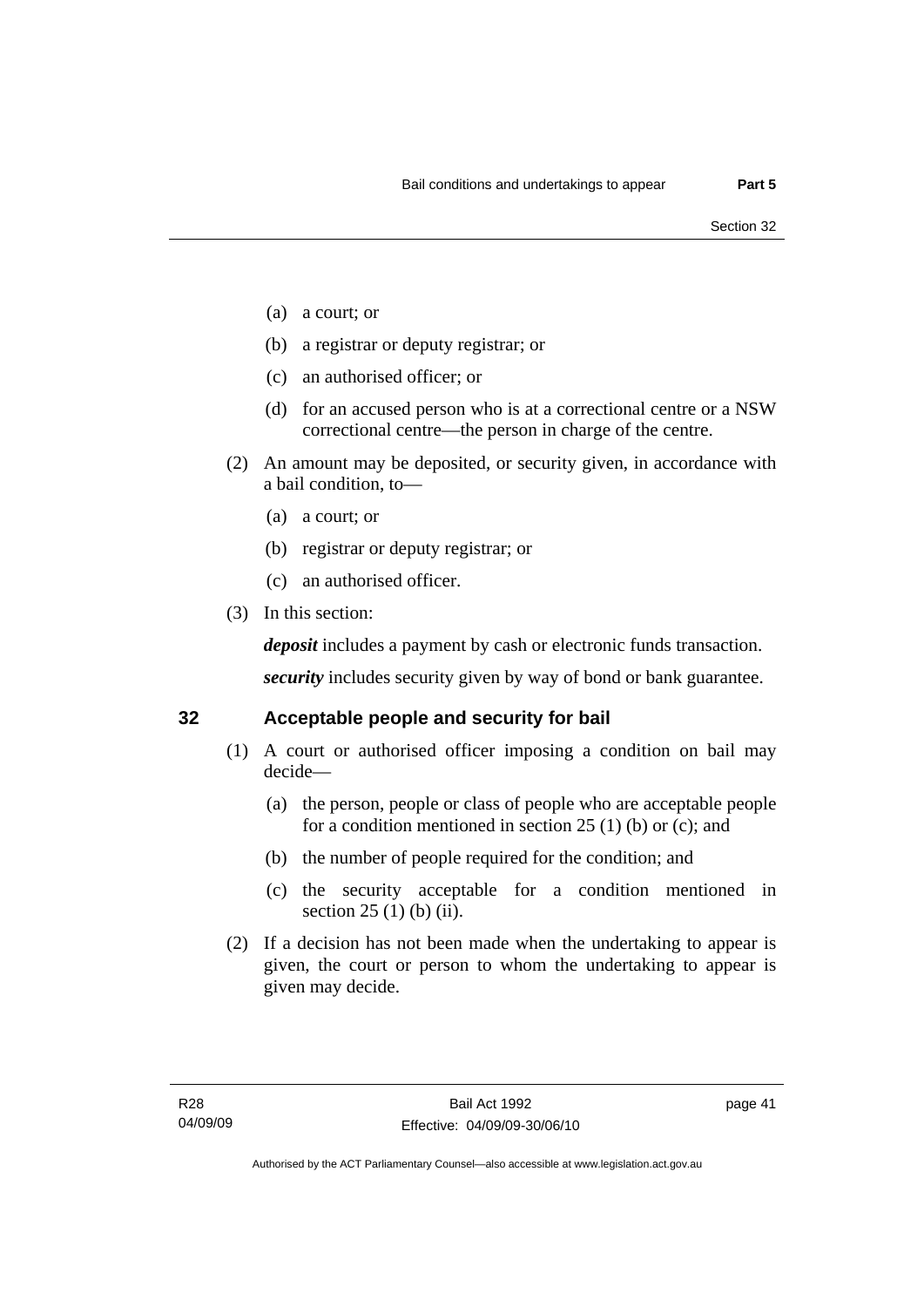Section 33

 (3) Without limiting subsections (1) and (2), an acceptable person for a condition includes an entity prescribed by regulation for this subsection.

### **33 Continuation of bail and undertakings**

- (1) If an accused person has given an undertaking to appear at a place, date and time at which proceedings in relation to the offence may be continued, whether on any adjournment, postponement or other deferment of the proceedings, or by way of committal, a court may continue the bail already granted in relation to the offence, whether or not the accused person is present in court.
- (2) If bail is continued under subsection (1), the undertaking to appear and the bail conditions continue to apply, except to the extent that the undertaking or condition otherwise provides or the court otherwise orders.
	- *Note* A court continuing bail must give notice of the continuation, bail conditions and place, date and time to which the proceedings are adjourned, postponed or deferred (see s 34 (4)).
- (3) If no direction is made by the court in relation to bail, whether or not the accused person appears in accordance with the undertaking—
	- (a) the court is taken to have continued bail; and
	- (b) the undertaking to appear and any bail conditions continue to apply.
- (4) If the hearing of a charge against an accused person is adjourned or postponed, the court may—
	- (a) continue the person's bail; or
	- (b) make another order about bail.
- (5) However, if a deposit has been made, or security given, by a surety in accordance with a bail condition, the court must not continue bail without the surety's consent unless it is a condition of bail that the deposit or security continues to apply if bail is continued.

R28 04/09/09

Authorised by the ACT Parliamentary Counsel—also accessible at www.legislation.act.gov.au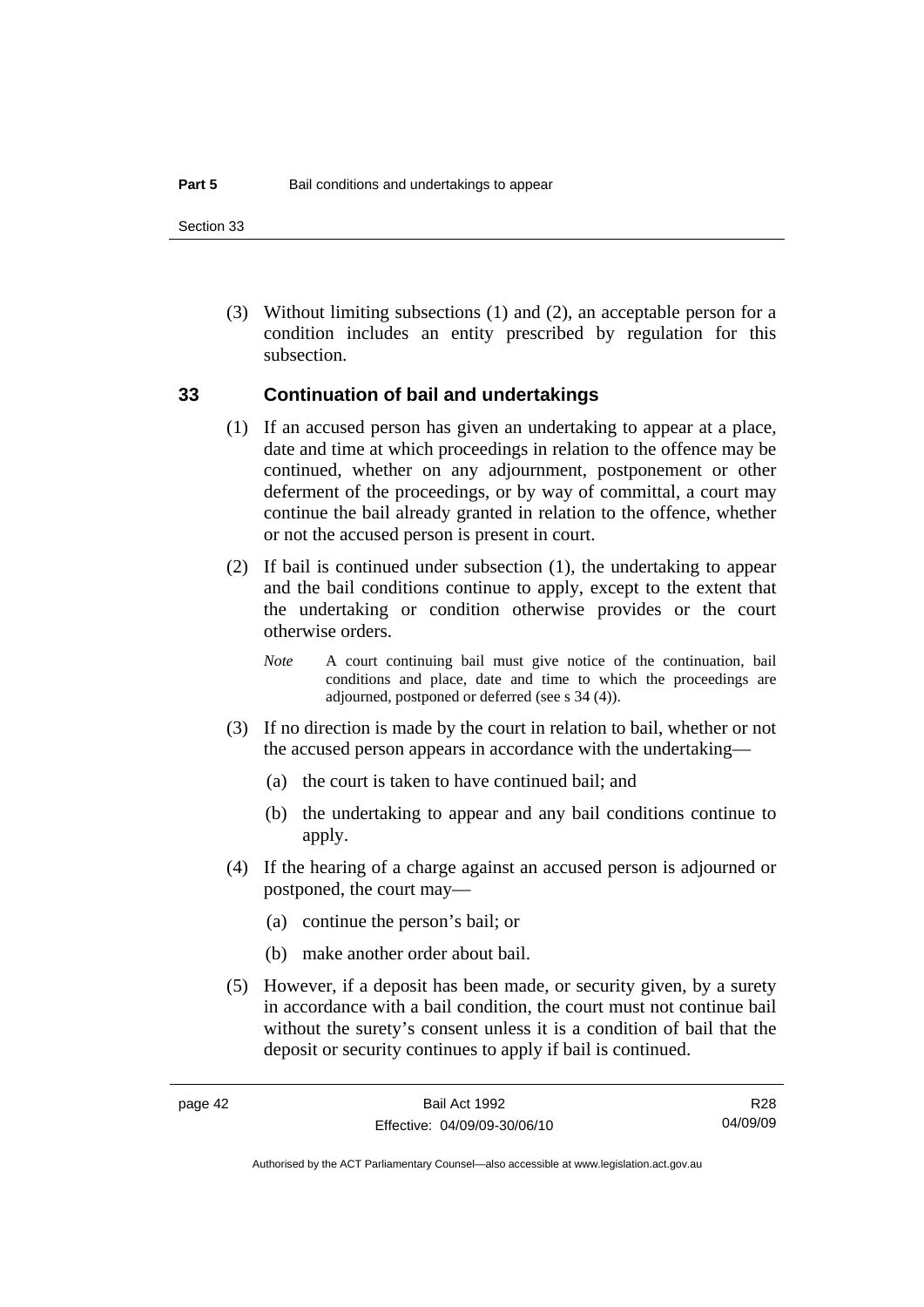- (6) If bail is continued—
	- (a) the undertaking to appear is taken to be an undertaking to appear an any time when, and at any place where, proceedings in relation to the offence with which the person has been charged may be continued; and
	- (b) any bail conditions continue to apply.
- (7) If an accused person has been released on bail and the court is satisfied that the accused person is because of illness or accident or other sufficient cause unable to appear personally before the court on the day when the person is required to appear, the court may, in the absence of the accused person, order the person to be further remanded to the place, date and time that the court considers appropriate and may order that the undertaking to appear given by the accused person and any agreement entered into under a condition of the grant of bail be continued so as to require the appearance of the accused person at every place, date and time to which the accused person is remanded or the hearing adjourned, postponed or otherwise deferred.

## **34 Written notice of conditions of bail**

- (1) A court or authorised officer granting bail to an accused person shall give, or cause to be given, to the accused person a written notice setting out the obligations of the accused person about the conditions of his or her bail and the consequences of any failure by the person to comply with those conditions and shall be satisfied before releasing the accused person, or causing the accused person to be released, that the person will comply with the conditions.
	- *Note* If a form is approved under s 58 for a notice under this section, the form must be used.
- (2) A court or an authorised officer granting bail to an accused person with a surety or sureties for his or her appearance to answer the charges against the person shall give, or cause to be given, to the surety or each of the sureties, as the case may be, written notice of

page 43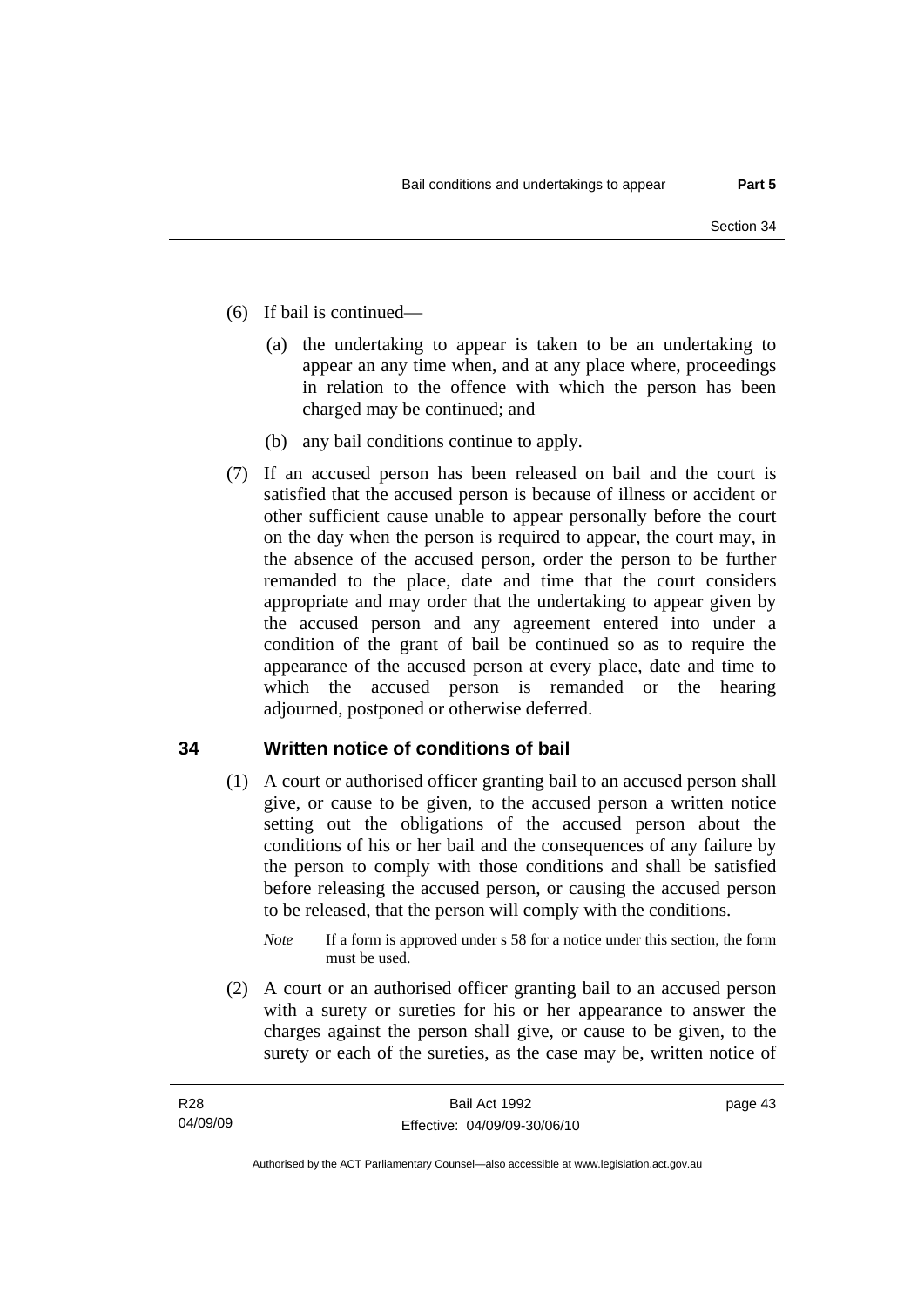the obligations of the accused person about the conditions of his or her bail and the consequences of any failure by the person to comply with those conditions and shall be satisfied before releasing the accused person, or causing the accused person to be released, that the surety or each of the sureties, as the case may be, understands the nature and extent of the obligations of the accused person under the conditions of his or her bail and the consequences of any failure by the person to comply with them.

- (3) If a bail condition is imposed or varied on a review under part 6 of a decision made in relation to bail, the court or authorised officer imposing or varying the condition shall—
	- (a) give, or cause to be given, to the accused person a written notice setting out the obligations of the accused person about the condition and the consequences of any failure by the person to comply with the condition and shall be satisfied that the accused person will comply with the condition; and
	- (b) give, or cause to be given, to each surety (if any) for the appearance of the accused person to answer the charges against the person a written notice of the obligations of the accused person about the condition and the consequences of any failure by the person to comply with it and shall be satisfied that each surety understands the nature and extent of the obligations of the accused person under the condition and the consequences of any failure by the person to comply with it.
- (4) A court continuing bail on an adjournment or a postponement of proceedings shall forthwith give, or cause to be given, to the accused person a written notice that—
	- (a) states that bail is continued until the hearing is resumed or stated; and
	- (b) states the conditions on which bail is presently allowed; and
	- (c) states the place, date and time to which the proceedings are adjourned or postponed or states that the proceedings are

R28 04/09/09

Authorised by the ACT Parliamentary Counsel—also accessible at www.legislation.act.gov.au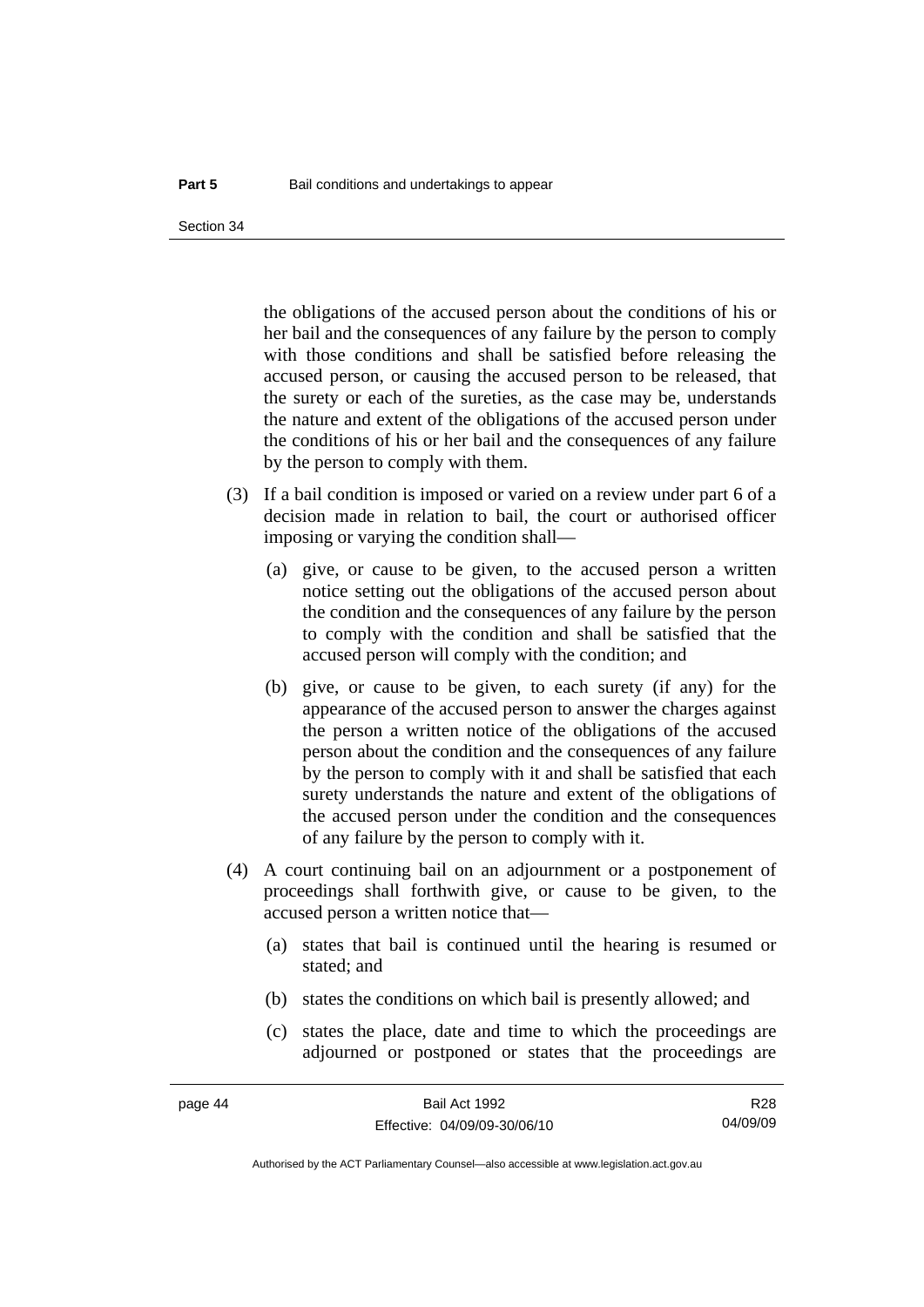adjourned or postponed to a place, date and time that are from time to time stated in a notice given or sent to the accused person as prescribed by regulation.

### **36 Discharge of surety**

- (1) A surety may, at any time apply to be discharged from his or her liability under a bail condition—
	- (a) if bail has been granted by a court—
		- (i) to the court that granted bail; or
		- (ii) to the court of appearance; or
	- (b) if bail has been granted by an authorised officer—to the court of appearance.
- (2) However, an application may not be made if the person granted bail has failed to comply with a bail condition or undertaking to appear.
- (3) If the person granted bail is not in custody or before the court when the application is made, the court must—
	- (a) issue a warrant to apprehend the person and bring the person before the court; or
	- (b) issue a summons for the person's appearance before the court.
- (4) On the person's appearance before the court, the court must, unless the court considers it would be unjust to do so—
	- (a) direct that the applicant be discharged from his or her liability; and
	- (b) release the security or deposit.
- (5) If the court discharges the applicant from liability, the court may—
	- (a) impose further bail conditions; and
	- (b) remand the person granted bail into custody until the further conditions are satisfied.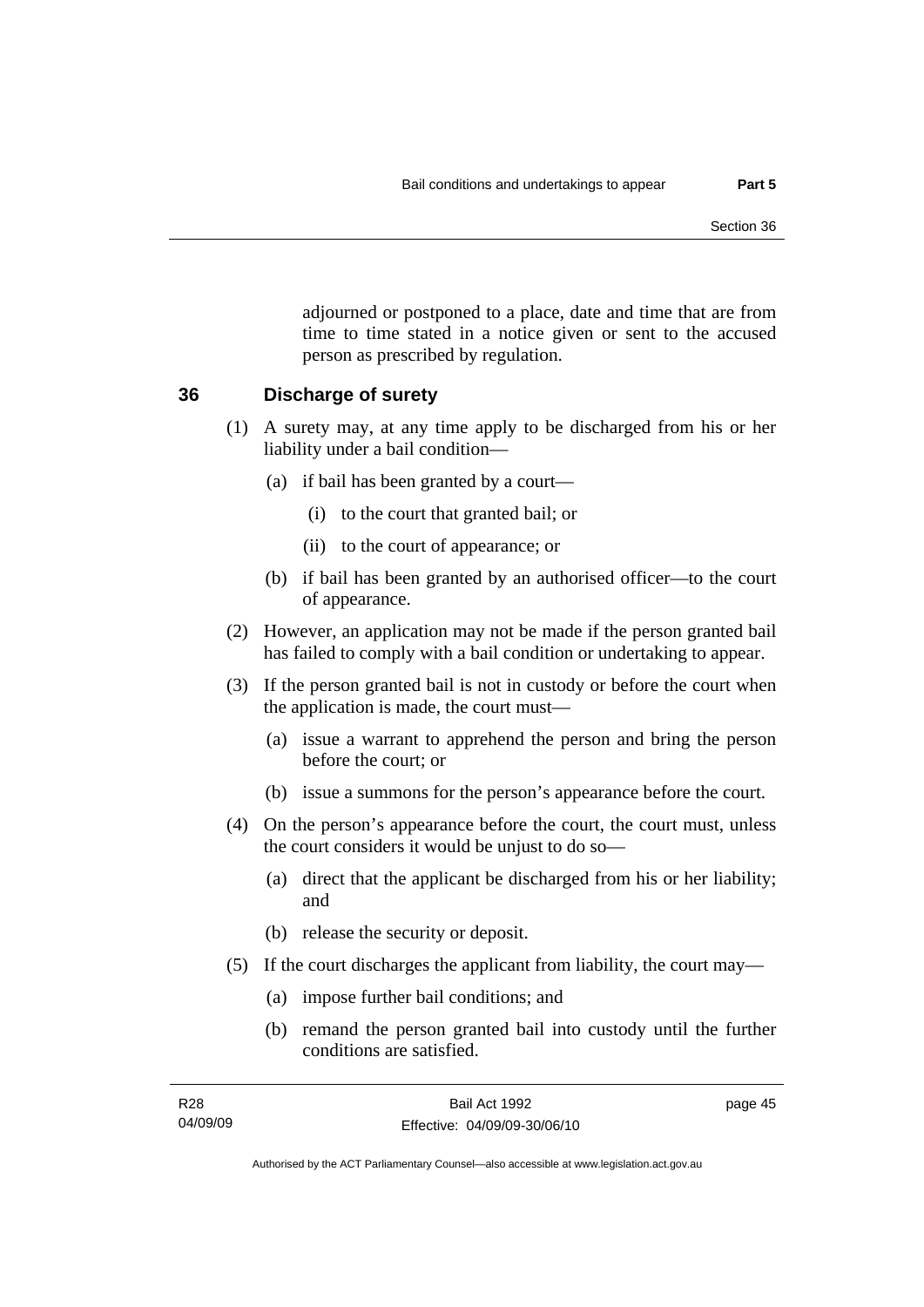Section 37

(6) In this section:

*court of appearance* means the court before which the accused person is required to appear in accordance with his or her undertaking to appear.

### **37 Payment of amounts to Territory**

- (1) This section applies if—
	- (a) a person granted bail fails to appear in court in accordance with his or her undertaking; and
	- (b) a bail condition mentioned in section 25 (1) (b) or (c) requires the person or someone else (the *person required to pay*) to pay, or forfeit, an amount to the Territory if the person fails to appear.
- (2) If the amount has been deposited in accordance with a condition mentioned in section 25 (1) (c), the amount is forfeited to the Territory.
- (3) If the amount has not been deposited, the court may order the person required to pay to pay the amount to the Territory.
- (4) Notice of the order must be given to the person required to pay as soon as practicable.

*Note* For how documents may be served, see the Legislation Act, pt 19.5.

- (5) If, after the end of 28 days after the day the notice is given, the amount has not been paid the amount may be recovered under the *Magistrates Court Act 1930*, division 3.9.2 (Enforcement of fines) as if it were a fine within the meaning of that division.
- (6) Subsection (4) applies to an amount even if the amount exceeds \$50 000.

R28 04/09/09

Authorised by the ACT Parliamentary Counsel—also accessible at www.legislation.act.gov.au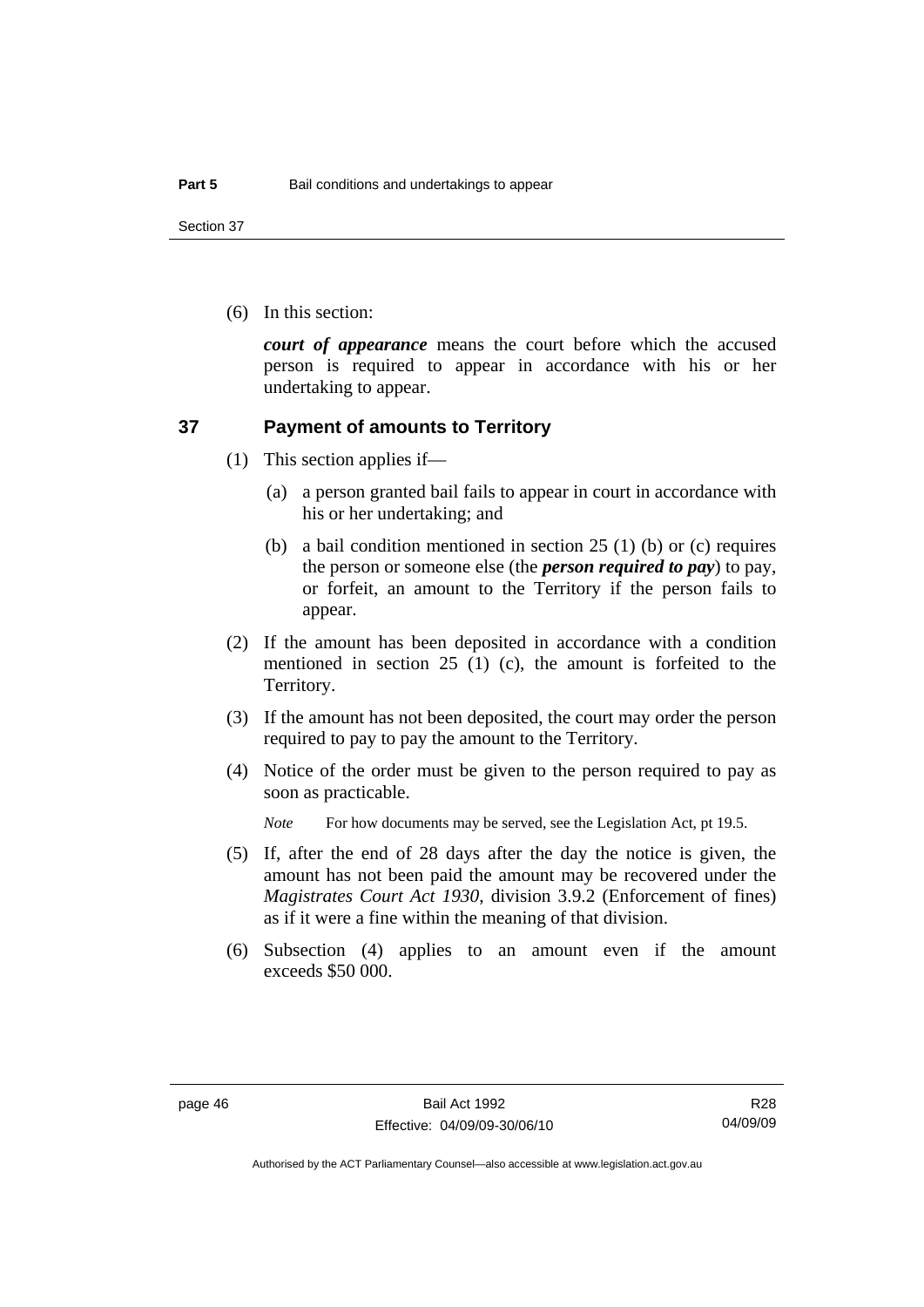## **Part 6 Review of bail decisions**

## **Division 6.1 Review of decisions by authorised officers**

## **38 Review by authorised officers**

- (1) If an authorised officer makes a decision under part 4 in relation to bail for an accused person that is—
	- (a) a decision to refuse to grant bail to the accused person; or
	- (b) a decision to grant bail to the accused person subject to 1 or more bail conditions;

the accused person may request a review of that decision by the authorised officer who made the decision or any other authorised officer.

 (2) If an application for a review of a bail decision is made to an authorised officer under subsection (1), the authorised officer shall as soon as possible conduct a review of the decision.

## **39 Exercise of power to review**

- (1) The power to review a decision under this division includes a power to confirm or vary a decision or to substitute another decision.
- (2) A decision as varied or substituted must be in conformity with this Act.
- (3) If, on a review of a decision under this division, the authorised officer varies the decision or substitutes another decision, section 27 applies in relation to the decision as varied or substituted as if the decision had been made by the authorised officer under part 4.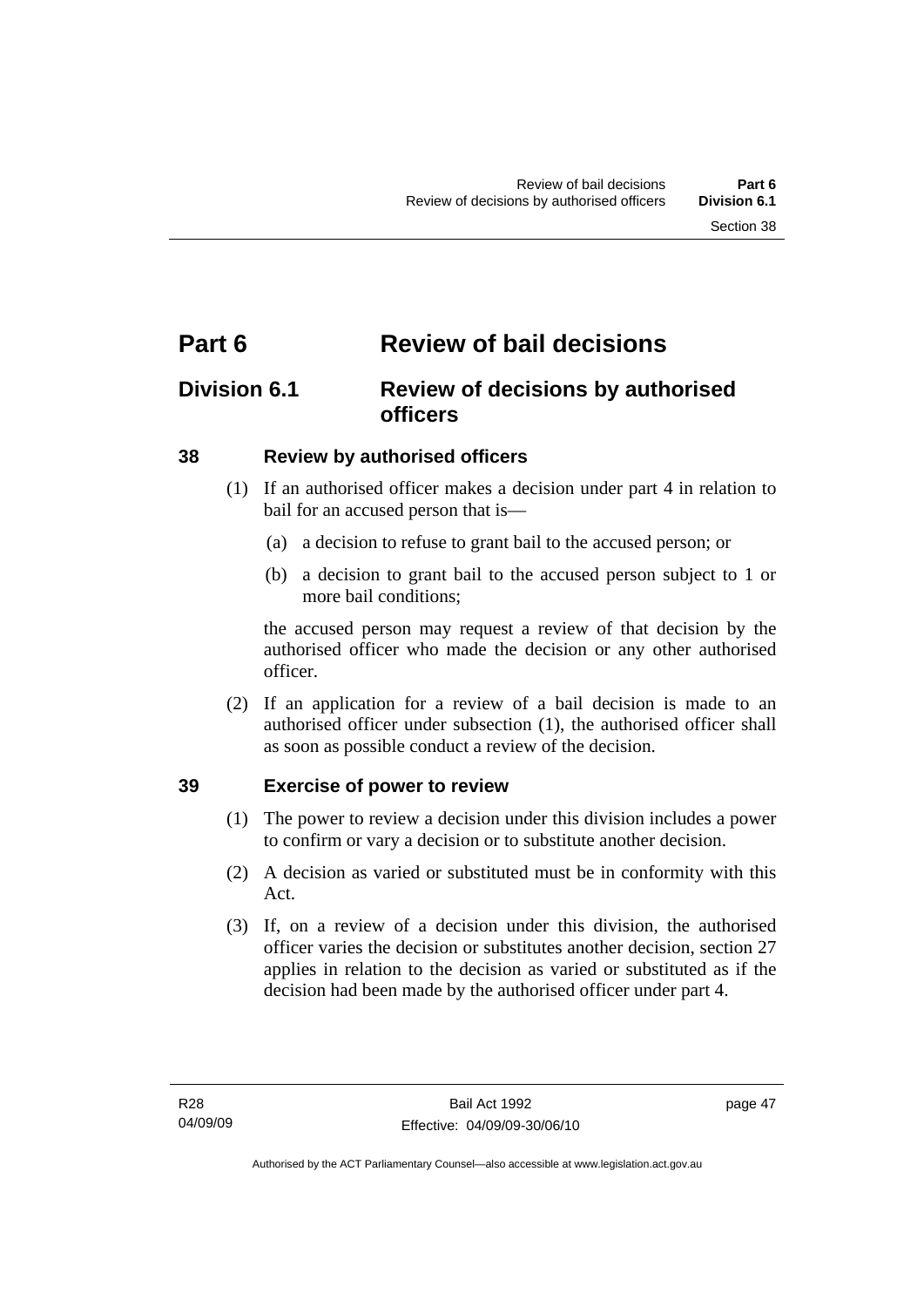- (4) An authorised officer may refuse to entertain a request to review a decision under this division if the authorised officer is satisfied that the request is frivolous or vexatious.
- (5) A regulation may—
	- (a) prescribe the way of making a request for the review of a decision under this division; and
	- (b) prescribe procedures for the conduct of a review under this division; and
	- (c) limit the time within which, and the circumstances in which, an accused person may apply for a review of a decision under this division; and
	- (d) limit the number of applications that may be made for the review of a bail decision under this division.

### **40 Limitation on power of authorised officer to review**

An authorised officer may not, under this division—

- (a) review a decision in circumstances if, had the decision not been made, the authorised officer would be prohibited from making a decision in relation to the grant of bail; or
- (b) review a decision that has been reviewed by a court.

## **Division 6.2 Review of decisions by courts**

### **41 Right of review of bail decisions**

An accused person or the informant may apply under this division for review of any decision by a court or an authorised officer in relation to bail.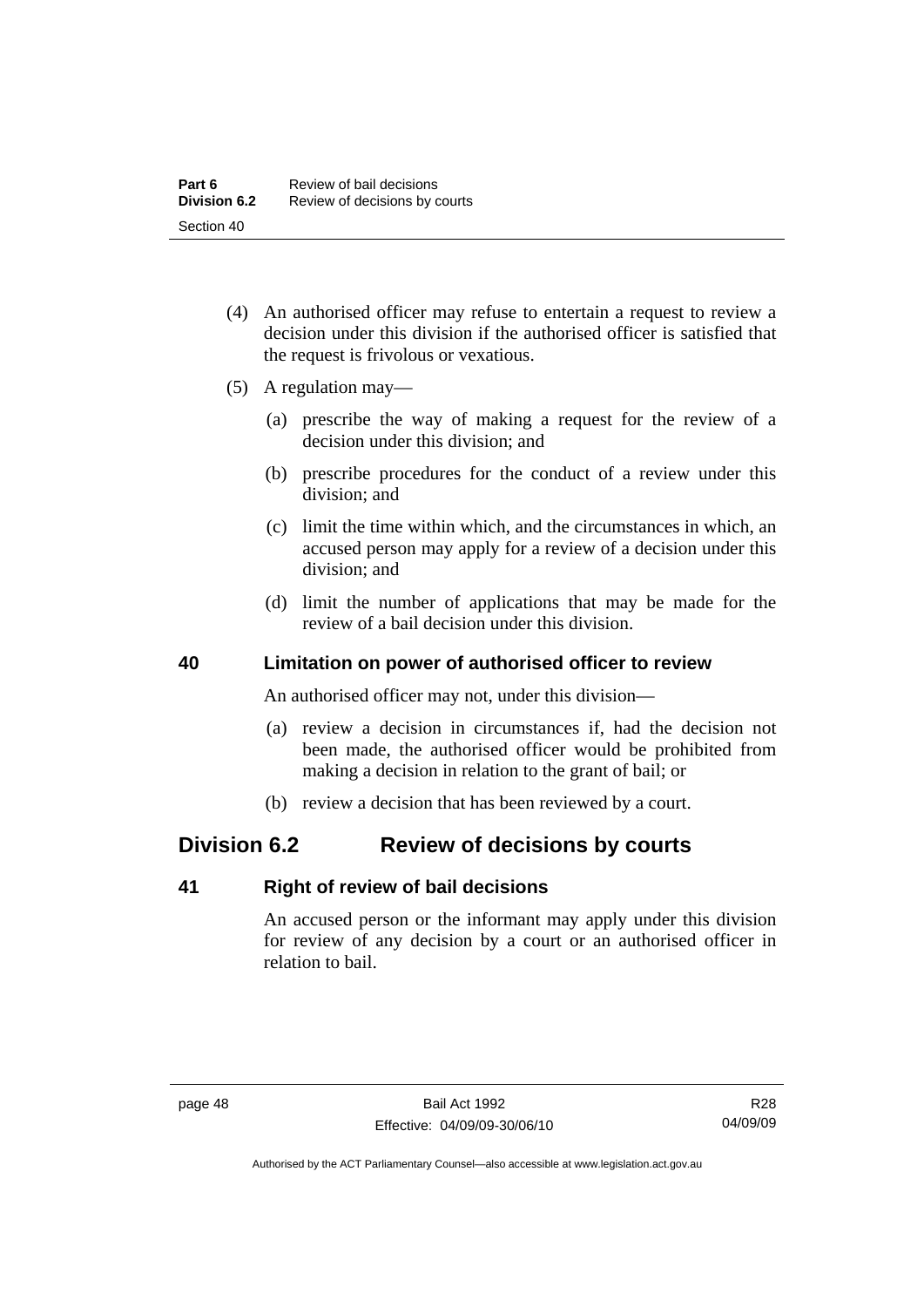## **41A Court may review on its own initiative**

- (1) A court that has made a decision in relation to bail may review the decision on its own initiative if the court considers it is in the interests of justice to do so.
- (2) The court may issue a warrant for the arrest of the person and for bringing the person before the court at the time and place stated in the warrant.

### **42 Power of Magistrates Court to review**

- (1) The Magistrates Court may, on application under this division, review any decision of an authorised officer or the Magistrates Court (however constituted) in relation to bail.
- (2) However, the Magistrates Court may review the decision only if the application for review is based on—
	- (a) a significant change in circumstances relevant to the granting of bail; or
	- (b) the availability of fresh evidence or information of material significance to the granting of bail to the person that was unavailable on the most recent application in relation to bail.
- (3) The power of the Magistrates Court to review a decision under this section may be exercised whether or not any power to review the decision under section 38 has been exercised or been sought to be exercised.

### **43 Power of Supreme Court to review**

- (1) The Supreme Court may, on application under this division, review any decision of an authorised officer, the Magistrates Court or the Supreme Court (however constituted) in relation to bail.
- (2) However, the Supreme Court may review the decision only if the application for review is based on—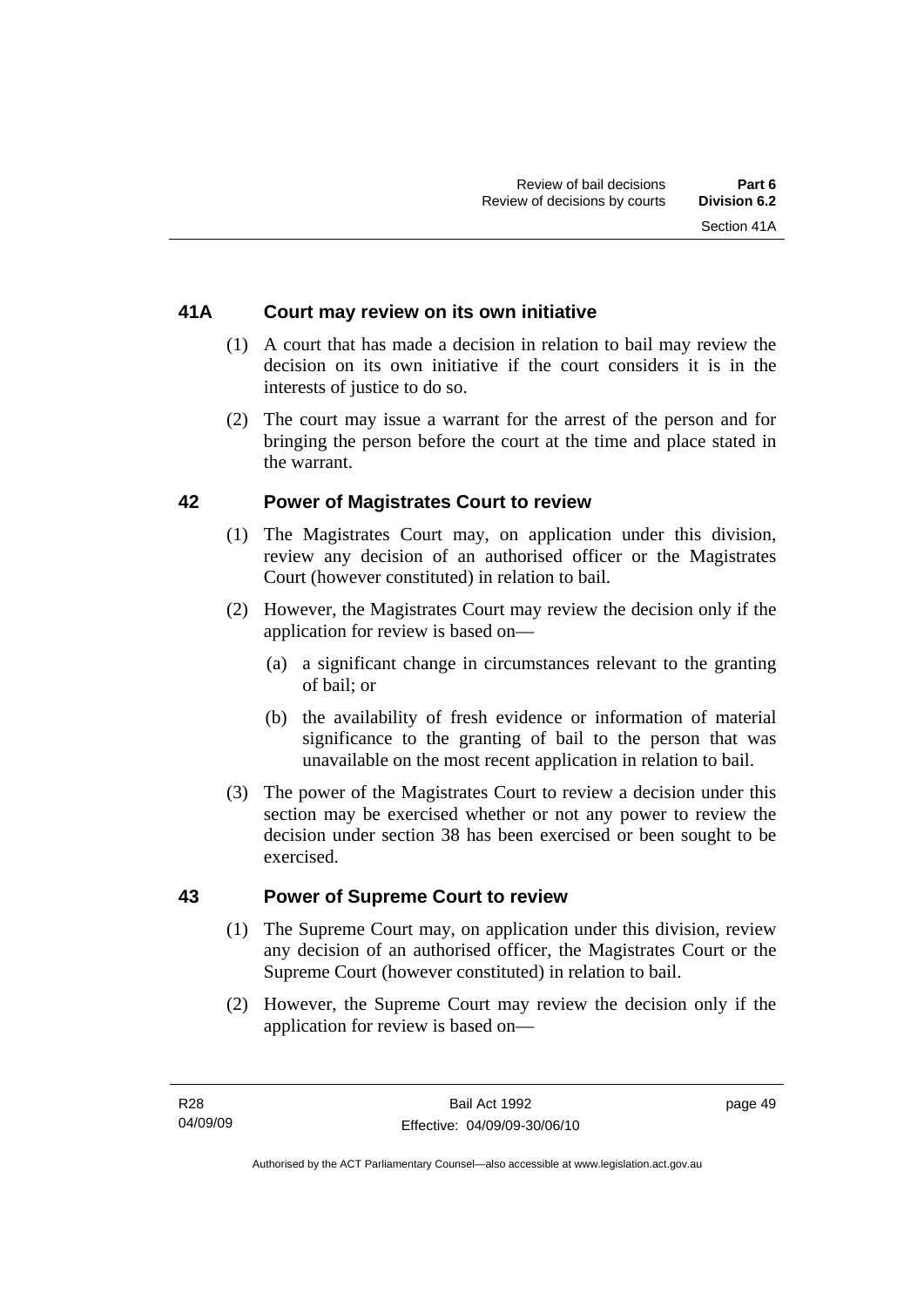- (a) a significant change in circumstances relevant to the granting of bail; or
- (b) the availability of fresh evidence or information of material significance to the granting of bail to the person that was unavailable on the most recent application in relation to bail.
- (3) The power of the Supreme Court to review a decision under this section may be exercised whether or not any power to review the decision under section 38 or section 42 has been exercised or has been sought to be exercised.

### **45 Exercise of power to review**

- (1) The power to review a decision under this division includes a power to confirm or vary the decision or to substitute another decision.
- (2) A decision as varied or substituted shall be in conformity with this Act.
- (3) The review of a decision shall be by way of rehearing and evidence or information in addition to, or in substitution for, the evidence or information given or obtained on the making of the decision may be given or obtained on the review.
- (4) If, on a review of a decision under this division the court varies the decision or substitutes another decision, section 27 applies in relation to the decision as varied or substituted as if that decision had been given by the court in relation to an application for bail.
- (5) If, on a review of a decision under this division, bail for an accused person is revoked, the court may, by warrant, commit the person into custody.
- (6) If, on a review of a decision under this division—
	- (a) bail is granted without any condition being imposed but the accused person has not given an undertaking to appear; or

R28 04/09/09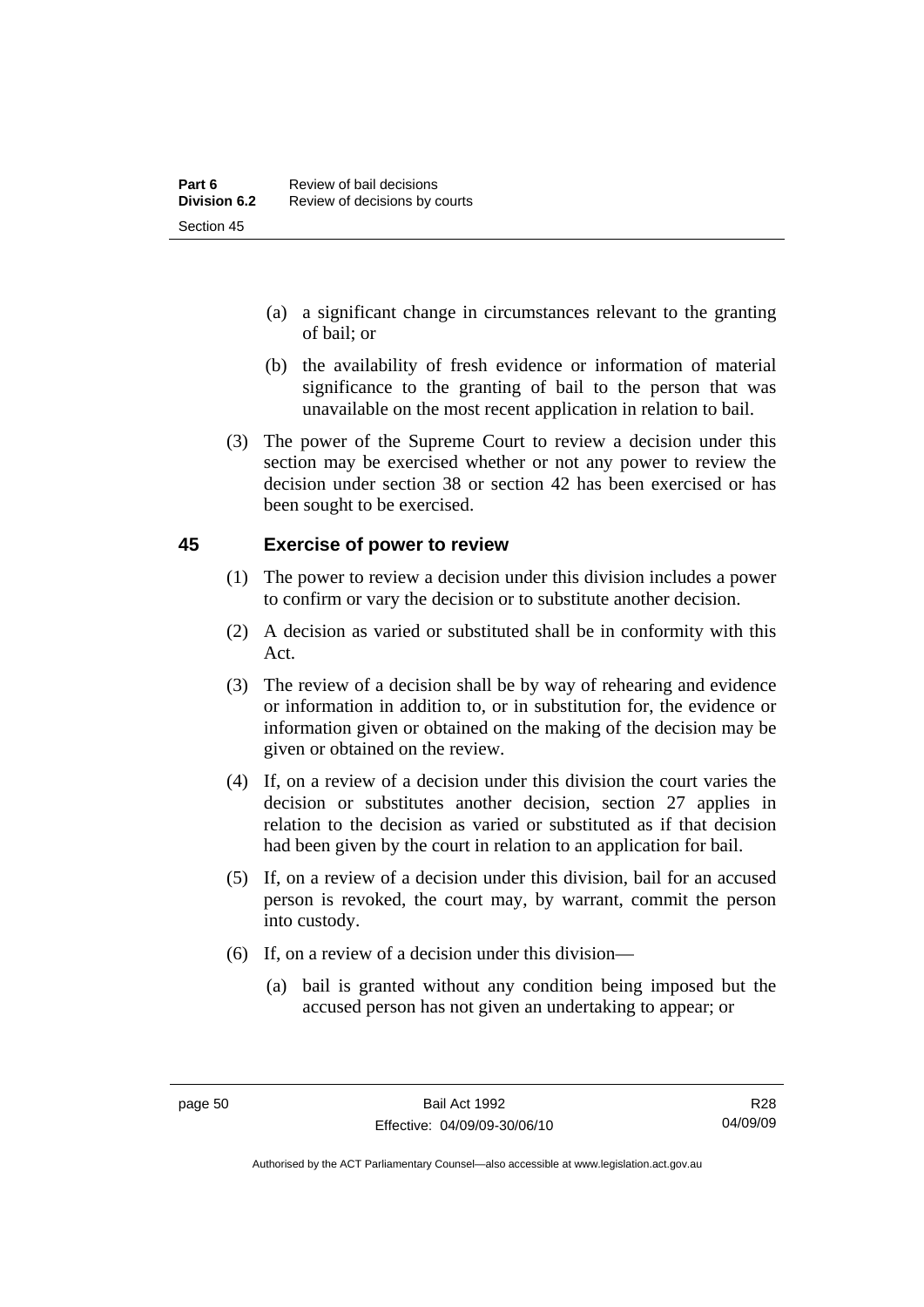(b) bail is granted subject to a condition;

the court may by warrant commit the person into custody until the person gives the undertaking to appear or satisfies the condition.

- (7) A court may refuse to entertain a request to review a decision under this division if the court is satisfied that the request is frivolous or vexatious.
- (8) A regulation may make provision in relation to—
	- (a) the way of making a request for the review of a decision under this division; and
	- (b) the giving or sending to people of notices relating to the proposed exercise of power to review a decision under this division.

### **46 Review limited to bail conditions**

- (1) If an accused person has remained in custody after being granted bail by a court because any condition of the bail has not been complied with, the decision in relation to bail may be reviewed by the court that granted bail—
	- (a) at the request of the accused person; or
	- (b) at the request of a police officer; or
	- (c) on the court's own initiative.
- (2) A review under this section of a decision in relation to bail is limited to a review of the conditions on which bail has been granted.
- (3) A review requested under this section by a police officer shall not be conducted unless the court is satisfied that the request was made—
	- (a) for the purpose of benefiting the accused person; and
	- (b) with the consent of the accused person.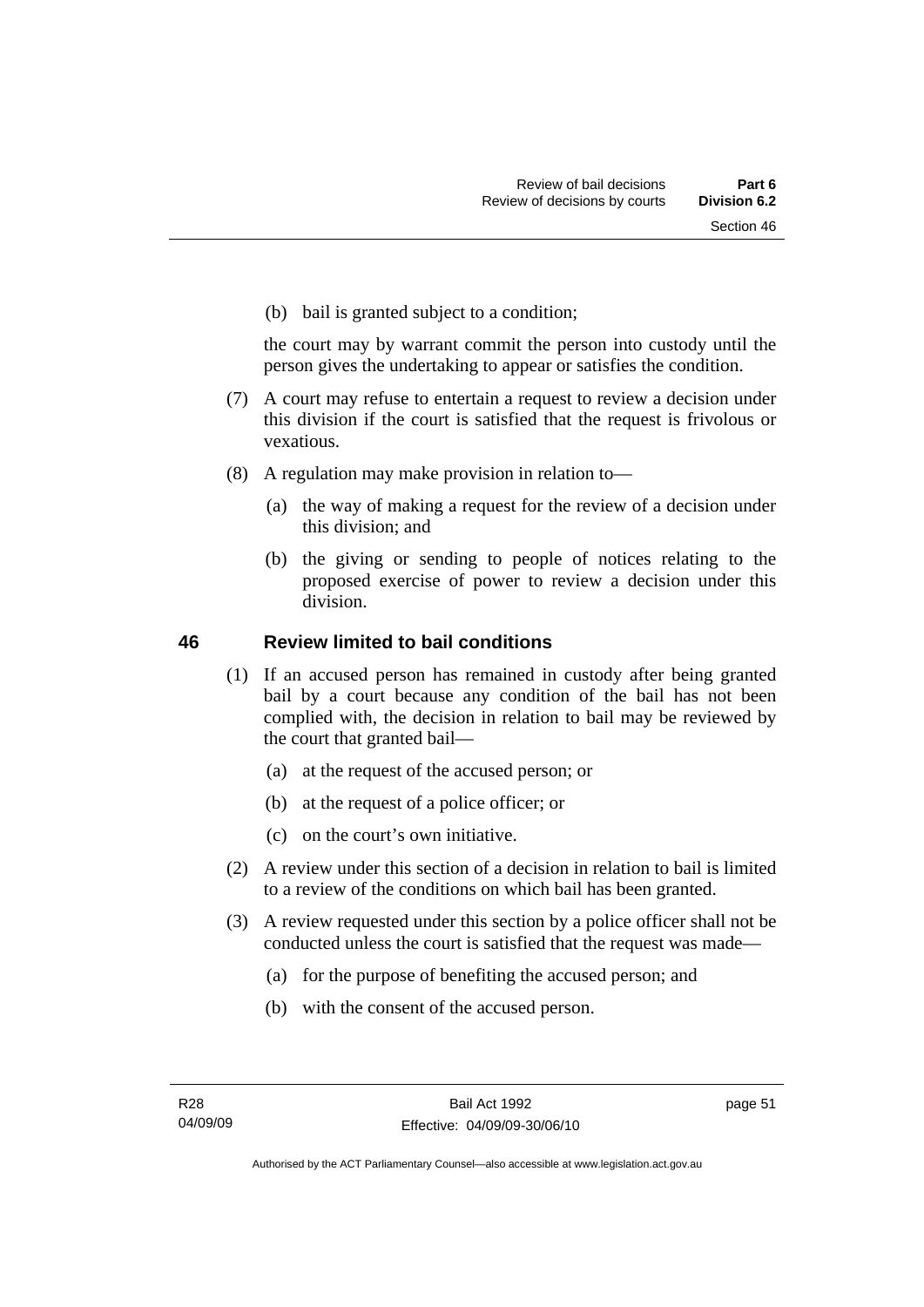- (4) On a review of a bail decision under this section, a court may—
	- (a) confirm the decision about the conditions of bail; or
	- (b) vary the decision by removing or imposing bail conditions; or
	- (c) grant bail without imposing any bail condition.
- (5) Notwithstanding section 43, the Supreme Court is empowered to conduct a review of a bail decision under this section only in relation to bail granted by the Supreme Court (however constituted).

page 52 Bail Act 1992 Effective: 04/09/09-30/06/10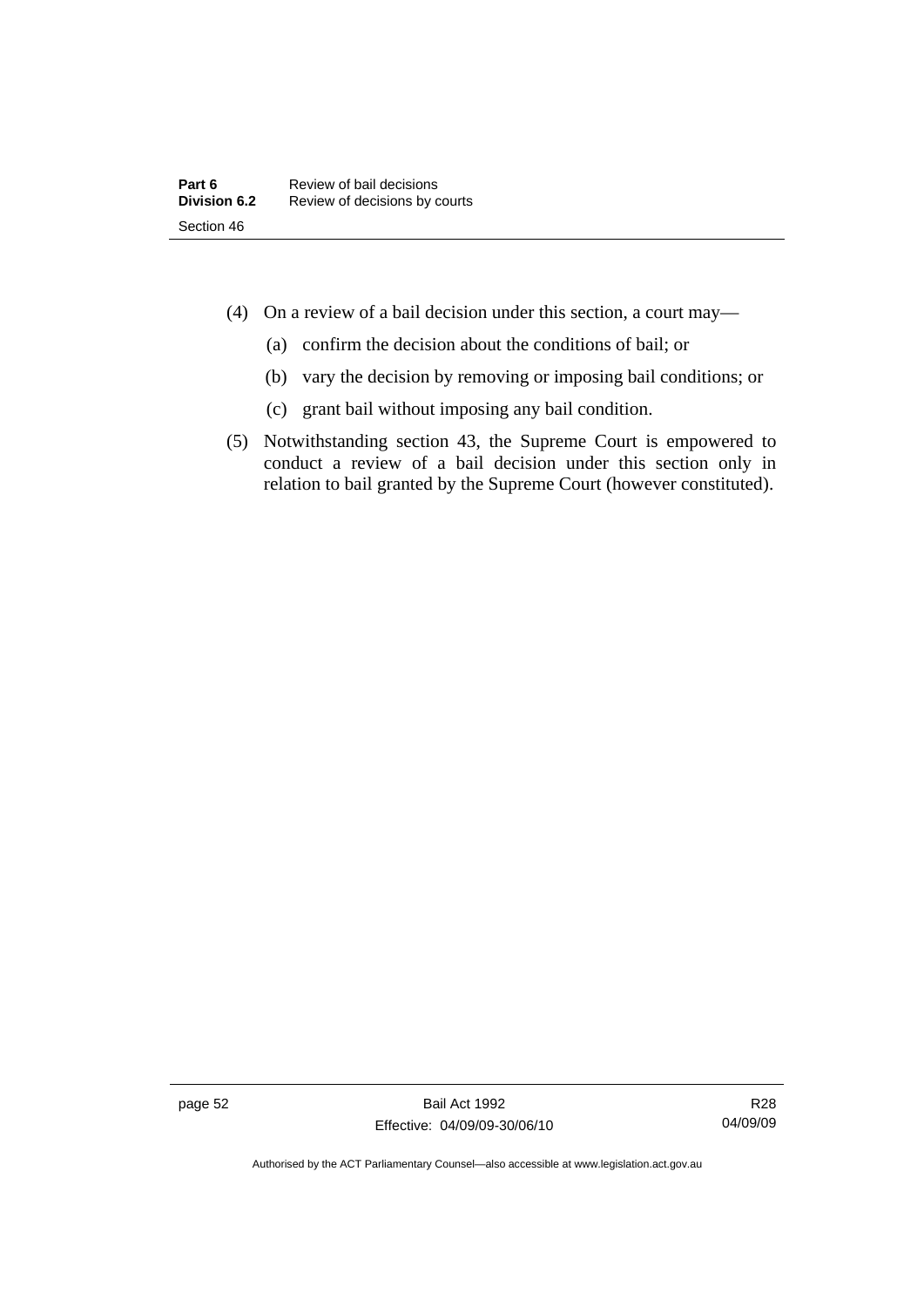## **Part 7 Miscellaneous**

## **47 Giving information relating to bail**

 (1) If a person is charged by a police officer with an offence and the person charged is being held in custody in relation to the offence, the police officer shall, as soon as is reasonably practicable after the person is charged, give to the person, by written notice, information relating to his or her entitlement to, or eligibility for, bail and to his or her entitlement to the review of decisions under this Act.

 (2) If an accused person is being held in custody in relation to an offence at the time of his or her first appearance in court in relation to that offence, the court shall, during that appearance, or as soon as is reasonably practicable, give to the person, by written notice, information relating to his or her entitlement to, or eligibility for, bail.

## **47A Notice to victim of bail decisions**

- (1) This section applies if—
	- (a) a court or authorised officer makes a decision about a grant of bail, or reviews a bail decision, in relation to a person; and
	- (b) the informant is aware that a victim has expressed concern about the need for protection from violence or harassment by the person.
- (2) The informant must tell a police officer assigned to liaise with victims of crime (a *victim liaison officer*) that the victim has expressed the concern.

*Note* If a form is approved under s 58 for a notice under this section, the form must be used.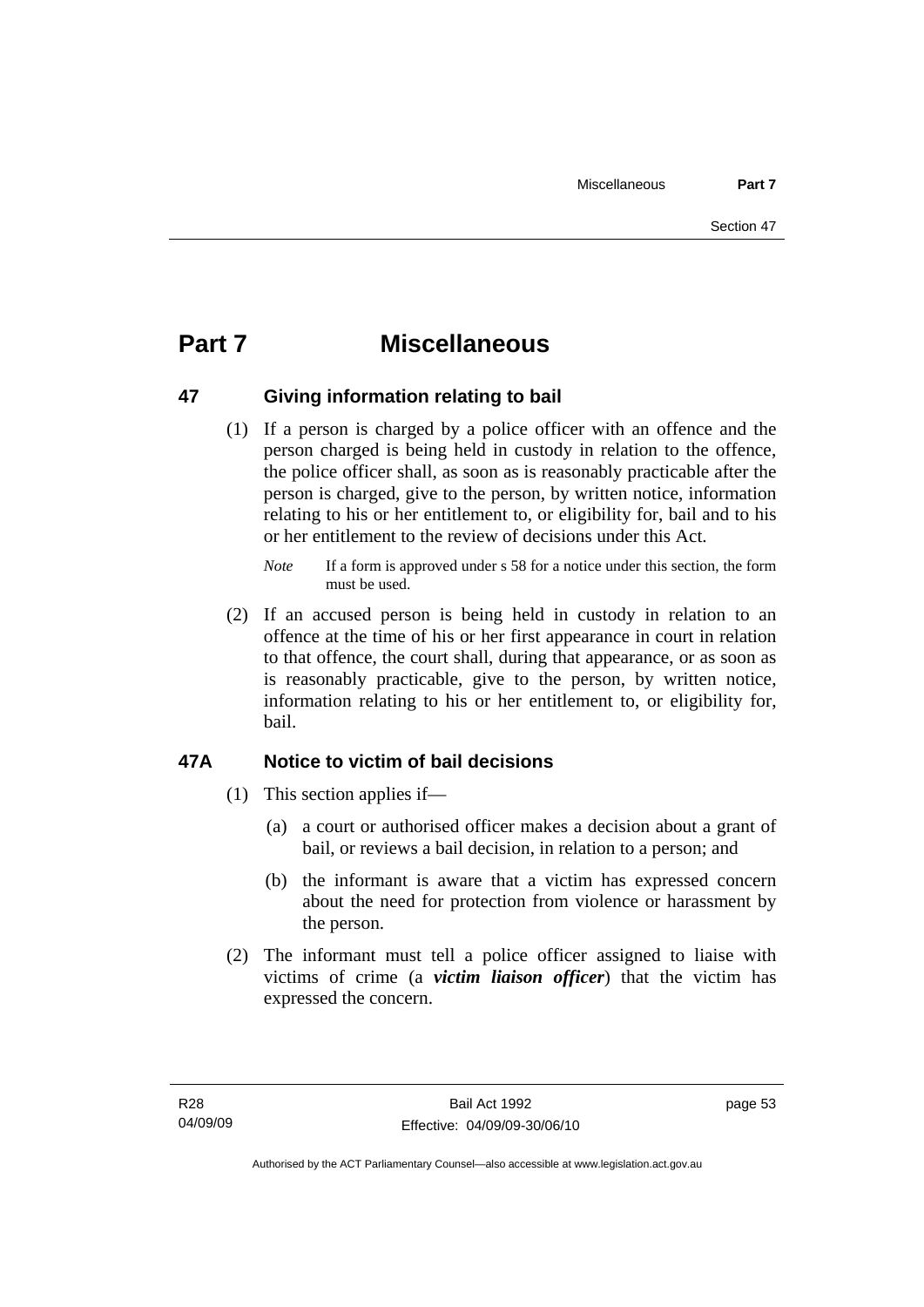#### **Part 7** Miscellaneous

Section 48

 (3) If a victim liaison officer is told about a victim's concern, the victim liaison officer must take all reasonable steps to tell the victim (or, if the victim is a child, a person who has parental responsibility for the child) about the bail decision as soon as practicable.

### **48 Notification to court that bail condition not satisfied**

- (1) This section applies to a person who has been granted bail by a court but who has remained in custody since bail was granted because a condition of the bail has not been complied with.
- (2) The person in charge of the correctional centre or other place where the person is in custody must give the court written notice that the person remains in custody because of the failure to comply with a bail condition.

*Note* If a form is approved under s 58 for a notice, the form must be used.

- (3) The notice must be given to the court not later than 7 days after the day the person is received into custody.
- (4) To remove any doubt, the court to which a notice is given under subsection (2) may, on its own initiative, conduct a review under section 46 of the condition on which bail was granted.
- (5) A notice under this section is required to be given only once in relation to any particular grant of bail.
- (6) A regulation may prescribe information that is to be given to a court with a notice under this section.

### **49 Failure to answer bail**

- (1) A person commits an offence if the person—
	- (a) gives an undertaking to appear before a court; and
	- (b) fails to carry out the undertaking.

Maximum penalty: 200 penalty units, imprisonment for 2 years or both.

R28 04/09/09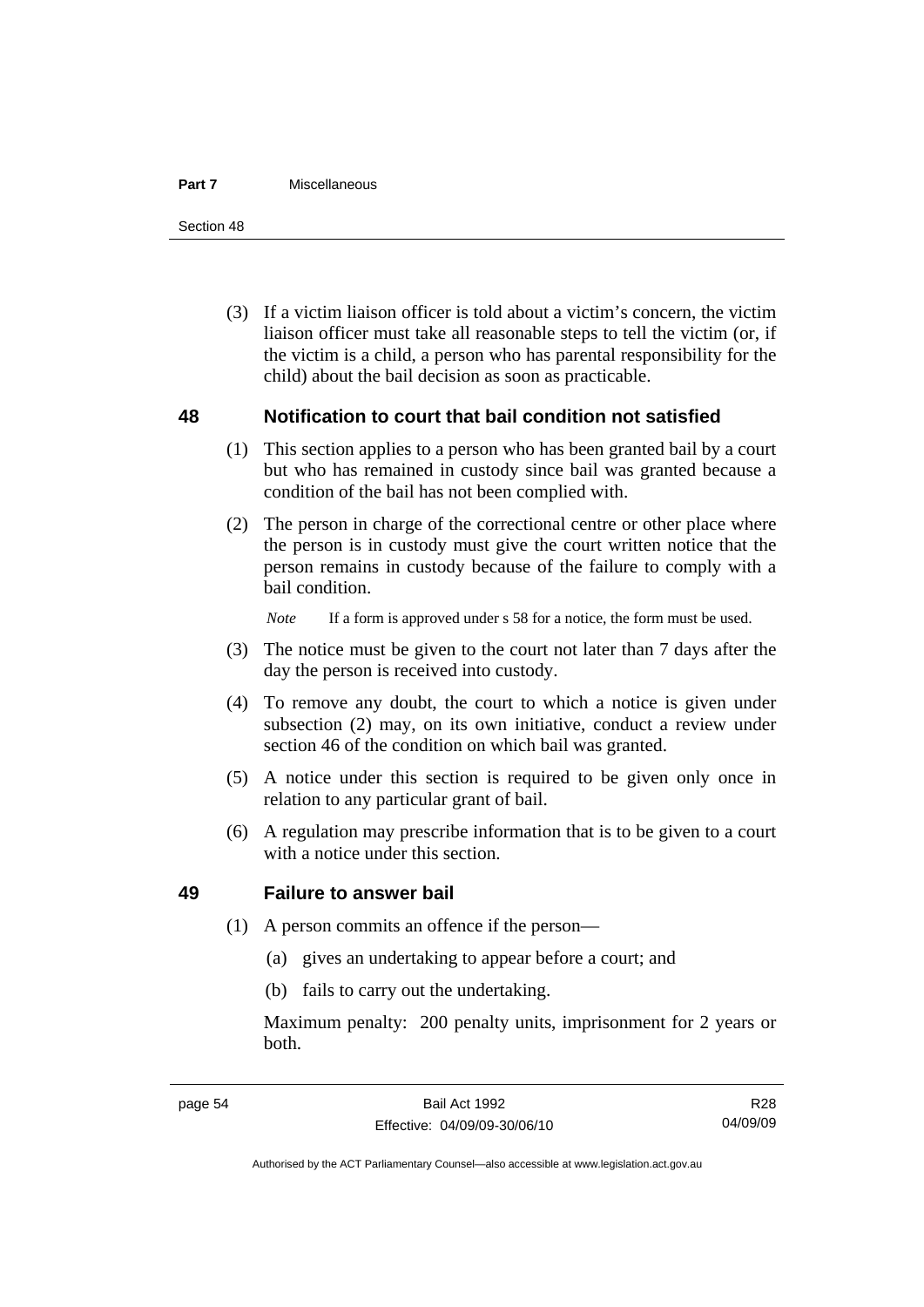- (2) The court may issue a warrant to arrest the person and to bring the person before the court.
- (3) Subsection (1) does not apply if the person has a reasonable excuse for failing to carry out the undertaking.

## **51 Indemnification of sureties**

 (1) A person commits an offence if the person indemnifies, or agrees to indemnify, anyone else against a liability the other person incurs or may incur as surety for an accused person.

Maximum penalty: 200 penalty units, imprisonment for 2 years or both.

 (2) A person commits an offence if the person is indemnified, or agrees to be indemnified, by someone else against a liability the person incurs or may incur as surety for an accused person.

Maximum penalty: 200 penalty units, imprisonment for 2 years or both.

- (3) For this section, it does not matter whether—
	- (a) the agreement is for compensation in money or anything else; or
	- (b) the agreement is made before or after the person indemnified, or agreed to be indemnified, becomes a surety; or
	- (c) the person indemnified, or agreed to be indemnified, becomes a surety.

## **52 Contravention of Act by police officers**

 (1) If a police officer contravenes a provision of this Act that is applicable to him or her as a police officer or as an authorised officer, the contravention is not punishable as an offence unless a penalty is expressly provided by this Act in relation to the contravention.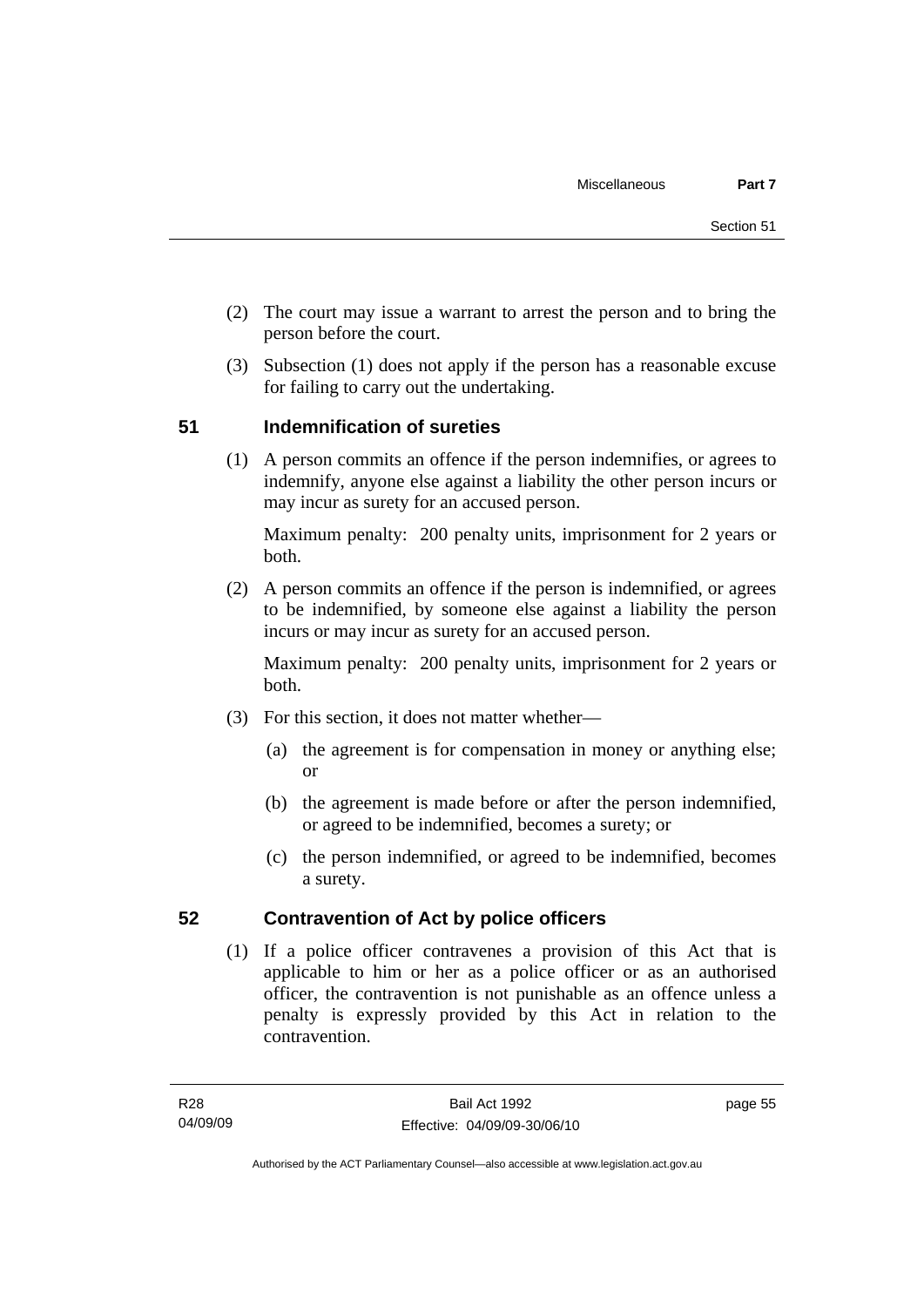- (2) Subsection (1) does not apply to prevent a contravention of a provision of this Act by a police officer from—
	- (a) being dealt with under the *Complaints (Australian Federal Police) Act 1981* (Cwlth); or
	- (b) constituting grounds for the institution of civil proceedings.

### **55 Civil standard of proof to apply for certain purposes**

If a court or an authorised officer, in making a decision in relation to bail (other than a decision in proceedings for an offence committed in relation to bail), is to be, or may be, satisfied as to any matter, it is sufficient if the court or authorised officer is satisfied on the balance of probabilities.

### **56 No right of surety to arrest**

A surety for an accused person does not have the right to arrest the accused person because the surety is a surety for the accused person.

### **56A Arrest without warrant of person on bail**

- (1) This section applies if a person has been granted bail in the ACT, a State or another Territory.
- (2) A police officer may arrest the person without warrant if the officer believes on reasonable grounds that the person—
	- (a) has failed to comply with a bail condition; or
	- (b) will not comply with a bail condition.
- (3) The police officer must bring the person before a court as soon as practicable.
- (4) The court may—
	- (a) for a person granted bail in the ACT—exercise the same powers in relation to bail as it has in relation to any other accused person in custody; or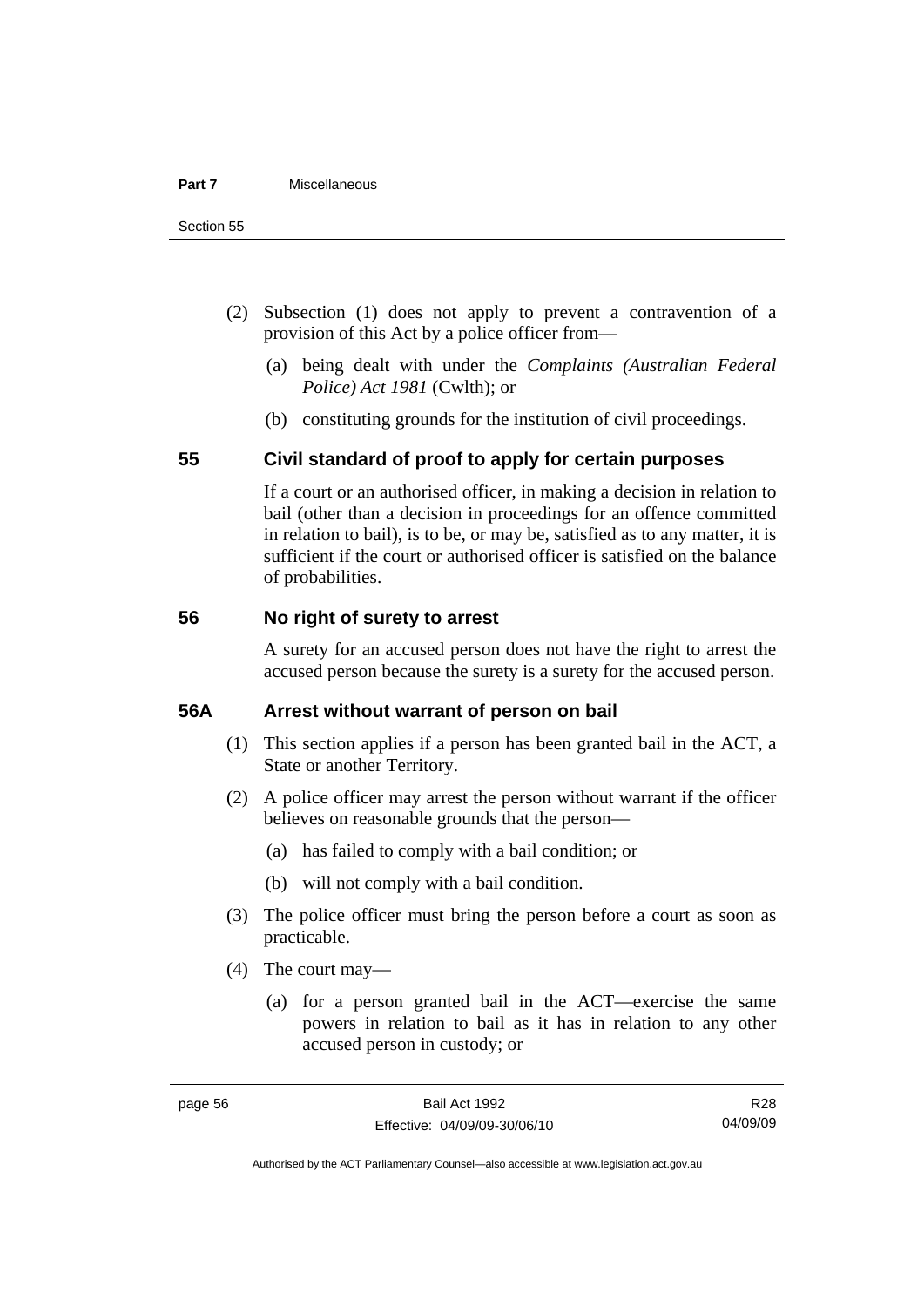- (b) for a person granted bail in a State or another Territory—
	- (i) release the person unconditionally; or
	- (ii) grant the person bail subject to the conditions that the court considers appropriate; or
	- (iii) remand the person in custody for a reasonable time while a warrant for the person's arrest is obtained from the State or other Territory.
- (5) A release mentioned in subsection (4) (b) (i) does not affect the grant of bail in the State or other Territory.

### **56B Arrest for breach of condition by person outside ACT**

- (1) This section applies if a police officer reasonably believes that—
	- (a) a person who has been granted bail in the ACT has failed to comply with a bail condition; and
	- (b) the person is in a State or another Territory.
- (2) An issuing officer may, on the information of a police officer—
	- (a) issue a warrant to arrest the person in the State or other Territory and bring the person before a court; or
	- (b) issue a summons for the person's appearance before a court.
- (3) In this section

*issuing officer*, for a warrant, means—

- (a) a judge, the registrar or a deputy registrar of the Supreme Court; or
- (b) a magistrate; or
- (c) if authorised by the Chief Magistrate to issue a warrant—the registrar or deputy registrar of the Magistrates Court.

page 57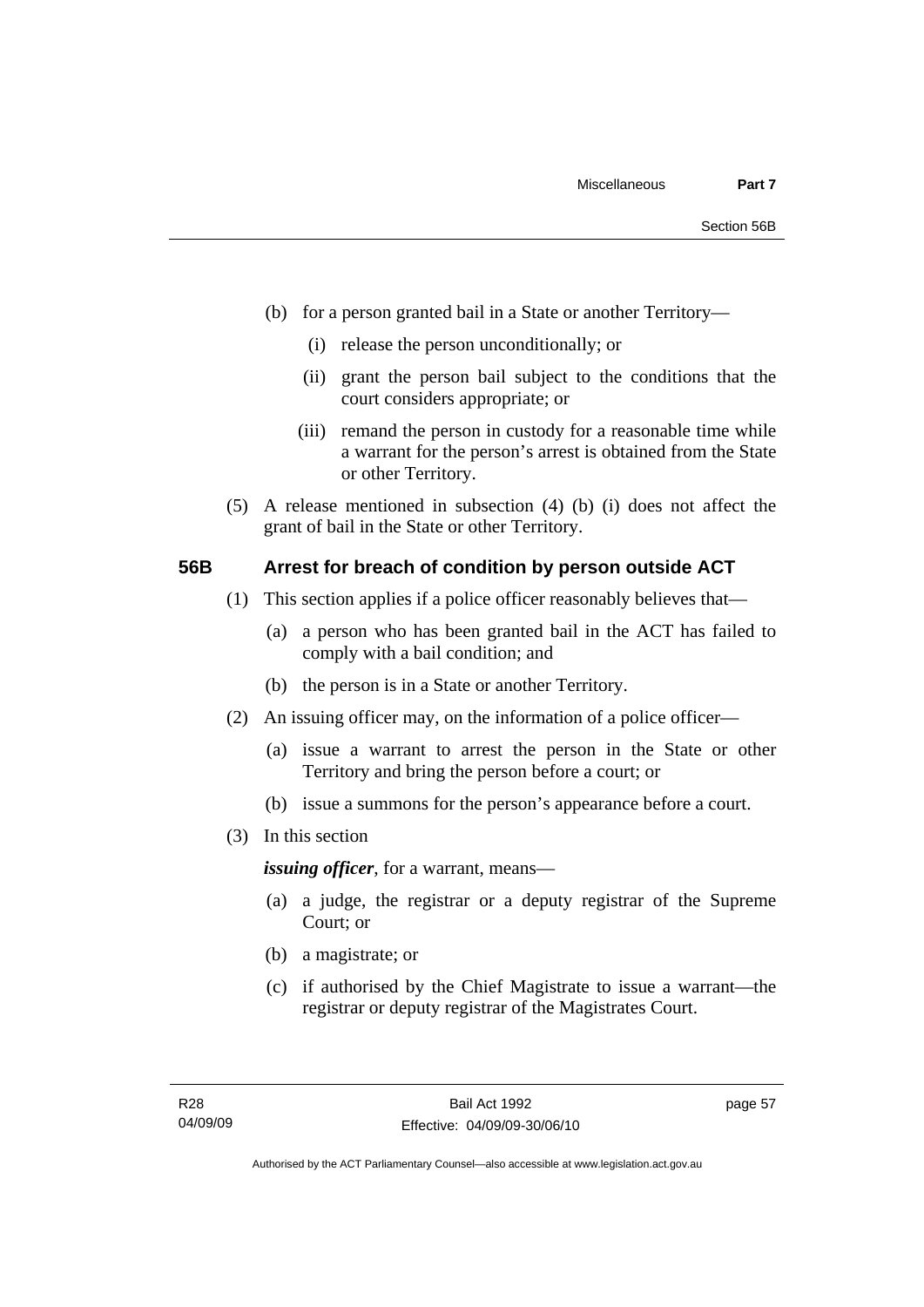#### **Part 7** Miscellaneous

#### **57 Act to prevail**

- (1) Except if otherwise expressly provided by this Act, this Act applies in relation to the grant of bail to accused people to the exclusion of any other law in force immediately before the commencement of this Act so far as any other such law makes provision for or in relation to bail for accused people.
- (2) This Act does not affect the *Bill of Rights 1688* 1 Will and Mary sess 2 c 2.

### **57AA Abolition of inherent power of bail**

Any inherent power of the Supreme Court to grant bail is abolished.

### **58 Approved forms**

- (1) The Minister may, in writing, approve forms for this Act.
- (2) If the Minister approves a form for a particular purpose, the approved form must be used for that purpose.
- (3) A form approved for section 28 (1), 30 (4), 34, 47 or 48 (2) is a disallowable instrument.
	- *Note* A disallowable instrument must be notified, and presented to the Legislative Assembly, under the Legislation Act.
- (4) Any other approved form is a notifiable instrument.

*Note* A notifiable instrument must be notified under the Legislation Act.

 (5) If there is no approved form for an instrument under this Act, the instrument must be in a form acceptable to the registrar.

### **59 Regulation-making power**

- (1) The Executive may make regulations for this Act.
	- *Note* A regulation must be notified, and presented to the Legislative Assembly, under the Legislation Act.

R28 04/09/09

Authorised by the ACT Parliamentary Counsel—also accessible at www.legislation.act.gov.au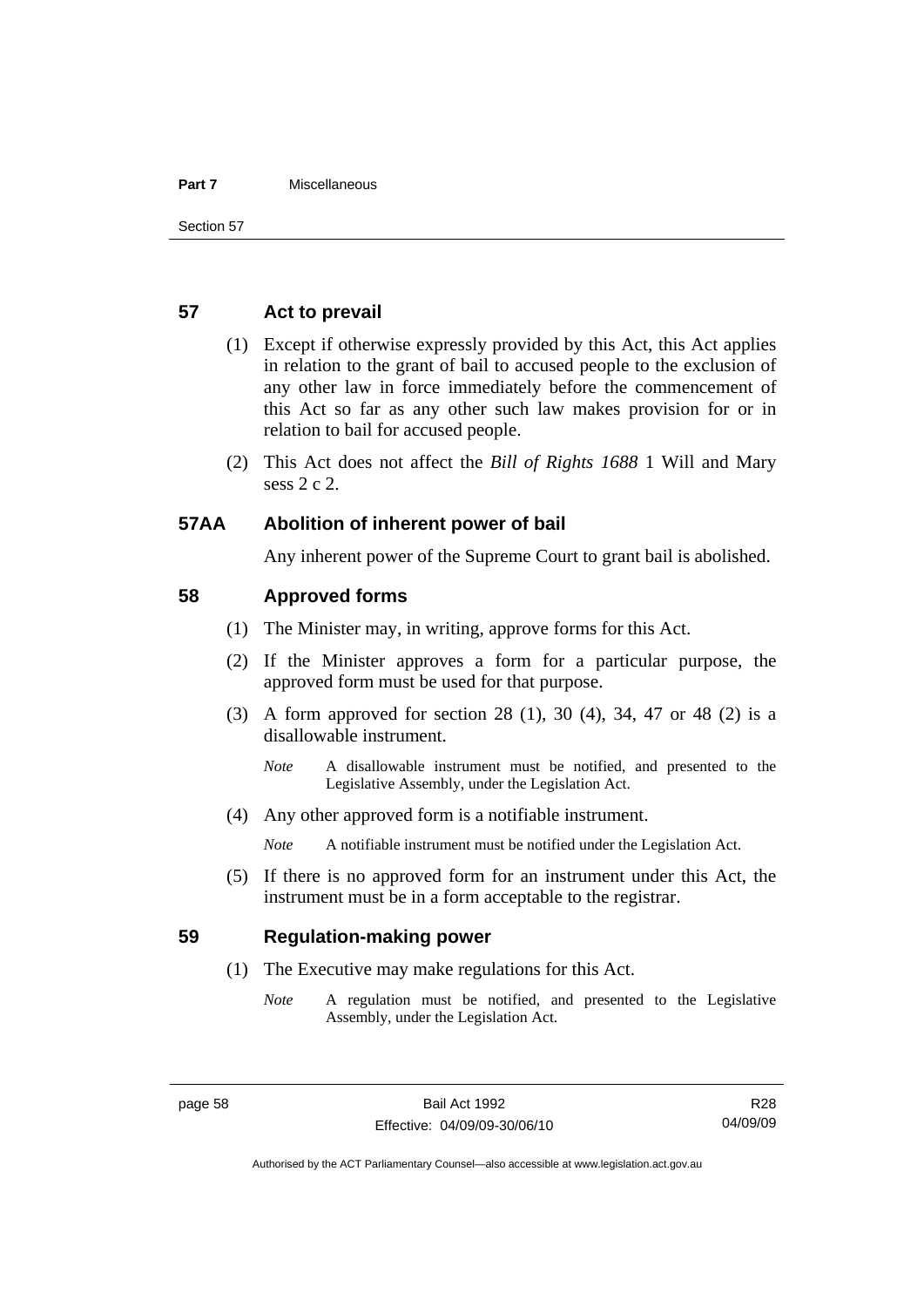(2) Without limiting subsection (1), a regulation may make provision in relation to the management (including the investment) of an amount deposited in accordance with a condition mentioned in section 25 (1) (c).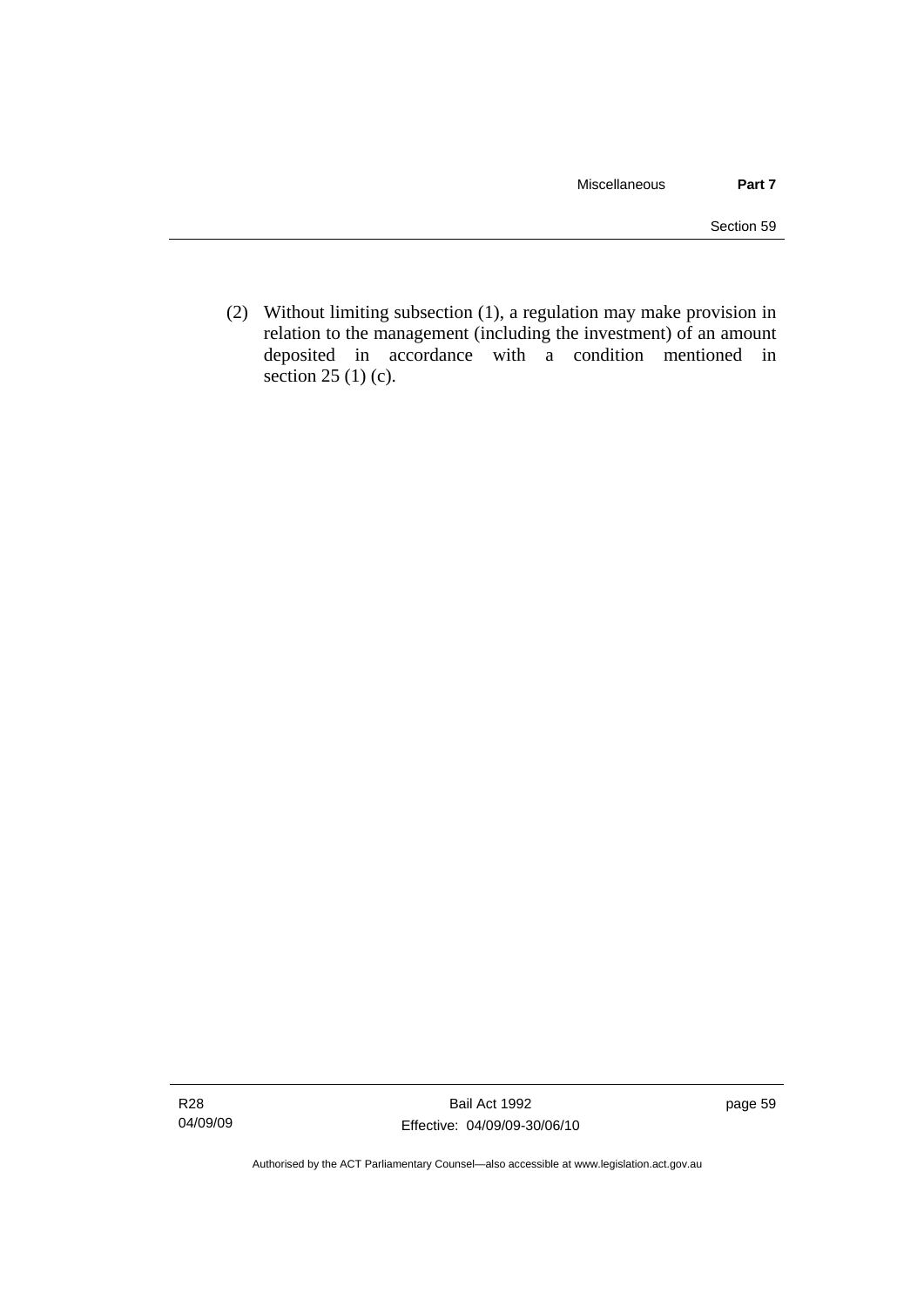# **Schedule 1 Offences to which presumption of bail does not apply**

(see s 9B (a))

## **Part 1.1 Offences against Crimes Act 1900**

| column 1<br>item            | column 2<br>provision | column 3<br>description of offence                         |
|-----------------------------|-----------------------|------------------------------------------------------------|
| 1                           | 15                    | manslaughter                                               |
| $\mathcal{D}_{\mathcal{L}}$ | 19                    | intentionally inflicting grievous bodily harm              |
| 3                           | 49C                   | industrial manslaughter (employer offence)                 |
| 4                           | 49D                   | industrial manslaughter (senior officer offence)           |
| 5                           | 51                    | sexual assault in the first degree                         |
| 6                           | 52                    | sexual assault in the second degree                        |
|                             | 54                    | sexual intercourse without consent                         |
| 8                           | 55(1)                 | sexual intercourse with young person under<br>10 years old |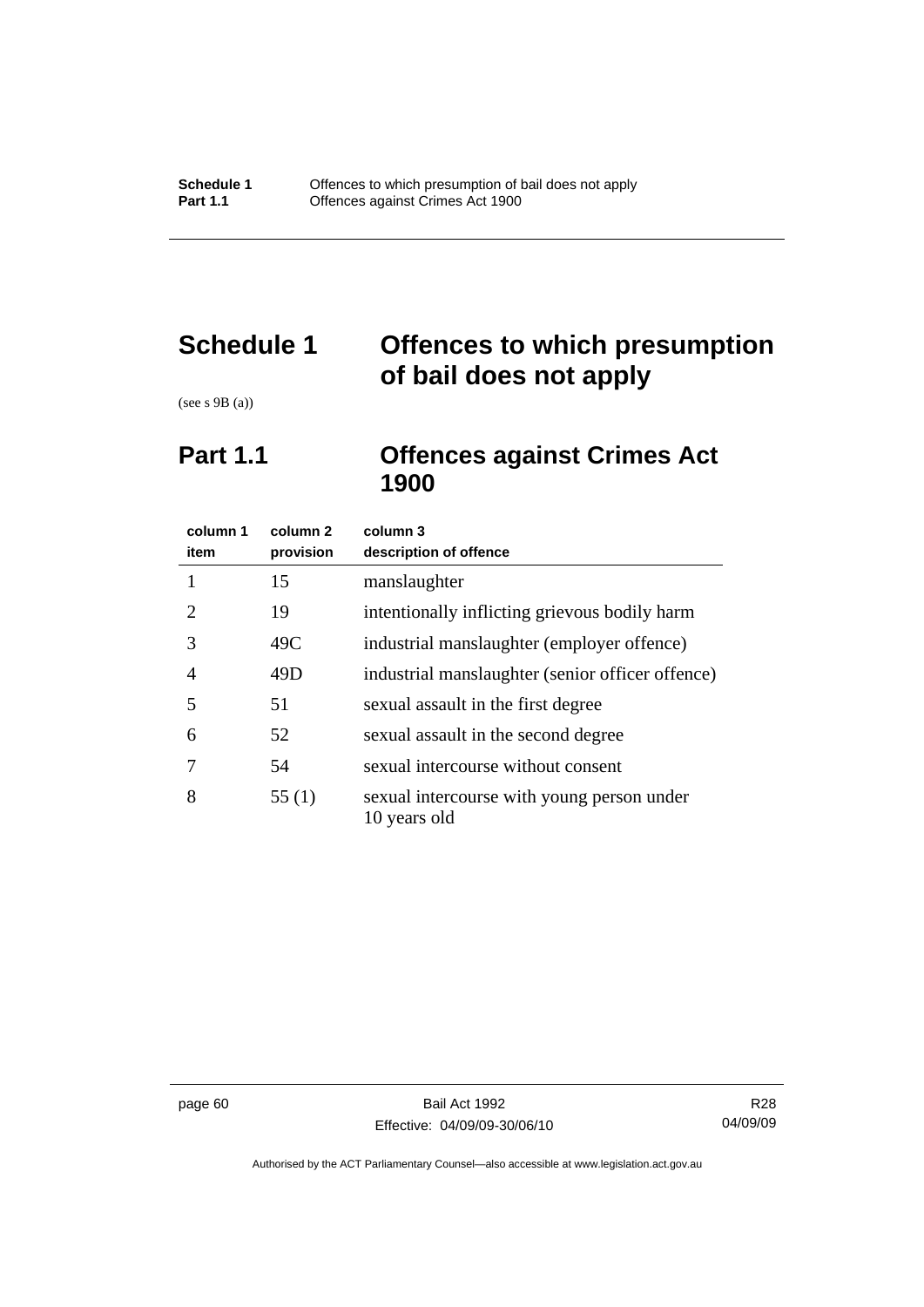# **Part 1.2 Offences against Criminal Code**

| column 1<br>item | column <sub>2</sub><br>provision | column 3<br>description of offence                                                                       |
|------------------|----------------------------------|----------------------------------------------------------------------------------------------------------|
| $\mathbf{1}$     | 310                              | aggravated robbery                                                                                       |
| $\overline{2}$   | 312                              | aggravated burglary                                                                                      |
| 3                | 603(3)                           | trafficking in commercial quantity of<br>controlled drug                                                 |
| $\overline{4}$   | 603(5)                           | trafficking in trafficable quantity of cannabis                                                          |
| 5                | 603(7)                           | trafficking in controlled drug other than<br>cannabis                                                    |
| 6                | 607(3)                           | manufacturing commercial quantity of<br>controlled drug for selling                                      |
| 7                | 607(5)                           | manufacturing controlled drug for selling                                                                |
| 8                | 610(1)                           | selling large commercial quantity of controlled<br>precursor for manufacture of controlled drug          |
| 9                | 610(3)                           | selling commercial quantity of controlled<br>precursor for manufacture of controlled drug                |
| 10               | 611(1)                           | manufacturing large commercial quantity of<br>controlled precursor for manufacture of<br>controlled drug |
| 11               | 611(3)                           | manufacturing large commercial quantity of<br>controlled precursor for selling                           |
| 12               | 611(5)                           | manufacturing commercial quantity of<br>controlled precursor for manufacture of<br>controlled drug       |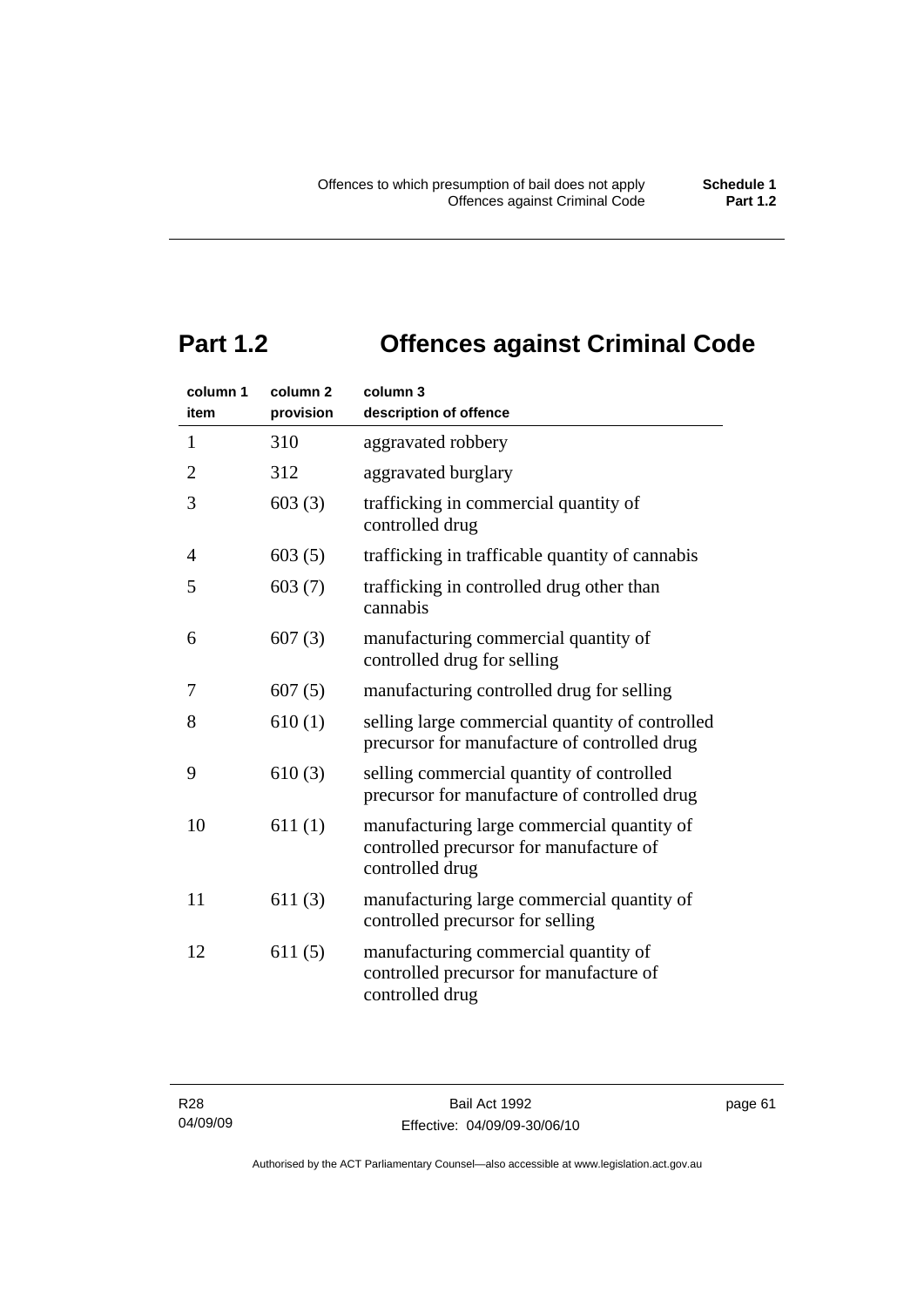#### **Schedule 1** Offences to which presumption of bail does not apply **Part 1.2 C** Offences against Criminal Code

| column 1<br>item | column <sub>2</sub><br>provision | column 3<br>description of offence                                       |
|------------------|----------------------------------|--------------------------------------------------------------------------|
| 13               | 611(7)                           | manufacturing commercial quantity of<br>controlled precursor for selling |
| 14               | 612(1)                           | possessing large commercial quantity of<br>controlled precursor          |
| 15               | 612(3)                           | possessing commercial quantity of controlled<br>precursor                |
| 16               | 616(3)                           | cultivating commercial quantity of controlled<br>plant                   |
| 17               | 619(3)                           | selling commercial quantity of controlled plant                          |
| 18               | 622(3)                           | supplying etc controlled drug to child for<br>selling                    |
| 19               | 624(4)                           | procuring child to traffic in controlled drug                            |
| 20               | 625(1)                           | supplying etc controlled drug (other than<br>cannabis) to child          |
| 21               | 639                              | concealing etc property derived from drug<br>offence                     |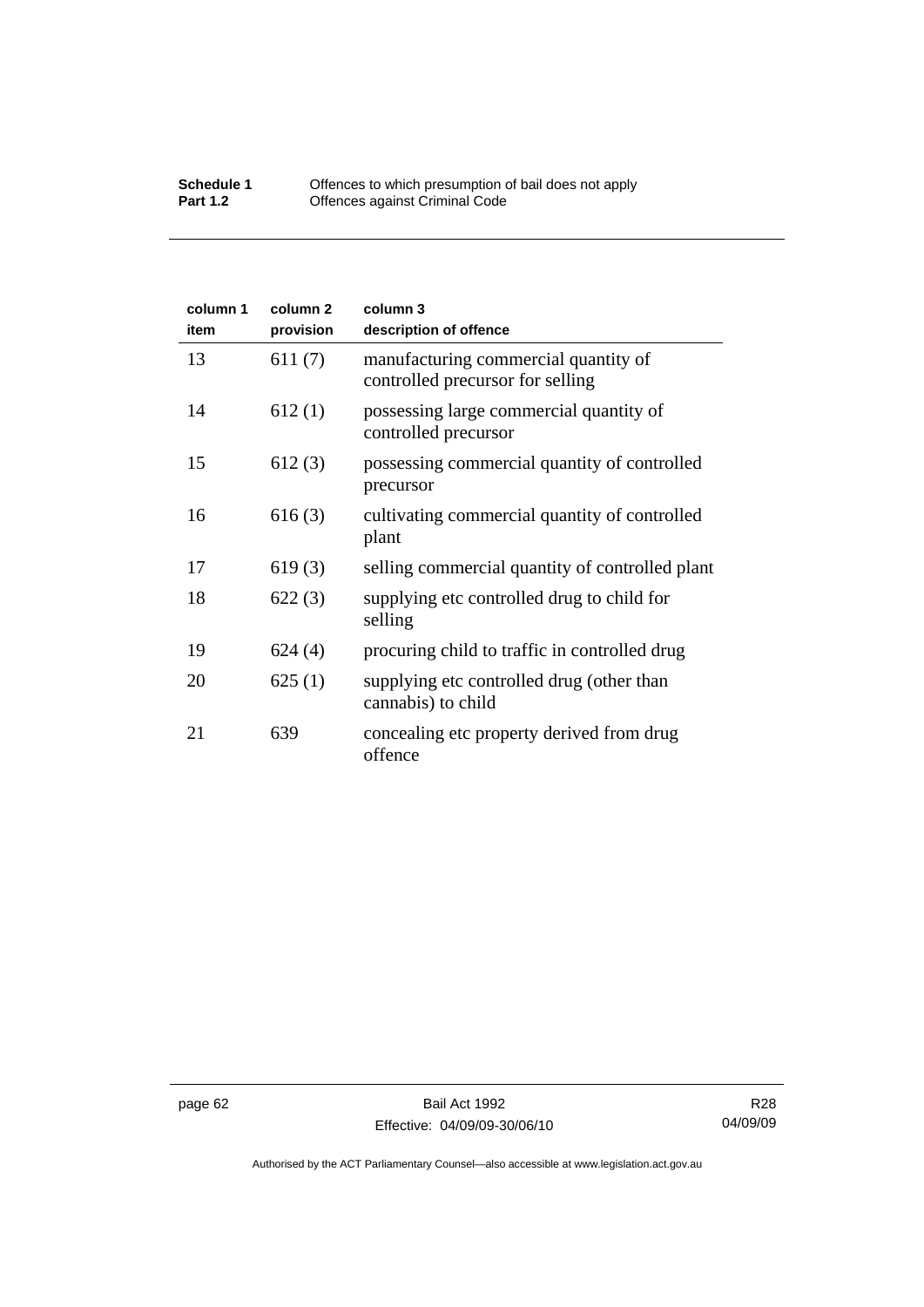# **Part 1.3 Offence against Drugs of Dependence Act 1989**

| column 1 | column 2  | column 3                                                          |
|----------|-----------|-------------------------------------------------------------------|
| item     | provision | description of offence                                            |
|          | 164       | sale, supply etc of drug of dependence or<br>prohibited substance |

# **Part 1.4 Offences against Medicines, Poisons and Therapeutic Goods Act 2008**

| column 1<br>item | column 2<br>provision | column 3<br>description of offence                            |
|------------------|-----------------------|---------------------------------------------------------------|
|                  | 26                    | supply of controlled medicine or prohibited<br>substance      |
|                  | 33                    | manufacture of controlled medicine or<br>prohibited substance |

## **Part 1.5 Offences against Customs Act 1901 (Cwlth)**

| column 1<br>item | column 2<br>provision | column 3<br>description of offence                               |
|------------------|-----------------------|------------------------------------------------------------------|
|                  | 231(1)                | assembly for unlawful purposes                                   |
|                  | 233AC                 | master allowing use of ship for smuggling etc.<br>narcotic goods |
|                  | 233B                  | special provisions about narcotic goods                          |

| R <sub>28</sub> | Bail Act 1992                | page 63 |
|-----------------|------------------------------|---------|
| 04/09/09        | Effective: 04/09/09-30/06/10 |         |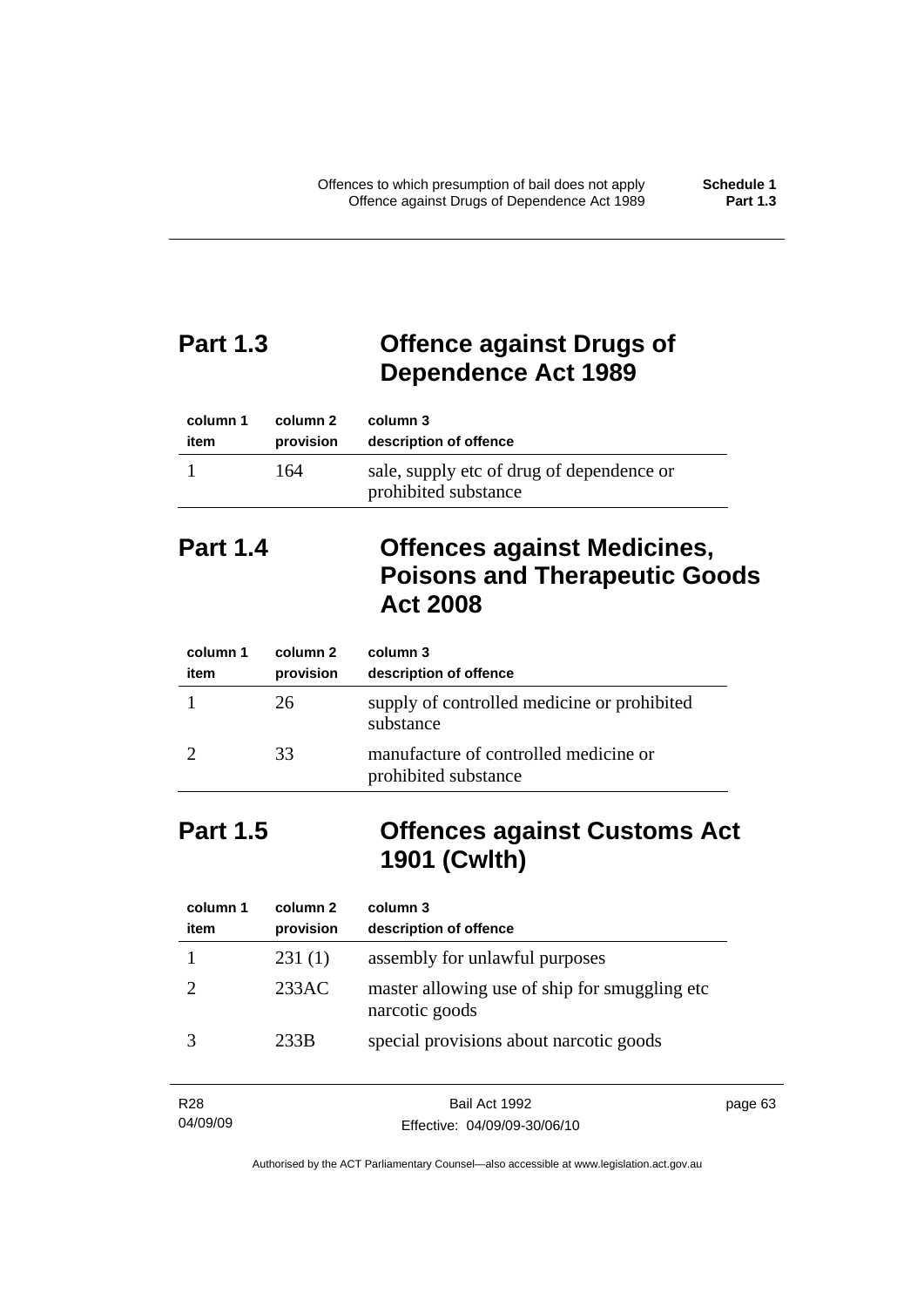# **Dictionary**

(see s 3)

*Note 1* The Legislation Act contains definitions and other provisions relevant to this Act.

*Note 2* For example, the Legislation Act, dict, pt 1, defines the following terms:

- ACAT
- Act (see s 7)
- adult
- child
- chief executive
- Chief Magistrate
- chief police officer
- correctional centre
- domestic partner (see s 169 (1))
- found guilty
- indictable offence (see s 190 (1))
- judge
- magistrate
- Magistrates Court
- penalty unit (see s 133)
- police officer
- public trustee
- **State**
- Supreme Court
- the Territory.

#### *accused person* includes—

- (a) a person charged with, convicted of, or found guilty of, an offence; and
- (b) a person mentioned in section  $8(1)(c)$ , (d) or (e); and
- (c) a person whose conviction for an offence is stayed; and

page 64 Bail Act 1992 Effective: 04/09/09-30/06/10

R28 04/09/09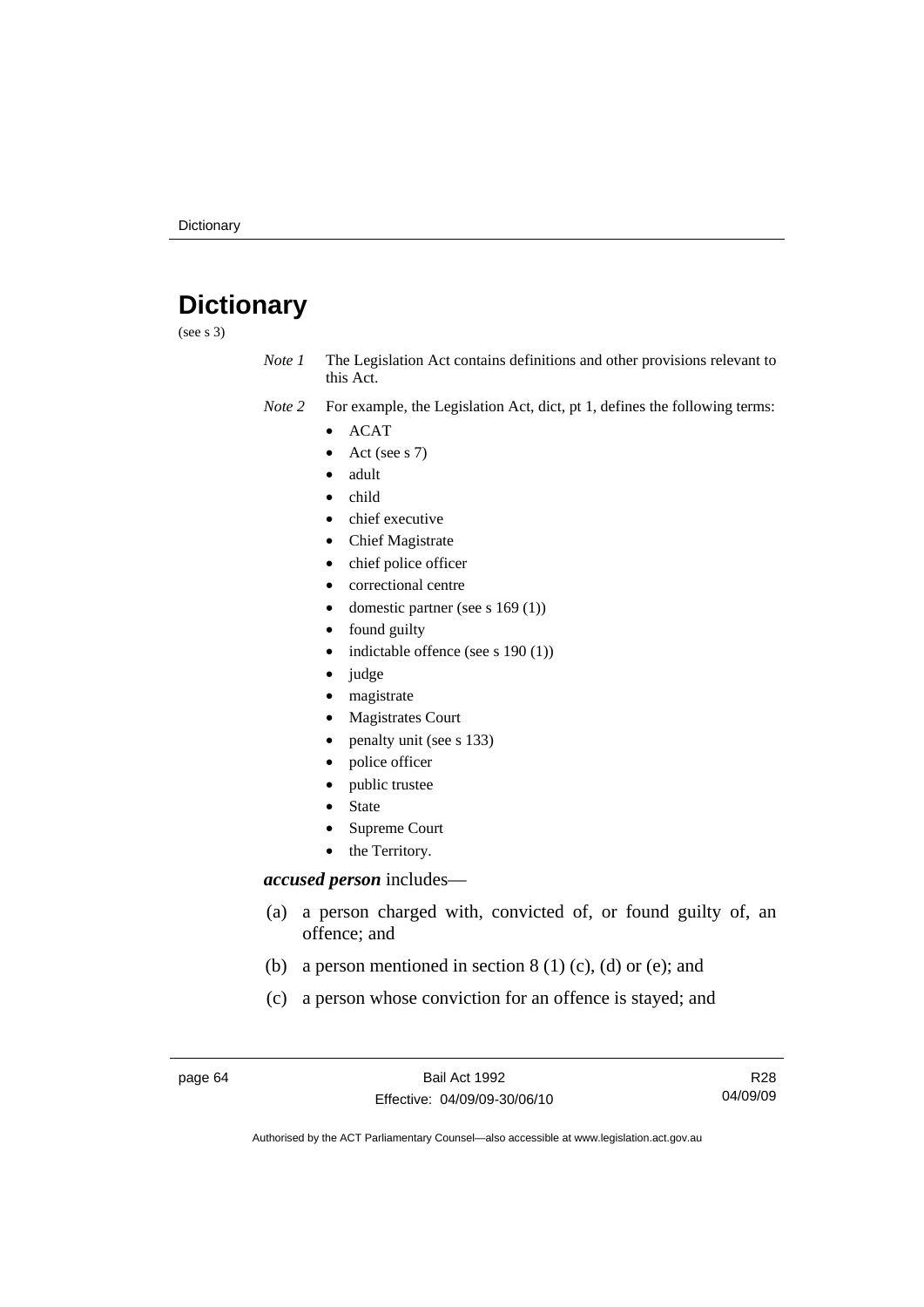- (d) a person subject to an order under the *Crimes (Sentencing) Act 2005*, section 17 (Non-conviction orders—general); and
- (e) a person in relation to whom an appeal relating to an offence is pending; and
- (f) a person in relation to whom a new trial has been ordered to be held for an offence.

*appeal* includes an application for leave to appeal and an appeal proceeding.

*applicable bail criteria*, for a decision about bail, means criteria under any of the following provisions applying to the decision:

- (a) section 9D (Bail for serious offence committed while charge for another is pending or outstanding);
- (b) section 9F (Domestic violence offence—bail by authorised officer);
- (c) section 22 (Criteria for granting bail to adults);
- (d) section 23 (Criteria for granting bail to children).

#### *authorised officer* means—

- (a) the chief police officer; or
- (b) a police officer exercising the functions of a superintendent or sergeant; or
- (c) another police officer authorised in writing by the chief police officer.

*bail* means an authorisation granted to a person under this Act to be at liberty.

*bail condition* means a condition on which bail is granted.

*child*, of a person, includes a child—

(a) who normally or regularly lives with the person; or

page 65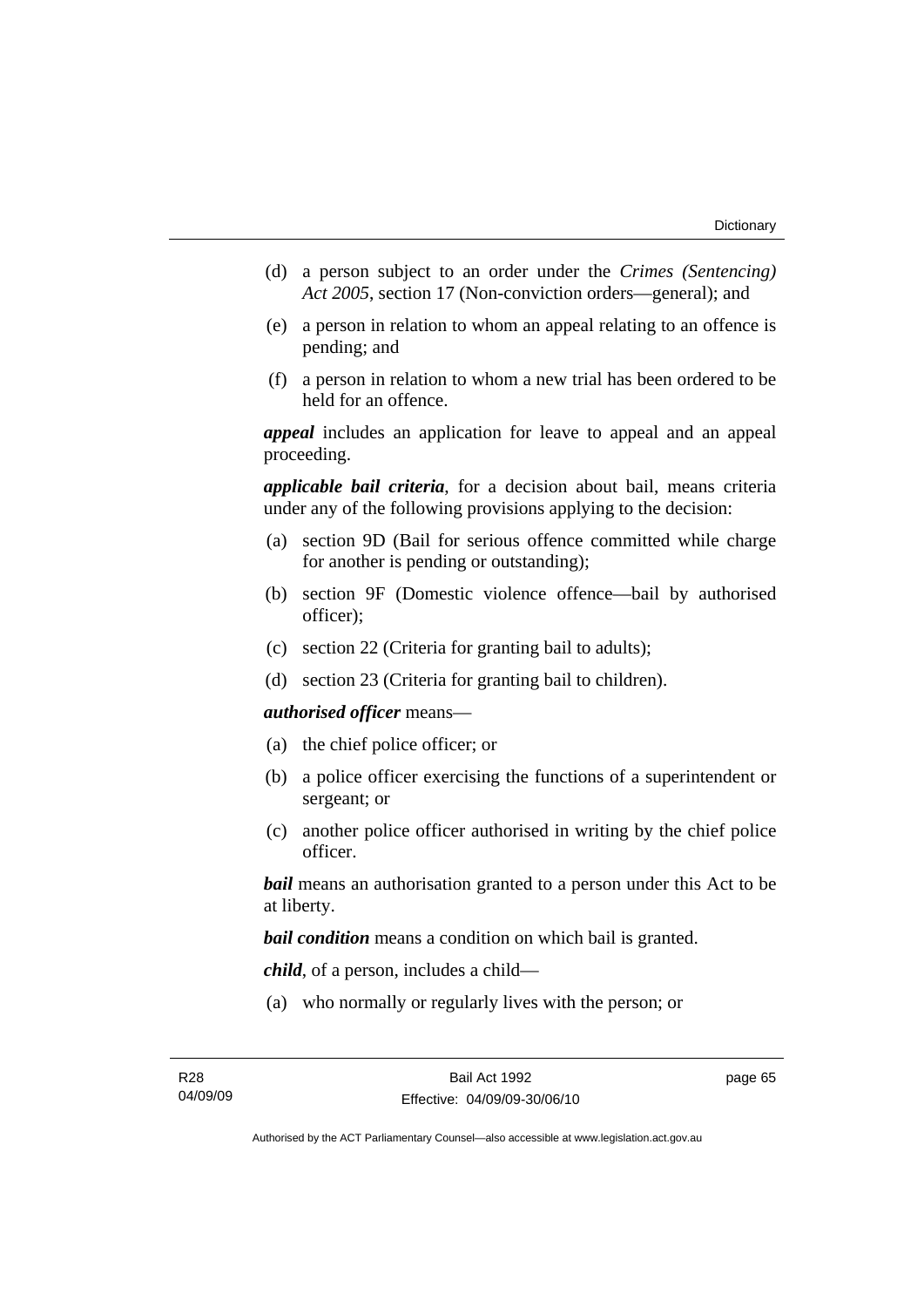(b) of whom the person is a guardian.

*court* means the Supreme Court or Magistrates Court.

*domestic violence offence—*an offence that a person is accused of committing is a *domestic violence offence* if the conduct making up the offence is domestic violence under the *Domestic Violence and Protection Orders Act 2008*.

*grant*, in relation to bail (other than in section 22 (Criteria for granting bail to adults) or section 23 (Criteria for granting bail to children)), includes continue.

*offence* includes—

- (a) an alleged offence; and
- (b) except for section  $8(1)(a)$  and section  $9(1)$ 
	- (i) a breach of the peace or an apprehended breach of the peace; and
	- (ii) a breach of an obligation mentioned in section 8A (Entitlement to bail—breach of sentence obligations).

*parental responsibility*—a person has *parental responsibility* for a child or young person if the person has parental responsibility for the child or young person under the *Children and Young People Act 2008*.

*Note* Parental responsibility is dealt with in the *Children and Young People Act 2008*, div 1.3.2.

*surety*, in relation to an accused person, means a person other than the accused person who is subject to a liability under a bail condition mentioned in section 25 (1).

*undertaking to appear* means an undertaking given under section 28 (1).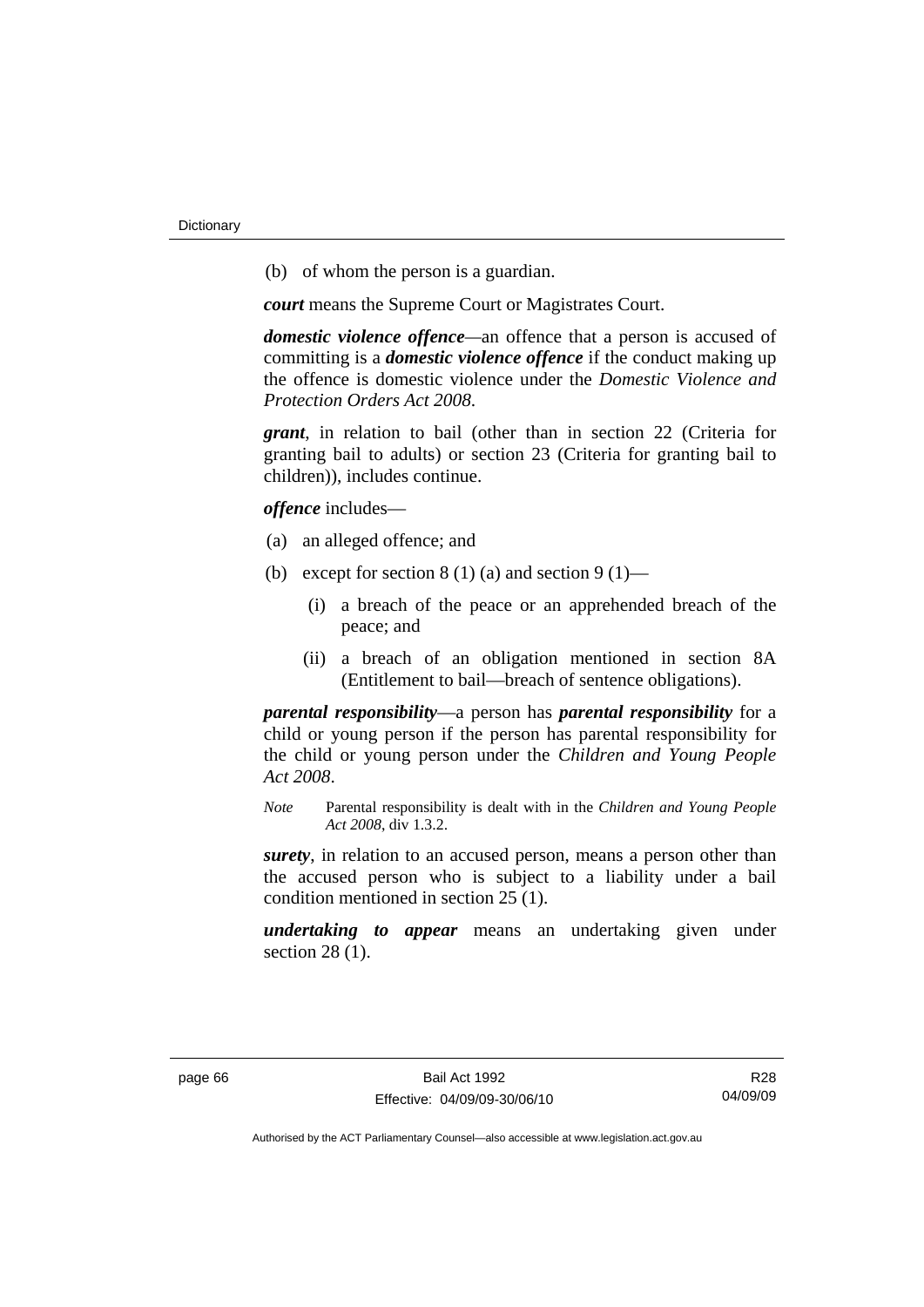*victim* in relation to an accused person, means—

- (a) a person (the *primary victim*) who suffers harm—
	- (i) in the course of, or because of, the commission of an offence of which the accused person is accused; or
	- (ii) in the course of assisting a police officer in the exercise of the officer's power to arrest the accused person or to take action to prevent the commission of an offence of which the accused person is accused; or
- (b) if a primary victim dies because of the commission of an offence of which the accused person is accused—anyone who was financially or psychologically dependent on the primary victim immediately before his or her death.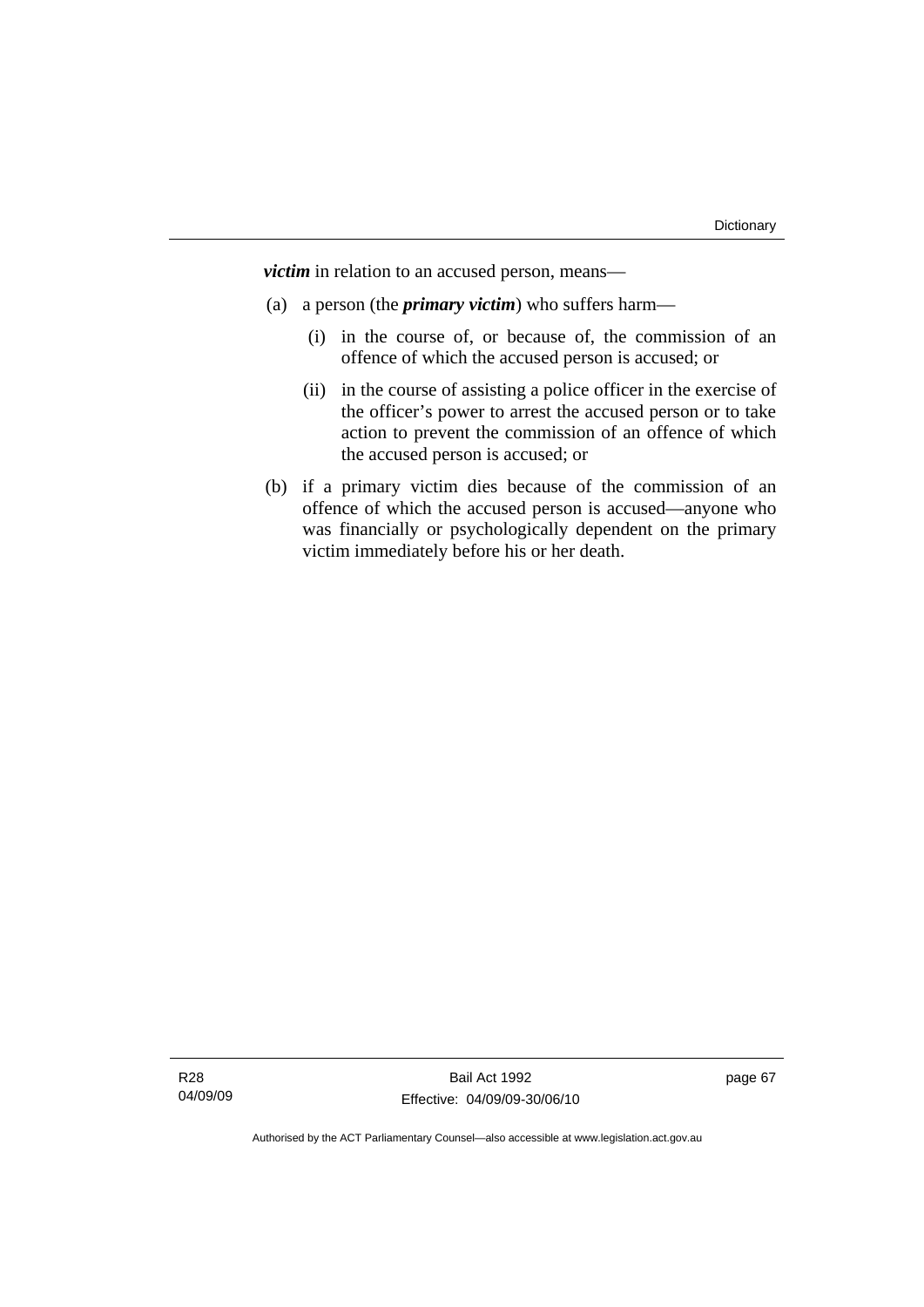1 About the endnotes

# **Endnotes**

# **1 About the endnotes**

Amending and modifying laws are annotated in the legislation history and the amendment history. Current modifications are not included in the republished law but are set out in the endnotes.

Not all editorial amendments made under the *Legislation Act 2001*, part 11.3 are annotated in the amendment history. Full details of any amendments can be obtained from the Parliamentary Counsel's Office.

Uncommenced amending laws and expiries are listed in the legislation history and the amendment history. These details are underlined. Uncommenced provisions and amendments are not included in the republished law but are set out in the last endnote.

If all the provisions of the law have been renumbered, a table of renumbered provisions gives details of previous and current numbering.

The endnotes also include a table of earlier republications.

| $am = amended$                               | $ord = ordinance$                         |
|----------------------------------------------|-------------------------------------------|
| $amdt = amendment$                           | $orig = original$                         |
| $ch = chapter$                               | $par = paragraph/subparagraph$            |
| $def = definition$                           | $pres = present$                          |
| $dict = dictionary$                          | $prev = previous$                         |
| disallowed = disallowed by the Legislative   | $(\text{prev}) = \text{previously}$       |
| Assembly                                     | $pt = part$                               |
| $div = division$                             | $r = rule/subrule$                        |
| $exp = expires/expired$                      | $renum = renumbered$                      |
| $Gaz = gazette$                              | $reloc = relocated$                       |
| $hdg =$ heading                              | $R[X]$ = Republication No                 |
| $IA = Interpretation Act 1967$               | $RI = reissue$                            |
| $ins = inserted/added$                       | $s = section/subsection$                  |
| $LA =$ Legislation Act 2001                  | $sch = schedule$                          |
| $LR =$ legislation register                  | $sdiv = subdivision$                      |
| $LRA =$ Legislation (Republication) Act 1996 | $sub = substituted$                       |
| $mod = modified/modification$                | SL = Subordinate Law                      |
| $o = order$                                  | underlining = whole or part not commenced |
| $om = omitted/report$                        | or to be expired                          |
|                                              |                                           |

# **2 Abbreviation key**

page 68 Bail Act 1992 Effective: 04/09/09-30/06/10

R28 04/09/09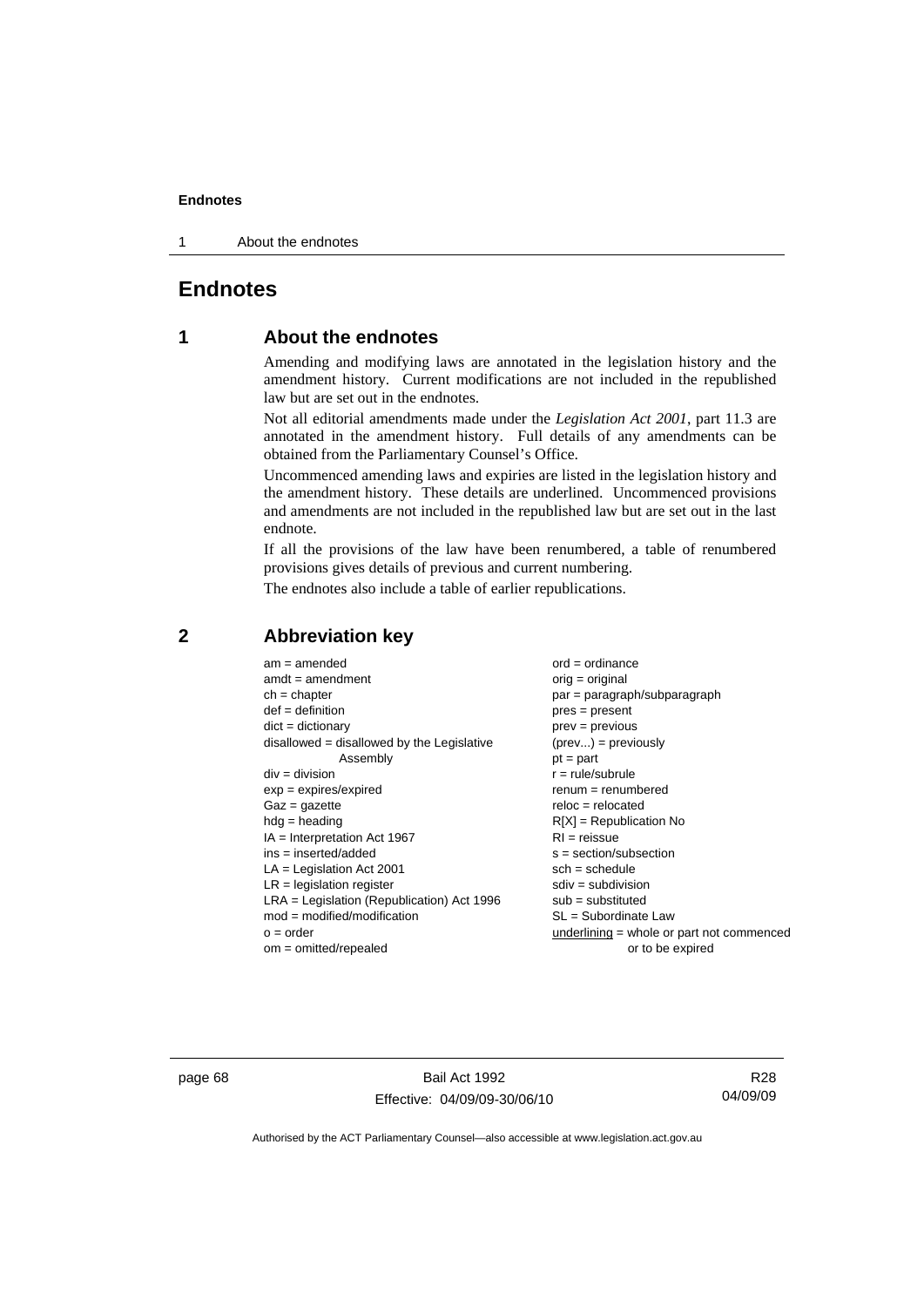# **3 Legislation history**

#### **Bail Act 1992 No 8**

notified 28 May 1992 (Gaz 1992 No S59) s 1, s 2 commenced 28 May 1992 (s 2 (1)) remainder commenced 28 November 1992 (s 2(3))

as amended by

# **Bail (Amendment) Act 1992 No 75**

notified 18 December 1992 (Gaz 1992 No S233) commenced 18 December 1992 (s 2)

#### **Bail (Amendment) Act 1994 No 73**

notified 1 November 1994 (Gaz 1994 No S229) ss 1-3 commenced 1 November 1994 (s 2 (1)) remainder commenced 1 May 1995 (s 2 (3))

#### **Crimes (Amendment) Act (No 2) 1994 No 75 sch 3**

notified 23 November 1994 (Gaz 1994 No S247) ss 1-3 commenced 23 November 1994 (s 2 (1)) sch 3 commenced 1 December 1994 (Gaz 1994 No S270)

#### **Statute Law Revision (Penalties) Act 1994 No 81 sch**

notified 29 November 1994 (Gaz 1994 No S253) s 1, s 2 commenced 29 November 1994 (s 2 (1)) sch commenced 29 November 1994 (Gaz 1994 No S269)

#### **Acts Revision (Victims of Crime) Act 1994 No 84 pt 2**

notified 15 December 1994 (Gaz 1994 No S280) s 1, s 2 commenced 15 December 1994 (s 2 (1)) pt 2 commenced 15 June 1995 (s 2 (3))

# **Remand Centres (Amendment) Act 1996 (No 2) No 81 s 7**

notified 20 December 1996 (Gaz 1996 No S328) ss 1-3 commenced 20 December 1996 (s 2 (1)) s 7 commenced 1 January 1997 (s 2 (2) and Gaz 1996 No S353)

R28 04/09/09

Bail Act 1992 Effective: 04/09/09-30/06/10 page 69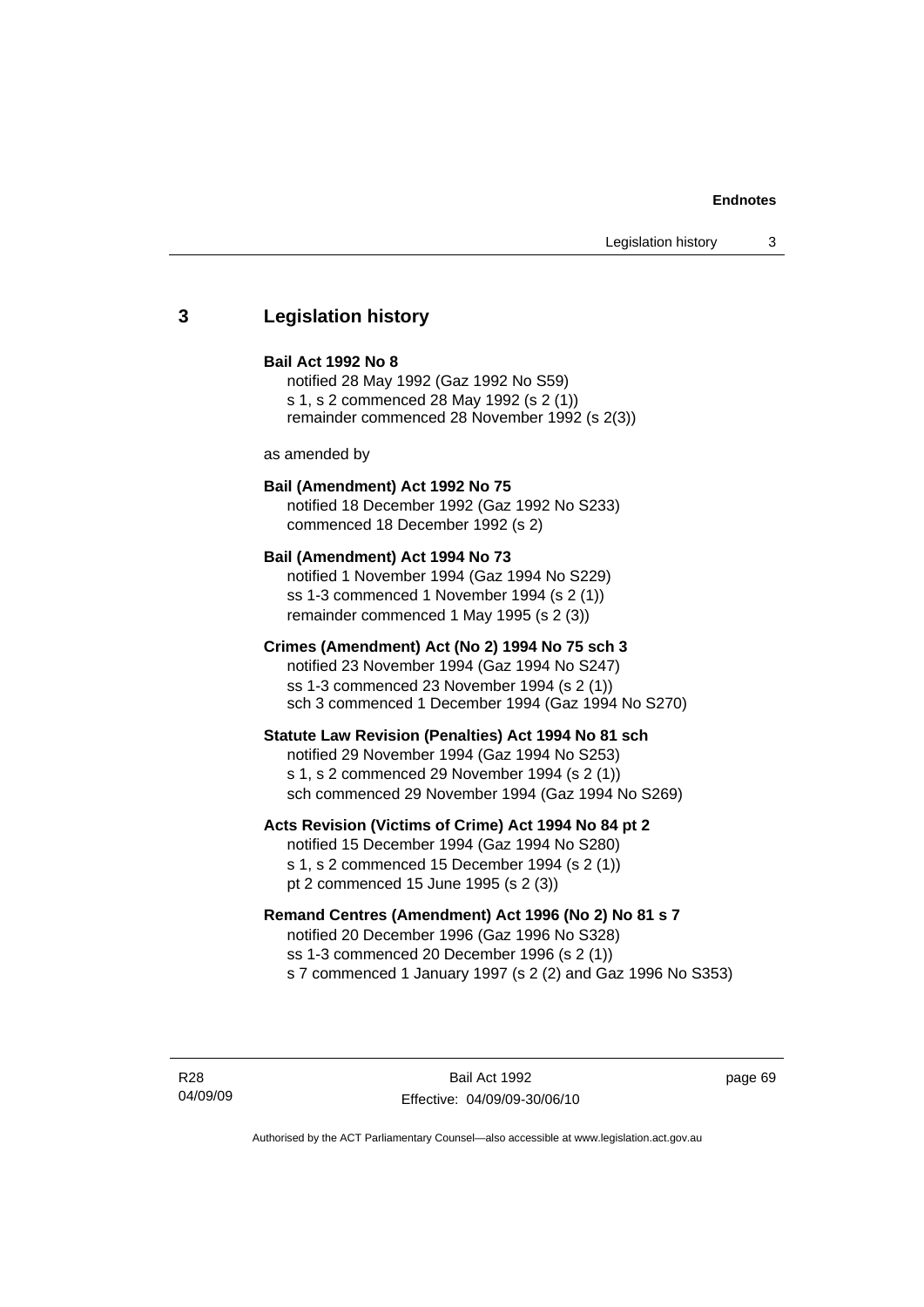3 Legislation history

#### **Bail (Amendment) Act 1997 No 22**

notified 29 May 1997 (Gaz 1997 No S136) ss 1-3 commenced 29 May 1997 (s 2 (1)) remainder commenced 30 May 1997 (s 2 (2) and Gaz 1997 No S149)

#### **Legal Practitioners (Consequential Amendments) Act 1997 No 96 sch 1**

notified 1 December 1997 (Gaz 1997 No S380) s 1, s 2 commenced 1 December 1997 (s 2 (1)) sch 1 commenced 1 June 1998 (s 2 (2))

# **Bail (Amendment) Act 1998 No 39**

notified 14 October 1998 (Gaz 1998 No 41) ss 1-3 commenced 14 October 1998 (s 2 (1)) remainder commenced 19 October 1998 (Gaz 1998 No 41)

#### **Children and Young People (Consequential Amendments) Act 1999 No 64 sch 2**

notified 10 November 1999 (Gaz 1999 No 45) s 1, s 2 commenced 10 November 1999 (s 2 (1)) remainder commenced 10 May 2000 (s 2 (2))

#### **Road Transport Legislation Amendment Act 1999 No 79**

notified 1 March 2000 (Gaz 1999 No S65) commenced 1 March 2000 (s 2 and Gaz 2000 No S5)

#### **Bail Amendment Act 2001 No 25 pt 2**

notified 24 May 2001 (Gaz 2001 No 21) commenced 24 May 2001 (s 2)

# **Legislation (Consequential Amendments) Act 2001 No 44 pt 30**

notified 26 July 2001 (Gaz 2001 No 30) s 1, s 2 commenced 26 July 2001 (IA s 10B) pt 30 commenced 12 September 2001 (s 2 and see Gaz 2001 No S65)

# **Supreme Court Amendment Act 2001 (No 2) No 54 sch 2 pt 2.2**

notified 15 August 2001 (Gaz 2001 No S57) commenced 15 August 2001 (s 2 (1))

page 70 Bail Act 1992 Effective: 04/09/09-30/06/10

R28 04/09/09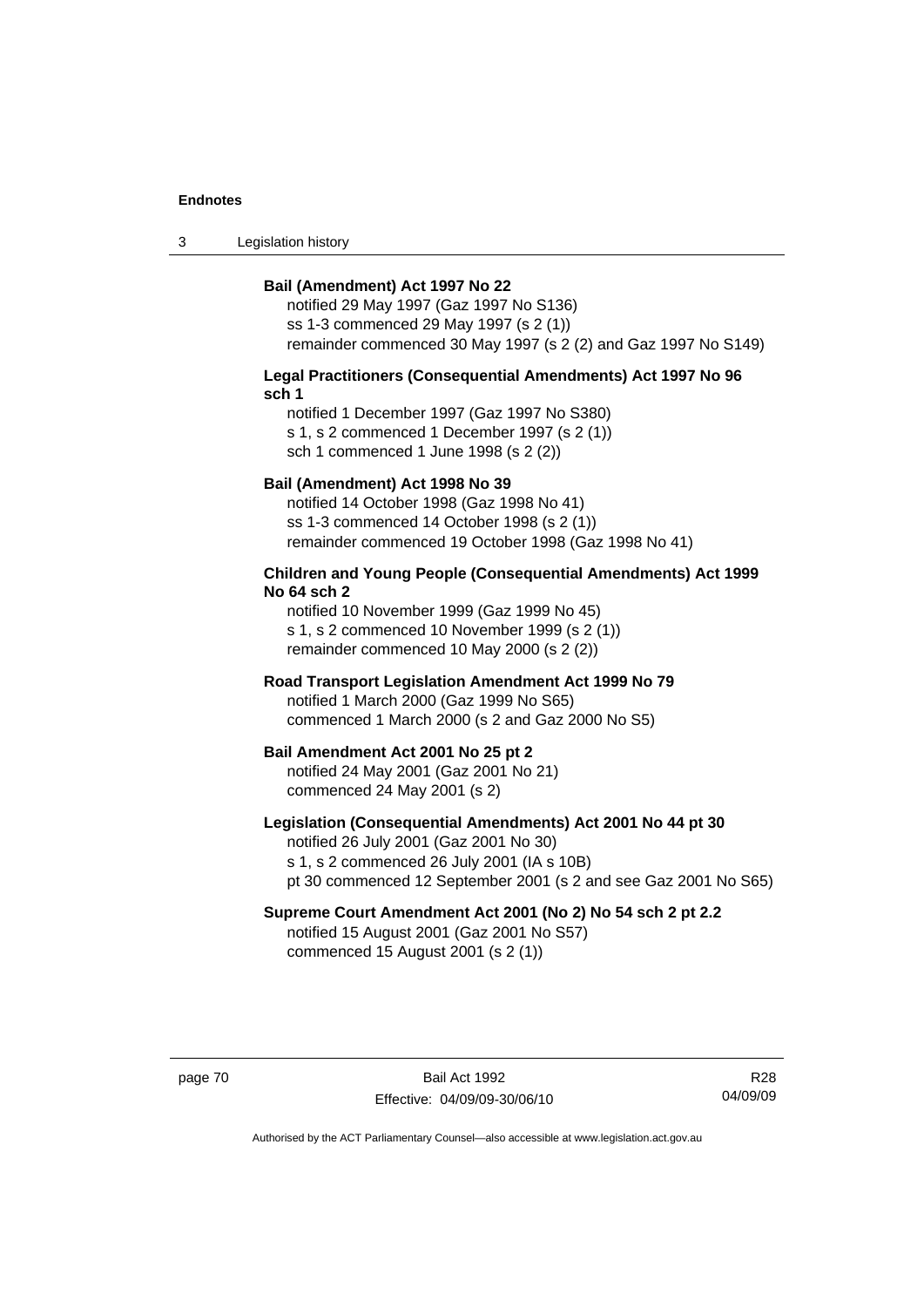#### **Bail Amendment Act 2001 (No 2) No 60**

notified 10 September 2001 (Gaz 2001 No S66) s 1, s 2 commenced 10 September 2001 (IA s 10B) remainder commenced 24 September 2001 (s 2)

# **Protection Orders (Consequential Amendments) Act 2001 No 90 sch 1 pt 1**

notified LR 27 September 2001

s 1, s 2 commenced 27 September 2001 (LA s 75)

sch 1 pt 1 commenced 27 March 2002 (s 2 and see the Protection Orders Act 2001, s 3 and LA s 79)

### **Legislation Amendment Act 2002 No 11 amdt 2.5, amdt 2.6**

notified LR 27 May 2002 s 1, s 2 commenced 27 May 2002 (LA s 75) amdt 2.5, amdt 2.6 commenced 28 May 2002 (s 2 (2))

# **Criminal Code 2002 No 51 pt 1.1**

notified LR 20 December 2002 s 1, s 2 commenced 20 December 2002 (LA s 75) pt 1.1 commenced 1 January 2003 (s 2 (1))

#### **Legislation (Gay, Lesbian and Transgender) Amendment Act 2003 A2003-14 sch 1 pt 1.2**

notified LR 27 March 2003 s 1, s 2 commenced 27 March 2003 (LA s 75) sch 1 pt 1.1 commenced 28 March 2003 (s 2)

# **Bail Amendment Act 2004 A2004-14**

notified LR 26 March 2004 s 1, s 2 commenced 26 March 2004 (LA s 75 (1)) s 44 commenced 26 June 2004 (s 2 (2) (a)) remainder commenced 26 June 2004 (s 2 (1))

# **Criminal Code (Theft, Fraud, Bribery and Related Offences) Amendment Act 2004 A2004-15 sch 3 pt 3.1**

notified LR 26 March 2004 s 1, s 2 commenced 26 March 2004 (LA s 75 (1)) sch 3 pt 3.1 commenced 26 June 2004 (s 2 (2) and see Bail Amendment Act 2004 A2004-14 s 2)

R28 04/09/09

Bail Act 1992 Effective: 04/09/09-30/06/10 page 71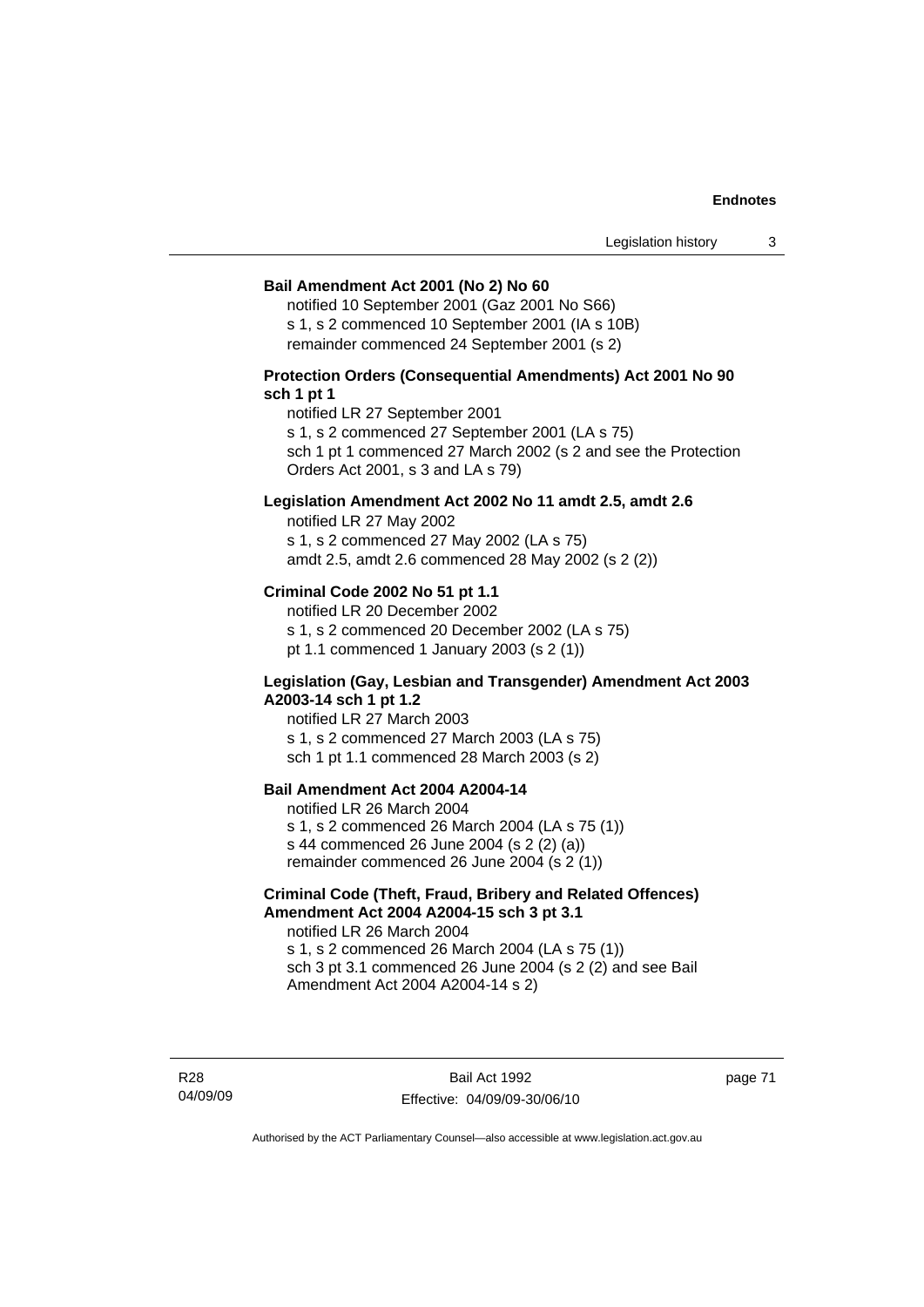3 Legislation history

# **Criminal Code (Serious Drug Offences) Amendment Act 2004 A2004-56 sch 1 pt 1.1**

notified LR 6 September 2004

s 1, s 2 commenced 6 September 2004 (LA s 75 (1))

sch 1 pt 1.1 commenced 6 March 2005 (s 2 and LA s 79)

### **Court Procedures (Consequential Amendments) Act 2004 A2004-60 sch 1 pt 1.5**

notified LR 2 September 2004

s 1, s 2 commenced 2 September 2004 (LA s 75 (1)) sch 1 pt 1.5 commenced 10 January 2005 (s 2 and see Court Procedures Act 2004 A2004-59, s 2 and CN2004-29)

#### **Justice and Community Safety Legislation Amendment Act 2005 A2005-5 pt 3**

notified LR 23 February 2005 s 1, s 2 commenced 23 February 2005 (LA s 75 (1)) pt 3 commenced 24 February 2005 (s 2 (2))

#### **Domestic Violence and Protection Orders Amendment Act 2005 A2005-13 sch 1 pt 1.1**

notified LR 24 March 2005 s 1, s 2 commenced 24 March 2005 (LA s 75 (1)) sch 1 pt 1.1 commenced 25 March 2005 (s 2)

# **Statute Law Amendment Act 2005 A2005-20 sch 3 pt 3.4**

notified LR 12 May 2005 s 1, s 2 taken to have commenced 8 March 2005 (LA s 75 (2)) sch 3 pt 3.4 commenced 2 June 2005 (s 2 (1))

#### **Criminal Code Harmonisation Act 2005 A2005-54 sch 1 pt 1.7**  notified LR 27 October 2005

s 1, s 2 commenced 27 October 2005 (LA s 75 (1)) sch 1 pt 1.7 commenced 24 November 2005 (s 2)

#### **Sentencing Legislation Amendment Act 2006 A2006-23 sch 1 pt 1.2**  notified LR 18 May 2006

s 1, s 2 commenced 18 May 2006 (LA s 75 (1)) sch 1 pt 1.2 commenced 2 June 2006 (s 2 (1) and see Crimes (Sentence Administration) Act 2005 A2005-59 s 2, Crimes

(Sentencing) Act 2005 A2005-58, s 2 and LA s 79)

page 72 Bail Act 1992 Effective: 04/09/09-30/06/10

R28 04/09/09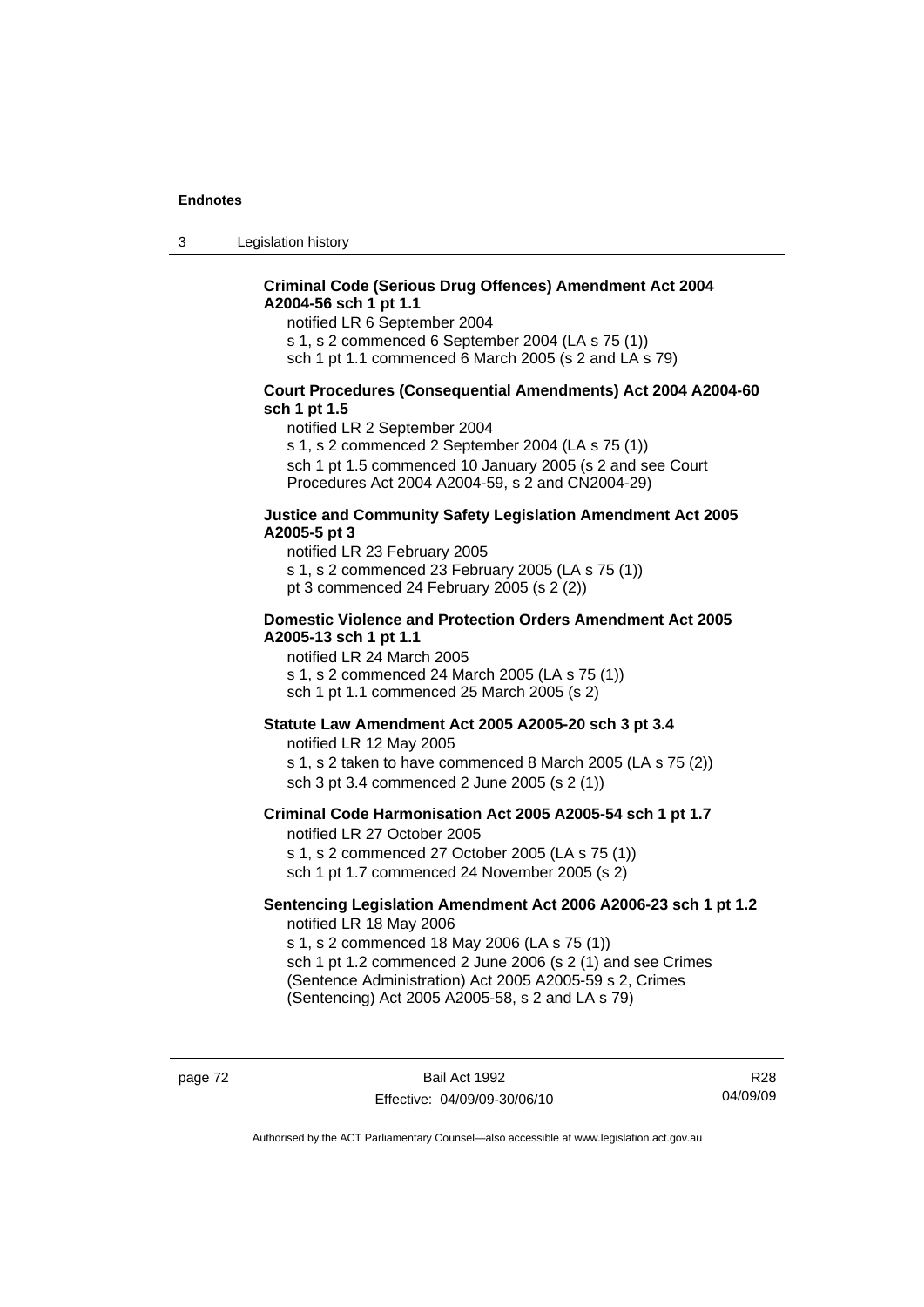# **Justice and Community Safety Legislation Amendment Act 2006 A2006-40 sch 2 pt 2.6**

notified LR 28 September 2006

s 1, s 2 commenced 28 September 2006 (LA s 75 (1)) sch 2 pt 2.6 commenced 29 September 2006 (s 2 (1))

# **Justice and Community Safety Legislation Amendment Act 2008 A2008-7 sch 1 pt 1.3**

notified LR 16 April 2008 s 1, s 2 commenced 16 April 2008 (LA s 75 (1)) sch 1 pt 1.3 commenced 7 May 2008 (s 2)

# **Children and Young People (Consequential Amendments) Act 2008**

**A2008-20 sch 2 pt 2.1, sch 3 pt 3.2, sch 4 pt 4.1** 

notified LR 17 July 2008

s 1, s 2 commenced 17 July 2008 (LA s 75 (1)) s 3 commenced 18 July 2008 (s 2 (1)) sch 2 pt 2.1 commenced 9 September 2008 (s 2 (3) and see Children and Young People Act 2008 A2008-19, s 2 and CN2008-13) sch 3 pt 3.2 commenced 27 October 2008 (s 2 (4) and see Children and Young People Act 2008 A2008-19, s 2 and CN2008-13) sch 4 pt 4.1 commenced 27 February 2009 (s 2 (5) and see Children and Young People Act 2008 A2008-19, s 2 and CN2008-17 (and see CN2008-13))

# **Medicines, Poisons and Therapeutic Goods Act 2008 A2008-26 sch 2 pt 2.2**

notified LR 14 August 2008 s 1, s 2 commenced 14 August 2008 (LA s 75 (1))

sch 2 pt 2.2 commenced 14 February 2009 (s 2 and LA s 79)

# **ACT Civil and Administrative Tribunal Legislation Amendment Act 2008 A2008-36 sch 1 pt 1.6**

notified LR 4 September 2008

s 1, s 2 commenced 4 September 2008 (LA s 75 (1))

sch 1 pt 1.6 commenced 2 February 2009 (s 2 (1) and see ACT Civil and Administrative Tribunal Act 2008 A2008-35, s 2 (1) and CN2009-2)

page 73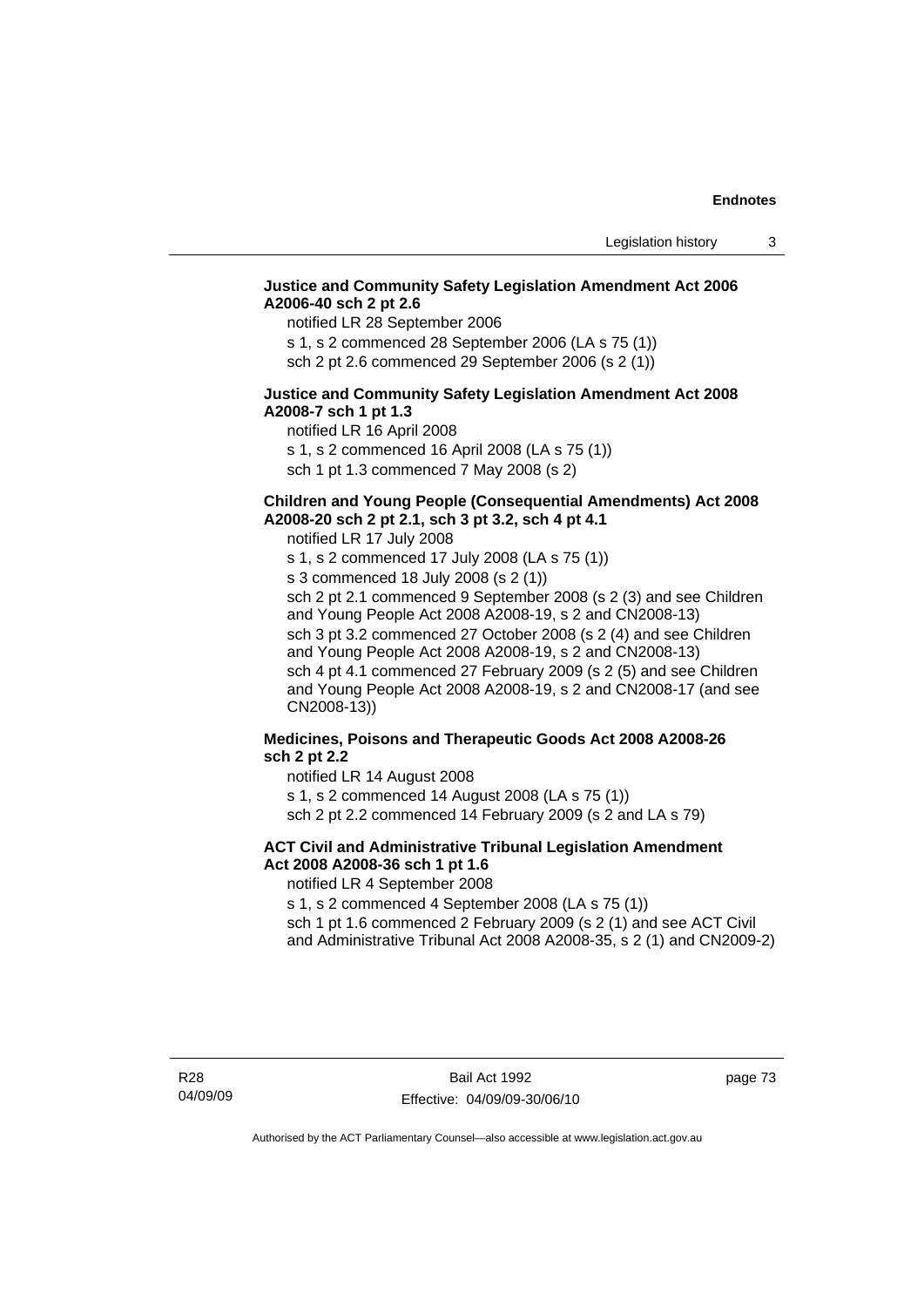| 4 | Amendment history |
|---|-------------------|
|---|-------------------|

# **Domestic Violence and Protection Orders Act 2008 A2008-46 sch 3 pt 3.1**

notified LR 10 September 2008 s 1, s 2 commenced 10 September 2008 (LA s 75 (1)) sch 3 pt 3.1 commenced 30 March 2009 (s 2)

#### **Justice and Community Safety Legislation Amendment Act 2009 A2009-7 sch 1 pt 1.1**

notified LR 5 March 2009

s 1, s 2 commenced 5 March 2009 (LA s 75 (1)) sch 1 pt 1.1 commenced 30 March 2009 (s 2 (2) and see Domestic Violence and Protection Orders Act 2008 A2008-46 s 2)

# **Crimes Legislation Amendment Act 2009 A2009-24 sch 1 pt 1.1**

notified LR 3 September 2009 s 1, s 2 commenced 3 September 2009 (LA s 75 (1))

sch 1 pt 1.1 commenced 4 September 2009 (s 2)

# **4 Amendment history**

| Name of Act       |                                                                             |
|-------------------|-----------------------------------------------------------------------------|
| s 1               | sub A2004-14 amdt 1.1                                                       |
| <b>Dictionary</b> |                                                                             |
| s <sub>2</sub>    | om 2001 No 44 amdt 1.316                                                    |
|                   | ins A2004-14 amdt 1.1                                                       |
|                   | am A2005-13 amdt 1.1; A2006-23 amdt 1.4                                     |
| <b>Notes</b>      |                                                                             |
| s 3               | (prev s 3) am 1994 No 73 s 4; s (2) pars renum R6 LA;<br>A2004-14 s 4       |
|                   | def <b>appeal</b> om A2004-14 amdt 1.1                                      |
|                   | def <b>applicable bail criteria</b> ins 2001 No 25 s 4<br>am 2001 No 60 s 4 |
|                   | om A2004-14 amdt 1.1                                                        |
|                   | def <i>authorised officer</i> sub 2001 No 25 s 5                            |
|                   | om A2004-14 amdt 1.1                                                        |
|                   | def <b>bail</b> om A2004-14 amdt 1.1                                        |
|                   | def <b>bail condition</b> om A2004-14 amdt 1.1                              |
|                   | def bail undertaking om 1994 No 73 s 4                                      |
|                   | def <i>child</i> sub 1997 No 22 s 4                                         |
|                   | om A2004-14 amdt 1.1                                                        |
|                   | def <i>clerk</i> om A2004-14 amdt 1.1                                       |
|                   | def <i>court</i> om A2004-14 amdt 1.1                                       |
|                   | def <i>Crimes Act</i> om R3 LRA                                             |
|                   |                                                                             |

page 74 Bail Act 1992 Effective: 04/09/09-30/06/10

R28 04/09/09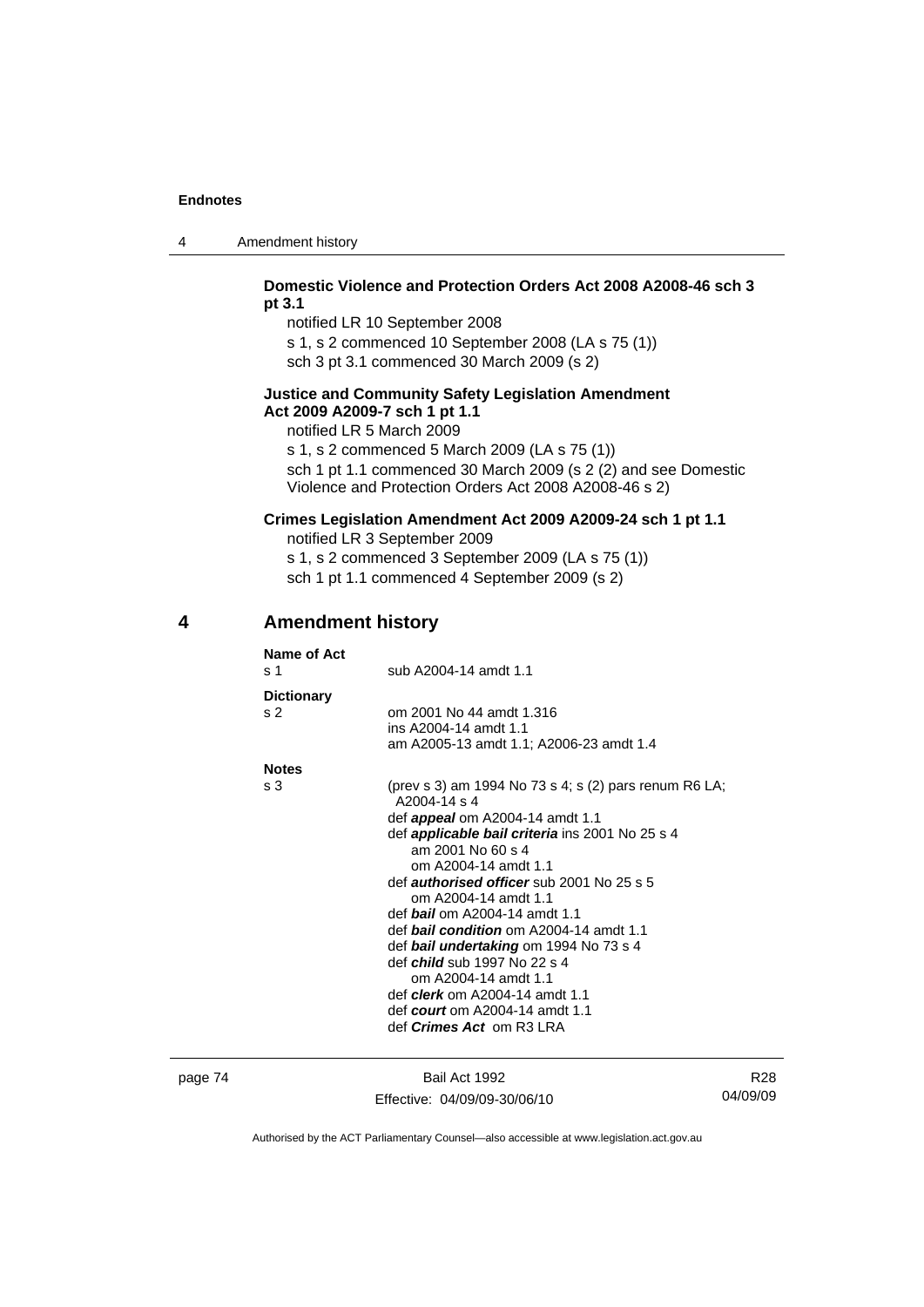def *de facto spouse* ins 1997 No 22 s 4 om A2003-14 amdt 1.4 def *domestic violence offence* sub 1997 No 22 s 4; 1998 No 39 s 4 am 1999 No 79 sch 3 sub 2001 No 90 amdt 1.1 par (e) exp 27 March 2002 (see s 60) am 2002 No 11 amdt 2.5; pars renum R7 LA (see 2002 No 11 amdt 2.6); 2002 No 51 amdt 1.1 om A2004-14 amdt 1.1 def *harm* ins 1994 No 84 s 4 om A2004-14 amdt 1.1 def *household member* ins 1997 No 22 s 4 om 2001 No 90 amdt 1.2 def *judge* om A2004-14 amdt 1.1 def *offence* sub 1994 No 73 s 4 om A2004-14 amdt 1.1 def *outstanding* ins 2001 No 60 s 5 om A2004-14 amdt 1.1 def *pending* ins 2001 No 60 s 5 om A2004-14 amdt 1.1 def *relative* ins 1997 No 22 s 4 sub 2001 No 90 amdt 1.3 am A2003-14 amdt 1.5 om A2004-14 amdt 1.1 def *relevant person* ins 2001 No 90 amdt 1.4 am A2003-14 amdt 1.6, amdt 1.7 om A2004-14 amdt 1.1 def *remand centre* om A2004-14 amdt 1.1 def *serious offence* ins 2001 No 25 s 6 sub 2001 No 60 s 6 om A2004-14 amdt 1.1 def *spouse* ins 1997 No 22 s 4 (b) om A2003-14 amdt 1.8 def *undertaking to appear* om A2004-14 amdt 1.1 def *victim* ins 1994 No 84 s 4 om A2004-14 amdt 1.1 pres s 3 sub A2004-14 amdt 1.1

#### **Offences against Act—application of Criminal Code etc**  s 3A ins A2005-54 amdt 1.44

#### **Act applies to children**

| s <sub>4</sub> | am R3 LRA             |
|----------------|-----------------------|
|                | sub A2004-14 amdt 1.2 |

# **Availability of bail**

pt 2 hdg sub A2004-14 s 5

R28 04/09/09

Bail Act 1992 Effective: 04/09/09-30/06/10 page 75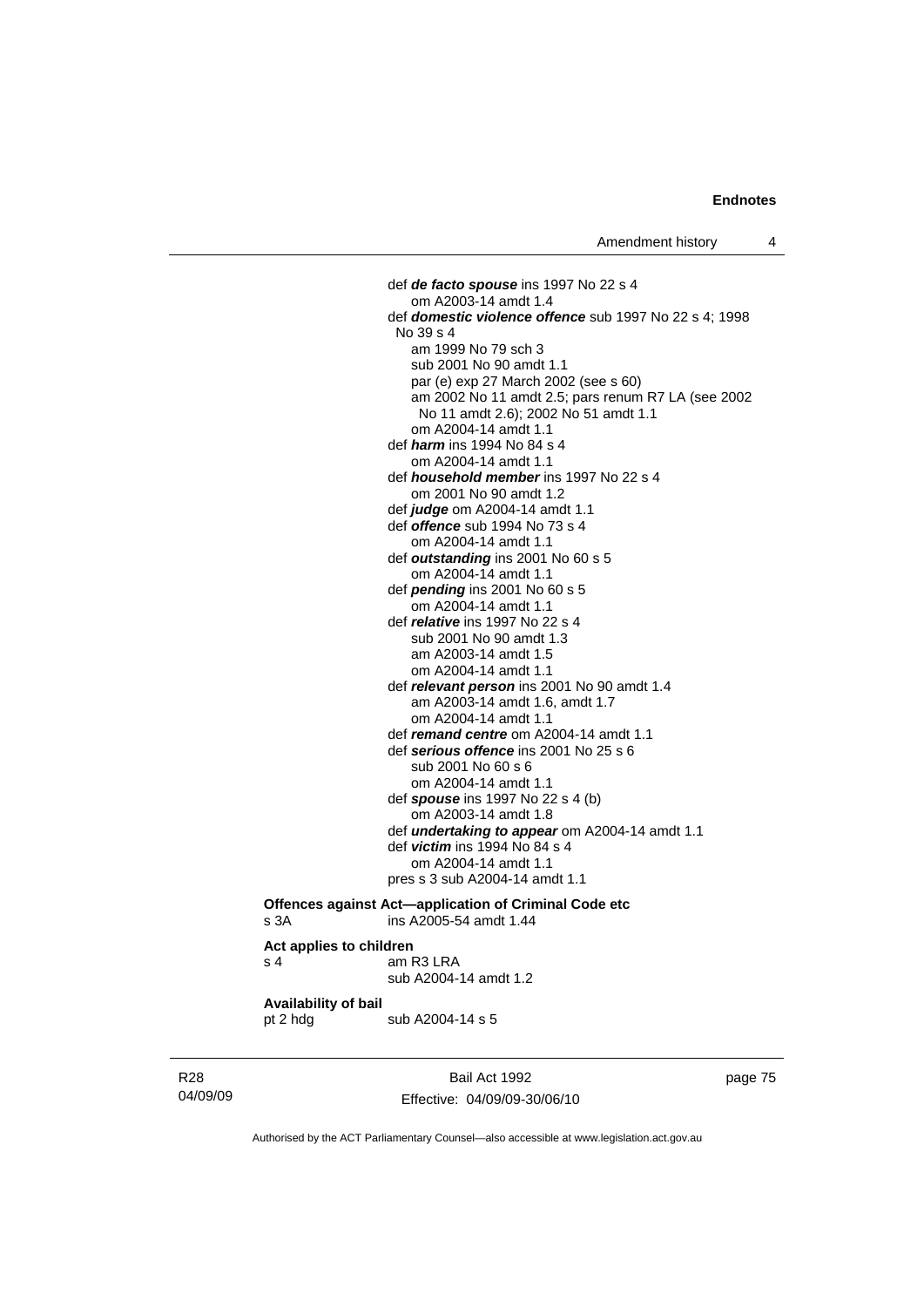| When bail may be granted and rights following |
|-----------------------------------------------|
| ins A2004-14 s 5                              |
|                                               |

4 Amendment history

**When may bail be granted?**  s 5 am 2001 No 25 s 7 sub A2004-14 s 5

**Rights following grant of bail**  s 6 sub A2004-14 s 5

**Presumption for bail**<br>div 2.2 hdg ins ins A2004-14 s 5

**Div 2.2 subject to div 2.3 and div 2.4** s 7 am 1992 No 75 s 4; 1994 No 73 s 5; 1997 No 22 s 5; 1998 No 39 s 5; 2001 No 90 amdt 1.5 sub A2004-14 s 5

#### **Bail following arrest for breach of peace**

s 7A ins 1994 No 73 s 6 sub 2001 No 90 amdt 1.6 om A2004-14 s 5

#### **Entitlement to bail—certain minor offences etc**

s 8 sub 1994 No 73 s 6 am 1997 No 22 s 6; 2001 No 25 s 8, s 9; 2001 No 60 s 7 sub 2001 No 90 amdt 1.6; A2004-14 s 5 am A2006-40 amdt 2.59

# **Entitlement to bail—breach of sentence obligations**

s 8A ins 1997 No 22 s 7 am 1998 No 39 s 6; 2001 No 25 s 1 sub 2001 No 90 amdt 1.6; A2004-14 s 5; A2006-23 amdt 1.5 (3)-(5) exp 2 June 2009 (s 8A (5) (LA s 88 declaration applies))

**Entitlement to bail—custody relating to sentence administration board hearings**

ins A2006-23 amdt 1.5

#### **Limitations on entitlement to bail**

s 9 hdg sub 2001 No 25 s 11 s 9 sub 2001 No 54 amdt 2.2; A2004-14 s 5

**Entitlement to bail—offences other than minor offences**  s 9A h

| s 9A hda | sub 2001 No 60 s 8                                |
|----------|---------------------------------------------------|
| s 9A     | ins 2001 No 25 s 12                               |
|          | am 2001 No 60 s 9, s 10                           |
|          | $(7)$ , $(8)$ exp 24 September 2003 (s 9A $(8)$ ) |
|          | sub A2004-14 s 5                                  |
|          |                                                   |

s 9A

page 76 Bail Act 1992 Effective: 04/09/09-30/06/10

R28 04/09/09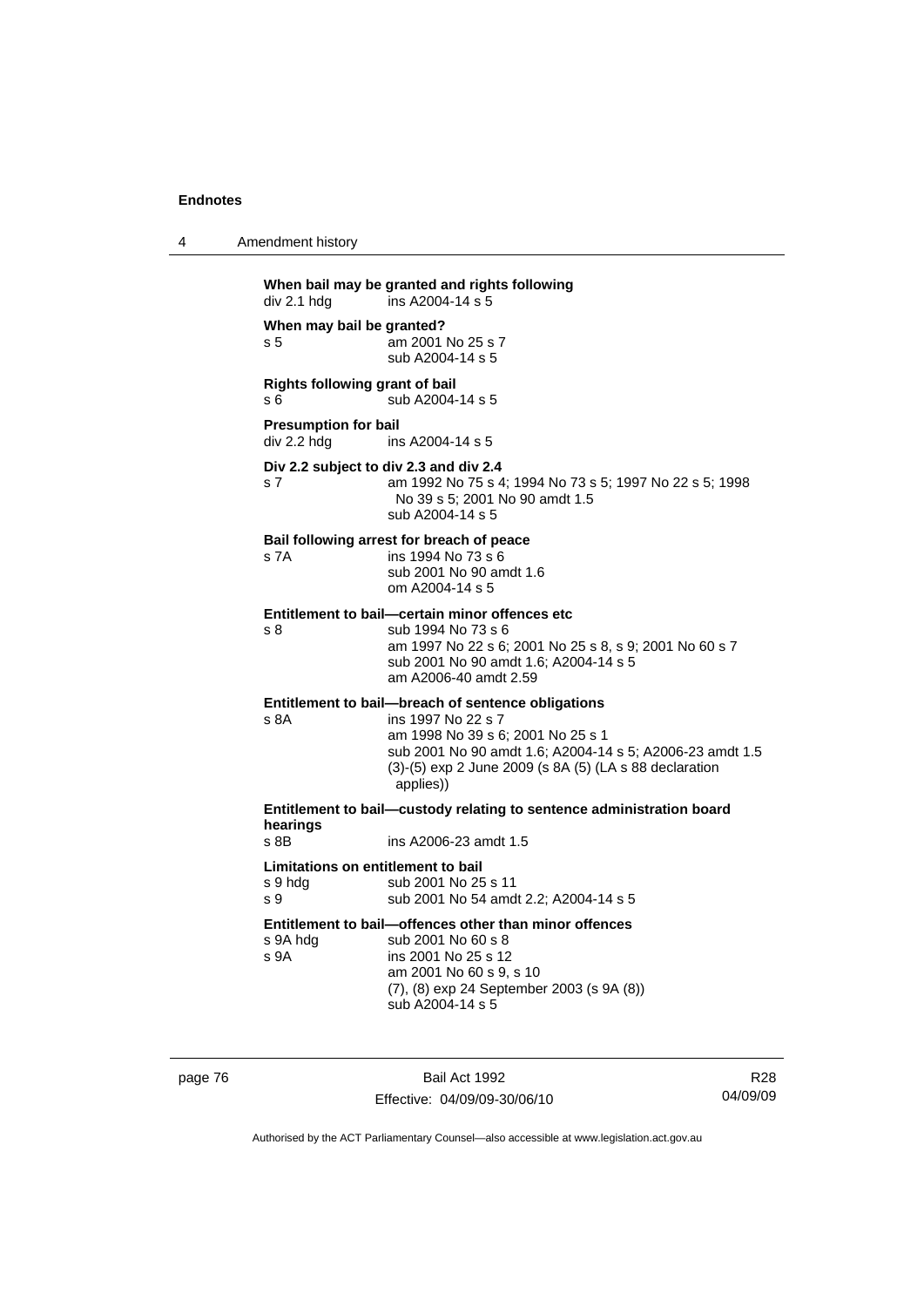| No presumption for bail<br>div 2.3 hdg | ins A2004-14 s 5                                                                                                    |         |
|----------------------------------------|---------------------------------------------------------------------------------------------------------------------|---------|
|                                        | Div 2.2 not to apply to certain offences                                                                            |         |
| s 9B                                   | ins A2004-14 s 5<br>am A2005-13 amdt 1.2; A2008-46 amdt 3.1                                                         |         |
| <b>Presumption against bail</b>        |                                                                                                                     |         |
| div 2.4 hdg                            | ins A2004-14 s 5                                                                                                    |         |
|                                        | Bail for murder and certain serious drug offences                                                                   |         |
| s 9C hdg                               | sub A2004-56 amdt 1.1                                                                                               |         |
| S <sub>9C</sub>                        | ins A2004-14 s 5<br>am A2004-56 amdt 1.2                                                                            |         |
|                                        |                                                                                                                     |         |
| outstanding                            | Bail for serious offence committed while charge for another pending or                                              |         |
| s 9D                                   | ins A2004-14 s 5                                                                                                    |         |
|                                        | am A2004-15 amdt 3.1; A2006-23 amdt 1.6; A2008-20                                                                   |         |
|                                        | amdt $4.1$                                                                                                          |         |
| S <sub>9E</sub>                        | Bail for person sentenced to imprisonment<br>ins A2004-14 s 5                                                       |         |
|                                        |                                                                                                                     |         |
| S.9F                                   | Domestic violence offence-bail by authorised officer<br>ins $A2004 - 14$ s 5                                        |         |
|                                        | am A2005-13 amdt 1.3; A2008-46 amdt 3.2; A2009-7 amdt 1.1                                                           |         |
|                                        | <b>Special or exceptional circumstances</b>                                                                         |         |
| s 9G                                   | ins A2004-14 s 5                                                                                                    |         |
|                                        | am A2004-15 amdt 3.2                                                                                                |         |
| <b>Dispensing with bail</b>            |                                                                                                                     |         |
| s 10                                   | am 1994 No 73 s 7; 2001 No 25 s 13; 2001 No 60 s 11;<br>A2004-14 s 6                                                |         |
|                                        |                                                                                                                     |         |
| s 13                                   | Deciding bail after charge laid<br>am 1994 No 73 s 8; 1997 No 22 s 8; 2001 No 25 s 14;                              |         |
|                                        | A2005-20 amdt 3.14                                                                                                  |         |
|                                        | Grant of bail by authorised officers                                                                                |         |
| s 14                                   | am A2004-14 s 7                                                                                                     |         |
|                                        | Deciding of questions of bail by authorised officers                                                                |         |
| s 15                                   | am 1997 No 22 s 9; 2001 No 25 s 15; A2004-14 s 8                                                                    |         |
|                                        | Notification of decision of authorised officer                                                                      |         |
| s 16                                   | am 1994 No 73 s 9; 1997 No 22 s 10; 2001 No 90 amdt 1.7;<br>ss renum R6 LA (see also 2001 No 90 amdt 1.8); A2005-13 |         |
|                                        | amdt 1.4                                                                                                            |         |
| s 19                                   | General provisions relating to court bail<br>am 1997 No 22 sch 2; am 1997 No 96 sch 1; A2004-14 s 9                 |         |
|                                        |                                                                                                                     |         |
|                                        |                                                                                                                     |         |
|                                        | Bail Act 1992                                                                                                       | page 77 |

R28 04/09/09 Effective: 04/09/09-30/06/10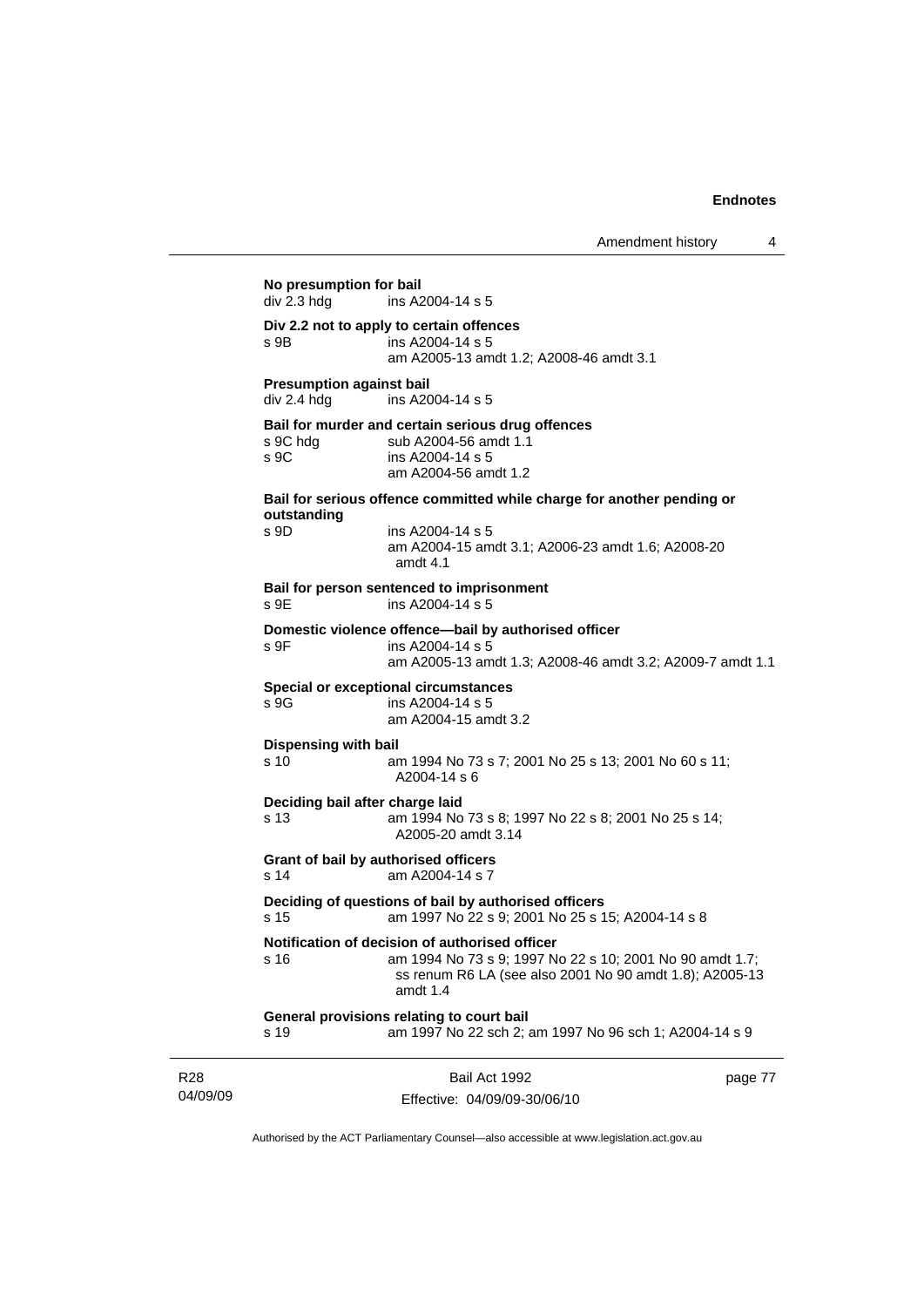| 4 | Amendment history                                                                                                                                                                                                                                                                                                                                 |
|---|---------------------------------------------------------------------------------------------------------------------------------------------------------------------------------------------------------------------------------------------------------------------------------------------------------------------------------------------------|
|   | Limitations on power of magistrate<br>s <sub>20</sub><br>sub A2004-14 s 10                                                                                                                                                                                                                                                                        |
|   | Bail in relation to several offences<br>am 1997 No 22 s 11 and sch 2<br>s 21                                                                                                                                                                                                                                                                      |
|   | Criteria for granting bail to adults<br>s 22<br>am 1994 No 84 s 5; 1997 No 22 s 11<br>sub A2004-14 s 11                                                                                                                                                                                                                                           |
|   | Criteria for granting bail to children<br>s 23<br>am 1997 No 22 s 12; 1999 No 64 sch 2<br>sub A2004-14 s 11<br>am A2008-20 amdt 2.1, amdt 4.2                                                                                                                                                                                                     |
|   | Victim's concern about need for protection<br>s 23A<br>ins 1994 No 84 s 6<br>am 1997 No 22 s 13<br>sub A2004-14 s 11                                                                                                                                                                                                                              |
|   | Bail conditions and undertakings to appear<br>sub 1994 No 73 s 10<br>pt 5 hdg                                                                                                                                                                                                                                                                     |
|   | Conditions on which bail may be granted to adults<br>s 25<br>am 1994 No 73 s 11; am 1994 No 84 s 7; 2001 No 44<br>amdt 1.317; 2001 No 90 amdt 1.9; ss renum R6 LA;<br>A2004-14 s 12, s 13, s 15, s 16; pars renum R11 LA<br>(see A2004-14 s 14); ss renum R11 LA (see A2004-14 s 17);<br>A2006-23 amdt 1.7; A2008-36 amdt 1.58; A2009-24 amdt 1.1 |
|   | Supervision condition when offence committed as young person<br>s 25A<br>ins A2008-20 amdt 4.3<br>am A2009-24 amdt 1.2                                                                                                                                                                                                                            |
|   | Conditions on which bail may be granted to children<br>s 26<br>am 1999 No 64 sch 2; A2004-14 s 18, s 19; ss renum R11 LA<br>(see A2004-14 s 20); A2008-20 amdt 2.2, amdt 2.3,<br>amdt 4.4: A2008-36 amdt 1.58                                                                                                                                     |
|   | Recording of certain bail decisions<br>s 27<br>am 1997 No 22 sch 2                                                                                                                                                                                                                                                                                |
|   | Notice to victim of bail decisions<br>s 27A<br>ins 1994 No 84 s 8<br>om A2004-14 s 21                                                                                                                                                                                                                                                             |
|   | Undertakings to appear<br>s 28<br>am 2001 No 44 amdt 1.318<br>sub A2004-14 s 22                                                                                                                                                                                                                                                                   |
|   | Undertakings in respect of more than 1 offence<br>s 29<br>om 1994 No 73 s 12                                                                                                                                                                                                                                                                      |

page 78 Bail Act 1992 Effective: 04/09/09-30/06/10

R28 04/09/09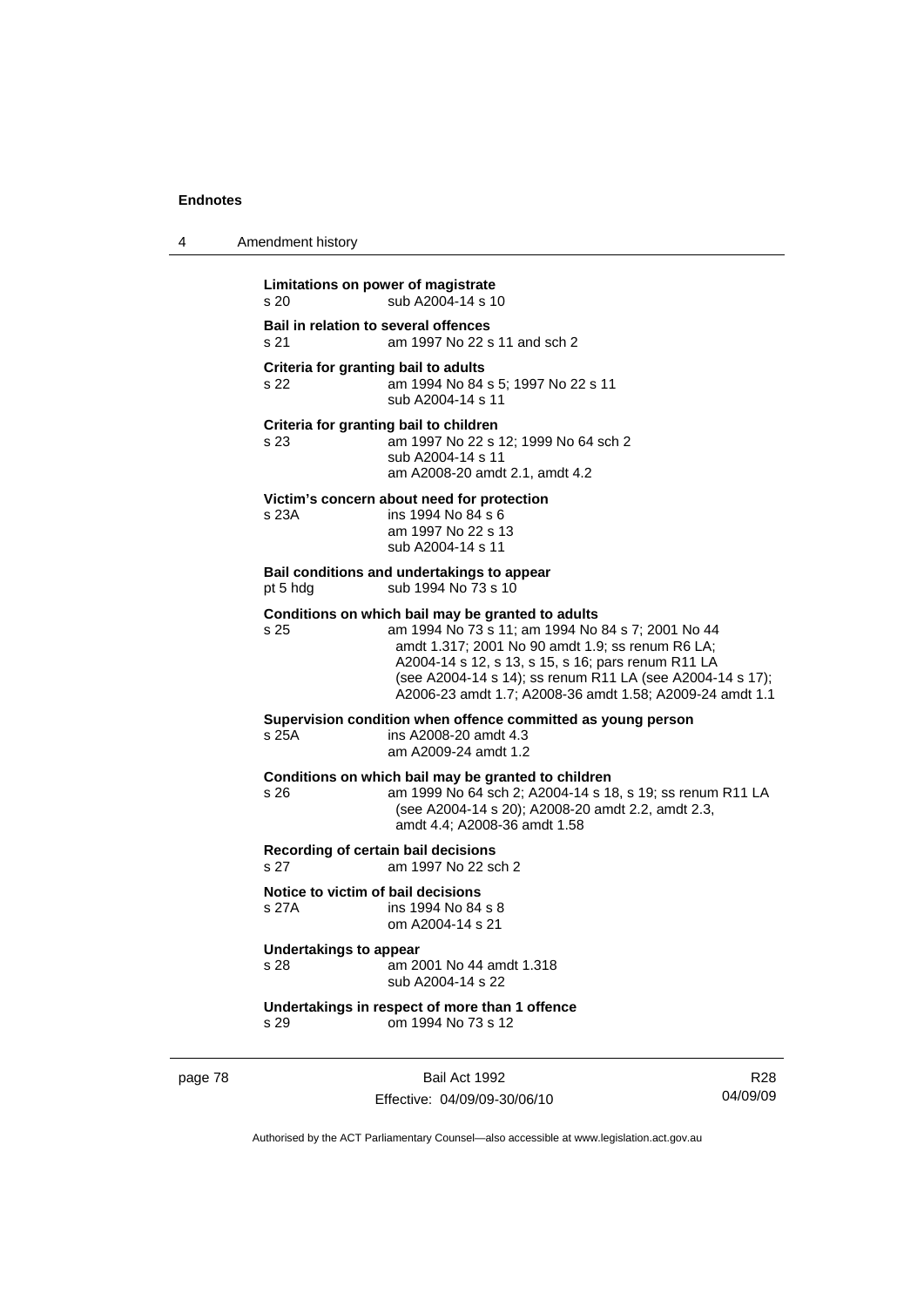|                                                   | Amendment history                                                                                                                                                                    | 4 |
|---------------------------------------------------|--------------------------------------------------------------------------------------------------------------------------------------------------------------------------------------|---|
| s 30                                              | Accused person may be excused from attendance before court<br>am 1997 No 96 sch 1; 2001 No 44 amdt 1.319; A2004-14<br>amdt 1.3, amdt 1.4; ss renum R11 LA (see A2004-14<br>amdt 1.5) |   |
| <b>Bail requirements</b><br>s 31                  | am 1994 No 73 s 13<br>sub A2004-14 s 23<br>am A2006-23 amdt 1.8; A2008-7 amdt 1.21                                                                                                   |   |
| s 32                                              | Acceptable people and security for bail<br>am 1994 No 73 s 14; ss renum R6 LA<br>sub A2004-14 s 23                                                                                   |   |
| s 33                                              | <b>Continuation of bail and undertakings</b><br>am 1994 No 73 s 15; 1997 No 22 sch 2; ss renum R6 LA;<br>A2004-14 s 24, s 25                                                         |   |
| Written notice of conditions of bail<br>s 34      | am 1997 No 22 sch 2; 2001 No 44 amdt 1.320                                                                                                                                           |   |
| s 35                                              | Warning to person making acknowledgment<br>om A2004-14 s 26                                                                                                                          |   |
| <b>Discharge of surety</b><br>s 36                | am 1994 No 73 s 16<br>sub A2004-14 s 27                                                                                                                                              |   |
| <b>Payment of amounts to Territory</b><br>s 37    | sub A2004-14 s 28<br>am A2004-60 amdt 1.16                                                                                                                                           |   |
| div 6.1 hdg                                       | Review of decisions by authorised officers<br>(prev pt 6 div 1 hdg) renum R4                                                                                                         |   |
| <b>Review by authorised officers</b><br>s 38      | am 1997 No 22 sch 2                                                                                                                                                                  |   |
| <b>Expiry-Motor Traffic Act reference</b><br>s 39 | renum as s 60 R5 LA                                                                                                                                                                  |   |
| Review of decisions by courts<br>div 6.2 hdg      | (prev pt 6 div 2 hdg) renum R4 LA                                                                                                                                                    |   |
| s 41A ins A2004-14 s 29                           | Court may review on its own initiative                                                                                                                                               |   |
| s 42                                              | <b>Power of Magistrates Court to review</b><br>sub A2004-14 s 30; A2005-5 s 6                                                                                                        |   |
| <b>Power of Supreme Court to review</b><br>s 43   | am A2004-14 s 31, s 32; ss renum R11 LA; A2005-5 s 8 (and<br>see s 7)                                                                                                                |   |

R28 04/09/09

Bail Act 1992 Effective: 04/09/09-30/06/10 page 79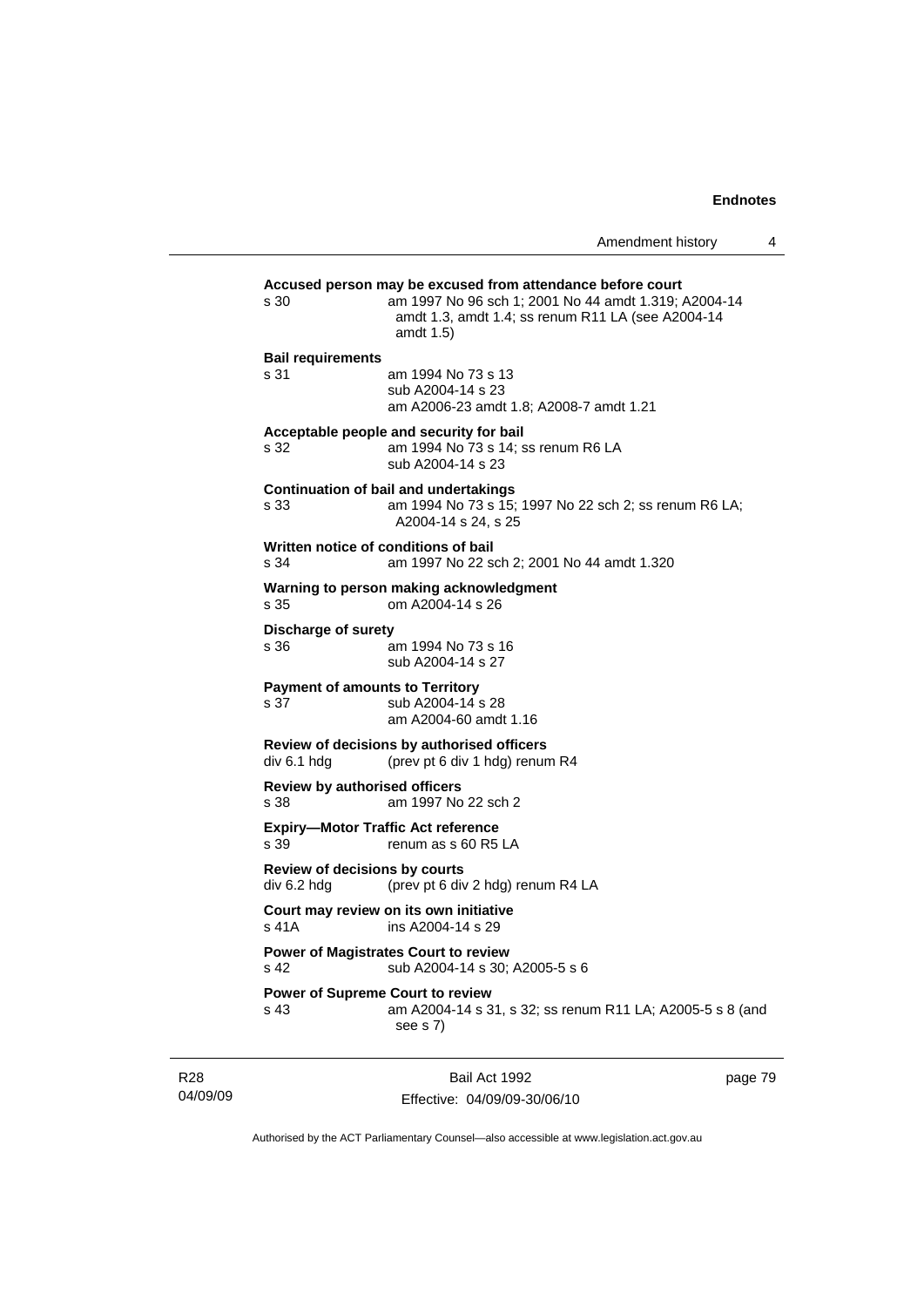4 Amendment history

| $s$ 44                                      | General limitation on power of court to review<br>om A2004-14 s 33                                                           |
|---------------------------------------------|------------------------------------------------------------------------------------------------------------------------------|
| <b>Miscellaneous</b><br>div 6.3 hdg         | orig pt 6 div 3 hdg ins 1994 No 84 s 9<br>(prev pt 6 div 3 hdg) renum R4 LA<br>om A2004-14 s 34                              |
| Notice to victim of bail decisions<br>s 46A | ins 1994 No 84 s 9<br>om A2004-14 s 34                                                                                       |
| s 47                                        | Giving information relating to bail<br>am 1994 No 73 s 17; 2001 No 44 amdt 1.321                                             |
| Notice to victim of bail decisions<br>s 47A | ins A2004-14 s 35; ss renum R11 LA<br>am A2005-13 amdt 1.5                                                                   |
| $s$ 48                                      | Notification to court that bail condition not satisfied<br>am 1994 No 73 s 18; 2001 No 44 amdt 1.322; A2006-23<br>amdt $1.9$ |
| <b>Failure to answer bail</b><br>s 49       | am 1994 No 73 s 19; 1994 No 81 sch<br>sub 2001 No 25 s 16: A2005-54 amdt 1.45                                                |
| s 50                                        | <b>False statements in acknowledgments</b><br>am 1994 No 81 sch<br>om A2004-14 s 36                                          |
| Indemnification of sureties<br>s 51         | am 1994 No 81 sch<br>sub A2005-54 amdt 1.46                                                                                  |
| s 53                                        | Apprehension of person admitted to bail<br>om 1994 No 75 sch 3                                                               |
| s <sub>54</sub>                             | Power of court where person apprehended<br>om 1994 No 75 sch 3                                                               |
| No right of surety to arrest<br>s 56        | am 1994 No 73 s 20<br>sub A2004-14 s 37                                                                                      |
| s.56A                                       | Arrest without warrant of person on bail<br>ins A2004-14 s 28                                                                |
| s 56B                                       | Arrest for breach of condition by person outside ACT<br>ins A2004-14 s 28                                                    |
| Act to prevail<br>s 57                      | am A2004-14 amdt 1.6, amdt 1.7                                                                                               |

page 80 Bail Act 1992

Effective: 04/09/09-30/06/10

R28 04/09/09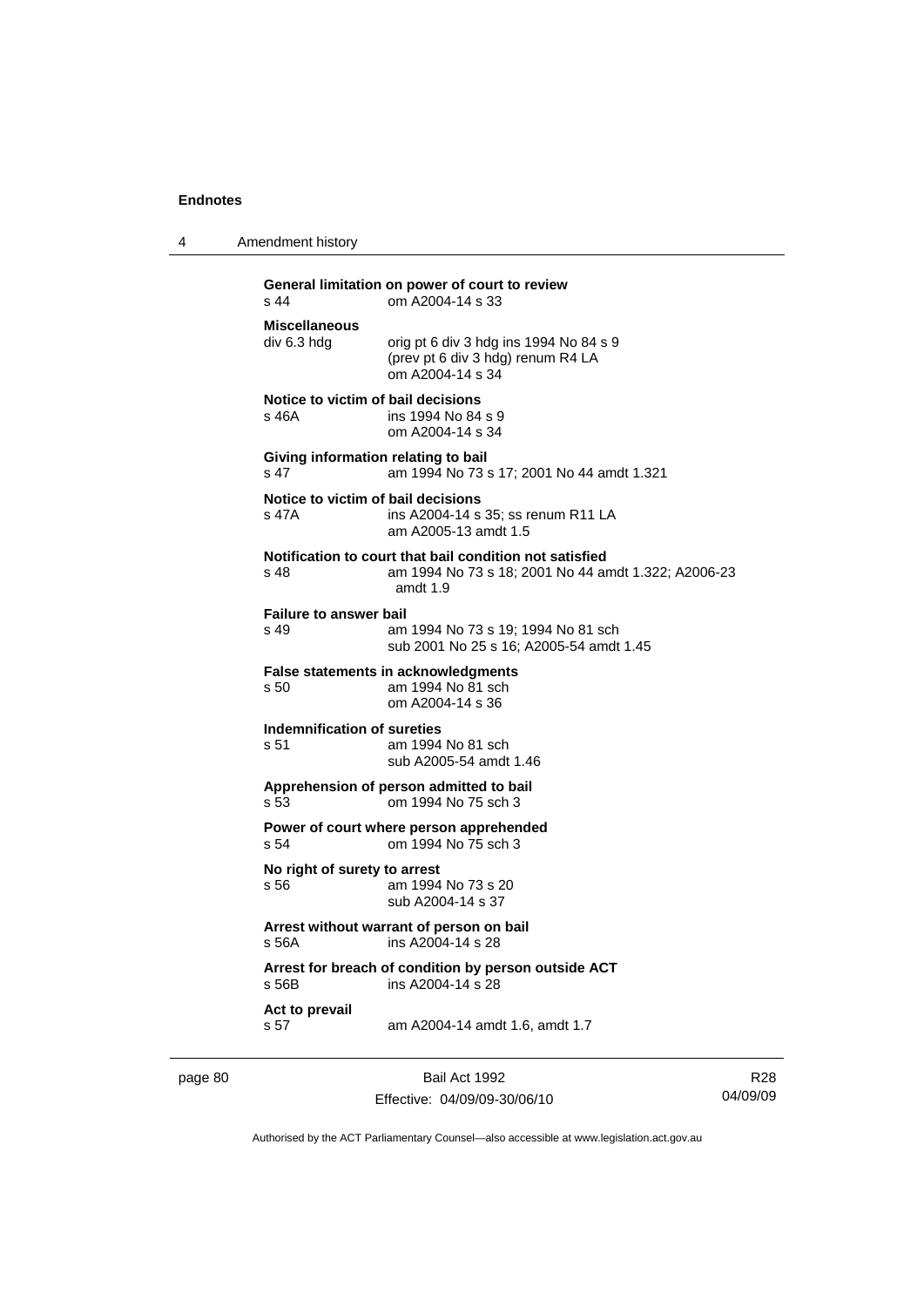Amendment history 4

| Abolition of inherent power of bail<br>s 57AA | ins 1996 No 81 s 7                                                                                                                                                                                                                                                                                                                                                                                     |
|-----------------------------------------------|--------------------------------------------------------------------------------------------------------------------------------------------------------------------------------------------------------------------------------------------------------------------------------------------------------------------------------------------------------------------------------------------------------|
| Form of certain instruments<br>s 57A          | ins 1994 No 73 s 21<br>om 2001 No 44 amdt 1.323                                                                                                                                                                                                                                                                                                                                                        |
| <b>Approved forms</b><br>s 58                 | sub 2001 No 44 amdt 1.323<br>am A2004-14 s 39                                                                                                                                                                                                                                                                                                                                                          |
| <b>Regulation-making power</b><br>s 59        | ins 2001 No 44 amdt 1.323<br>am A2004-14 s 40, s 41                                                                                                                                                                                                                                                                                                                                                    |
| <b>Transitional</b><br>pt 8 hdg               | ins 1999 No 79 sch 3<br>om R6 LA                                                                                                                                                                                                                                                                                                                                                                       |
| s60                                           | <b>Expiry-Motor Traffic Act reference</b><br>(prev s 39) ins 1999 No 79 sch 3<br>sub 2001 No 90 amdt 1.10 as s 59<br>renum R <sub>5</sub> LA<br>exp 27 March 2002 (see s 60)                                                                                                                                                                                                                           |
| sch 1                                         | Domestic violence offences against the Crimes Act 1900<br>ins 1997 No 22 s 14<br>am 1998 No 39 s 7<br>sub 2001 No 90 amdt 1.11<br>am 2002 No 51 amdt 1.2<br>sub A2004-14 s 43<br>am A2004-14 s 44; A2004-15 amdt 3.3, amdt 3.4; pts renum<br>R11 LA (see A2004-15 amdt 3.5); items renum R11 LA;<br>A2004-56 amdt 1.3, amdt 1.4; items renum R14 LA;<br>A2008-26 amdt 2.2; pts renum A2008-26 amdt 2.3 |
| <b>Dictionary</b><br>dict                     | ins A2004-14 amdt 1.8<br>am A2006-23 amdts 1.10-1.12; A2008-36 amdt 1.59,<br>amdt 1.60<br>def accused person ins A2004-14 s 42<br>am A2006-23 amdt 1.13                                                                                                                                                                                                                                                |

R28 04/09/09

Bail Act 1992 Effective: 04/09/09-30/06/10 page 81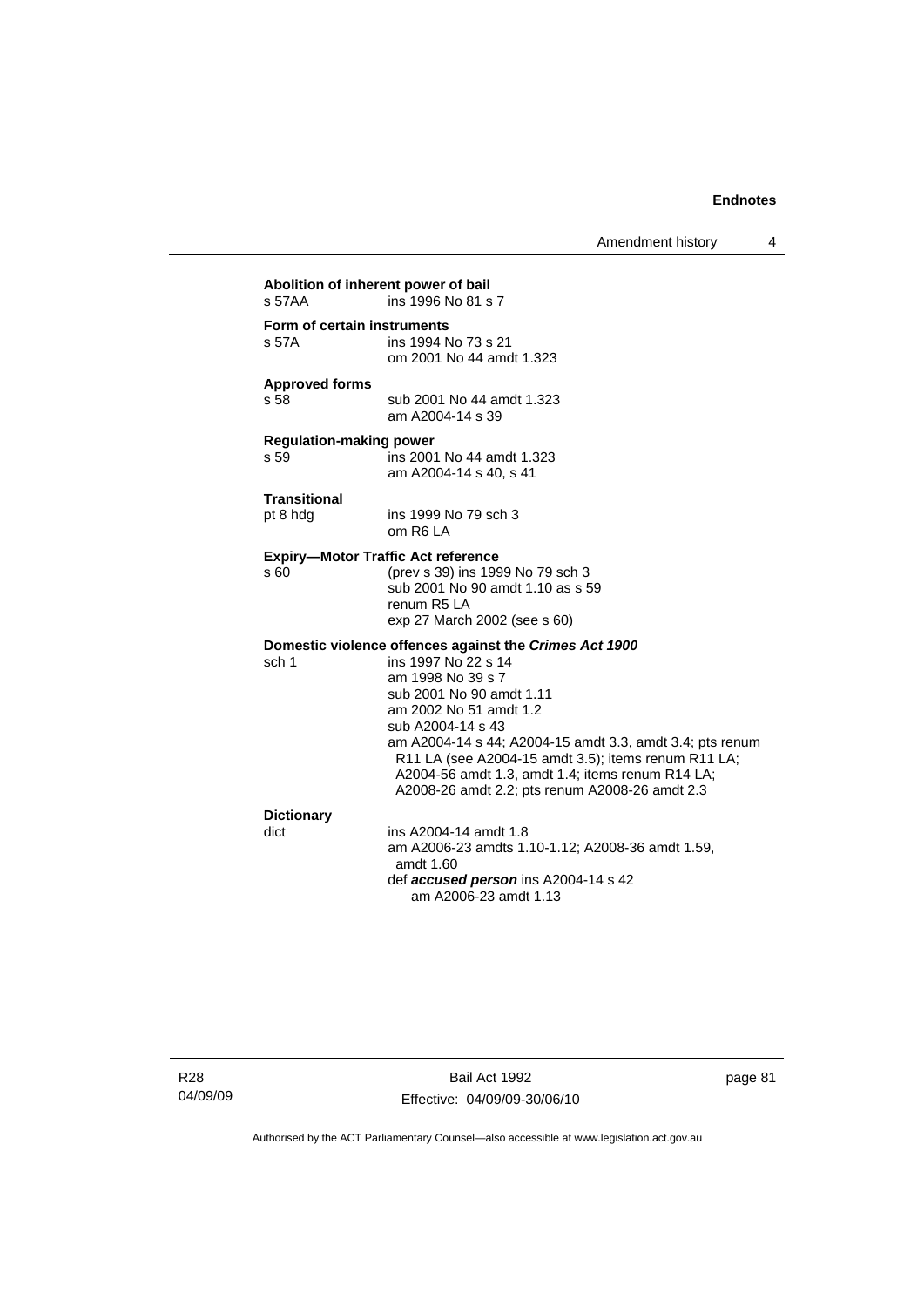5 Earlier republications

 def *appeal* ins A2004-14 amdt 1.8 def *applicable bail criteria* ins A2004-14 amdt 1.8 def *authorised officer* ins A2004-14 amdt 1.8 def *bail* ins A2004-14 amdt 1.8 def *bail condition* ins A2004-14 amdt 1.8 def *child* ins A2004-14 amdt 1.8 def *court* ins A2004-14 amdt 1.8 def *domestic violence offence* ins A2004-14 amdt 1.8 sub A2005-13 amdt 1.6 am A2008-46 amdt 3.3 def *grant* ins A2004-14 amdt 1.8 def *offence* ins A2004-14 amdt 1.8 am A2006-23 amdt 1.14 def *parental responsibility* ins A2005-13 amdt 1.7 sub A2006-23 amdt 1.15; A2008-20 amdt 3.3 def *relevant person* ins A2004-14 amdt 1.8 om A2005-13 amdt 1.8 def *surety* ins A2004-14 amdt 1.8 def *undertaking to appear* ins A2004-14 amdt 1.8 def *victim* ins A2004-14 amdt 1.8

# **5 Earlier republications**

Some earlier republications were not numbered. The number in column 1 refers to the publication order.

Since 12 September 2001 every authorised republication has been published in electronic pdf format on the ACT legislation register. A selection of authorised republications have also been published in printed format. These republications are marked with an asterisk (\*) in column 1. Electronic and printed versions of an authorised republication are identical.

| <b>Republication No Amendments to</b> |                | <b>Republication date</b> |
|---------------------------------------|----------------|---------------------------|
|                                       | Act 1994 No 84 | 29 February 1996          |
| 2                                     | Act 1996 No 81 | 1 January 1997            |
| 3                                     | Act 1998 No 39 | 31 January 1999           |
| $\overline{4}$                        | Act 2001 No 54 | 12 September 2001         |
| 5                                     | Act 2001 No 90 | 12 October 2001           |
| 6                                     | Act 2001 No 90 | 27 March 2002             |
| $7^*$                                 | Act 2002 No 11 | 28 May 2002               |
|                                       |                |                           |

page 82 Bail Act 1992 Effective: 04/09/09-30/06/10

R28 04/09/09